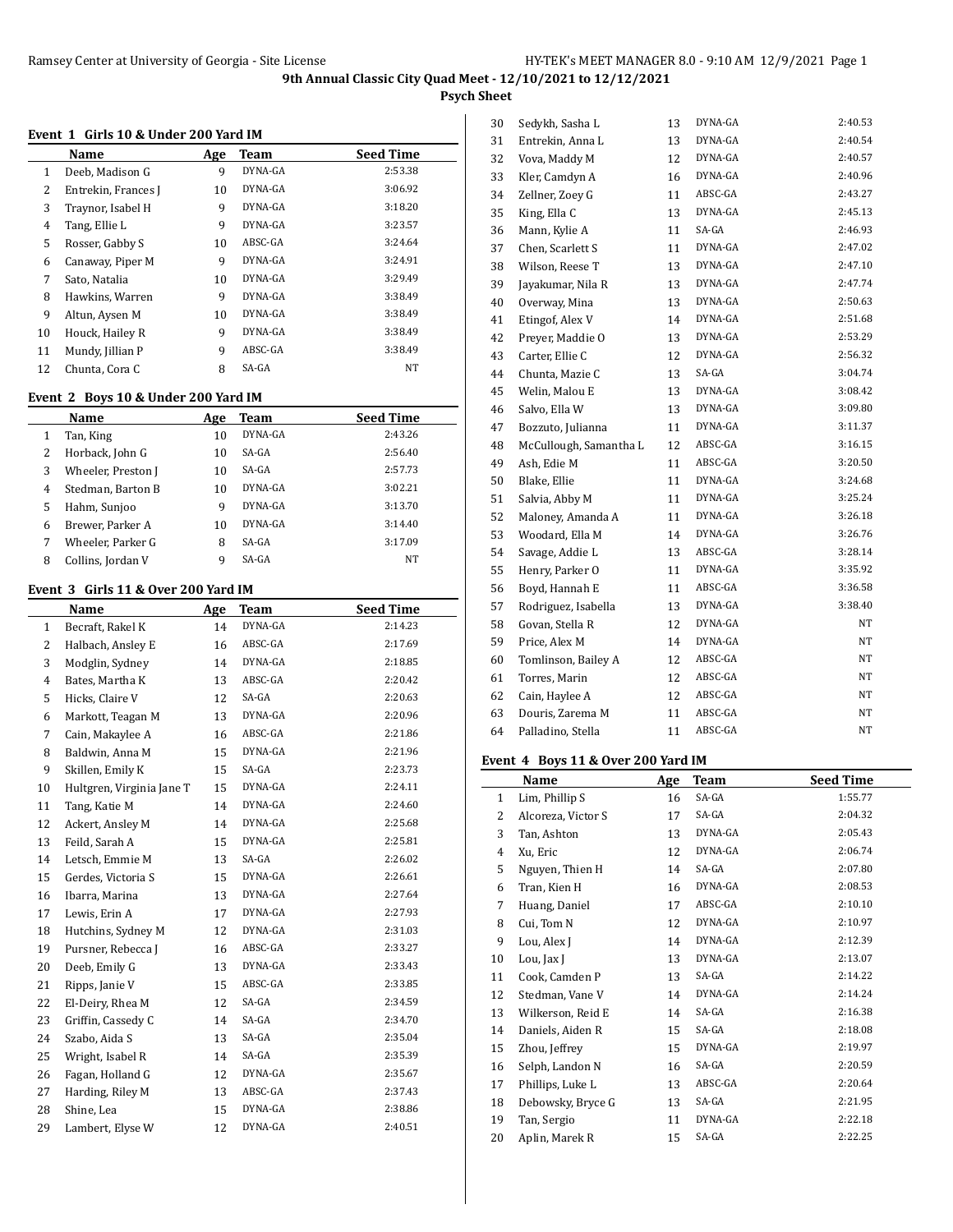**Psych Sheet**

### **Event 4 ...(Boys 11 & Over 200 Yard IM)**

|    | Name                  | Age | Team    | <b>Seed Time</b> |
|----|-----------------------|-----|---------|------------------|
| 21 | Sato, Nicolas         | 12  | DYNA-GA | 2:22.52          |
| 22 | Archer, Jacob S       | 13  | SA-GA   | 2:23.71          |
| 23 | Pure, Ethan L         | 13  | DYNA-GA | 2:24.69          |
| 24 | Moon, Alex J          | 12  | DYNA-GA | 2:25.98          |
| 25 | Chen, Iian M          | 15  | SA-GA   | 2:27.61          |
| 26 | Wajnberg, Jacob J     | 13  | DYNA-GA | 2:28.75          |
| 27 | Krosner, Zach A       | 15  | ABSC-GA | 2:28.83          |
| 28 | Gerdes, Luke C        | 11  | DYNA-GA | 2:29.39          |
| 29 | Brown, London A       | 15  | DYNA-GA | 2:30.31          |
| 30 | Zhang, Andy A         | 12  | DYNA-GA | 2:37.10          |
| 31 | Todorov, Nick J       | 12  | DYNA-GA | 2:37.37          |
| 32 | Collins, Trey E       | 11  | SA-GA   | 2:37.40          |
| 33 | Karumbaiah, Vidur     | 11  | ABSC-GA | 2:43.65          |
| 34 | Lentz, Eli C          | 13  | DYNA-GA | 2:46.65          |
| 35 | Joy, Wilson           | 13  | ABSC-GA | 2:47.64          |
| 36 | Welin, Lex C          | 14  | DYNA-GA | 2:52.52          |
| 37 | Fionte, Kyle S        | 13  | DYNA-GA | 3:01.20          |
| 38 | Avelar, Nicolas       | 12  | ABSC-GA | 3:02.13          |
| 39 | Boyle, Colin T        | 12  | ABSC-GA | 3:03.20          |
| 40 | Benner, Owen W        | 11  | DYNA-GA | 3:07.35          |
| 41 | Maskar, Aniket A      | 11  | DYNA-GA | 3:15.99          |
| 42 | Sued, Enrique R       | 14  | DYNA-GA | NT               |
| 43 | Cole, Cadhan H        | 14  | DYNA-GA | NT               |
| 44 | Finley, Sheppard M    | 12  | SA-GA   | NT               |
| 45 | Kenny, Caleb M        | 14  | SA-GA   | NT               |
| 46 | Jugenheimer, Austin K | 13  | SA-GA   | NT               |
| 47 | Price, Grady T        | 11  | ABSC-GA | NT               |
| 48 | Renier, Luke J        | 19  | ABSC-GA | NT               |
| 49 | Werner, David R       | 11  | ABSC-GA | NT               |
| 50 | Joy, Kevin            | 11  | ABSC-GA | NT               |

### **Event 5 Girls 10 & Under 500 Yard Freestyle**

|   | Name                   | Age | Team    | <b>Seed Time</b> |
|---|------------------------|-----|---------|------------------|
| 1 | Adriansen, Nataleigh A | 10  | $SA-GA$ | 6:32.95          |
| 2 | Deeb, Madison G        | 9   | DYNA-GA | 6:53.60          |
| 3 | Sato, Natalia          | 10  | DYNA-GA | 7:25.99          |
| 4 | Murphy, Piper K        | 10  | DYNA-GA | 7:30.41          |
| 5 | Entrekin, Frances J    | 10  | DYNA-GA | 7:41.88          |
| 6 | Hawkins, Warren        | 9   | DYNA-GA | 7:55.60          |
| 7 | Canaway, Piper M       | 9   | DYNA-GA | 8:26.09          |
| 8 | Rosser, Gabby S        | 10  | ABSC-GA | 8:26.09          |

## **Event 6 Boys 10 & Under 500 Yard Freestyle**

|   | Name               | Age | Team    | <b>Seed Time</b> |
|---|--------------------|-----|---------|------------------|
|   | Wheeler, Preston J | 10  | $SA-GA$ | 6:43.97          |
|   | Tan, King          | 10  | DYNA-GA | 6:46.89          |
| 3 | Brewer, Graham B   | 10  | DYNA-GA | 6:55.66          |
| 4 | Hahm, Sunjoo       | q   | DYNA-GA | 7:56.68          |
| 5 | Wheeler, Parker G  | 8   | SA-GA   | 8:08.89          |
|   | Price, Sam D       | a   | ABSC-GA | 8:16.69          |

### **Event 7 Girls 11 & Over 500 Yard Freestyle**

| <b>Name</b>      | Age | Team    | <b>Seed Time</b> |
|------------------|-----|---------|------------------|
| Marroquin, Eva S | 15  | SA-GA   | 5:17.94          |
| Becraft, Rakel K | 14  | DYNA-GA | 5:24.35          |
| Modglin, Sydney  | 14  | DYNA-GA | 5:25.42          |

| 4  | Britt, Mackenzie G     | 13 | SA-GA   | 5:27.19 |
|----|------------------------|----|---------|---------|
| 5  | Dodson, Amelia K       | 15 | SA-GA   | 5:29.26 |
| 6  | Zafft, Prielle J       | 15 | SA-GA   | 5:32.33 |
| 7  | Heffner, Kaela A       | 13 | SA-GA   | 5:32.50 |
| 8  | Foggin, Charlotte L    | 15 | ABSC-GA | 5:33.58 |
| 9  | Tang, Katie M          | 14 | DYNA-GA | 5:34.12 |
| 10 | Webb, Ansley E         | 14 | DYNA-GA | 5:34.33 |
| 11 | Dubin, Mylee L         | 15 | DYNA-GA | 5:40.83 |
| 12 | Hamilton, Hailey M     | 15 | DYNA-GA | 5:42.45 |
| 13 | Young, Ximena          | 14 | ABSC-GA | 5:42.53 |
| 14 | Letsch, Emmie M        | 13 | SA-GA   | 5:42.69 |
| 15 | Markott, Teagan M      | 13 | DYNA-GA | 5:45.12 |
| 16 | Gerdes, Victoria S     | 15 | DYNA-GA | 5:48.32 |
| 17 | Stedman, Decker E      | 11 | DYNA-GA | 5:51.73 |
| 18 | Mann, Kylie A          | 11 | SA-GA   | 5:51.78 |
| 19 | Rey Sanchez, Miranda B | 13 | SA-GA   | 5:52.05 |
| 20 | Pursner, Rebecca J     | 16 | ABSC-GA | 5:52.08 |
| 21 | Ibarra, Marina         | 13 | DYNA-GA | 5:52.92 |
| 22 | He, Alethea L          | 14 | ABSC-GA | 5:55.62 |
| 23 | Hurley, Maggie M       | 12 | DYNA-GA | 6:01.44 |
| 24 | Levy, Shirel           | 13 | SA-GA   | 6:02.43 |
| 25 | McCormack, Anna Read R | 12 | SA-GA   | 6:05.65 |
| 26 | Zafft, Aleah H         | 12 | SA-GA   | 6:08.27 |
| 27 | Ryan, Josephine E      | 12 | DYNA-GA | 6:10.59 |
| 28 | Houston, Evie G        | 13 | DYNA-GA | 6:13.54 |
| 29 | Hutchins, Sydney M     | 12 | DYNA-GA | 6:13.78 |
| 30 | King, Ella C           | 13 | DYNA-GA | 6:18.33 |
| 31 | Jayakumar, Isha R      | 13 | DYNA-GA | 6:24.09 |
| 32 | Jones, Isabella        | 11 | DYNA-GA | 6:30.65 |
| 33 | Wilson, Reese T        | 13 | DYNA-GA | 6:30.77 |
| 34 | Hawkins, Aliyah Y      | 11 | DYNA-GA | 6:31.77 |
| 35 | Jayakumar, Nila R      | 13 | DYNA-GA | 6:47.49 |
| 36 | Overway, Mina          | 13 | DYNA-GA | 6:49.71 |
| 37 | Preyer, Maddie O       | 13 | DYNA-GA | 6:49.75 |
| 38 | Zellner, Zoey G        | 11 | ABSC-GA | 6:50.91 |
| 39 | Patel, Lucki M         | 11 | DYNA-GA | 6:51.42 |
| 40 | Tomlinson, Bailey A    | 12 | ABSC-GA | 6:56.68 |
| 41 | Drake, Shelby Claire C | 11 | SA-GA   | 6:58.22 |
| 42 | Yeomans, Carson R      | 13 | ABSC-GA | 6:59.95 |
| 43 | Salvo, Ella W          | 13 | DYNA-GA | 7:02.82 |
| 44 | Manzi, Caroline G      | 14 | DYNA-GA | 7:06.72 |
| 45 | Lambert, Ava J         | 12 | DYNA-GA | 7:07.42 |
| 46 | Gundry, Abby M         | 14 | SA-GA   | 7:07.87 |
| 47 | Welin, Malou E         | 13 | DYNA-GA | 7:14.67 |
| 48 | Price, Alex M          | 14 | DYNA-GA | NΤ      |
| 49 | Ash, Edie M            | 11 | ABSC-GA | NΤ      |
| 50 | Torres, Marin          | 12 | ABSC-GA | NT      |
| 51 | Cain, Haylee A         | 12 | ABSC-GA | NT      |
| 52 | Savage, Addie L        | 13 | ABSC-GA | NT      |
| 53 | Boyd, Hannah E         | 11 | ABSC-GA | NT      |
| 54 | McCullough, Samantha L | 12 | ABSC-GA | NT      |

## **Event 8 Boys 11 & Over 500 Yard Freestyle**

| Name               | Age | Team    | <b>Seed Time</b> |
|--------------------|-----|---------|------------------|
| Foggin, Will H     | 18  | ABSC-GA | 4:38.74          |
| Lim, Phillip S     | 16  | SA-GA   | 4:50.01          |
| Alcoreza, Victor S |     | SA-GA   | 4:59.91          |
| Silvers, Ean L     |     | SA-GA   | 5:00.32          |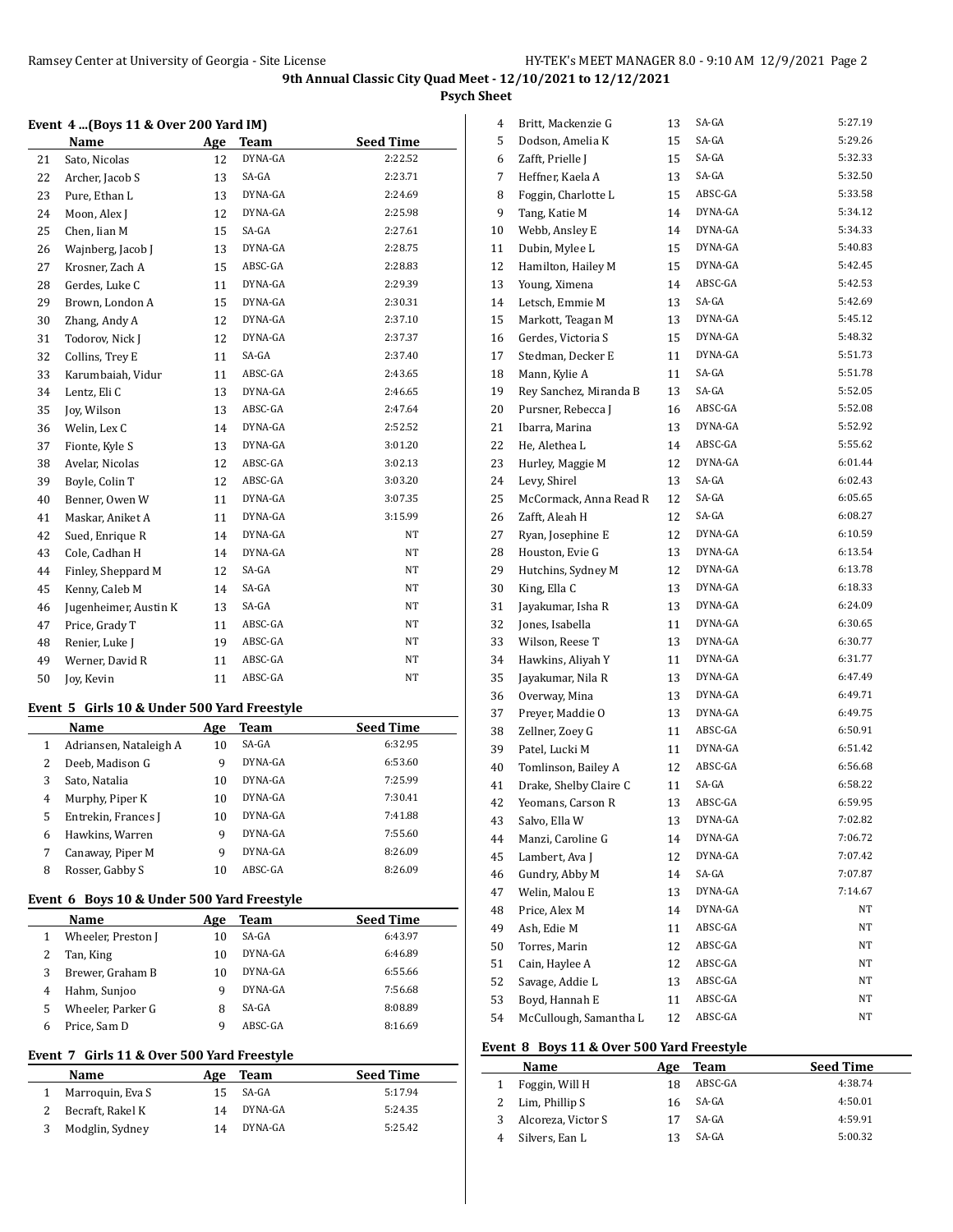**Psych Sheet**

### **Event 8 ...(Boys 11 & Over 500 Yard Freestyle)**

|    | <b>Name</b>              | Age | <u>Team</u> | <b>Seed Time</b> |
|----|--------------------------|-----|-------------|------------------|
| 5  | Krosner, Sam J           | 18  | ABSC-GA     | 5:01.28          |
| 6  | Xu, Eric                 | 12  | DYNA-GA     | 5:02.63          |
| 7  | Nguyen, Thien H          | 14  | SA-GA       | 5:04.78          |
| 8  | Lou, Alex J              | 14  | DYNA-GA     | 5:07.03          |
| 9  | Gricus, Max D            | 15  | SA-GA       | 5:09.35          |
| 10 | Koch, Christopher        | 13  | ABSC-GA     | 5:11.43          |
| 11 | Tan, Ashton              | 13  | DYNA-GA     | 5:16.23          |
| 12 | Daniels, Aiden R         | 15  | SA-GA       | 5:17.90          |
| 13 | Cui, Tom N               | 12  | DYNA-GA     | 5:19.50          |
| 14 | Medina, Jacob R          | 14  | SA-GA       | 5:22.56          |
| 15 | Richards, Riley K        | 13  | SA-GA       | 5:26.39          |
| 16 | Lou, Jax J               | 13  | DYNA-GA     | 5:26.40          |
| 17 | Cook, Camden P           | 13  | SA-GA       | 5:28.05          |
| 18 | Wilkerson, Reid E        | 14  | SA-GA       | 5:35.92          |
| 19 | Hailey, Brandon M        | 17  | ABSC-GA     | 5:36.50          |
| 20 | Stedman, Vane V          | 14  | DYNA-GA     | 5:38.32          |
| 21 | Adriansen III, Lauritz J | 12  | SA-GA       | 5:38.58          |
| 22 | Zhou, Jeffrey            | 15  | DYNA-GA     | 5:40.21          |
| 23 | Tan, Sergio              | 11  | DYNA-GA     | 5:40.21          |
| 24 | Sato, Nicolas            | 12  | DYNA-GA     | 5:42.84          |
| 25 | Moon, Alex J             | 12  | DYNA-GA     | 5:43.48          |
| 26 | McGahagin, Joshua T      | 13  | SA-GA       | 5:47.68          |
| 27 | Trotter, Torin N         | 13  | ABSC-GA     | 5:48.06          |
| 28 | Gerdes, Luke C           | 11  | DYNA-GA     | 5:52.00          |
| 29 | Rhine, Joseph B          | 12  | ABSC-GA     | 5:54.15          |
| 30 | Pure, Ethan L            | 13  | DYNA-GA     | 5:54.34          |
| 31 | Kannan, Shaan S          | 14  | ABSC-GA     | 5:58.51          |
| 32 | Todorov, Nick J          | 12  | DYNA-GA     | 6:01.21          |
| 33 | Wajnberg, Jacob J        | 13  | DYNA-GA     | 6:04.13          |
| 34 | Archer, Jacob S          | 13  | SA-GA       | 6:06.67          |
| 35 | Armel, Lyle O            | 14  | ABSC-GA     | 6:10.35          |
| 36 | Halbach, Crenshaw        | 13  | ABSC-GA     | 6:12.36          |
| 37 | Giambalvo, Charlie V     | 11  | SA-GA       | 6:16.73          |
| 38 | Lawrence, Jack W         | 14  | DYNA-GA     | 6:17.23          |
| 39 | Zhang, Andy A            | 12  | DYNA-GA     | 6:21.72          |
| 40 | Karumbaiah, Nakul        | 12  | ABSC-GA     | 6:26.61          |
| 41 | Boyle, Colin T           | 12  | ABSC-GA     | 6:33.97          |
| 42 | Werner, David R          | 11  | ABSC-GA     | 7:18.14          |
| 43 | Welin, Lex C             | 14  | DYNA-GA     | 7:28.01          |
| 44 | Benner, Owen W           | 11  | DYNA-GA     | 7:45.45          |
| 45 | Gray, Anzio              | 16  | DYNA-GA     | 8:02.33          |
| 46 | Lentz, Eli C             | 13  | DYNA-GA     | NΤ               |
| 47 | Sued, Enrique R          | 14  | DYNA-GA     | NT               |
| 48 | Finley, Sheppard M       | 12  | SA-GA       | NT               |
| 49 | Jugenheimer, Austin K    | 13  | SA-GA       | NT               |
| 50 | Price, Grady T           | 11  | ABSC-GA     | NT               |
| 51 | Joy, Wilson              | 13  | ABSC-GA     | NΤ               |
| 52 | Joy, Kevin               | 11  | ABSC-GA     | NT               |
| 53 | Cornish, Evan            | 14  | ABSC-GA     | NT               |

### **Event 9 Girls 12 & Under 50 Yard Butterfly**

|   | Name                   | Age | Team    | <b>Seed Time</b> |
|---|------------------------|-----|---------|------------------|
|   | McCormack, Anna Read R | 12  | SA-GA   | 30.12            |
|   | Parrenas, Isabella R   | 12  | DYNA-GA | 30.76            |
| 3 | Waters, Ella J         | 12  | SA-GA   | 31.10            |
|   | Hawkins, Aliyah Y      |     | DYNA-GA | 31.47            |

| 5        | Hurley, Maggie M       | 12 | DYNA-GA | 31.51 |
|----------|------------------------|----|---------|-------|
| 6        | Stedman, Decker E      | 11 | DYNA-GA | 32.01 |
| 7        | Fagan, Holland G       | 12 | DYNA-GA | 32.27 |
| 8        | Jones, Isabella        | 11 | DYNA-GA | 32.38 |
| 9        | Jiang, Yumeng          | 11 | DYNA-GA | 32.78 |
| 10       | Hutchins, Sydney M     | 12 | DYNA-GA | 33.11 |
| 11       | Van Staden, Mila K     | 10 | SA-GA   | 33.63 |
| 12       | Ryan, Josephine E      | 12 | DYNA-GA | 33.78 |
| 13       | Zafft, Aleah H         | 12 | SA-GA   | 34.63 |
| 14       | McCalla, Kinley G      | 10 | DYNA-GA | 34.67 |
| 15       | Patel, Lucki M         | 11 | DYNA-GA | 34.79 |
| 16       | Lambert, Elyse W       | 12 | DYNA-GA | 34.89 |
| 17       | Simon, Kennedy J       | 12 | SA-GA   | 34.92 |
| 18       | Vova, Maddy M          | 12 | DYNA-GA | 34.98 |
| 19       | Neace, Lauren C        | 12 | ABSC-GA | 35.05 |
| 20       | Ash, Edie M            | 11 | ABSC-GA | 35.31 |
| 21       | McLucas, Daphne O      | 12 | ABSC-GA | 35.73 |
| 22       | McCullough, Samantha L | 12 | ABSC-GA | 35.84 |
| 23       | Mahl, Sasha I          | 12 | DYNA-GA | 35.87 |
| 24       | Thomas, Gabby L        | 11 | SA-GA   | 36.08 |
| 25       | Mann, Kylie A          | 11 | SA-GA   | 36.16 |
| 26       | Jones, Melanie A       | 10 | SA-GA   | 36.34 |
| 27       | Deeb, Madison G        | 9  | DYNA-GA | 36.36 |
| 28       | White, Mia G           | 12 | SA-GA   | 36.38 |
| 29       | Drake, Shelby Claire C | 11 | SA-GA   | 36.64 |
| 30       | Chen, Scarlett S       | 11 | DYNA-GA | 36.67 |
| 31       | Castellino, Alyssa S   | 12 | DYNA-GA | 36.78 |
| 32       | Cain, Haylee A         | 12 | ABSC-GA | 36.84 |
| 33       | Adriansen, Nataleigh A | 10 | SA-GA   | 36.93 |
| 34       | Govan, Stella R        | 12 | DYNA-GA | 36.99 |
|          | Baldwin, Dorothy G     | 12 | DYNA-GA | 37.06 |
| 35<br>36 | Rosser, Gabby S        | 10 | ABSC-GA | 37.14 |
|          |                        |    | DYNA-GA | 37.17 |
| 37       | Bolte, Kate G          | 11 | ABSC-GA | 38.32 |
| 38       | Tomlinson, Bailey A    | 12 |         |       |
| 39       | Bozzuto, Julianna      | 11 | DYNA-GA | 38.67 |
| 40       | Murphy, Piper K        | 10 | DYNA-GA | 38.73 |
| 41       | Sanderson, Lydia G     | 11 | SA-GA   | 38.77 |
| 42       | Kehl, Brooke E         | 12 | DYNA-GA | 38.79 |
| 43       | Cvetkovic, Masha M     | 11 | DYNA-GA | 38.82 |
| 44       | Bahr, Sima R           | 10 | ABSC-GA | 39.51 |
| 45       | Traynor, Isabel H      | 9  | DYNA-GA | 39.63 |
| 46       | Entrekin, Frances J    | 10 | DYNA-GA | 39.83 |
| 47       | Hawkins, Warren        | 9  | DYNA-GA | 40.05 |
| 48       | Tang, Ellie L          | 9  | DYNA-GA | 40.35 |
| 49       | Blake, Ellie           | 11 | DYNA-GA | 40.54 |
| 50       | Nelson, Sidney A       | 10 | DYNA-GA | 40.92 |
| 51       | Quinn, Brigid D        | 12 | DYNA-GA | 41.56 |
| 52       | Salvia, Abby M         | 11 | DYNA-GA | 41.70 |
| 53       | Canaway, Piper M       | 9  | DYNA-GA | 42.20 |
| 54       | Chang, Delaney Y       | 8  | SA-GA   | 42.58 |
| 55       | Haynes, Josie A        | 9  | DYNA-GA | 42.80 |
| 56       | Mundy, Jillian P       | 9  | ABSC-GA | 43.34 |
| 57       | Austin, Addyson E      | 10 | SA-GA   | 43.53 |
| 58       | Hawk, Blakely J        | 11 | ABSC-GA | 43.82 |
| 59       | Bramlett, Nola J       | 10 | ABSC-GA | 44.53 |
| 60       | Mayfield, Molly J      | 10 | SA-GA   | 45.03 |
| 61       | Maloney, Amanda A      | 11 | DYNA-GA | 46.02 |
| 62       | Herbertson, Kenley R   | 11 | SA-GA   | 46.45 |
|          |                        |    |         |       |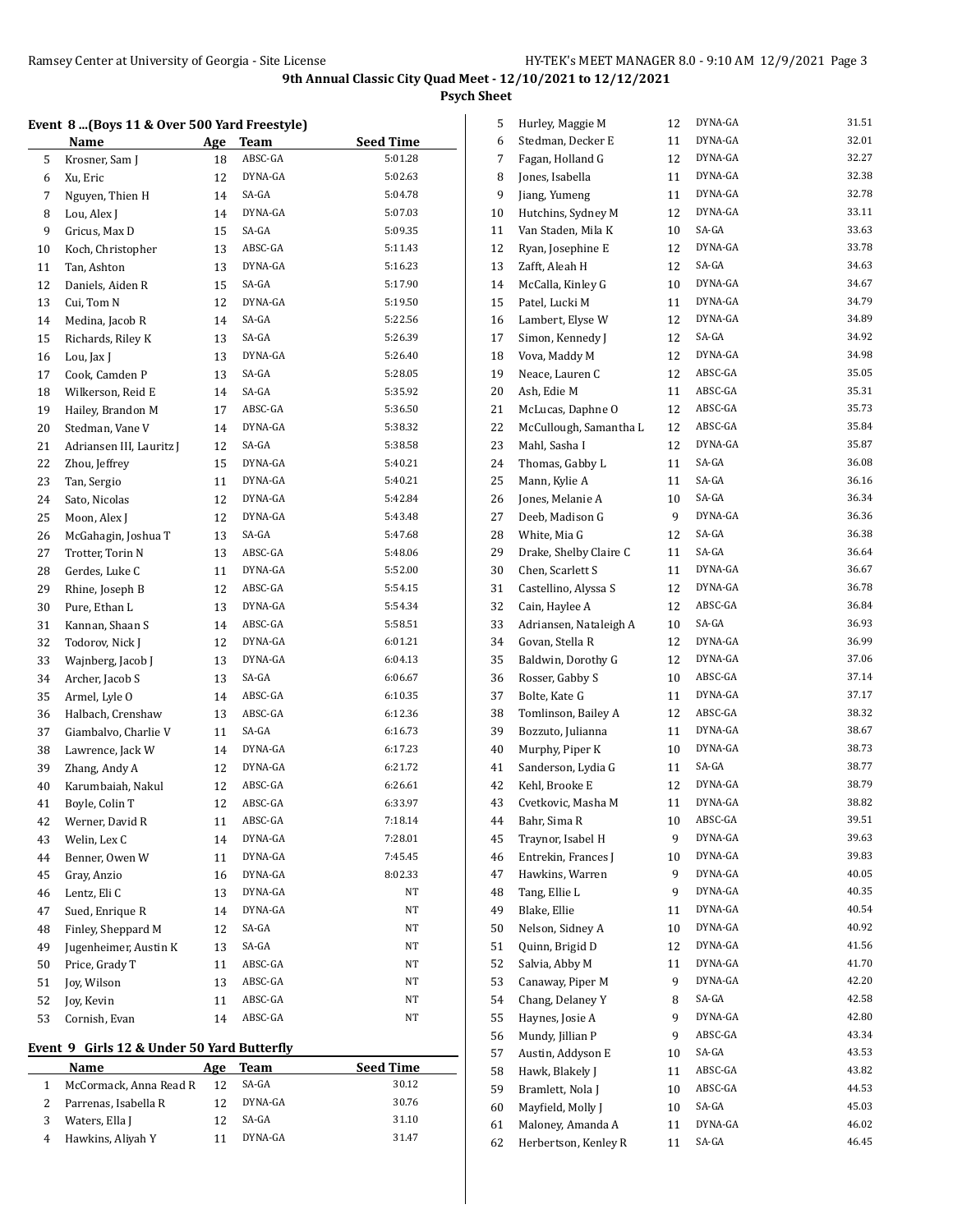**Psych Sheet**

#### **Event 9 ...(Girls 12 & Under 50 Yard Butterfly)**

|     | <b>Name</b>            | <u>Age</u> | Team    | <b>Seed Time</b> |
|-----|------------------------|------------|---------|------------------|
| 63  | Dennison, Sage E       | 10         | ABSC-GA | 46.87            |
| 64  | Altun, Aysen M         | 10         | DYNA-GA | 47.51            |
| 65  | Merchant, Rylie E      | 10         | SA-GA   | 47.73            |
| 66  | McCoy, Olivia L        | 10         | SA-GA   | 48.30            |
| 67  | Blanco, Valeria C      | 10         | ABSC-GA | 48.76            |
| 68  | Johnson, Lil P         | 10         | ABSC-GA | 48.82            |
| 69  | Medina, Emma C         | 9          | SA-GA   | 49.05            |
| 70  | Boyd, Hannah E         | 11         | ABSC-GA | 49.74            |
| 71  | Coleman, Maya N        | 8          | DYNA-GA | 50.41            |
| 72  | Kang, Kylie T          | 9          | SA-GA   | 50.64            |
| 73  | Dorsey, Cameron M      | 9          | SA-GA   | 50.80            |
| 74  | El-Deiry, Kayla M      | 9          | SA-GA   | 50.92            |
| 75  | Yeomans, Raleigh A     | 10         | ABSC-GA | 51.40            |
| 76  | Kingery, Abigail B     | 8          | SA-GA   | 51.91            |
| 77  | Martin, Colyn R        | 12         | SA-GA   | 52.49            |
| 78  | Ingram, Skylar A       | 11         | SA-GA   | 52.67            |
| 79  | Grant, Addison R       | 11         | ABSC-GA | 53.30            |
| 80  | Lindstrom, Harper M    | 10         | ABSC-GA | 53.34            |
| 81  | Houck, Hailey R        | 9          | DYNA-GA | 53.43            |
| 82  | Myers, Collins I       | 9          | DYNA-GA | 53.99            |
| 83  | Dorman, Lane O         | 8          | ABSC-GA | 54.20            |
| 84  | Waters, Madison L      | 9          | SA-GA   | 54.68            |
| 85  | Douris, Zarema M       | 11         | ABSC-GA | 54.82            |
| 86  | Faber, Emory C         | 12         | DYNA-GA | 55.41            |
| 87  | Hoffman, Rachael Y     | 8          | DYNA-GA | 55.53            |
| 88  | Won, Zooey P           | 9          | DYNA-GA | 55.78            |
| 89  | Shaffer, Adelaina M    | 9          | ABSC-GA | 55.85            |
| 90  | Ponder, Catherine      | 9          | DYNA-GA | 57.74            |
| 91  | Kragh, Katie B         | 10         | DYNA-GA | 57.88            |
| 92  | Berry, Kaylee R        | 9          | SA-GA   | 58.24            |
| 93  | Chunta, Cora C         | 8          | SA-GA   | 58.32            |
| 94  | Tomlinson, Pirie P     | 7          | ABSC-GA | 58.53            |
| 95  | Romberg, Monserrat C   | 12         | DYNA-GA | 58.56            |
| 96  | Hempelman, Lillian M   | 8          | DYNA-GA | 58.97            |
| 97  | Newquist, Natalie M    | 11         | DYNA-GA | 59.08            |
| 98  | Johnston, Elaina C     | 11         | ABSC-GA | 1:00.56          |
| 99  | Miller, Emmy L         | 10         | DYNA-GA | 1:00.89          |
| 100 | Tanner, Samantha       | 10         | DYNA-GA | 1:01.28          |
| 101 | Cole, Hadley G         | 7          | ABSC-GA | 1:04.31          |
| 102 | Phillips, Lindy R      | 7          | ABSC-GA | 1:04.49          |
| 103 | Blazek, Finnley P      | 8          | SA-GA   | 1:07.49          |
| 104 | Singleton, Ellexia A   | 8          | SA-GA   | 1:07.54          |
| 105 | Heidesch, Claire E     | 12         | ABSC-GA | 1:37.26          |
| 106 | Iwamoto, Emi C         | 10         | DYNA-GA | NΤ               |
| 107 | Altun, Eda             | 9          | DYNA-GA | NΤ               |
| 108 | Lester, Vivien L       | 8          | DYNA-GA | NΤ               |
| 109 | Noma, Lily M           | 9          | DYNA-GA | NΤ               |
| 110 | Reising, Phoebe L      | 10         | DYNA-GA | NΤ               |
| 111 | Freeman, M.E. E        | 12         | DYNA-GA | NΤ               |
| 112 | Henry, Parker O        | 11         | DYNA-GA | NΤ               |
| 113 | Bluestein, Brooke E    | 8          | DYNA-GA | NΤ               |
| 114 | Iovino, Avery L        | 11         | SA-GA   | NΤ               |
| 115 | Sweigart, Claire E     | 9          | SA-GA   | NΤ               |
| 116 | Ciccaglione, Ryleigh J | 8          | SA-GA   | NΤ               |
| 117 | Singleton, Ellaina E   | 11         | SA-GA   | NΤ               |
| 118 | Kapoor, Riya           | 11         | SA-GA   | NΤ               |
|     |                        |            |         |                  |

| 119 | Rogers, Aven J       | 10 | SA-GA   | NT        |
|-----|----------------------|----|---------|-----------|
| 120 | Vaughn, Khloe E      | 8  | ABSC-GA | <b>NT</b> |
| 121 | Torres, Marin        | 12 | ABSC-GA | <b>NT</b> |
| 122 | Walker, Emi G        | 12 | ABSC-GA | NT        |
| 123 | Matthews, Athena S   | 8  | ABSC-GA | NT        |
| 124 | Vaughn, Hannah G     | q  | ABSC-GA | NT        |
| 125 | Johnston, Sterling F | q  | ABSC-GA | NT        |
| 126 | Palladino, Stella    | 11 | ABSC-GA | NT        |
| 127 | Wheatley, Brooklyn H | 8  | ABSC-GA | NT        |

## **Event 10 Boys 12 & Under 50 Yard Butterfly**

|              | <b>Name</b>              | <u>Age</u> | Team    | <b>Seed Time</b> |
|--------------|--------------------------|------------|---------|------------------|
| $\mathbf{1}$ | Xu, Eric                 | 12         | DYNA-GA | 26.24            |
| 2            | Unger, Alexander M       | 12         | SA-GA   | 28.87            |
| 3            | Adriansen III, Lauritz J | 12         | SA-GA   | 29.24            |
| 4            | Sopa, Troy               | 11         | DYNA-GA | 29.48            |
| 5            | Moon, Alex J             | 12         | DYNA-GA | 29.69            |
| 6            | Chang, Graham M          | 12         | DYNA-GA | 29.72            |
| 7            | Bahr, Kipras D           | 12         | ABSC-GA | 30.02            |
| 8            | Fleming, Kingston E      | 12         | SA-GA   | 30.70            |
| 9            | Collins, Trey E          | 11         | SA-GA   | 30.73            |
| 10           | Xu, Melvin R             | 12         | DYNA-GA | 31.30            |
| 11           | Holder, Cade M           | 12         | SA-GA   | 31.93            |
| 12           | Klemmer, Austin A        | 11         | SA-GA   | 32.45            |
| 13           | Jackson, Cooper          | 11         | DYNA-GA | 32.52            |
| 14           | Skopljak, Adel           | 12         | SA-GA   | 32.57            |
| 15           | Libreros, Lorenzo A      | 12         | SA-GA   | 33.04            |
| 16           | Horback, John G          | 10         | SA-GA   | 33.29            |
| 17           | Todorov, Nick J          | 12         | DYNA-GA | 33.56            |
| 18           | Avelar, Nicolas          | 12         | ABSC-GA | 34.15            |
| 19           | Chai, Jason              | 12         | DYNA-GA | 34.28            |
| 20           | Holcombe, Chase C        | 10         | SA-GA   | 34.86            |
| 21           | Boyle, Colin T           | 12         | ABSC-GA | 35.00            |
| 22           | Wheeler, Preston J       | 10         | SA-GA   | 35.19            |
| 23           | Karumbaiah, Nakul        | 12         | ABSC-GA | 35.23            |
| 24           | Won, Oliver L            | 11         | DYNA-GA | 35.43            |
| 25           | Coverdill, Patrick D     | 11         | ABSC-GA | 35.88            |
| 26           | Axt, Townesend           | 11         | DYNA-GA | 36.38            |
| 27           | Nguyen, Jeff H           | 11         | SA-GA   | 36.46            |
| 28           | Brewer, Graham B         | 10         | DYNA-GA | 37.00            |
| 29           | Collins, Jordan V        | 9          | SA-GA   | 37.16            |
| 30           | Wang, Tu                 | 10         | DYNA-GA | 37.65            |
| 31           | Guidry, Nate W           | 12         | ABSC-GA | 37.93            |
| 32           | Mujkanovic, Aldino       | 12         | SA-GA   | 38.14            |
| 33           | Choi, Jason Y            | 12         | DYNA-GA | 38.19            |
| 34           | Stedman, Barton B        | 10         | DYNA-GA | 38.20            |
| 35           | Hobbs, Corbin B          | 12         | ABSC-GA | 38.46            |
| 36           | Smith, Braxton C         | 11         | SA-GA   | 38.68            |
| 37           | Wengert, Thor E          | 11         | DYNA-GA | 39.23            |
| 38           | Wheeler, Parker G        | 8          | SA-GA   | 39.35            |
| 39           | Moore, Isaac C           | 12         | DYNA-GA | 39.70            |
| 40           | Cao, Mason Z             | 12         | SA-GA   | 40.25            |
| 41           | Putman, Brody B          | 11         | ABSC-GA | 40.43            |
| 42           | Wells, Kazuki M          | 12         | DYNA-GA | 41.30            |
| 43           | Coombs, Gray A           | 11         | SA-GA   | 42.24            |
| 44           | Page, Matteo R           | 12         | DYNA-GA | 42.53            |
| 45           | Kehl, Matt R             | 9          | DYNA-GA | 42.63            |
| 46           | Huang, Alex Z            | 12         | ABSC-GA | 42.90            |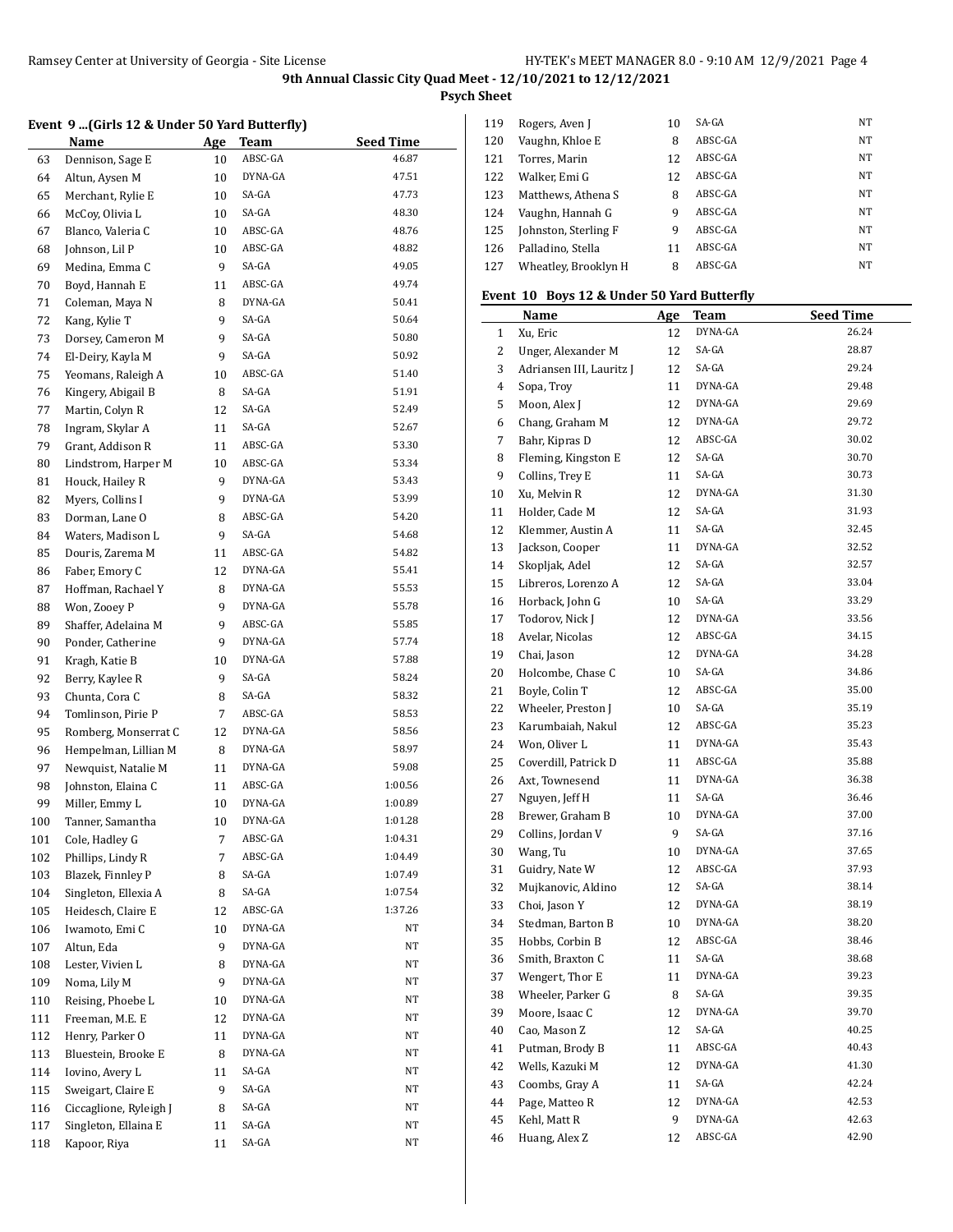**Psych Sheet**

#### **Event 10 ...(Boys 12 & Under 50 Yard Butterfly)**

|    | Name                | <b>Age</b> | Team    | <b>Seed Time</b> |
|----|---------------------|------------|---------|------------------|
| 47 | Benner, Owen W      | 11         | DYNA-GA | 43.98            |
| 48 | Herrick, Tyshi L    | 11         | SA-GA   | 45.01            |
| 49 | Price, Grady T      | 11         | ABSC-GA | 45.86            |
| 50 | Liley, Landon N     | 10         | DYNA-GA | 45.89            |
| 51 | Kelly, Paul W       | 10         | DYNA-GA | 45.94            |
| 52 | Thurman, James P    | 9          | DYNA-GA | 45.97            |
| 53 | Holder, Gray T      | 10         | SA-GA   | 46.17            |
| 54 | Daussat, Leo J      | 12         | DYNA-GA | 47.15            |
| 55 | Werner, David R     | 11         | ABSC-GA | 48.58            |
| 56 | Hejda, Grayson Q    | 9          | SA-GA   | 50.26            |
| 57 | Overway, Seth R     | 8          | DYNA-GA | 50.88            |
| 58 | Moore, Cillian T    | 10         | DYNA-GA | 51.90            |
| 59 | Vova, Daniel L      | 9          | DYNA-GA | 51.92            |
| 60 | Thang, Van P        | 12         | ABSC-GA | 52.32            |
| 61 | Wuest, Max M        | 10         | DYNA-GA | 53.06            |
| 62 | Bluhm, Harrison H   | 9          | ABSC-GA | 55.53            |
| 63 | McCoy, Owen A       | 8          | SA-GA   | 55.66            |
| 64 | Coburn, William J   | 8          | DYNA-GA | 55.69            |
| 65 | Thompson, Baylor B  | 7          | SA-GA   | 55.86            |
| 66 | Hill, Hugh K        | 10         | ABSC-GA | 56.26            |
| 67 | Dillies, Andréas    | 11         | ABSC-GA | 56.81            |
| 68 | Li, Jacob Y         | 8          | ABSC-GA | 57.84            |
| 69 | Price, Sam D        | 9          | ABSC-GA | 58.65            |
| 70 | Boyd, Micah E       | 8          | ABSC-GA | 58.96            |
| 71 | Garimella, Anhad    | 10         | DYNA-GA | 59.09            |
| 72 | Weldon, Caz A       | 11         | ABSC-GA | 59.51            |
| 73 | McCullough, Nolan E | 10         | ABSC-GA | 1:00.36          |
| 74 | Liley, Luke W       | 8          | DYNA-GA | 1:01.40          |
| 75 | Gates, Nico S       | 6          | DYNA-GA | 1:14.82          |
| 76 | Chang, Dax N        | 8          | ABSC-GA | 1:18.71          |
| 77 | Chang, Matthew A    | 7          | DYNA-GA | 1:21.71          |
| 78 | Thurman, Matthew R  | 6          | DYNA-GA | NΤ               |
| 79 | Cella, Lucas E      | 11         | DYNA-GA | NΤ               |
| 80 | Taneja, Arnav       | 12         | DYNA-GA | NT               |
| 81 | Tamura, Aki         | 10         | DYNA-GA | NΤ               |
| 82 | Bragg, Kelton L     | 12         | DYNA-GA | NΤ               |
| 83 | Leverett, Hogan B   | 9          | SA-GA   | NΤ               |
| 84 | Meyers, Timmy J     | 12         | SA-GA   | NΤ               |
| 85 | Wise, Jett A        | 10         | SA-GA   | NΤ               |
| 86 | Power, Daniel A     | 11         | SA-GA   | NΤ               |
| 87 | Koganov, Miles L    | 9          | SA-GA   | NΤ               |
| 88 | Shiflett, Gabriel D | 11         | SA-GA   | NΤ               |
| 89 | Caswall, Dean M     | 7          | ABSC-GA | NΤ               |
| 90 | Miller, Miles R     | 8          | ABSC-GA | NΤ               |
| 91 | Matthews, Tucker G  | 9          | ABSC-GA | NΤ               |
| 92 | Wang, Hong-Yi E     | 8          | ABSC-GA | NΤ               |
| 93 | Torres, Evan        | 9          | ABSC-GA | NΤ               |
| 94 | Jov, Kevin          | 11         | ABSC-GA | NΤ               |
| 95 | Torres, Garrett     | 10         | ABSC-GA | NΤ               |
| 96 | Townsend, Carter H  | 8          | ABSC-GA | NΤ               |
| 97 | Peters, Daniel M    | 7          | ABSC-GA | NΤ               |
| 98 | McCracken, Ian M    | 11         | ABSC-GA | NΤ               |
| 99 | Walker, Benjamin L  | 8          | ABSC-GA | NΤ               |

## **Event 11 Girls 12 & Under 200 Yard Butterfly**

|   | Name               | Age | Team    | <b>Seed Time</b> |
|---|--------------------|-----|---------|------------------|
|   | El-Deiry, Rhea M   |     | SA-GA   | 2:56.76          |
|   | Vaughn, Kerrigan D | 12  | ABSC-GA | 3:00.89          |
| 3 | Zellner, Zoey G    |     | ABSC-GA | 3:00.89          |

#### **Event 12 Boys 12 & Under 200 Yard Butterfly**

|   | Name                     | Age | Team    | <b>Seed Time</b> |
|---|--------------------------|-----|---------|------------------|
|   | Adriansen III, Lauritz J | 12  | SA-GA   | 2:24.22          |
| 2 | Gerdes, Luke C           |     | DYNA-GA | 2:30.21          |
| 3 | Tan, Sergio              | 11  | DYNA-GA | 2:30.21          |
| 4 | Zhang, Andy A            | 12  | DYNA-GA | 2:32.21          |
| 5 | Sato, Nicolas            | 12  | DYNA-GA | 2:34.21          |
| 6 | Nguyen, Jeff H           |     | SA-GA   | 2:55.84          |

## **Event 13 Girls 13 & Over 200 Yard Butterfly**

|    | Name                       | Age | Team    | <b>Seed Time</b> |
|----|----------------------------|-----|---------|------------------|
| 1  | Modglin, Sydney            | 14  | DYNA-GA | 2:16.83          |
| 2  | Avelar, Nicole             | 15  | ABSC-GA | 2:19.62          |
| 3  | Markott, Teagan M          | 13  | DYNA-GA | 2:21.91          |
| 4  | Alewine-Flores, Aubree-Cla | 15  | ABSC-GA | 2:21.96          |
| 5  | Sakaris, Hannah R          | 13  | SA-GA   | 2:22.24          |
| 6  | Rey Sanchez, Miranda B     | 13  | SA-GA   | 2:25.83          |
| 7  | Turcotte, Olivia M         | 13  | DYNA-GA | 2:26.48          |
| 8  | Bates, Martha K            | 13  | ABSC-GA | 2:26.65          |
| 9  | Ripps, Janie V             | 15  | ABSC-GA | 2:27.62          |
| 10 | Ackert, Ansley M           | 14  | DYNA-GA | 2:28.88          |
| 11 | Feild, Sarah A             | 15  | DYNA-GA | 2:31.94          |
| 12 | Tang, Katie M              | 14  | DYNA-GA | 2:35.77          |
| 13 | Turcotte, Kaela E          | 13  | DYNA-GA | 2:47.76          |
| 14 | Lampa, Audrey L            | 14  | DYNA-GA | 2:52.62          |
| 15 | Wilson, Reese T            | 13  | DYNA-GA | NΤ               |
|    |                            |     |         |                  |

## **Event 14 Boys 13 & Over 200 Yard Butterfly**

|              | Name                 | Age | <b>Team</b> | <b>Seed Time</b> |
|--------------|----------------------|-----|-------------|------------------|
| $\mathbf{1}$ | Skidmore III, Will L | 17  | SA-GA       | 1:51.38          |
| 2            | Lim, Phillip S       | 16  | SA-GA       | 1:54.38          |
| 3            | Hines, Will K        | 17  | ABSC-GA     | 2:00.81          |
| 4            | Lou, Alex J          | 14  | DYNA-GA     | 2:10.99          |
| 5            | Archer, Jacob S      | 13  | SA-GA       | 2:20.68          |
| 6            | Medina, Jacob R      | 14  | SA-GA       | 2:21.52          |
| 7            | Selph, Landon N      | 16  | SA-GA       | 2:25.91          |
| 8            | Hailey, Brandon M    | 17  | ABSC-GA     | 2:26.63          |
| 9            | Phillips, Luke L     | 13  | ABSC-GA     | 2:28.02          |
| 10           | Christman, Walter C  | 17  | DYNA-GA     | 2:29.88          |
| 11           | Wajnberg, Jacob J    | 13  | DYNA-GA     | 2:30.03          |
| 12           | McGahagin, Joshua T  | 13  | SA-GA       | 2:33.63          |
| 13           | Armel, Lyle O        | 14  | ABSC-GA     | 2:36.01          |
| 14           | Gorgone, Ryan M      | 13  | SA-GA       | 2:39.24          |
| 15           | Fleischer, Jonas I   | 13  | DYNA-GA     | 2:39.81          |
| 16           | Halbach, Crenshaw    | 13  | ABSC-GA     | 2:40.28          |
| 17           | Koch, Christopher    | 13  | ABSC-GA     | 2:42.63          |
| 18           | Pure. Ethan L        | 13  | DYNA-GA     | 2:45.01          |
| 19           | Kennedy, Garrett S   | 17  | ABSC-GA     | 2:45.45          |
| 20           | Kannan, Shaan S      | 14  | ABSC-GA     | 2:47.08          |
| 21           | Letsch, Andrew S     | 14  | SA-GA       | 3:28.11          |
| 22           | Kudryashev, Greg A   | 13  | DYNA-GA     | NT.              |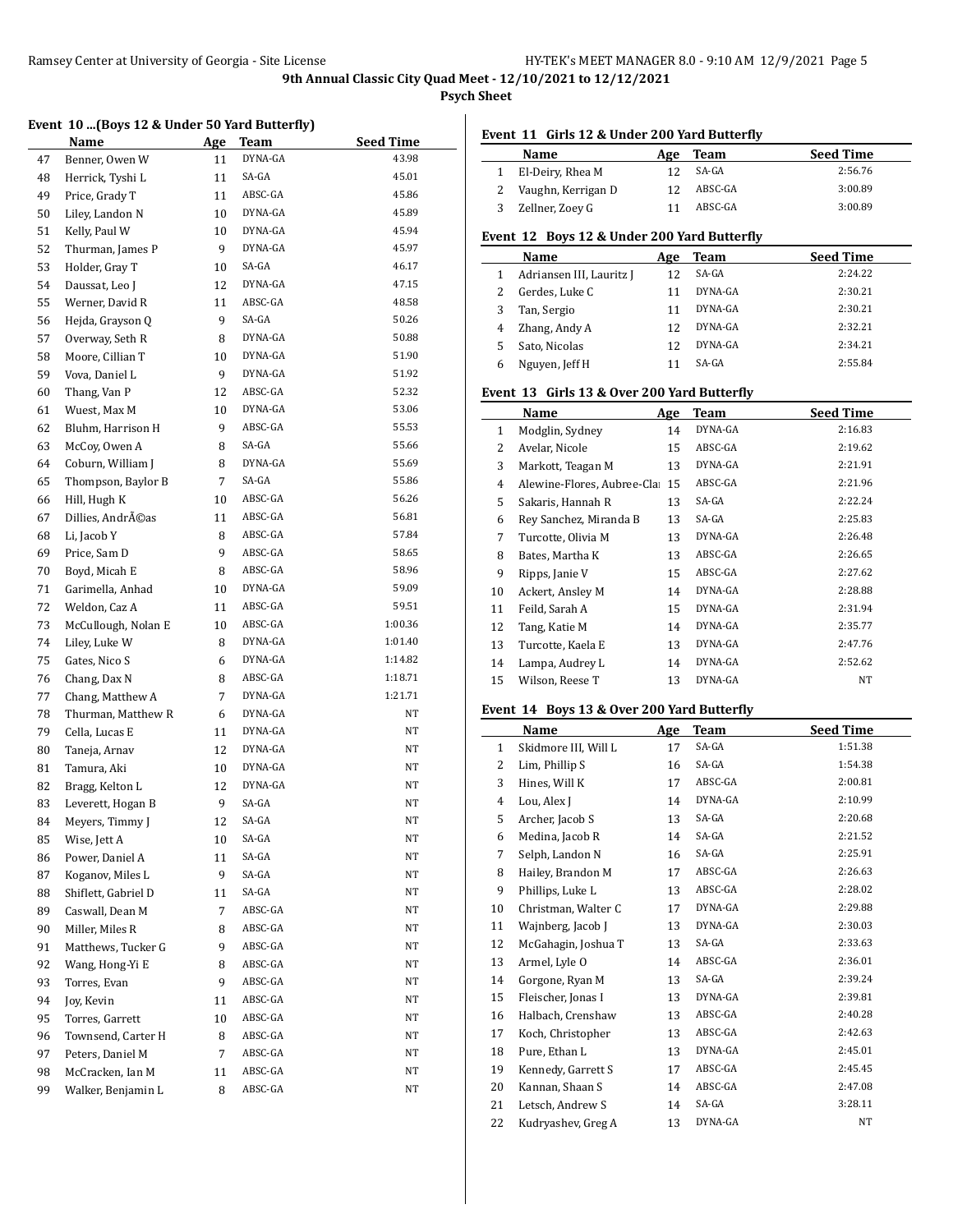**Psych Sheet**

# **Event 15 Girls 12 & Under 50 Yard Freestyle**

| елені тэ | GILIS 12 & UNUEL 50 TATU FLEESLYIE |            |             |                  |
|----------|------------------------------------|------------|-------------|------------------|
|          | Name                               | <u>Age</u> | <u>Team</u> | <b>Seed Time</b> |
| 1        | Stedman, Decker E                  | 11         | DYNA-GA     | 27.00            |
| 2        | McCormack, Anna Read R             | 12         | SA-GA       | 27.11            |
| 3        | Parrenas, Isabella R               | 12         | DYNA-GA     | 27.67            |
| 4        | Hicks, Claire V                    | 12         | SA-GA       | 27.67            |
| 5        | Fagan, Holland G                   | 12         | DYNA-GA     | 28.23            |
| 6        | Waters, Ella J                     | 12         | SA-GA       | 28.63            |
| 7        | Mann, Kylie A                      | 11         | SA-GA       | 28.66            |
| 8        | Cain, Haylee A                     | 12         | ABSC-GA     | 28.67            |
| 9        | Lambert, Elyse W                   | 12         | DYNA-GA     | 28.84            |
| 10       | McIntosh, Lily J                   | 12         | DYNA-GA     | 29.54            |
| 11       | Simon, Kennedy J                   | 12         | SA-GA       | 29.57            |
| 12       | Zellner, Zoey G                    | 11         | ABSC-GA     | 29.59            |
| 13       | Ryan, Josephine E                  | 12         | DYNA-GA     | 29.63            |
| 14       | Adriansen, Nataleigh A             | 10         | SA-GA       | 29.65            |
| 15       | Jiang, Yumeng                      | 11         | DYNA-GA     | 29.92            |
| 16       | Vova, Maddy M                      | 12         | DYNA-GA     | 30.13            |
| 17       | Zafft, Aleah H                     | 12         | SA-GA       | 30.33            |
| 18       | Van Staden, Mila K                 | 10         | SA-GA       | 31.06            |
| 19       | McCullough, Samantha L             | 12         | ABSC-GA     | 31.14            |
| 20       | Sanderson, Lydia G                 | 11         | SA-GA       | 31.19            |
| 21       | Lambert, Ava J                     | 12         | DYNA-GA     | 31.27            |
| 22       | Carter, Ellie C                    | 12         | DYNA-GA     | 31.80            |
| 23       | Williams, Ellie L                  | 11         | DYNA-GA     | 31.86            |
| 24       | Quinn, Brigid D                    | 12         | DYNA-GA     | 32.15            |
| 25       | Tomlinson, Bailey A                | 12         | ABSC-GA     | 32.24            |
| 26       | Deeb, Madison G                    | 9          | DYNA-GA     | 32.27            |
| 27       | Neace, Lauren C                    | 12         | ABSC-GA     | 32.35            |
| 28       | Drake, Shelby Claire C             | 11         | SA-GA       | 32.36            |
| 29       | Iovino, Avery L                    | 11         | SA-GA       | 32.38            |
| 30       | Hawk, Blakely J                    | 11         | ABSC-GA     | 32.65            |
| 31       | Cvetkovic, Masha M                 | 11         | DYNA-GA     | 32.75            |
| 32       | Freeman, M.E. E                    | 12         | DYNA-GA     | 32.78            |
| 33       | Ingram, Skylar A                   | 11         | SA-GA       | 33.04            |
| 34       | Baldwin, Dorothy G                 | 12         | DYNA-GA     | 33.26            |
| 35       | Botham, Lila C                     | 10         | DYNA-GA     | 33.27            |
| 36       | Altun, Aysen M                     | 10         | DYNA-GA     | 33.38            |
| 37       | Nelson, Sidney A                   | 10         | DYNA-GA     | 33.64            |
| 38       | McLucas, Daphne O                  | 12         | ABSC-GA     | 33.65            |
| 39       | White, Mia G                       | 12         | SA-GA       | 33.77            |
| 40       | Kehl, Brooke E                     | 12         | DYNA-GA     | 33.85            |
| 41       | Merchant, Rylie E                  | 10         | SA-GA       | 33.87            |
| 42       | Austin, Addyson E                  | 10         | SA-GA       | 34.01            |
| 43       | Boyd, Hannah E                     | 11         | ABSC-GA     | 34.04            |
| 44       | Hawkins, Warren                    | 9          | DYNA-GA     | 34.23            |
| 45       | Bahr, Sima R                       | 10         | ABSC-GA     | 34.41            |
| 46       | Traynor, Isabel H                  | 9          | DYNA-GA     | 34.42            |
| 47       | Blake, Ellie                       | 11         | DYNA-GA     | 34.53            |
| 48       | Dennison, Sage E                   | 10         | ABSC-GA     | 34.80            |
| 49       | Tang, Ellie L                      | 9          | DYNA-GA     | 34.87            |
| 50       | Bramlett, Nola J                   | 10         | ABSC-GA     | 35.31            |
| 51       | Medina, Emma C                     | 9          | SA-GA       | 35.47            |
| 52       | Herbertson, Kenley R               | 11         | SA-GA       | 35.68            |
| 53       | Entrekin, Frances J                | 10         | DYNA-GA     | 35.92            |
| 54       | Rosser, Gabby S                    | 10         | ABSC-GA     | 35.96            |
| 55       | Canaway, Piper M                   | 9          | DYNA-GA     | 36.02            |
|          |                                    |            |             |                  |

| 56  | Salvia, Abby M       | 11 | DYNA-GA | 36.10 |
|-----|----------------------|----|---------|-------|
| 57  | Crane, Kayla M       | 11 | SA-GA   | 36.29 |
| 58  | Sato, Natalia        | 10 | DYNA-GA | 36.44 |
| 59  | Mackay, Laila G      | 10 | DYNA-GA | 36.52 |
| 60  | Kapoor, Riya         | 11 | SA-GA   | 36.52 |
| 61  | Mayfield, Molly J    | 10 | SA-GA   | 36.67 |
| 62  | Taylor, Julianna L   | 11 | SA-GA   | 37.39 |
| 63  | Kang, Kylie T        | 9  | SA-GA   | 37.56 |
| 64  | Maloney, Amanda A    | 11 | DYNA-GA | 37.84 |
| 65  | Douris, Zarema M     | 11 | ABSC-GA | 37.91 |
| 66  | Haynes, Josie A      | 9  | DYNA-GA | 38.50 |
| 67  | Waters, Madison L    | 9  | SA-GA   | 38.70 |
| 68  | Grant, Addison R     | 11 | ABSC-GA | 38.72 |
| 69  | Hoffman, Jeni A      | 11 | DYNA-GA | 38.80 |
| 70  | McCoy, Olivia L      | 10 | SA-GA   | 38.99 |
| 71  | Yeomans, Raleigh A   | 10 | ABSC-GA | 39.23 |
| 72  | Nguyen, Bella V      | 9  | DYNA-GA | 39.40 |
| 73  | Kingery, Abigail B   | 8  | SA-GA   | 39.46 |
| 74  | Lindstrom, Harper M  | 10 | ABSC-GA | 39.62 |
| 75  | Zazzi, Grace A       | 8  | SA-GA   | 39.93 |
| 76  | Martin, Colyn R      | 12 | SA-GA   | 40.38 |
| 77  | Faber, Emory C       | 12 | DYNA-GA | 40.63 |
| 78  | El-Deiry, Kayla M    | 9  | SA-GA   | 40.74 |
| 79  | Reising, Phoebe L    | 10 | DYNA-GA | 41.01 |
| 80  | Johnson, Lil P       | 10 | ABSC-GA | 41.31 |
| 81  | Walker, Emi G        | 12 | ABSC-GA | 41.65 |
| 82  | Berry, Kaylee R      | 9  | SA-GA   | 41.74 |
| 83  | Houck, Hailey R      | 9  | DYNA-GA | 42.02 |
| 84  | Won, Zooey P         | 9  | DYNA-GA | 42.25 |
| 85  | Dorsey, Cameron M    | 9  | SA-GA   | 42.33 |
| 86  | Newquist, Natalie M  | 11 | DYNA-GA | 42.73 |
| 87  | Blazek, Finnley P    | 8  | SA-GA   | 43.27 |
| 88  | Myers, Collins I     | 9  | DYNA-GA | 43.38 |
| 89  | Romberg, Monserrat C | 12 | DYNA-GA | 43.77 |
| 90  | Dorman, Lane O       | 8  | ABSC-GA | 43.84 |
| 91  | Vaughn, Khloe E      | 8  | ABSC-GA | 43.96 |
| 92  | Parker, Maya J       | 12 | SA-GA   | 44.73 |
| 93  | Tanner, Samantha     | 10 | DYNA-GA | 44.75 |
| 94  | Blanco, Valeria C    | 10 | ABSC-GA | 44.94 |
| 95  | Altun, Eda           | 9  | DYNA-GA | 45.24 |
| 96  | Chunta, Cora C       | 8  | SA-GA   | 45.33 |
| 97  | Palladino, Stella    | 11 | ABSC-GA | 45.91 |
| 98  | Ponder, Catherine    | 9  | DYNA-GA | 46.53 |
| 99  | Kragh, Katie B       | 10 | DYNA-GA | 46.67 |
| 100 | Johnston, Elaina C   | 11 | ABSC-GA | 47.01 |
| 101 | Johnston, Sterling F | 9  | ABSC-GA | 48.62 |
| 102 | Lester, Vivien L     | 8  | DYNA-GA | 49.21 |
| 103 | Rittgers, Lilly J    | 11 | SA-GA   | 49.25 |
| 104 | Hempelman, Lillian M | 8  | DYNA-GA | 49.46 |
| 105 | Miller, Emmy L       | 10 | DYNA-GA | 49.47 |
| 106 | Wheatley, Brooklyn H | 8  | ABSC-GA | 49.60 |
| 107 | Shaffer, Adelaina M  | 9  | ABSC-GA | 49.68 |
| 108 | Hoffman, Rachael Y   | 8  | DYNA-GA | 51.15 |
| 109 | Noma, Lily M         | 9  | DYNA-GA | 52.23 |
| 110 | Tomlinson, Pirie P   | 7  | ABSC-GA | 52.31 |
| 111 | Johnson, Juliet E    | 8  | ABSC-GA | 55.02 |
| 112 | Vaughn, Hannah G     | 9  | ABSC-GA | 57.16 |
| 113 | Phillips, Lindy R    | 7  | ABSC-GA | 58.80 |
|     |                      |    |         |       |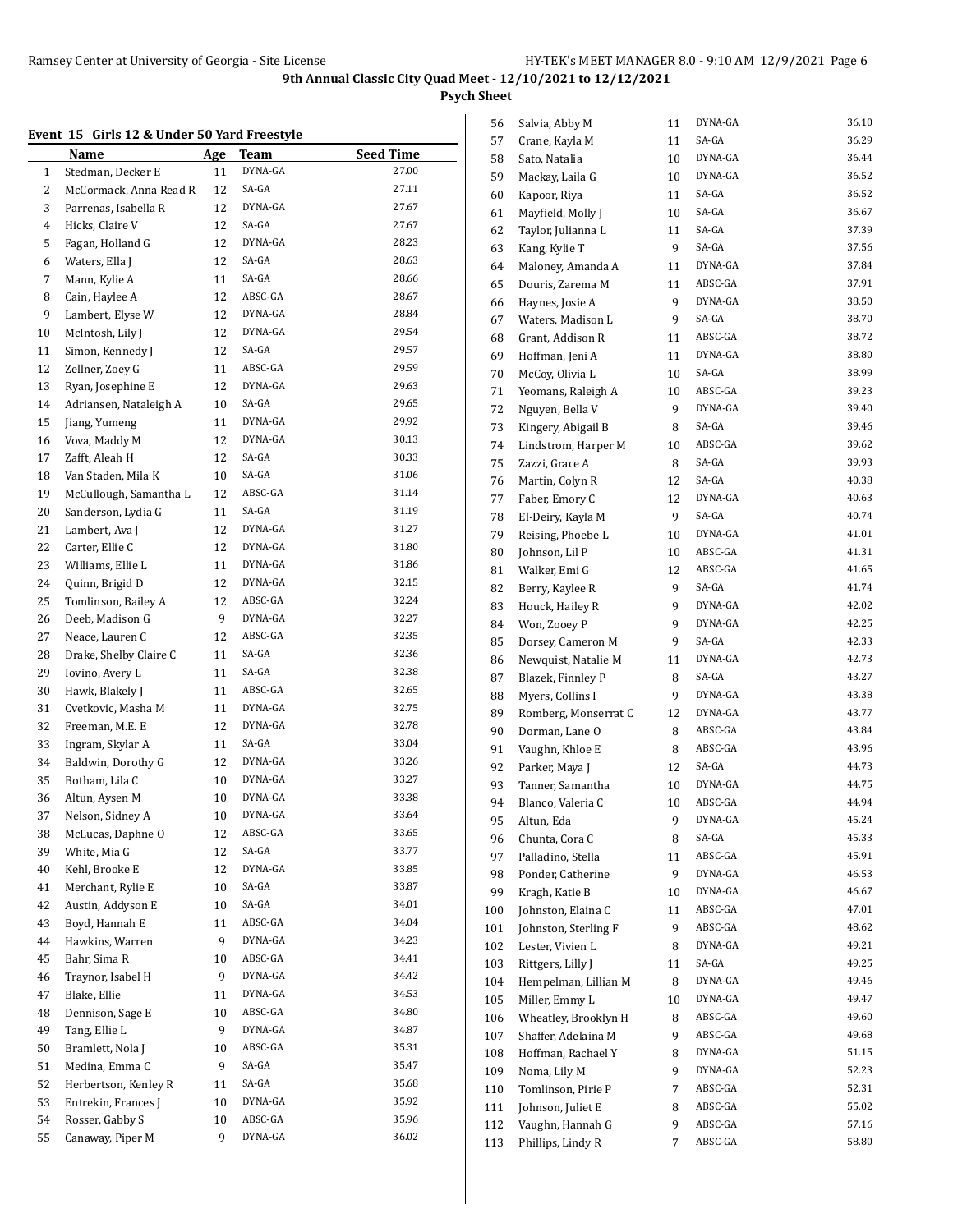**Psych Sheet**

### **Event 15 ...(Girls 12 & Under 50 Yard Freestyle)**

|     | Name                   | Age | Team    | <b>Seed Time</b> |
|-----|------------------------|-----|---------|------------------|
| 114 | Heidesch, Claire E     | 12  | ABSC-GA | 1:00.13          |
| 115 | Cole, Hadley G         | 7   | ABSC-GA | 1:01.56          |
| 116 | Matthews, Athena S     | 8   | ABSC-GA | 1:02.61          |
| 117 | Hussey-Lovatt, Asa K   | 11  | ABSC-GA | 1:04.34          |
| 118 | Iwamoto, Emi C         | 10  | DYNA-GA | <b>NT</b>        |
| 119 | Henry, Parker O        | 11  | DYNA-GA | NT               |
| 120 | Bluestein, Brooke E    | 8   | DYNA-GA | NT               |
| 121 | Tihai, Caylen N        | 10  | SA-GA   | NT               |
| 122 | Sweigart, Claire E     | 9   | SA-GA   | NT               |
| 123 | Ciccaglione, Ryleigh J | 8   | SA-GA   | <b>NT</b>        |
| 124 | Rogers, Aven J         | 10  | SA-GA   | NT               |
| 125 | Torres, Marin          | 12  | ABSC-GA | <b>NT</b>        |
|     |                        |     |         |                  |

## **Event 16 Boys 12 & Under 50 Yard Freestyle**

|              | Name                     | <u>Age</u> | Team    | <b>Seed Time</b> |
|--------------|--------------------------|------------|---------|------------------|
| $\mathbf{1}$ | Cui, Tom N               | 12         | DYNA-GA | 24.48            |
| 2            | Xu, Eric                 | 12         | DYNA-GA | 24.79            |
| 3            | Fleming, Kingston E      | 12         | SA-GA   | 26.31            |
| 4            | Tan, Sergio              | 11         | DYNA-GA | 26.62            |
| 5            | Adriansen III, Lauritz J | 12         | SA-GA   | 26.97            |
| 6            | Sopa, Trov               | 11         | DYNA-GA | 27.27            |
| 7            | Xu, Melvin R             | 12         | DYNA-GA | 27.42            |
| 8            | Unger, Alexander M       | 12         | SA-GA   | 27.46            |
| 9            | Thompson, TJ D           | 12         | SA-GA   | 27.60            |
| 10           | Chang, Graham M          | 12         | DYNA-GA | 27.68            |
| 11           | Libreros, Lorenzo A      | 12         | SA-GA   | 27.74            |
| 12           | Rhine, Joseph B          | 12         | ABSC-GA | 27.80            |
| 13           | Gerdes, Luke C           | 11         | DYNA-GA | 27.90            |
| 14           | Sato, Nicolas            | 12         | DYNA-GA | 28.22            |
| 15           | Jackson, Cooper          | 11         | DYNA-GA | 28.68            |
| 16           | Klemmer, Austin A        | 11         | SA-GA   | 28.78            |
| 17           | Collins, Trey E          | 11         | SA-GA   | 28.90            |
| 18           | Skopljak, Adel           | 12         | SA-GA   | 28.96            |
| 19           | Todorov, Nick J          | 12         | DYNA-GA | 29.05            |
| 20           | Banks, Harrison A        | 10         | SA-GA   | 29.15            |
| 21           | Zhang, Andy A            | 12         | DYNA-GA | 29.18            |
| 22           | Finley, Sheppard M       | 12         | SA-GA   | 29.84            |
| 23           | Chai, Jason              | 12         | DYNA-GA | 30.11            |
| 24           | Boyle, Colin T           | 12         | ABSC-GA | 30.15            |
| 25           | Wheeler, Preston J       | 10         | SA-GA   | 30.30            |
| 26           | Holcombe, Chase C        | 10         | SA-GA   | 30.44            |
| 27           | Won, Oliver L            | 11         | DYNA-GA | 30.52            |
| 28           | Giambalvo, Charlie V     | 11         | SA-GA   | 30.53            |
| 29           | Wang, Tu                 | 10         | DYNA-GA | 30.56            |
| 30           | Coverdill, Patrick D     | 11         | ABSC-GA | 30.60            |
| 31           | Collins, Jordan V        | 9          | SA-GA   | 31.34            |
| 32           | Hobbs, Corbin B          | 12         | ABSC-GA | 31.75            |
| 33           | Choi, Jason Y            | 12         | DYNA-GA | 31.76            |
| 34           | Putman, Brody B          | 11         | ABSC-GA | 32.08            |
| 35           | Guidry, Nate W           | 12         | ABSC-GA | 32.14            |
| 36           | Benner, Owen W           | 11         | DYNA-GA | 32.16            |
| 37           | Cao, Mason Z             | 12         | SA-GA   | 32.21            |
| 38           | Horback, John G          | 10         | SA-GA   | 32.53            |
| 39           | Maskar, Aniket A         | 11         | DYNA-GA | 32.58            |
| 40           | Werner, David R          | 11         | ABSC-GA | 32.70            |
| 41           | Wells, Kazuki M          | 12         | DYNA-GA | 33.10            |

| 42 | Smith, Braxton C         | 11 | SA-GA   | 33.22 |
|----|--------------------------|----|---------|-------|
| 43 | Daussat, Leo J           | 12 | DYNA-GA | 33.28 |
| 44 | Axt, Townesend           | 11 | DYNA-GA | 33.31 |
| 45 | Huang, Alex Z            | 12 | ABSC-GA | 33.47 |
| 46 | Meyers, Timmy J          | 12 | SA-GA   | 33.68 |
| 47 | Holder, Gray T           | 10 | SA-GA   | 33.79 |
| 48 | Kelly, Paul W            | 10 | DYNA-GA | 33.89 |
| 49 | Hahm, Sunjoo             | 9  | DYNA-GA | 34.25 |
| 50 | Brewer, Parker A         | 10 | DYNA-GA | 34.26 |
| 51 | Coombs, Connor M         | 10 | DYNA-GA | 34.29 |
| 52 | Wheeler, Parker G        | 8  | SA-GA   | 34.33 |
| 53 | Smith, Hayden D          | 11 | SA-GA   | 34.34 |
| 54 | Coombs, Gray A           | 11 | SA-GA   | 34.35 |
| 55 | Joy, Kevin               | 11 | ABSC-GA | 34.62 |
| 56 | Moore, Isaac C           | 12 | DYNA-GA | 34.65 |
| 57 | Kirkland, Jack D         | 10 | ABSC-GA | 34.77 |
| 58 | Kehl, Matt R             | 9  | DYNA-GA | 35.17 |
| 59 | Thurman, James P         | 9  | DYNA-GA | 35.20 |
| 60 | Li, Richard H            | 11 | DYNA-GA | 35.26 |
| 61 | Liley, Landon N          | 10 | DYNA-GA | 35.78 |
|    |                          |    | DYNA-GA | 36.34 |
| 62 | Wengert, Thor E          | 11 |         | 36.61 |
| 63 | Hejda, Grayson Q         | 9  | SA-GA   |       |
| 64 | Price, Grady T           | 11 | ABSC-GA | 36.87 |
| 65 | Britt, Judah G           | 10 | SA-GA   | 37.21 |
| 66 | Trobough, Hudson D       | 12 | SA-GA   | 37.40 |
| 67 | Taylor, Jack L           | 11 | SA-GA   | 37.90 |
| 68 | McCullough, Nolan E      | 10 | ABSC-GA | 38.22 |
| 69 | Page, Matteo R           | 12 | DYNA-GA | 38.37 |
| 70 | Gates, Ryan L            | 9  | DYNA-GA | 38.60 |
| 71 | Thompson, Keegan C       | 10 | SA-GA   | 38.61 |
| 72 | Price, Sam D             | 9  | ABSC-GA | 38.93 |
| 73 | Thompson, Baylor B       | 7  | SA-GA   | 39.15 |
| 74 | Overway, Seth R          | 8  | DYNA-GA | 39.53 |
| 75 | Herrick, Tyshi L         | 11 | SA-GA   | 39.55 |
| 76 | Thang, Van P             | 12 | ABSC-GA | 39.78 |
| 77 | Tamura, Aki              | 10 | DYNA-GA | 40.25 |
| 78 | Weldon, Caz A            | 11 | ABSC-GA | 41.36 |
| 79 | Moore, Cillian T         | 10 | DYNA-GA | 41.57 |
| 80 | Goldmann, Will E         | 11 | DYNA-GA | 41.62 |
| 81 | McCoy, Owen A            | 8  | SA-GA   | 41.64 |
| 82 | Liley, Luke W            | 8  | DYNA-GA | 41.84 |
| 83 | Wuest, Max M             | 10 | DYNA-GA | 42.46 |
| 84 | Li, Jacob Y              | 8  | ABSC-GA | 42.51 |
| 85 | Bluhm, Harrison H        | 9  | ABSC-GA | 43.14 |
| 86 | Coburn, William J        | 8  | DYNA-GA | 43.19 |
| 87 | Van Staden, Nick J       | 9  | SA-GA   | 43.73 |
| 88 | Torres, Garrett          | 10 | ABSC-GA | 44.16 |
| 89 | Vova, Daniel L           | 9  | DYNA-GA | 44.79 |
| 90 | Garimella, Anhad         | 10 | DYNA-GA | 46.18 |
| 91 | Chang, Dax N             | 8  | ABSC-GA | 46.76 |
| 92 | Thurman, Matthew R       | 6  | DYNA-GA | 47.01 |
| 93 | Dillies, Andréas         | 11 | ABSC-GA | 47.62 |
| 94 | Boyd, Micah E            | 8  | ABSC-GA | 50.12 |
| 95 | Wang, Hong-Yi E          | 8  | ABSC-GA | 51.27 |
| 96 | Hill, Hugh K             | 10 | ABSC-GA | 52.67 |
| 97 | Bebin Blackwell, Ennis P | 12 | ABSC-GA | 54.51 |
| 98 | Gates, Nico S            | 6  | DYNA-GA | 55.53 |
| 99 | Chang, Matthew A         | 7  | DYNA-GA | 58.53 |
|    |                          |    |         |       |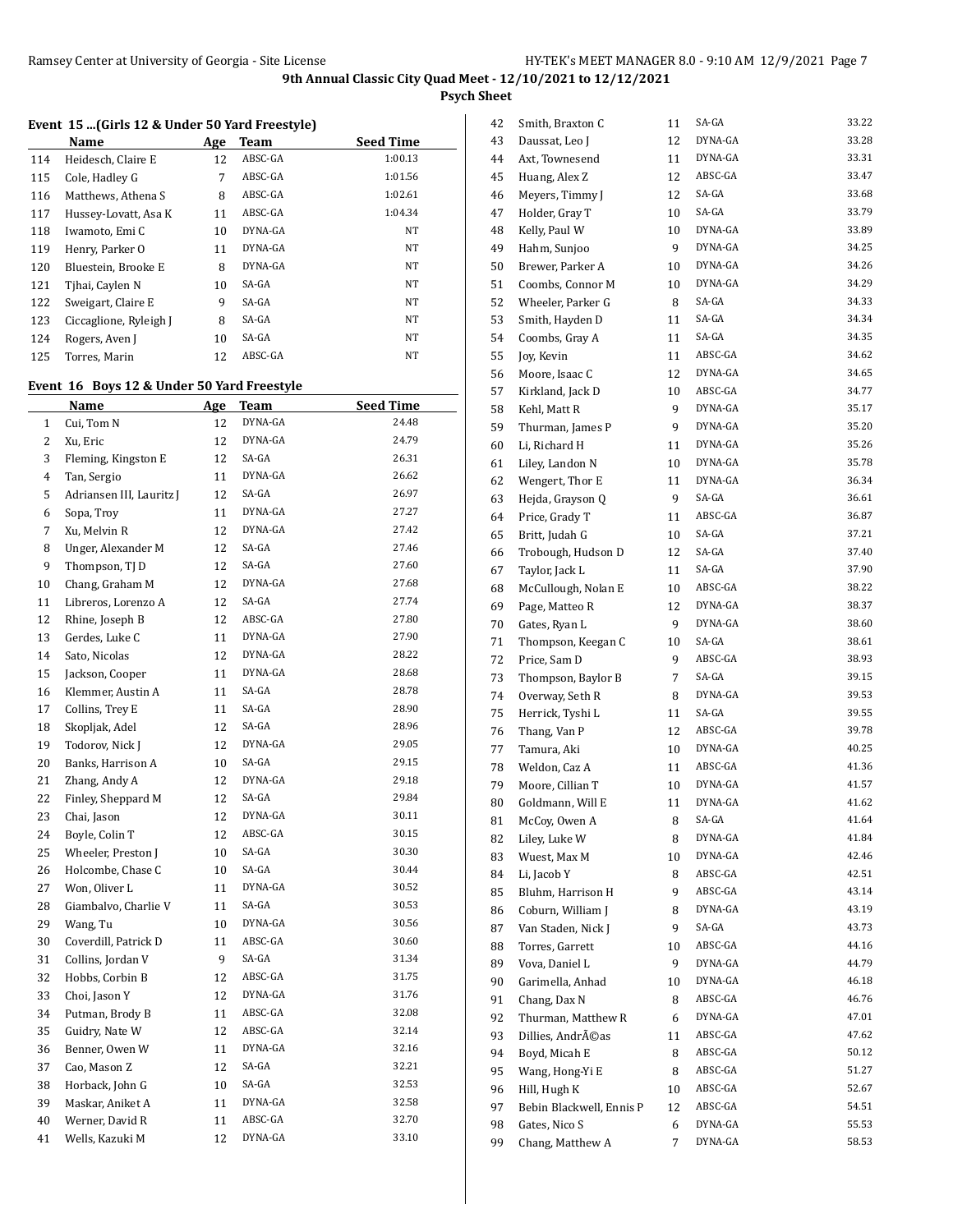**Psych Sheet**

#### **Event 16 ...(Boys 12 & Under 50 Yard Freestyle)**

|     | Name                     | Age | <b>Team</b> | <b>Seed Time</b> |
|-----|--------------------------|-----|-------------|------------------|
| 100 | Walker, Benjamin L       | 8   | ABSC-GA     | 1:06.95          |
| 101 | Caswall, Dean M          | 7   | ABSC-GA     | 1:08.65          |
| 102 | Peters, Daniel M         | 7   | ABSC-GA     | 1:10.14          |
| 103 | Townsend, Carter H       | 8   | ABSC-GA     | 1:17.25          |
| 104 | Cella, Lucas E           | 11  | DYNA-GA     | NT               |
| 105 | Taneja, Arnav            | 12  | DYNA-GA     | NT               |
| 106 | Bragg, Kelton L          | 12  | DYNA-GA     | NT               |
| 107 | Nguyen, Jeff H           | 11  | SA-GA       | NT               |
| 108 | Leverett, Hogan B        | 9   | SA-GA       | NT               |
| 109 | Wise, Jett A             | 10  | SA-GA       | NT               |
| 110 | Power, Daniel A          | 11  | SA-GA       | NT               |
| 111 | Koganov, Miles L         | 9   | SA-GA       | NT               |
| 112 | Machingarov, Alexander N | 10  | SA-GA       | NT               |
| 113 | Shiflett, Gabriel D      | 11  | SA-GA       | NT               |
| 114 | Miller, Miles R          | 8   | ABSC-GA     | NT               |
| 115 | Matthews, Tucker G       | 9   | ABSC-GA     | NT               |
| 116 | Torres, Evan             | 9   | ABSC-GA     | NT               |
| 117 | McCracken, Ian M         | 11  | ABSC-GA     | NT               |

## **Event 17 Girls 13 & Over 50 Yard Freestyle**

|              | <b>Name</b>               | Age | <b>Team</b> | <b>Seed Time</b> |
|--------------|---------------------------|-----|-------------|------------------|
| $\mathbf{1}$ | Halbach, Ansley E         | 16  | ABSC-GA     | 25.18            |
| 2            | Amike, Nicole O           | 13  | SA-GA       | 25.24            |
| 3            | Hope, Maddie P            | 17  | ABSC-GA     | 25.44            |
| 4            | Ochoa, Iris N             | 15  | SA-GA       | 25.48            |
| 5            | Cummins, Campbell G       | 14  | DYNA-GA     | 25.68            |
| 6            | Hayes, Addie L            | 17  | ABSC-GA     | 25.83            |
| 7            | Baldwin, Anna M           | 15  | DYNA-GA     | 25.88            |
| 8            | Greene, Emma A            | 15  | ABSC-GA     | 25.94            |
| 9            | Markott, Teagan M         | 13  | DYNA-GA     | 26.01            |
| 10           | Peters, Sonia A           | 15  | DYNA-GA     | 26.03            |
| 11           | Young, Ximena             | 14  | ABSC-GA     | 26.17            |
| 12           | Lewis, Erin A             | 17  | DYNA-GA     | 26.18            |
| 13           | Schaffer, Caroline R      | 15  | DYNA-GA     | 26.34            |
| 14           | Ishikawa, Sophia          | 17  | SA-GA       | 26.34            |
| 15           | Becraft, Rakel K          | 14  | DYNA-GA     | 26.36            |
| 16           | Pursner, Rebecca J        | 16  | ABSC-GA     | 26.63            |
| 17           | Dubin, Mylee L            | 15  | DYNA-GA     | 26.64            |
| 18           | Feild, Sarah A            | 15  | DYNA-GA     | 26.67            |
| 19           | Marroquin, Eva S          | 15  | SA-GA       | 26.68            |
| 20           | Teyner, Kailey R          | 14  | ABSC-GA     | 26.92            |
| 21           | Webb, Ansley E            | 14  | DYNA-GA     | 26.94            |
| 22           | Richard, Hailey E         | 14  | DYNA-GA     | 26.94            |
| 23           | He, Alethea L             | 14  | ABSC-GA     | 26.96            |
| 24           | Kennedy, Alice J          | 17  | ABSC-GA     | 26.99            |
| 25           | Jung, Julia H             | 13  | SA-GA       | 27.05            |
| 26           | Ibarra, Marina            | 13  | DYNA-GA     | 27.06            |
| 27           | Alexander, Brooke E       | 16  | SA-GA       | 27.07            |
| 28           | Xiao, Catherine J         | 14  | DYNA-GA     | 27.09            |
| 29           | Wright, Isabel R          | 14  | SA-GA       | 27.11            |
| 30           | Heffner, Kaela A          | 13  | SA-GA       | 27.40            |
| 31           | Hultgren, Virginia Jane T | 15  | DYNA-GA     | 27.43            |
| 32           | Foggin, Charlotte L       | 15  | ABSC-GA     | 27.43            |
| 33           | Cain, Makaylee A          | 16  | ABSC-GA     | 27.49            |
| 34           | Teague, Chloe J           | 16  | SA-GA       | 27.62            |
| 35           | Robinson, Hannah E        | 13  | SA-GA       | 27.64            |

| 36       | Haynes, Nora C                          | 14       | DYNA-GA | 27.66 |
|----------|-----------------------------------------|----------|---------|-------|
| 37       | Gerdes, Victoria S                      | 15       | DYNA-GA | 27.68 |
| 38       | Hampton, Heidi L                        | 15       | DYNA-GA | 27.82 |
| 39       | Turcotte, Olivia M                      | 13       | DYNA-GA | 27.85 |
| 40       | Letsch, Emmie M                         | 13       | SA-GA   | 27.90 |
| 41       | Szabo, Aida S                           | 13       | SA-GA   | 27.92 |
| 42       | Shen, Lori                              | 13       | DYNA-GA | 28.03 |
| 43       | Britt, Mackenzie G                      | 13       | SA-GA   | 28.04 |
| 44       | Entrekin, Anna L                        | 13       | DYNA-GA | 28.09 |
| 45       | Shine, Lea                              | 15       | DYNA-GA | 28.13 |
| 46       | Hamilton, Hailey M                      | 15       | DYNA-GA | 28.15 |
| 47       | Ryan, Kyleigh D                         | 15       | ABSC-GA | 28.33 |
| 48       | Cole, Mabry F                           | 15       | ABSC-GA | 28.34 |
| 49       | Windham, Amelia J                       | 14       | SA-GA   | 28.47 |
| 50       | Deeb, Emily G                           | 13       | DYNA-GA | 28.50 |
| 51       | Wang, Can                               | 13       | DYNA-GA | 28.64 |
| 52       | Woodard, Ella M                         | 14       | DYNA-GA | 28.65 |
| 53       |                                         | 14       | DYNA-GA | 28.67 |
|          | Fuchs, Sadie G                          |          | DYNA-GA | 28.74 |
| 54       | Sedykh, Sasha L                         | 13       |         | 28.74 |
| 55       | Houston, Evie G                         | 13       | DYNA-GA |       |
| 56       | Owen, Catherine G                       | 18       | SA-GA   | 28.91 |
| 57       | King, Ella C                            | 13       | DYNA-GA | 28.93 |
| 58       | Jayakumar, Isha R                       | 13       | DYNA-GA | 28.96 |
| 59       | Butoiu, Victoria M                      | 13       | DYNA-GA | 29.16 |
| 60       | Manzi, Caroline G                       | 14       | DYNA-GA | 29.18 |
| 61       | Williams, Zoe O                         | 13       | DYNA-GA | 29.24 |
| 62       | Kler, Camdyn A                          | 16       | DYNA-GA | 29.33 |
| 63       | Ripps, Janie V                          | 15       | ABSC-GA | 29.39 |
| 64       | Almstedt, Anna N                        | 14       | SA-GA   | 29.42 |
| 65       | Sow, Abby N                             | 14       | SA-GA   | 29.67 |
| 66       | Stiers, Anna M                          | 13       | SA-GA   | 29.76 |
| 67       | Wilson, Reese T                         | 13       | DYNA-GA | 29.86 |
| 68       | Toro, Mariela S                         | 14       | SA-GA   | 30.00 |
| 69       | Prakash, Tanvi                          | 14       | ABSC-GA | 30.10 |
| 70       | Peak, Caroline M                        | 15       | DYNA-GA | 30.26 |
| 71       | Hobbs, Sophierose R                     | 14       | ABSC-GA | 30.36 |
| 72       | Smith, Lynnette                         | 13       | ABSC-GA | 30.44 |
| 73       | Etingof, Alex V                         | 14       | DYNA-GA | 30.46 |
| 74       | Taylor, Shadia N                        | 13       | SA-GA   | 30.66 |
| 75       | Taylor, Olivia C C                      | 13       | SA-GA   | 30.67 |
| 76       | Yeomans, Carson R                       | 13       | ABSC-GA | 30.73 |
| 77       | Jayakumar, Nila R                       | 13       | DYNA-GA | 31.00 |
| 78       | Gundry, Abby M                          | 14       | SA-GA   | 31.09 |
| 79       | Won, Sophia G                           | 13       | DYNA-GA | 31.16 |
| 80       | Cochran, Kate V                         | 13       | SA-GA   | 31.52 |
| 81       | Wong, Stephanie R                       | 13       | SA-GA   | 31.75 |
| 82       | Preyer, Maddie O                        | 13       | DYNA-GA | 31.91 |
| 83       | Jensen, Arden R                         | 13       | SA-GA   | 32.35 |
| 84       | Overway, Mina                           | 13       | DYNA-GA | 32.40 |
| 85       | Hunter, Faith N                         | 13       | SA-GA   | 32.48 |
| 86       | Welin, Malou E                          | 13       | DYNA-GA | 32.87 |
| 87       | Chunta, Mazie C                         | 13       | SA-GA   | 33.08 |
| 88       | Salvo, Ella W                           | 13       | DYNA-GA | 33.17 |
|          |                                         |          |         |       |
|          |                                         |          | DYNA-GA | 33.58 |
| 89       | Ayling, Michelle J                      | 13<br>13 | ABSC-GA | 33.71 |
| 90       | Graff, Bea L                            |          | SA-GA   | 34.38 |
| 91<br>92 | Licsko, Brooke M<br>Selvakumar, Lekha N | 13<br>13 | DYNA-GA | 35.02 |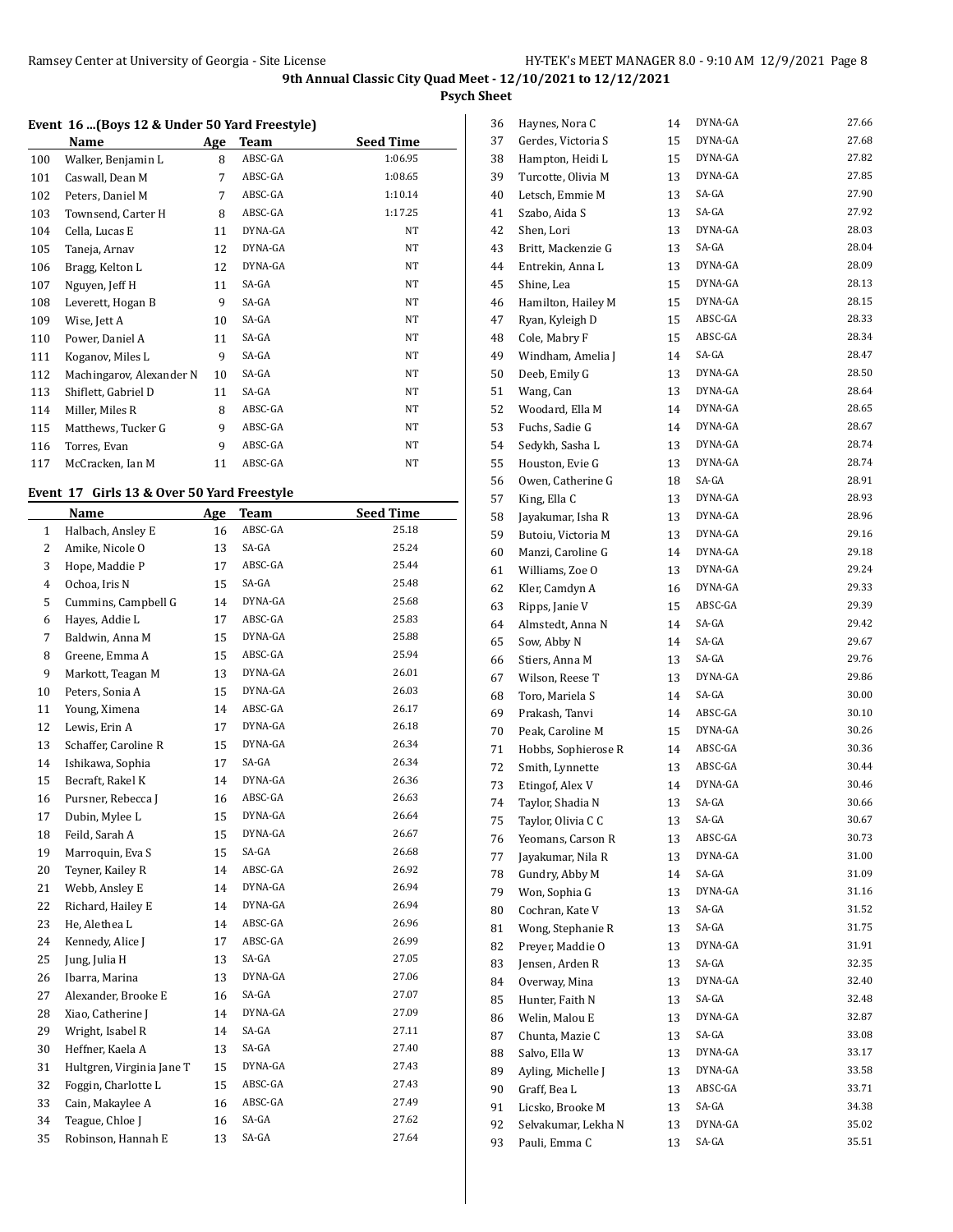**Psych Sheet**

## **Event 17 ...(Girls 13 & Over 50 Yard Freestyle)**

|     | Name                       | Age | Team    | <b>Seed Time</b> |
|-----|----------------------------|-----|---------|------------------|
| 94  | Rodriguez, Isabella        | 13  | DYNA-GA | 36.24            |
| 95  | Bebin Blackwell, Caitlyn C | 14  | ABSC-GA | 36.57            |
| 96  | Shaffer, Marleighna M      | 13  | ABSC-GA | 37.99            |
| 97  | Syed, Ava L                | 13  | SA-GA   | 38.99            |
| 98  | Jagavkar, Aanya H          | 13  | SA-GA   | 39.65            |
| 99  | Mays, Natalie M            | 13  | SA-GA   | 46.67            |
| 100 | Price, Alex M              | 14  | DYNA-GA | <b>NT</b>        |
| 101 | Jones, Bella G             | 14  | SA-GA   | NT               |
| 102 | Cameron, Courtney G        | 14  | ABSC-GA | <b>NT</b>        |
| 103 | Nichols, Kathryn P         | 17  | ABSC-GA | <b>NT</b>        |

# **Event 18 Boys 13 & Over 50 Yard Freestyle**

|                | <u>Name</u>         | <u>Age</u> | <u>Team</u> | <b>Seed Time</b> |
|----------------|---------------------|------------|-------------|------------------|
| $\mathbf{1}$   | Lim, Phillip S      | 16         | SA-GA       | 21.89            |
| $\overline{c}$ | Xiao, James X       | 17         | ABSC-GA     | 21.91            |
| 3              | Huang, Daniel       | 17         | ABSC-GA     | 22.59            |
| 4              | Kennedy, Garrett S  | 17         | ABSC-GA     | 23.08            |
| 5              | Renier, Luke J      | 19         | ABSC-GA     | 23.27            |
| 6              | Bates, Eli R        | 15         | ABSC-GA     | 23.34            |
| 7              | Nguyen, Thien H     | 14         | SA-GA       | 23.44            |
| 8              | Gricus, Max D       | 15         | SA-GA       | 23.54            |
| 9              | Tan, Ashton         | 13         | DYNA-GA     | 23.73            |
| 10             | Christman, Walter C | 17         | DYNA-GA     | 23.76            |
| 11             | Ackerman, Austin S  | 17         | ABSC-GA     | 23.83            |
| 12             | Aplin, Marek R      | 15         | SA-GA       | 23.97            |
| 13             | Krosner, Sam J      | 18         | ABSC-GA     | 23.98            |
| 14             | Bauer, Caleb Q      | 17         | DYNA-GA     | 24.14            |
| 15             | Kenny, Caleb M      | 14         | SA-GA       | 24.25            |
| 16             | Waters, Carson A    | 13         | SA-GA       | 24.26            |
| 17             | Fleischer, Max T    | 17         | DYNA-GA     | 24.27            |
| 18             | Wilkerson, Reid E   | 14         | SA-GA       | 24.30            |
| 19             | Tran, Kien H        | 16         | DYNA-GA     | 24.61            |
| 20             | Mackay, Wyatt S     | 13         | DYNA-GA     | 24.63            |
| 21             | Hines, Will K       | 17         | ABSC-GA     | 24.65            |
| 22             | Basso, Leo T        | 14         | SA-GA       | 24.71            |
| 23             | Richards, Riley K   | 13         | SA-GA       | 24.81            |
| 24             | Hall, Michael J     | 15         | ABSC-GA     | 24.88            |
| 25             | Brown, London A     | 15         | DYNA-GA     | 24.94            |
| 26             | Allen, Connor H     | 17         | ABSC-GA     | 24.96            |
| 27             | Kirkley, River J    | 15         | ABSC-GA     | 25.02            |
| 28             | Xiao, Johnson       | 13         | DYNA-GA     | 25.11            |
| 29             | Kang, David S       | 14         | SA-GA       | 25.15            |
| 30             | Combs, Ian R        | 14         | DYNA-GA     | 25.16            |
| 31             | Anders, Jacob R     | 15         | SA-GA       | 25.30            |
| 32             | Lou, Alex J         | 14         | DYNA-GA     | 25.40            |
| 33             | Trotter, Torin N    | 13         | ABSC-GA     | 25.46            |
| 34             | Xiao, Ryan W        | 15         | ABSC-GA     | 25.62            |
| 35             | Brann, Phidi M      | 14         | DYNA-GA     | 25.64            |
| 36             | Debowsky, Bryce G   | 13         | SA-GA       | 25.71            |
| 37             | Cook, Camden P      | 13         | SA-GA       | 25.77            |
| 38             | Krosner, Zach A     | 15         | ABSC-GA     | 25.83            |
| 39             | Ozel, Fatih         | 16         | DYNA-GA     | 26.00            |
| 40             | Stedman, Vane V     | 14         | DYNA-GA     | 26.35            |
| 41             | Lawrence, Jack W    | 14         | DYNA-GA     | 26.45            |
| 42             | Castellino, Ethan C | 17         | DYNA-GA     | 26.46            |
| 43             | Gorgone, Ryan M     | 13         | SA-GA       | 26.62            |
|                |                     |            |             |                  |

| 44 | Turcotte, Jack T     | 17 | DYNA-GA | 26.70 |
|----|----------------------|----|---------|-------|
| 45 | Edwards, Isaiah I    | 14 | SA-GA   | 26.89 |
| 46 | Choi, Daniel D       | 16 | ABSC-GA | 26.97 |
| 47 | Archer, Jacob S      | 13 | SA-GA   | 27.25 |
| 48 | Zhou, Jeffrey        | 15 | DYNA-GA | 27.27 |
| 49 | Swanson, Ian A       | 13 | DYNA-GA | 27.31 |
| 50 | Medina, Jacob R      | 14 | SA-GA   | 27.35 |
| 51 | Hill, Darvin E       | 15 | SA-GA   | 27.35 |
| 52 | Skidmore, Wynn D     | 13 | SA-GA   | 27.48 |
| 53 | Fleischer, Eli S     | 16 | DYNA-GA | 27.53 |
| 54 | Ryu, Kevin           | 15 | DYNA-GA | 27.54 |
| 55 | Hall, William W      | 14 | ABSC-GA | 27.56 |
| 56 | Vo, Richard K        | 14 | DYNA-GA | 27.60 |
| 57 | Kudryashev, Daniel A | 15 | DYNA-GA | 27.66 |
| 58 | Pure, Ethan L        | 13 | DYNA-GA | 27.79 |
| 59 | Cassidy, Reed M      | 14 | ABSC-GA | 27.97 |
| 60 | Sued, Enrique R      | 14 | DYNA-GA | 28.24 |
| 61 | Halbach, Crenshaw    | 13 | ABSC-GA | 28.31 |
| 62 | Pierce, Noah S       | 13 | SA-GA   | 28.40 |
| 63 | Koganov, Simon L     | 13 | SA-GA   | 28.42 |
| 64 | Stachelczyk, Alex A  | 14 | SA-GA   | 28.48 |
| 65 | Peters, Garrett M    | 13 | DYNA-GA | 28.56 |
| 66 | Cornish, Evan        | 14 | ABSC-GA | 28.57 |
| 67 | Gray, Anzio          | 16 | DYNA-GA | 29.01 |
| 68 | Feaster, Patrick H   | 13 | DYNA-GA | 29.07 |
| 69 | Fleischer, Jonas I   | 13 | DYNA-GA | 29.31 |
| 70 | Wajnberg, Jacob J    | 13 | DYNA-GA | 29.40 |
| 71 | Jacobazzi, Dain P    | 13 | SA-GA   | 29.50 |
| 72 | Patil, Svayam M      | 13 | SA-GA   | 29.67 |
| 73 | Lentz, Eli C         | 13 | DYNA-GA | 29.92 |
| 74 | Welin, Lex C         | 14 | DYNA-GA | 30.27 |
| 75 | Agarwal, Krishna     | 13 | DYNA-GA | 30.29 |
| 76 | Letsch, Andrew S     | 14 | SA-GA   | 30.86 |
| 77 | Joy, Wilson          | 13 | ABSC-GA | 30.92 |
| 78 | Jagavkar, Avi H      | 14 | SA-GA   | 31.43 |
| 79 | Axt, Owen M          | 13 | DYNA-GA | 31.51 |
| 80 | Fionte, Kyle S       | 13 | DYNA-GA | 31.72 |
| 81 | Zhang, Eric          | 13 | SA-GA   | 32.47 |
| 82 | McGhie, Myles P      | 14 | DYNA-GA | 32.51 |
| 83 | Anderson, Ethan E    | 14 | ABSC-GA | 32.99 |
| 84 | Graff, Charlie A     | 13 | ABSC-GA | 33.15 |
| 85 | Bolte, Will C        | 13 | DYNA-GA | 33.60 |
| 86 | Holmes, William B    | 14 | SA-GA   | 34.36 |
| 87 | Wilson, Finn E       | 13 | SA-GA   | 34.49 |
| 88 | Eddy, Brooks B       | 14 | SA-GA   | 39.24 |
| 89 | Shepherd, Brodie L   | 13 | SA-GA   | 41.79 |
| 90 | Farrell, Henry D     | 13 | DYNA-GA | NΤ    |
| 91 | Cole, Cadhan H       | 14 | DYNA-GA | NΤ    |
| 92 | Wallace, Jaxson O    | 14 | ABSC-GA | NΤ    |

### **Event 19 Girls 12 & Under 100 Yard Breaststroke**

|   | Name               | Age | Team    | <b>Seed Time</b> |
|---|--------------------|-----|---------|------------------|
|   | McIntosh, Lily J   | 12  | DYNA-GA | 1:18.26          |
|   | Hurley, Maggie M   | 12  | DYNA-GA | 1:20.36          |
| 3 | El-Deiry, Rhea M   | 12  | SA-GA   | 1:20.87          |
| 4 | Vova, Maddy M      | 12  | DYNA-GA | 1:22.22          |
| 5 | Hutchins, Sydney M | 12  | DYNA-GA | 1:23.62          |
|   | Thomas, Gabby L    |     | SA-GA   | 1:24.13          |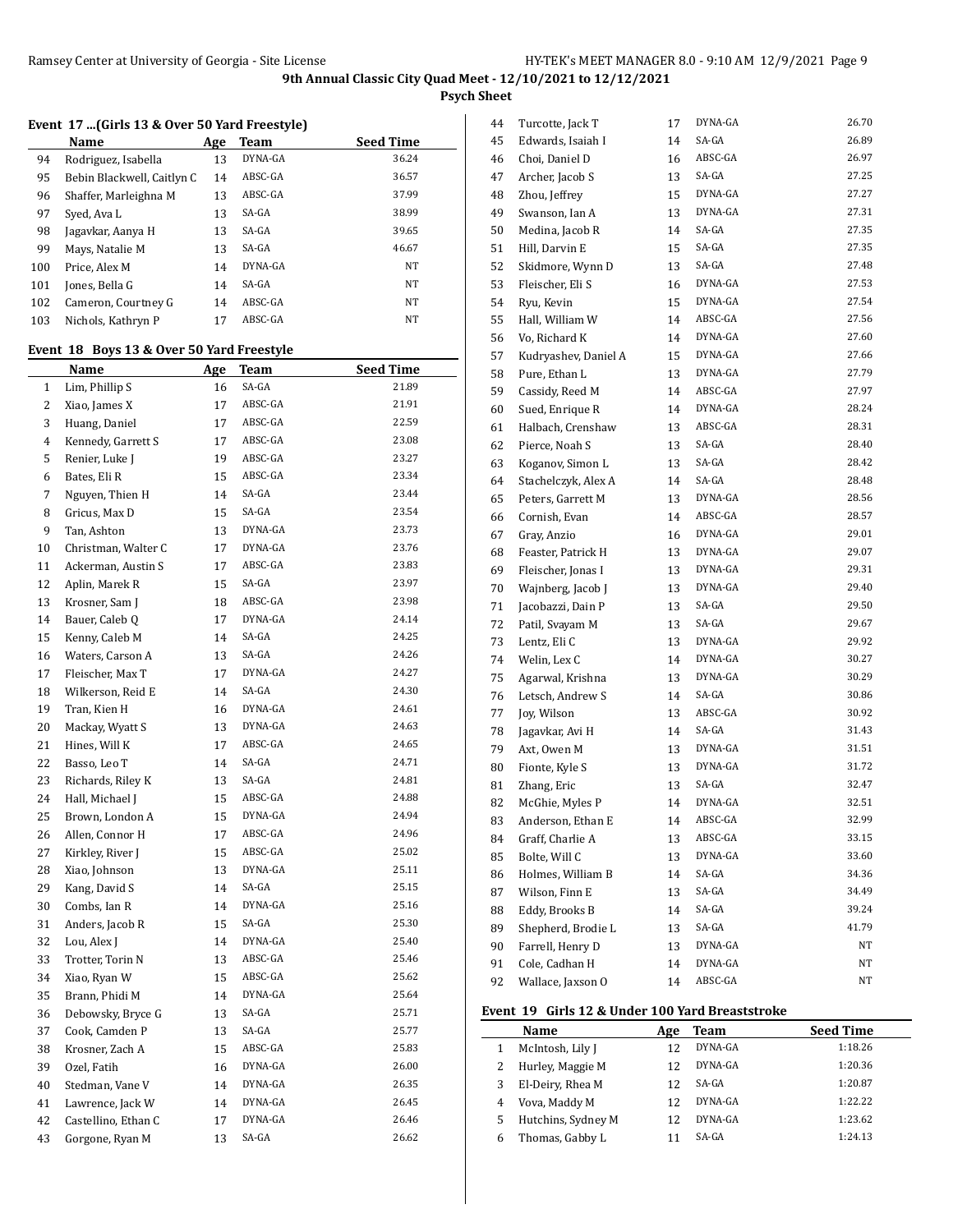**Psych Sheet**

### **Event 19 ...(Girls 12 & Under 100 Yard Breaststroke)**

|    | $100 \text{ m}$ and $12 \text{ m}$ and $100 \text{ nm}$ because $0 \text{ m}$ |     |                        |                             |
|----|-------------------------------------------------------------------------------|-----|------------------------|-----------------------------|
|    | <b>Name</b>                                                                   | Age | <b>Team</b><br>DYNA-GA | <b>Seed Time</b><br>1:24.34 |
| 7  | Hawkins, Aliyah Y                                                             | 11  |                        |                             |
| 8  | Parrenas, Isabella R                                                          | 12  | DYNA-GA                | 1:25.06                     |
| 9  | Hawk, Blakely J                                                               | 11  | ABSC-GA                | 1:26.10                     |
| 10 | Chen, Scarlett S                                                              | 11  | DYNA-GA                | 1:27.59                     |
| 11 | Bolte, Kate G                                                                 | 11  | DYNA-GA                | 1:29.13                     |
| 12 | Zellner, Zoey G                                                               | 11  | ABSC-GA                | 1:29.48                     |
| 13 | Mahl, Sasha I                                                                 | 12  | DYNA-GA                | 1:30.77                     |
| 14 | Jones, Isabella                                                               | 11  | DYNA-GA                | 1:30.99                     |
| 15 | Ash, Edie M                                                                   | 11  | ABSC-GA                | 1:31.30                     |
| 16 | White, Mia G                                                                  | 12  | SA-GA                  | 1:34.29                     |
| 17 | Vaughn, Kerrigan D                                                            | 12  | ABSC-GA                | 1:34.48                     |
| 18 | Ingram, Skylar A                                                              | 11  | SA-GA                  | 1:34.81                     |
| 19 | Kehl, Brooke E                                                                | 12  | DYNA-GA                | 1:35.46                     |
| 20 | Parker, Maya J                                                                | 12  | SA-GA                  | 1:36.39                     |
| 21 | Herbertson, Kenley R                                                          | 11  | SA-GA                  | 1:37.66                     |
| 22 | Deeb, Madison G                                                               | 9   | DYNA-GA                | 1:37.94                     |
| 23 | Hoffman, Jeni A                                                               | 11  | DYNA-GA                | 1:38.15                     |
| 24 | McLucas, Daphne O                                                             | 12  | ABSC-GA                | 1:38.24                     |
| 25 | Cvetkovic, Masha M                                                            | 11  | DYNA-GA                | 1:38.53                     |
| 26 | Lambert, Ava J                                                                | 12  | DYNA-GA                | 1:38.55                     |
| 27 | Altun, Aysen M                                                                | 10  | DYNA-GA                | 1:39.51                     |
| 28 | Austin, Addyson E                                                             | 10  | SA-GA                  | 1:39.89                     |
| 29 | McCalla, Kinley G                                                             | 10  | DYNA-GA                | 1:40.41                     |
| 30 | Iovino, Avery L                                                               | 11  | SA-GA                  | 1:40.43                     |
| 31 | Dennison, Sage E                                                              | 10  | ABSC-GA                | 1:42.28                     |
| 32 | Bozzuto, Julianna                                                             | 11  | DYNA-GA                | 1:42.52                     |
| 33 | Sanderson, Lydia G                                                            | 11  | SA-GA                  | 1:43.80                     |
| 34 | Mackay, Laila G                                                               | 10  | DYNA-GA                | 1:44.43                     |
| 35 |                                                                               | 9   | ABSC-GA                | 1:44.90                     |
|    | Mundy, Jillian P                                                              |     | SA-GA                  | 1:45.14                     |
| 36 | Merchant, Rylie E                                                             | 10  | SA-GA                  | 1:46.69                     |
| 37 | Chang, Delaney Y                                                              | 8   |                        |                             |
| 38 | Bramlett, Nola J                                                              | 10  | ABSC-GA                | 1:47.36                     |
| 39 | Castellino, Alyssa S                                                          | 12  | DYNA-GA                | 1:50.50                     |
| 40 | Botham, Lila C                                                                | 10  | DYNA-GA                | 1:50.94                     |
| 41 | McCoy, Olivia L                                                               | 10  | SA-GA                  | 1:51.23                     |
| 42 | Kingery, Abigail B                                                            | 8   | SA-GA                  | 1:53.62                     |
| 43 | Douris, Zarema M                                                              | 11  | ABSC-GA                | 1:53.99                     |
| 44 | Won, Zooey P                                                                  | 9   | DYNA-GA                | 1:54.23                     |
| 45 | Henry, Parker O                                                               | 11  | DYNA-GA                | 1:54.27                     |
| 46 | Neace, Lauren C                                                               | 12  | ABSC-GA                | 1:54.43                     |
| 47 | Johnson, Lil P                                                                | 10  | ABSC-GA                | 1:54.73                     |
| 48 | Boyd, Hannah E                                                                | 11  | ABSC-GA                | 2:02.39                     |
| 49 | Dorman, Lane O                                                                | 8   | ABSC-GA                | 2:02.92                     |
| 50 | Coleman, Maya N                                                               | 8   | DYNA-GA                | 2:03.08                     |
| 51 | Grant, Addison R                                                              | 11  | ABSC-GA                | 2:10.63                     |
| 52 | Nguyen, Bella V                                                               | 9   | DYNA-GA                | 2:10.92                     |
| 53 | Chunta, Cora C                                                                | 8   | SA-GA                  | 2:11.11                     |
| 54 | Phillips, Lindy R                                                             | 7   | ABSC-GA                | 2:11.20                     |
| 55 | Singleton, Ellaina E                                                          | 11  | SA-GA                  | 2:12.32                     |
| 56 | Myers, Collins I                                                              | 9   | DYNA-GA                | 2:13.12                     |
| 57 | Yeomans, Raleigh A                                                            | 10  | ABSC-GA                | 2:13.12                     |
| 58 | Johnson, Juliet E                                                             | 8   | ABSC-GA                | 2:14.07                     |
| 59 | Dorsey, Cameron M                                                             | 9   | SA-GA                  | 2:20.32                     |
| 60 | Houck, Hailey R                                                               | 9   | DYNA-GA                | 2:20.99                     |
| 61 | Tang, Ellie L                                                                 | 9   | DYNA-GA                | 2:31.00                     |
| 62 | Singleton, Ellexia A                                                          | 8   | SA-GA                  | 2:31.78                     |
|    |                                                                               |     |                        |                             |

| 63 | Ponder, Catherine    | 9              | DYNA-GA | NT  |
|----|----------------------|----------------|---------|-----|
| 64 | Iwamoto, Emi C       | 10             | DYNA-GA | NT  |
| 65 | Tanner, Samantha     | 10             | DYNA-GA | NT  |
| 66 | Hoffman, Rachael Y   | 8              | DYNA-GA | NT  |
| 67 | Lester, Vivien L     | 8              | DYNA-GA | NΤ  |
| 68 | Kragh, Katie B       | 10             | DYNA-GA | NΤ  |
| 69 | Noma, Lily M         | 9              | DYNA-GA | NT  |
| 70 | Reising, Phoebe L    | 10             | DYNA-GA | NT. |
| 71 | Newquist, Natalie M  | 11             | DYNA-GA | NT  |
| 72 | Miller, Emmy L       | 10             | DYNA-GA | NΤ  |
| 73 | Bluestein, Brooke E  | 8              | DYNA-GA | NT  |
| 74 | Tjhai, Caylen N      | 10             | SA-GA   | NΤ  |
| 75 | Jones, Melanie A     | 10             | SA-GA   | NΤ  |
| 76 | Sweigart, Claire E   | 9              | SA-GA   | NT  |
| 77 | Rittgers, Lilly J    | 11             | SA-GA   | NT  |
| 78 | Kang, Kylie T        | 9              | SA-GA   | NΤ  |
| 79 | Kapoor, Riya         | 11             | SA-GA   | NT  |
| 80 | Rogers, Aven J       | 10             | SA-GA   | NΤ  |
| 81 | Johnston, Elaina C   | 11             | ABSC-GA | NΤ  |
| 82 | Vaughn, Khloe E      | 8              | ABSC-GA | NT. |
| 83 | Hussey-Lovatt, Asa K | 11             | ABSC-GA | NT  |
| 84 | Torres, Marin        | 12             | ABSC-GA | NΤ  |
| 85 | Walker, Emi G        | 12             | ABSC-GA | NΤ  |
| 86 | Cole, Hadley G       | $\overline{7}$ | ABSC-GA | NΤ  |
| 87 | Matthews, Athena S   | 8              | ABSC-GA | NΤ  |
| 88 | Bahr, Sima R         | 10             | ABSC-GA | NΤ  |
| 89 | Vaughn, Hannah G     | 9              | ABSC-GA | NT  |
| 90 | Johnston, Sterling F | 9              | ABSC-GA | NΤ  |
| 91 | Palladino, Stella    | 11             | ABSC-GA | NΤ  |
| 92 | Wheatley, Brooklyn H | 8              | ABSC-GA | NT  |
| 93 | Lindstrom, Harper M  | 10             | ABSC-GA | NT  |
| 94 | Heidesch, Claire E   | 12             | ABSC-GA | NΤ  |
|    |                      |                |         |     |

## **Event 20 Boys 12 & Under 100 Yard Breaststroke**

|              | <b>Name</b>          | Age | Team    | <b>Seed Time</b> |
|--------------|----------------------|-----|---------|------------------|
| $\mathbf{1}$ | Fleming, Kingston E  | 12  | SA-GA   | 1:12.75          |
| 2            | Tan, Sergio          | 11  | DYNA-GA | 1:16.00          |
| 3            | Karumbaiah, Vidur    | 11  | ABSC-GA | 1:18.53          |
| 4            | Collins, Trey E      | 11  | SA-GA   | 1:18.89          |
| 5            | Karumbaiah, Nakul    | 12  | ABSC-GA | 1:19.15          |
| 6            | Unger, Alexander M   | 12  | SA-GA   | 1:19.66          |
| 7            | Klemmer, Austin A    | 11  | SA-GA   | 1:21.71          |
| 8            | Moon, Alex J         | 12  | DYNA-GA | 1:22.61          |
| 9            | Cao, Mason Z         | 12  | SA-GA   | 1:22.90          |
| 10           | Sopa, Troy           | 11  | DYNA-GA | 1:23.32          |
| 11           | Avelar, Nicolas      | 12  | ABSC-GA | 1:24.41          |
| 12           | Todorov, Nick J      | 12  | DYNA-GA | 1:24.74          |
| 13           | Sato, Nicolas        | 12  | DYNA-GA | 1:25.00          |
| 14           | Choi, Jason Y        | 12  | DYNA-GA | 1:25.34          |
| 15           | Gerdes, Luke C       | 11  | DYNA-GA | 1:25.43          |
| 16           | Jackson, Cooper      | 11  | DYNA-GA | 1:25.50          |
| 17           | Mujkanovic, Aldino   | 12  | SA-GA   | 1:26.03          |
| 18           | Skopljak, Adel       | 12  | SA-GA   | 1:26.11          |
| 19           | Zhang, Andy A        | 12  | DYNA-GA | 1:27.69          |
| 20           | Finley, Sheppard M   | 12  | SA-GA   | 1:28.97          |
| 21           | Hobbs, Corbin B      | 12  | ABSC-GA | 1:29.04          |
| 22           | Won, Oliver L        | 11  | DYNA-GA | 1:29.94          |
| 23           | Coverdill, Patrick D | 11  | ABSC-GA | 1:32.08          |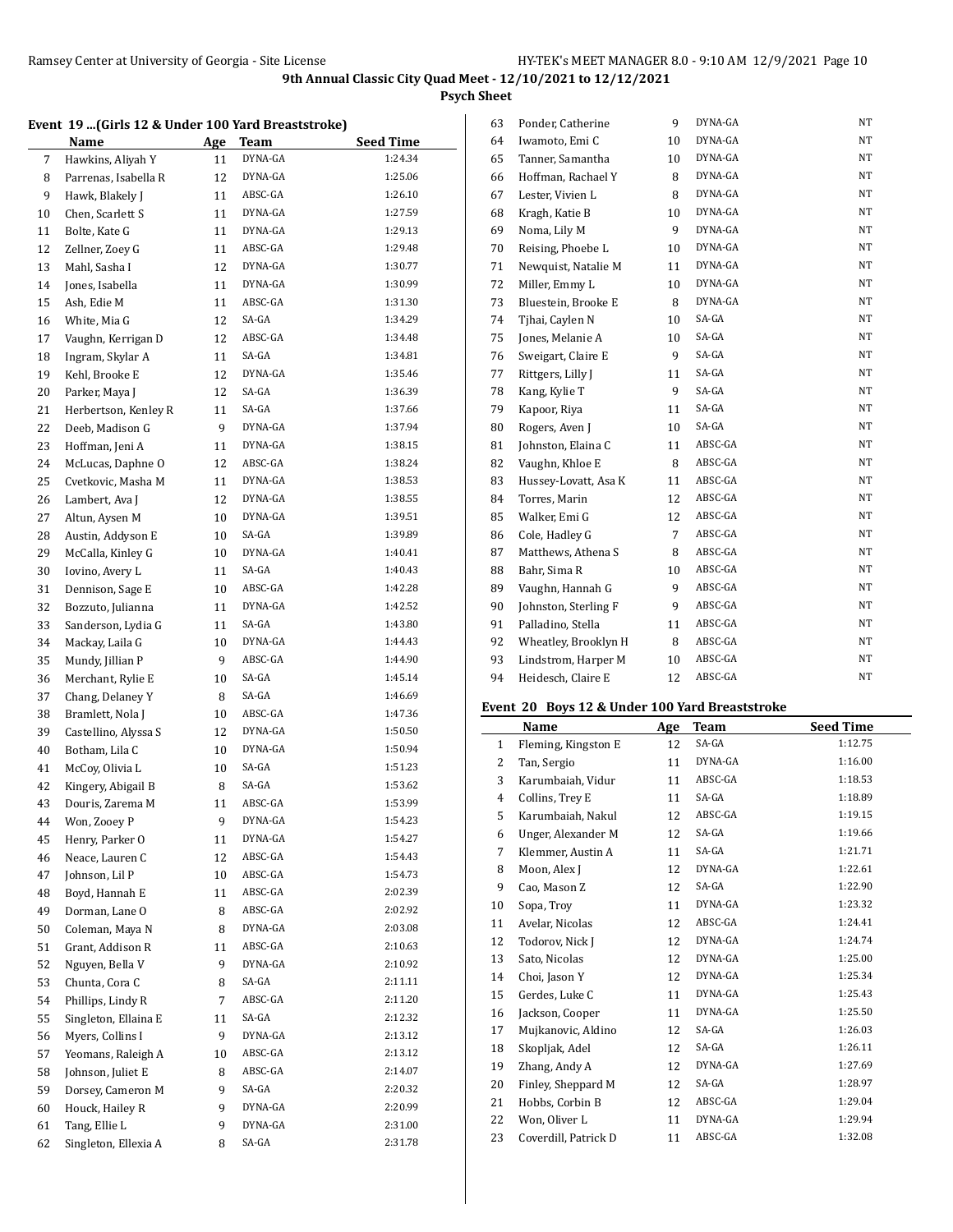**Psych Sheet**

## **Event 20 ...(Boys 12 & Under 100 Yard Breaststroke)**

|    | Little 20  (Doys 12 & Onucl 100 Taru Dicaststrone) |    |          |                  |
|----|----------------------------------------------------|----|----------|------------------|
|    | <b>Name</b>                                        |    | Age Team | <b>Seed Time</b> |
| 24 | Boyle, Colin T                                     | 12 | ABSC-GA  | 1:32.69          |
| 25 | Huang, Alex Z                                      | 12 | ABSC-GA  | 1:35.50          |
| 26 | Collins, Jordan V                                  | 9  | SA-GA    | 1:36.13          |
| 27 | Joy, Kevin                                         | 11 | ABSC-GA  | 1:36.96          |
| 28 | Wheeler, Preston J                                 | 10 | SA-GA    | 1:37.50          |
| 29 | Wang, Tu                                           | 10 | DYNA-GA  | 1:38.45          |
| 30 | Brewer, Graham B                                   | 10 | DYNA-GA  | 1:39.30          |
| 31 | Putman, Brody B                                    | 11 | ABSC-GA  | 1:41.95          |
| 32 | Brewer, Parker A                                   | 10 | DYNA-GA  | 1:42.44          |
| 33 | Kirkland, Jack D                                   | 10 | ABSC-GA  | 1:43.92          |
| 34 | Daussat, Leo J                                     | 12 | DYNA-GA  | 1:44.53          |
|    |                                                    | 10 | SA-GA    | 1:44.68          |
| 35 | Britt, Judah G                                     | 9  | DYNA-GA  | 1:45.73          |
| 36 | Hahm, Sunjoo                                       |    | DYNA-GA  | 1:46.21          |
| 37 | Li, Richard H                                      | 11 | SA-GA    |                  |
| 38 | Hejda, Grayson Q                                   | 9  |          | 1:49.40          |
| 39 | Holder, Gray T                                     | 10 | SA-GA    | 1:51.13          |
| 40 | Axt, Townesend                                     | 11 | DYNA-GA  | 1:51.16          |
| 41 | Herrick, Tyshi L                                   | 11 | SA-GA    | 1:54.26          |
| 42 | Vova, Daniel L                                     | 9  | DYNA-GA  | 1:54.99          |
| 43 | Werner, David R                                    | 11 | ABSC-GA  | 1:56.02          |
| 44 | Coombs, Connor M                                   | 10 | DYNA-GA  | 1:57.37          |
| 45 | Overway, Seth R                                    | 8  | DYNA-GA  | 1:58.23          |
| 46 | Moore, Cillian T                                   | 10 | DYNA-GA  | 2:00.44          |
| 47 | McCullough, Nolan E                                | 10 | ABSC-GA  | 2:03.66          |
| 48 | Van Staden, Nick J                                 | 9  | SA-GA    | 2:06.76          |
| 49 | McCoy, Owen A                                      | 8  | SA-GA    | 2:08.51          |
| 50 | Hill, Hugh K                                       | 10 | ABSC-GA  | 2:12.65          |
| 51 | Tamura, Aki                                        | 10 | DYNA-GA  | 2:14.96          |
| 52 | Weldon, Caz A                                      | 11 | ABSC-GA  | 2:15.51          |
| 53 | Goldmann, Will E                                   | 11 | DYNA-GA  | ΝT               |
| 54 | Moore, Isaac C                                     | 12 | DYNA-GA  | ΝT               |
| 55 | Thurman, Matthew R                                 | 6  | DYNA-GA  | NT               |
| 56 | Liley, Luke W                                      | 8  | DYNA-GA  | NΤ               |
| 57 | Wuest, Max M                                       | 10 | DYNA-GA  | NΤ               |
| 58 | Cella, Lucas E                                     | 11 | DYNA-GA  | NΤ               |
| 59 | Gates, Ryan L                                      | 9  | DYNA-GA  | NΤ               |
| 60 | Gates, Nico S                                      | 6  | DYNA-GA  | NT               |
| 61 | Garimella, Anhad                                   | 10 | DYNA-GA  | NT               |
| 62 | Bragg, Kelton L                                    | 12 | DYNA-GA  | NT               |
| 63 | Coburn, William J                                  | 8  | DYNA-GA  | NΤ               |
| 64 | Smith, Hayden D                                    | 11 | SA-GA    | NΤ               |
| 65 | Leverett, Hogan B                                  | 9  | SA-GA    | NΤ               |
| 66 | Taylor, Jack L                                     | 11 | SA-GA    | NΤ               |
| 67 | Wise, Jett A                                       | 10 | SA-GA    | NΤ               |
| 68 | Machingarov, Alexander N                           | 10 | SA-GA    | NΤ               |
| 69 | Shiflett, Gabriel D                                | 11 | SA-GA    | NΤ               |
| 70 | Caswall, Dean M                                    | 7  | ABSC-GA  | NΤ               |
|    | Miller, Miles R                                    |    | ABSC-GA  | NΤ               |
| 71 |                                                    | 8  | ABSC-GA  | NT               |
| 72 | Price, Grady T                                     | 11 | ABSC-GA  | NT               |
| 73 | Dillies, Andréas                                   | 11 |          |                  |
| 74 | Wang, Hong-Yi E                                    | 8  | ABSC-GA  | NT               |
| 75 | Li, Jacob Y                                        | 8  | ABSC-GA  | NΤ               |
| 76 | Price, Sam D                                       | 9  | ABSC-GA  | NΤ               |
| 77 | Bahr, Kipras D                                     | 12 | ABSC-GA  | NΤ               |
| 78 | Thang, Van P                                       | 12 | ABSC-GA  | ΝT               |
| 79 | Bebin Blackwell, Ennis P                           | 12 | ABSC-GA  | NT               |

| 80 | Chang, Dax N       |    | ABSC-GA | NΤ |
|----|--------------------|----|---------|----|
| 81 | Torres, Garrett    | 10 | ABSC-GA | NΤ |
| 82 | Townsend, Carter H |    | ABSC-GA | NΤ |
| 83 | McCracken, Ian M   |    | ABSC-GA | NΤ |
| 84 | Walker, Benjamin L |    | ABSC-GA | NΤ |

## **Event 21 Girls 13 & Over 100 Yard Breaststroke**

|    | Name                   | Age | Team    | <b>Seed Time</b> |
|----|------------------------|-----|---------|------------------|
| 1  | Becraft, Rakel K       | 14  | DYNA-GA | 1:11.59          |
| 2  | Avelar, Nicole         | 15  | ABSC-GA | 1:12.04          |
| 3  | Teyner, Kailey R       | 14  | ABSC-GA | 1:12.29          |
| 4  | Tang, Katie M          | 14  | DYNA-GA | 1:13.06          |
| 5  | Bates, Martha K        | 13  | ABSC-GA | 1:13.55          |
| 6  | Modglin, Sydney        | 14  | DYNA-GA | 1:13.66          |
| 7  | Hayes, Addie L         | 17  | ABSC-GA | 1:15.27          |
| 8  | Cain, Makaylee A       | 16  | ABSC-GA | 1:15.31          |
| 9  | Kler, Camdyn A         | 16  | DYNA-GA | 1:16.16          |
| 10 | Baldwin, Anna M        | 15  | DYNA-GA | 1:17.14          |
| 11 | Wang, Can              | 13  | DYNA-GA | 1:17.39          |
| 12 | Griffin, Cassedy C     | 14  | SA-GA   | 1:17.60          |
| 13 | Gerdes, Victoria S     | 15  | DYNA-GA | 1:17.64          |
| 14 | Ishikawa, Sophia       | 17  | SA-GA   | 1:18.04          |
| 15 | Greene, Emma A         | 15  | ABSC-GA | 1:18.35          |
| 16 | Levy, Shirel           | 13  | SA-GA   | 1:18.99          |
| 17 | Britt, Mackenzie G     | 13  | SA-GA   | 1:19.25          |
| 18 | Deeb, Emily G          | 13  | DYNA-GA | 1:19.26          |
| 19 | Alexander, Brooke E    | 16  | SA-GA   | 1:19.64          |
| 20 | Robinson, Hannah E     | 13  | SA-GA   | 1:19.88          |
| 21 | Burrowes, Antonita J   | 16  | SA-GA   | 1:19.88          |
| 22 | Ripps, Janie V         | 15  | ABSC-GA | 1:20.36          |
| 23 | Houston, Evie G        | 13  | DYNA-GA | 1:20.55          |
| 24 | Young, Ximena          | 14  | ABSC-GA | 1:20.59          |
| 25 | Shine, Lea             | 15  | DYNA-GA | 1:20.81          |
| 26 | Rey Sanchez, Miranda B | 13  | SA-GA   | 1:22.40          |
| 27 | Cole, Mabry F          | 15  | ABSC-GA | 1:23.19          |
| 28 | Sedykh, Sasha L        | 13  | DYNA-GA | 1:24.39          |
| 29 | Szabo, Aida S          | 13  | SA-GA   | 1:24.61          |
| 30 | Halbach, Ansley E      | 16  | ABSC-GA | 1:25.19          |
| 31 | Taylor, Shadia N       | 13  | SA-GA   | 1:25.22          |
| 32 | Haynes, Nora C         | 14  | DYNA-GA | 1:25.67          |
| 33 | Turcotte, Kaela E      | 13  | DYNA-GA | 1:26.21          |
| 34 | Syed, Ava L            | 13  | SA-GA   | 1:27.20          |
| 35 | Teague, Chloe J        | 16  | SA-GA   | 1:27.58          |
| 36 | Hampton, Heidi L       | 15  | DYNA-GA | 1:27.78          |
| 37 | Fuchs, Sadie G         | 14  | DYNA-GA | 1:27.99          |
| 38 | Jayakumar, Nila R      | 13  | DYNA-GA | 1:28.09          |
| 39 | Overway, Mina          | 13  | DYNA-GA | 1:29.04          |
| 40 | Imahara, Claire M      | 13  | SA-GA   | 1:29.58          |
| 41 | Williams, Zoe O        | 13  | DYNA-GA | 1:30.04          |
| 42 | Smith, Lynnette        | 13  | ABSC-GA | 1:31.08          |
| 43 | Hobbs, Sophierose R    | 14  | ABSC-GA | 1:31.21          |
| 44 | Ayling, Michelle J     | 13  | DYNA-GA | 1:31.73          |
| 45 | King, Ella C           | 13  | DYNA-GA | 1:32.13          |
| 46 | Woodard, Ella M        | 14  | DYNA-GA | 1:32.20          |
| 47 | Wilson, Reese T        | 13  | DYNA-GA | 1:32.95          |
| 48 | Windham, Amelia J      | 14  | SA-GA   | 1:33.51          |
| 49 | Chunta, Mazie C        | 13  | SA-GA   | 1:34.62          |
| 50 | Taylor, Olivia C C     | 13  | SA-GA   | 1:34.70          |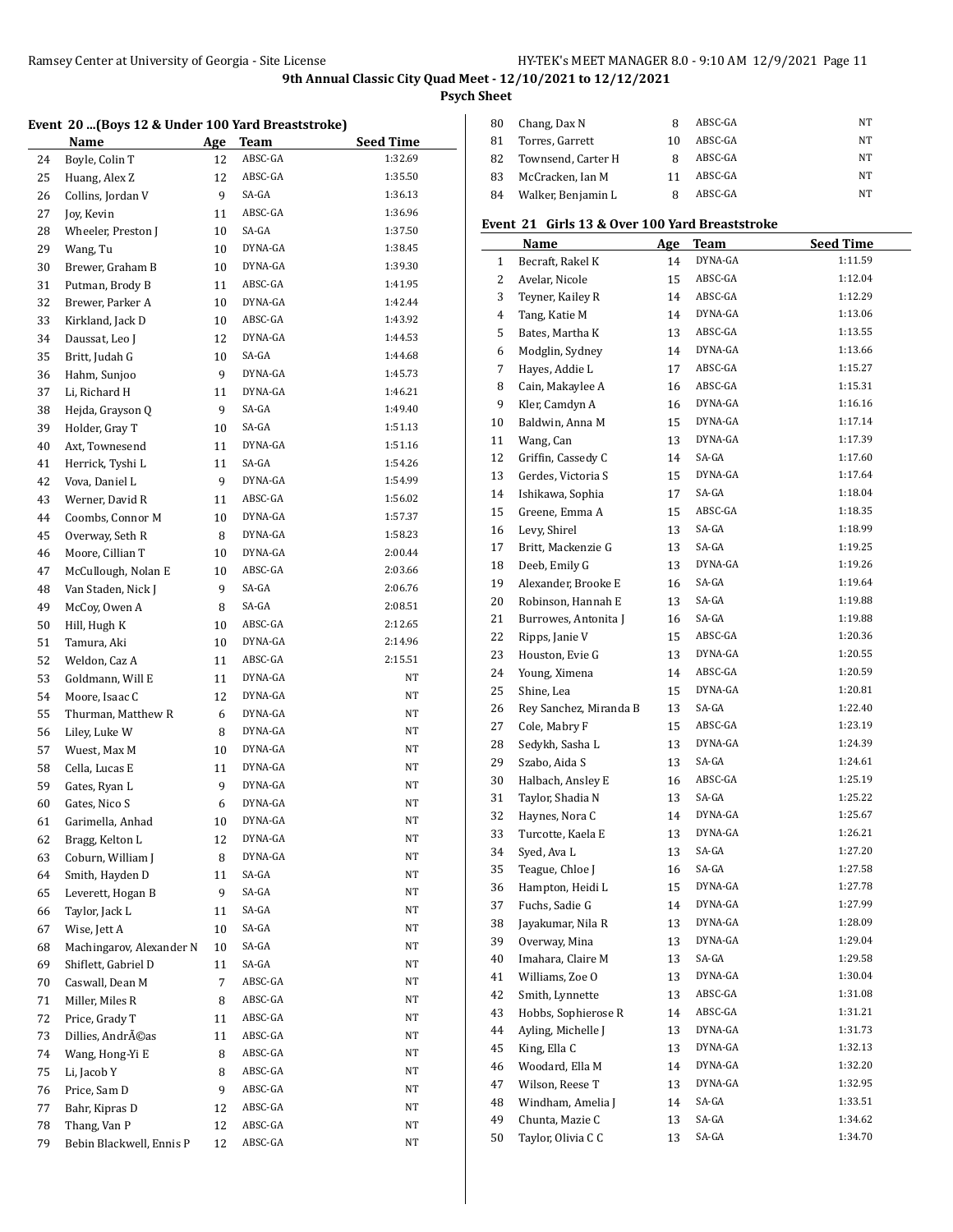**Psych Sheet**

### **Event 21 ...(Girls 13 & Over 100 Yard Breaststroke)**

|    | Name                       | Age | <b>Team</b> | <b>Seed Time</b> |
|----|----------------------------|-----|-------------|------------------|
| 51 | Yeomans, Carson R          | 13  | ABSC-GA     | 1:35.19          |
| 52 | Jung, Julia H              | 13  | SA-GA       | 1:35.55          |
| 53 | Pauli, Emma C              | 13  | SA-GA       | 1:37.19          |
| 54 | Welin, Malou E             | 13  | DYNA-GA     | 1:37.23          |
| 55 | Price, Alex M              | 14  | DYNA-GA     | 1:37.31          |
| 56 | Preyer, Maddie O           | 13  | DYNA-GA     | 1:37.57          |
| 57 | Won, Sophia G              | 13  | DYNA-GA     | 1:40.14          |
| 58 | Mays, Natalie M            | 13  | SA-GA       | 1:49.27          |
| 59 | Bebin Blackwell, Caitlyn C | 14  | ABSC-GA     | 1:50.61          |
| 60 | Nichols, Kathryn P         | 17  | ABSC-GA     | 2:00.26          |
| 61 | Rodriguez, Isabella        | 13  | DYNA-GA     | 2:52.31          |
| 62 | Salvo, Ella W              | 13  | DYNA-GA     | NT               |
| 63 | Wong, Stephanie R          | 13  | SA-GA       | NT               |
| 64 | Jones, Bella G             | 14  | SA-GA       | NT               |
| 65 | Graff, Bea L               | 13  | ABSC-GA     | NT               |
| 66 | Shaffer, Marleighna M      | 13  | ABSC-GA     | NT               |
| 67 | Cameron, Courtney G        | 14  | ABSC-GA     | NT               |
| 68 | Ryan, Kyleigh D            | 15  | ABSC-GA     | NT               |

## **Event 22 Boys 13 & Over 100 Yard Breaststroke**

|                | Name                 | Age | <b>Team</b> | <b>Seed Time</b> |
|----------------|----------------------|-----|-------------|------------------|
| 1              | Bates, Eli R         | 15  | ABSC-GA     | 1:02.03          |
| 2              | Xiao, James X        | 17  | ABSC-GA     | 1:02.84          |
| 3              | Hailey, Brandon M    | 17  | ABSC-GA     | 1:04.00          |
| $\overline{4}$ | Foggin, Will H       | 18  | ABSC-GA     | 1:04.79          |
| 5              | Tran, Kien H         | 16  | DYNA-GA     | 1:06.41          |
| 6              | Tan, Ashton          | 13  | DYNA-GA     | 1:07.08          |
| 7              | Cook, Camden P       | 13  | SA-GA       | 1:07.42          |
| 8              | Zhou, Jeffrey        | 15  | DYNA-GA     | 1:07.75          |
| 9              | Lou, Jax J           | 13  | DYNA-GA     | 1:08.09          |
| 10             | Xiao, Johnson        | 13  | DYNA-GA     | 1:08.42          |
| 11             | Brann, Phidi M       | 14  | DYNA-GA     | 1:08.75          |
| 12             | Waters, Carson A     | 13  | SA-GA       | 1:08.86          |
| 13             | Koch, Christopher    | 13  | ABSC-GA     | 1:09.68          |
| 14             | Xiao, Ryan W         | 15  | ABSC-GA     | 1:11.44          |
| 15             | Kirkley, River J     | 15  | ABSC-GA     | 1:11.54          |
| 16             | Ryu, Kevin           | 15  | DYNA-GA     | 1:14.04          |
| 17             | Phillips, Luke L     | 13  | ABSC-GA     | 1:14.84          |
| 18             | Castellino, Ethan C  | 17  | DYNA-GA     | 1:15.17          |
| 19             | Allen, Connor H      | 17  | ABSC-GA     | 1:16.65          |
| 20             | Brown, London A      | 15  | DYNA-GA     | 1:17.49          |
| 21             | Kurgan, Justin N     | 13  | SA-GA       | 1:17.89          |
| 22             | Swanson, Ian A       | 13  | DYNA-GA     | 1:18.10          |
| 23             | Hall, Michael J      | 15  | ABSC-GA     | 1:18.22          |
| 24             | Stachelczyk, Alex A  | 14  | SA-GA       | 1:18.92          |
| 25             | Gray, Anzio          | 16  | DYNA-GA     | 1:19.47          |
| 26             | Lentz, Eli C         | 13  | DYNA-GA     | 1:22.34          |
| 27             | Lawrence, Jack W     | 14  | DYNA-GA     | 1:23.67          |
| 28             | Kudryashev, Daniel A | 15  | DYNA-GA     | 1:23.69          |
| 29             | Eddy, Brooks B       | 14  | SA-GA       | 1:23.71          |
| 30             | Zhang, Eric          | 13  | SA-GA       | 1:24.30          |
| 31             | Armel, Lyle O        | 14  | ABSC-GA     | 1:24.57          |
| 32             | Van Houten, Owen R   | 13  | SA-GA       | 1:24.66          |
| 33             | Welin, Lex C         | 14  | DYNA-GA     | 1:24.75          |
| 34             | Joy, Wilson          | 13  | ABSC-GA     | 1:27.46          |
| 35             | Pierce, Noah S       | 13  | SA-GA       | 1:27.48          |

| 36 | Jagavkar, Avi H    | 14 | SA-GA   | 1:28.25 |
|----|--------------------|----|---------|---------|
| 37 | Feaster, Patrick H | 13 | DYNA-GA | 1:28.32 |
| 38 | Vo, Richard K      | 14 | DYNA-GA | 1:29.27 |
| 39 | Graff, Charlie A   | 13 | ABSC-GA | 1:29.34 |
| 40 | Patil, Svayam M    | 13 | SA-GA   | 1:29.66 |
| 41 | Bolte, Will C      | 13 | DYNA-GA | 1:30.95 |
| 42 | Sued, Enrique R    | 14 | DYNA-GA | 1:32.02 |
| 43 | Anderson, Ethan E  | 14 | ABSC-GA | 1:32.18 |
| 44 | Hall, William W    | 14 | ABSC-GA | 1:33.92 |
| 45 | Agarwal, Krishna   | 13 | DYNA-GA | 1:33.96 |
| 46 | Jacobazzi, Dain P  | 13 | SA-GA   | 1:43.93 |
| 47 | Axt, Owen M        | 13 | DYNA-GA | 1:45.01 |
| 48 | Cornish, Evan      | 14 | ABSC-GA | 1:45.34 |
| 49 | Fionte, Kyle S     | 13 | DYNA-GA | 1:47.48 |
| 50 | McGhie, Myles P    | 14 | DYNA-GA | 1:52.13 |
| 51 | Farrell, Henry D   | 13 | DYNA-GA | NT      |
| 52 | Cole, Cadhan H     | 14 | DYNA-GA | NT      |
| 53 | Wilson, Finn E     | 13 | SA-GA   | NT      |
| 54 | Holmes, William B  | 14 | SA-GA   | NT      |
| 55 | Choi, Daniel D     | 16 | ABSC-GA | NT      |
| 56 | Cassidy, Reed M    | 14 | ABSC-GA | NT      |
| 57 | Wallace, Jaxson O  | 14 | ABSC-GA | NT      |
|    |                    |    |         |         |

## **Event 23 Girls 12 & Under 200 Yard Freestyle**

|                | Name                   | Age | <b>Team</b> | <b>Seed Time</b> |
|----------------|------------------------|-----|-------------|------------------|
| 1              | Hicks, Claire V        | 12  | SA-GA       | 2:04.51          |
| $\overline{2}$ | Stedman, Decker E      | 11  | DYNA-GA     | 2:06.93          |
| 3              | Parrenas, Isabella R   | 12  | DYNA-GA     | 2:11.76          |
| 4              | El-Deiry, Rhea M       | 12  | SA-GA       | 2:15.31          |
| 5              | Mann, Kylie A          | 11  | SA-GA       | 2:15.36          |
| 6              | Hurley, Maggie M       | 12  | DYNA-GA     | 2:15.50          |
| $\overline{7}$ | Hutchins, Sydney M     | 12  | DYNA-GA     | 2:15.78          |
| 8              | Thomas, Gabby L        | 11  | SA-GA       | 2:17.37          |
| 9              | McCormack, Anna Read R | 12  | SA-GA       | 2:17.50          |
| 10             | Ryan, Josephine E      | 12  | DYNA-GA     | 2:18.04          |
| 11             | McIntosh, Lily J       | 12  | DYNA-GA     | 2:19.05          |
| 12             | Lambert, Elyse W       | 12  | DYNA-GA     | 2:20.16          |
| 13             | Cain, Haylee A         | 12  | ABSC-GA     | 2:20.86          |
| 14             | Jones, Isabella        | 11  | DYNA-GA     | 2:21.05          |
| 15             | Jiang, Yumeng          | 11  | DYNA-GA     | 2:24.54          |
| 16             | Vaughn, Kerrigan D     | 12  | ABSC-GA     | 2:24.68          |
| 17             | Zafft, Aleah H         | 12  | SA-GA       | 2:25.43          |
| 18             | Jones, Melanie A       | 10  | SA-GA       | 2:26.12          |
| 19             | Van Staden, Mila K     | 10  | SA-GA       | 2:28.99          |
| 20             | Drake, Shelby Claire C | 11  | SA-GA       | 2:30.60          |
| 21             | Patel, Lucki M         | 11  | DYNA-GA     | 2:31.24          |
| 22             | Carter, Ellie C        | 12  | DYNA-GA     | 2:31.88          |
| 23             | Adriansen, Nataleigh A | 10  | SA-GA       | 2:31.91          |
| 24             | Waters, Ella J         | 12  | SA-GA       | 2:32.39          |
| 25             | Chen, Scarlett S       | 11  | DYNA-GA     | 2:32.78          |
| 26             | Simon, Kennedy J       | 12  | SA-GA       | 2:36.27          |
| 27             | McCullough, Samantha L | 12  | ABSC-GA     | 2:38.13          |
| 28             | Tomlinson, Bailey A    | 12  | ABSC-GA     | 2:38.51          |
| 29             | Williams, Ellie L      | 11  | DYNA-GA     | 2:40.96          |
| 30             | Freeman, M.E. E        | 12  | DYNA-GA     | 2:46.63          |
| 31             | Entrekin, Frances J    | 10  | DYNA-GA     | 2:46.95          |
| 32             | Hawk, Blakely J        | 11  | ABSC-GA     | 2:47.66          |
| 33             | Murphy, Piper K        | 10  | DYNA-GA     | 2:48.22          |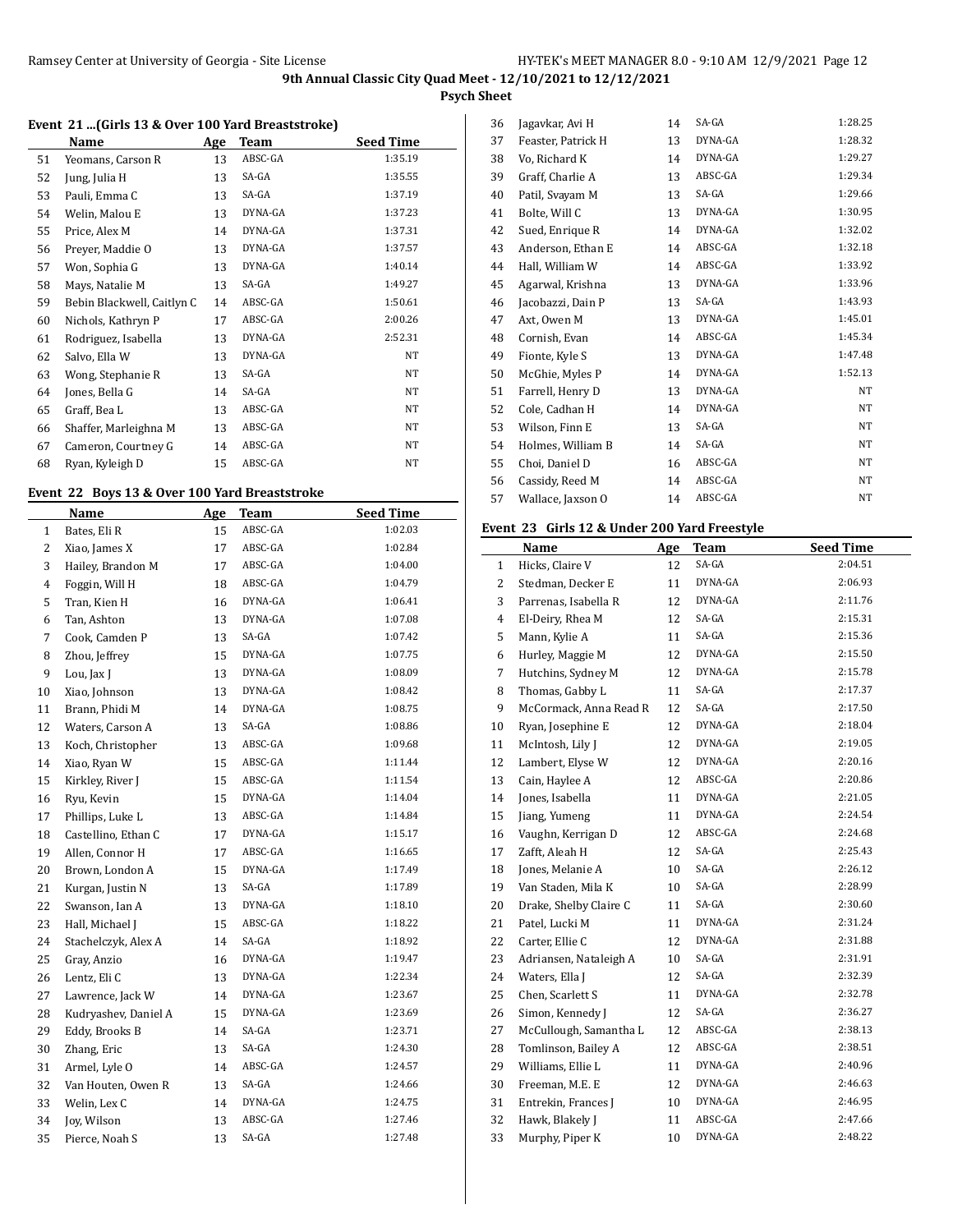**Psych Sheet**

### **Event 23 ...(Girls 12 & Under 200 Yard Freestyle)**

|    | Name                | Age | Team    | <b>Seed Time</b> |
|----|---------------------|-----|---------|------------------|
| 34 | Traynor, Isabel H   | 9   | DYNA-GA | 2:51.24          |
| 35 | Ash, Edie M         | 11  | ABSC-GA | 2:51.81          |
| 36 | Dennison, Sage E    | 10  | ABSC-GA | 2:52.37          |
| 37 | Canaway, Piper M    | 9   | DYNA-GA | 2:56.47          |
| 38 | Medina, Emma C      | 9   | SA-GA   | 2:56.99          |
| 39 | Govan, Stella R     | 12  | DYNA-GA | 2:57.53          |
| 40 | Rosser, Gabby S     | 10  | ABSC-GA | 2:59.96          |
| 41 | Sato, Natalia       | 10  | DYNA-GA | 3:01.79          |
| 42 | Haynes, Josie A     | 9   | DYNA-GA | 3:04.08          |
| 43 | Quinn, Brigid D     | 12  | DYNA-GA | 3:04.62          |
| 44 | Mackay, Laila G     | 10  | DYNA-GA | 3:09.09          |
| 45 | Mundy, Jillian P    | 9   | ABSC-GA | 3:09.86          |
| 46 | Baldwin, Dorothy G  | 12  | DYNA-GA | 3:11.48          |
| 47 | Hawkins, Warren     | 9   | DYNA-GA | 3:12.93          |
| 48 | Blanco, Valeria C   | 10  | ABSC-GA | 3:19.19          |
| 49 | Shaffer, Adelaina M | 9   | ABSC-GA | 3:19.19          |
| 50 | Johnson, Lil P      | 10  | ABSC-GA | 3:19.19          |
| 51 | Neace, Lauren C     | 12  | ABSC-GA | 3:19.19          |
| 52 | Johnson, Juliet E   | 8   | ABSC-GA | 3:19.19          |
| 53 | Chang, Delaney Y    | 8   | SA-GA   | 3:20.98          |
| 54 | Crane, Kayla M      | 11  | SA-GA   | NT               |
|    |                     |     |         |                  |

## **Event 24 Boys 12 & Under 200 Yard Freestyle**

L

|                | Name                     | Age | Team    | <b>Seed Time</b> |
|----------------|--------------------------|-----|---------|------------------|
| $\mathbf{1}$   | Xu, Eric                 | 12  | DYNA-GA | 1:51.55          |
| $\overline{2}$ | Cui, Tom N               | 12  | DYNA-GA | 1:51.80          |
| 3              | Bahr, Kipras D           | 12  | ABSC-GA | 2:08.10          |
| 4              | Moon, Alex J             | 12  | DYNA-GA | 2:09.40          |
| 5              | Tan, Sergio              | 11  | DYNA-GA | 2:10.53          |
| 6              | Rhine, Joseph B          | 12  | ABSC-GA | 2:13.93          |
| 7              | Chai, Jason              | 12  | DYNA-GA | 2:17.72          |
| 8              | Chang, Graham M          | 12  | DYNA-GA | 2:17.89          |
| 9              | Zhang, Andy A            | 12  | DYNA-GA | 2:18.08          |
| 10             | Collins, Trey E          | 11  | SA-GA   | 2:19.31          |
| 11             | Karumbaiah, Vidur        | 11  | ABSC-GA | 2:20.08          |
| 12             | Giambalvo, Charlie V     | 11  | SA-GA   | 2:21.86          |
| 13             | Avelar, Nicolas          | 12  | ABSC-GA | 2:22.09          |
| 14             | Libreros, Lorenzo A      | 12  | SA-GA   | 2:23.16          |
| 15             | Banks, Harrison A        | 10  | SA-GA   | 2:25.04          |
| 16             | Finley, Sheppard M       | 12  | SA-GA   | 2:25.75          |
| 17             | Xu, Melvin R             | 12  | DYNA-GA | 2:30.77          |
| 18             | Boyle, Colin T           | 12  | ABSC-GA | 2:33.27          |
| 19             | Wheeler, Preston J       | 10  | SA-GA   | 2:34.53          |
| 20             | Holder, Cade M           | 12  | SA-GA   | 2:34.96          |
| 21             | Collins, Jordan V        | 9   | SA-GA   | 2:36.37          |
| 22             | Wells, Kazuki M          | 12  | DYNA-GA | 2:38.91          |
| 23             | Stedman, Barton B        | 10  | DYNA-GA | 2:43.14          |
| 24             | Wengert, Thor E          | 11  | DYNA-GA | 2:45.37          |
| 25             | Machingarov, Alexander N | 10  | SA-GA   | 2:45.99          |
| 26             | Wheeler, Parker G        | 8   | SA-GA   | 2:46.41          |
| 27             | Kehl, Matt R             | 9   | DYNA-GA | 2:51.46          |
| 28             | Thurman, James P         | 9   | DYNA-GA | 2:52.38          |
| 29             | Hahm, Sunjoo             | 9   | DYNA-GA | 2:53.71          |
| 30             | Page, Matteo R           | 12  | DYNA-GA | 2:54.21          |
| 31             | Benner, Owen W           | 11  | DYNA-GA | 3:00.00          |
| 32             | Maskar, Aniket A         | 11  | DYNA-GA | 3:00.99          |
|                |                          |     |         |                  |

| 33 | Joy, Kevin         | 11 | ABSC-GA | 3:04.48 |
|----|--------------------|----|---------|---------|
| 34 | Kelly, Paul W      | 10 | DYNA-GA | 3:04.59 |
| 35 | Guidry, Nate W     | 12 | ABSC-GA | 3:04.90 |
| 36 | Bluhm, Harrison H  | 9  | ABSC-GA | 3:06.69 |
| 37 | Price. Sam D       | 9  | ABSC-GA | 3:06.69 |
| 38 | Kirkland, Jack D   | 10 | ABSC-GA | 3:06.69 |
| 39 | Thompson, Keegan C | 10 | $SA-GA$ | 3:35.98 |
| 40 | Horback, John G    | 10 | $SA-GA$ | NT      |
| 41 | Klemmer, Austin A  | 11 | SA-GA   | NT      |

#### **Event 25 Girls 13 & Over 200 Yard Freestyle**

|          | Name                      | <u>Age</u> | Team    | <b>Seed Time</b> |
|----------|---------------------------|------------|---------|------------------|
| 1        | Cummins, Campbell G       | 14         | DYNA-GA | 2:00.12          |
| 2        | Schaffer, Caroline R      | 15         | DYNA-GA | 2:01.54          |
| 3        | Becraft, Rakel K          | 14         | DYNA-GA | 2:01.88          |
| 4        | Marroquin, Eva S          | 15         | SA-GA   | 2:02.69          |
| 5        | Modglin, Sydney           | 14         | DYNA-GA | 2:03.33          |
| 6        | Sakaris, Hannah R         | 13         | SA-GA   | 2:03.66          |
| 7        | Webb, Ansley E            | 14         | DYNA-GA | 2:04.29          |
| 8        | Burrowes, Antonita J      | 16         | SA-GA   | 2:04.30          |
| 9        | Lewis, Erin A             | 17         | DYNA-GA | 2:04.43          |
| 10       | Young, Ximena             | 14         | ABSC-GA | 2:04.72          |
| 11       | Ochoa, Iris N             | 15         | SA-GA   | 2:05.06          |
| 12       | Amike, Nicole O           | 13         | SA-GA   | 2:05.14          |
| 13       | Heffner, Kaela A          | 13         | SA-GA   | 2:05.66          |
| 14       | Dubin, Mylee L            | 15         | DYNA-GA | 2:05.94          |
| 15       | Hope, Maddie P            | 17         | ABSC-GA | 2:06.13          |
| 16       | Ishikawa, Sophia          | 17         | SA-GA   | 2:07.06          |
| 17       | Alexander, Brooke E       | 16         | SA-GA   | 2:07.26          |
| 18       | Markott, Teagan M         | 13         | DYNA-GA | 2:08.08          |
| 19       | Hamilton, Hailey M        | 15         | DYNA-GA | 2:08.50          |
| 20       | Foggin, Charlotte L       | 15         | ABSC-GA | 2:08.92          |
| 21       | Pursner, Rebecca J        | 16         | ABSC-GA | 2:08.96          |
| 22       | Baldwin, Anna M           | 15         | DYNA-GA | 2:09.02          |
| 23       | Kennedy, Alice J          | 17         | ABSC-GA | 2:09.08          |
| 24       | Manzi, Caroline G         | 14         | DYNA-GA | 2:09.39          |
| 25       | Turcotte, Olivia M        | 13         | DYNA-GA | 2:09.59          |
| 26       | Greene, Emma A            | 15         | ABSC-GA | 2:09.70          |
| 27       | Shen, Lori                | 13         | DYNA-GA | 2:10.18          |
| 28       | Tang, Katie M             | 14         | DYNA-GA | 2:10.52          |
| 29       | Hultgren, Virginia Jane T | 15         | DYNA-GA | 2:10.54          |
| 30       | Ibarra, Marina            | 13         | DYNA-GA | 2:11.00          |
| 31       | Letsch, Emmie M           | 13         | SA-GA   | 2:11.35          |
| 32       | Peters, Sonia A           | 15         | DYNA-GA | 2:11.52          |
| 33       | Xiao, Catherine J         | 14         | DYNA-GA | 2:11.59          |
| 34       | Szabo, Aida S             | 13         | SA-GA   | 2:11.97          |
| 35       | Britt, Mackenzie G        | 13         | SA-GA   | 2:12.52          |
| 36       | Hayes, Addie L            | 17         | ABSC-GA | 2:12.65          |
| 37       | Jung, Julia H             | 13         | SA-GA   | 2:13.16          |
| 38       | Butoiu, Victoria M        | 13         | DYNA-GA | 2:14.13          |
| 39       | Ackert, Ansley M          | 14         | DYNA-GA | 2:14.33          |
| 40       | He, Alethea L             | 14         | ABSC-GA | 2:14.98          |
| 41       | Houston, Evie G           | 13         | DYNA-GA | 2:17.31          |
| 42       | Fuchs, Sadie G            | 14         | DYNA-GA | 2:18.16          |
| 43       | Levy, Shirel              | 13         | SA-GA   | 2:18.31          |
| $\bf 44$ | Price, Alex M             | 14         | DYNA-GA | 2:19.18          |
| 45       | Entrekin, Anna L          | 13         | DYNA-GA | 2:19.94          |
| 46       | Hampton, Heidi L          | 15         | DYNA-GA | 2:20.55          |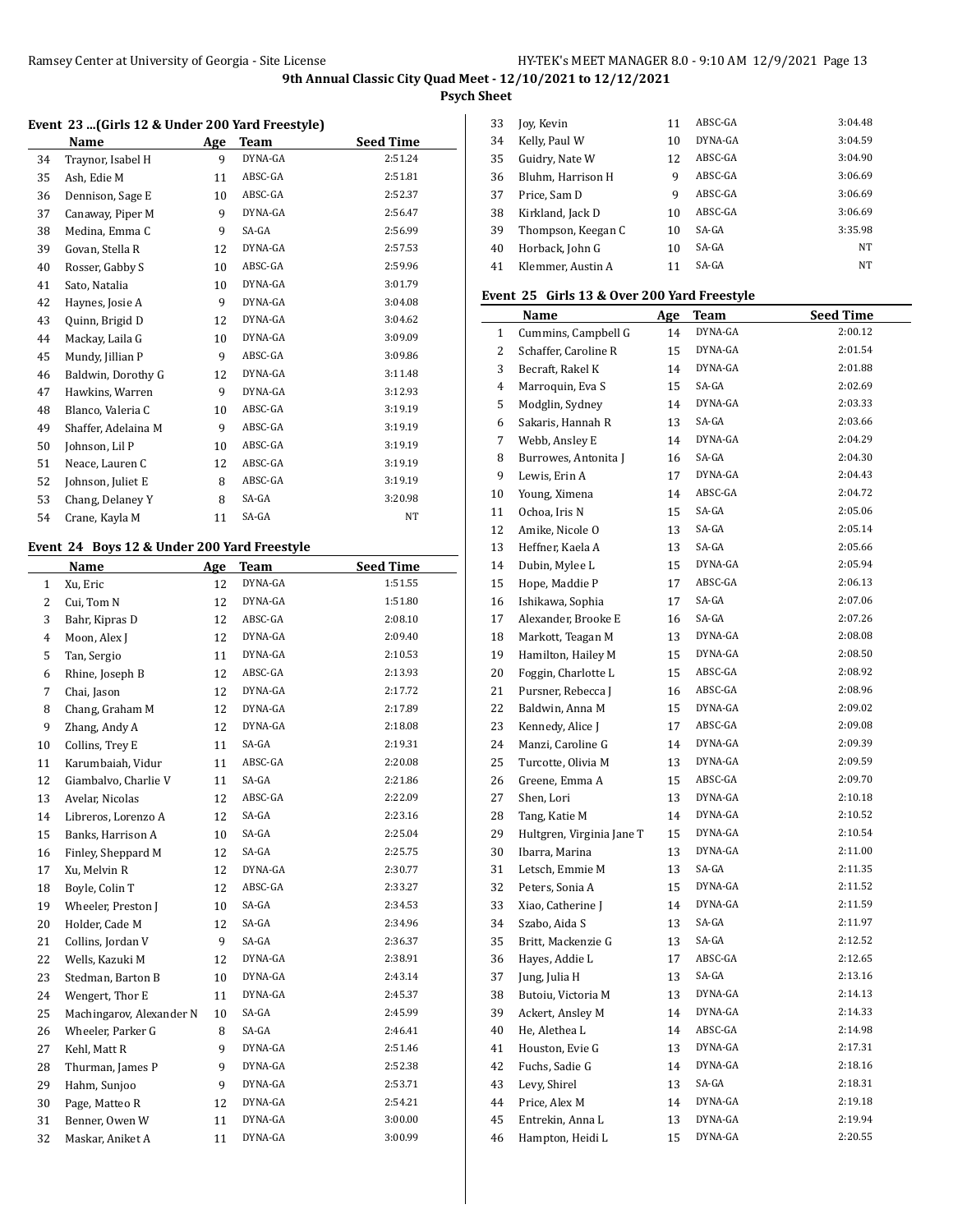**Psych Sheet**

#### **Event 25 ...(Girls 13 & Over 200 Yard Freestyle)**

|    | <b>Name</b>                | Age | Team    | <b>Seed Time</b> |
|----|----------------------------|-----|---------|------------------|
| 47 | Wanjohi, Helen             | 13  | SA-GA   | 2:20.77          |
| 48 | Owen, Catherine G          | 18  | SA-GA   | 2:21.61          |
| 49 | Turcotte, Kaela E          | 13  | DYNA-GA | 2:21.77          |
| 50 | King, Ella C               | 13  | DYNA-GA | 2:22.71          |
| 51 | Cermak, Isabella I         | 15  | SA-GA   | 2:23.00          |
| 52 | Jayakumar, Isha R          | 13  | DYNA-GA | 2:23.82          |
| 53 | Windham, Amelia J          | 14  | SA-GA   | 2:23.85          |
| 54 | Stiers, Anna M             | 13  | SA-GA   | 2:24.56          |
| 55 | Lampa, Audrey L            | 14  | DYNA-GA | 2:26.16          |
| 56 | Williams, Zoe O            | 13  | DYNA-GA | 2:26.24          |
| 57 | Almstedt, Anna N           | 14  | SA-GA   | 2:26.32          |
| 58 | Cole, Mabry F              | 15  | ABSC-GA | 2:26.47          |
| 59 | Toro, Mariela S            | 14  | SA-GA   | 2:27.41          |
| 60 | Sow, Abby N                | 14  | SA-GA   | 2:28.02          |
| 61 | Preyer, Maddie O           | 13  | DYNA-GA | 2:28.26          |
| 62 | Taylor, Shadia N           | 13  | SA-GA   | 2:29.91          |
| 63 | Etingof, Alex V            | 14  | DYNA-GA | 2:30.09          |
| 64 | Peak, Caroline M           | 15  | DYNA-GA | 2:32.82          |
| 65 | Won, Sophia G              | 13  | DYNA-GA | 2:33.86          |
| 66 | Hunter, Faith N            | 13  | SA-GA   | 2:35.63          |
| 67 | Salvo, Ella W              | 13  | DYNA-GA | 2:38.98          |
| 68 | Overway, Mina              | 13  | DYNA-GA | 2:40.90          |
| 69 | Smith, Lynnette            | 13  | ABSC-GA | 2:41.26          |
| 70 | Welin, Malou E             | 13  | DYNA-GA | 2:43.41          |
| 71 | Chunta, Mazie C            | 13  | SA-GA   | 2:43.41          |
| 72 | Cochran, Kate V            | 13  | SA-GA   | 2:44.46          |
| 73 | Graff, Bea L               | 13  | ABSC-GA | 2:47.65          |
| 74 | Gundry, Abby M             | 14  | SA-GA   | 2:53.79          |
| 75 | Rodriguez, Isabella        | 13  | DYNA-GA | 2:54.51          |
| 76 | Selvakumar, Lekha N        | 13  | DYNA-GA | 2:57.98          |
| 77 | Bebin Blackwell, Caitlyn C | 14  | ABSC-GA | 2:58.06          |
| 78 | Shaffer, Marleighna M      | 13  | ABSC-GA | 3:20.01          |
| 79 | Ayling, Michelle J         | 13  | DYNA-GA | NT               |
| 80 | Imahara, Claire M          | 13  | SA-GA   | NΤ               |
| 81 | Licsko, Brooke M           | 13  | SA-GA   | NT               |
| 82 | Wright, Isabel R           | 14  | SA-GA   | NT               |
| 83 | Taylor, Olivia C C         | 13  | SA-GA   | NΤ               |
| 84 | Cameron, Courtney G        | 14  | ABSC-GA | NΤ               |
| 85 | Nichols, Kathryn P         | 17  | ABSC-GA | NΤ               |
| 86 | Ryan, Kyleigh D            | 15  | ABSC-GA | NΤ               |

## **Event 26 Boys 13 & Over 200 Yard Freestyle**

|    | Name                 | Age | Team    | <b>Seed Time</b> |
|----|----------------------|-----|---------|------------------|
| 1  | Skidmore III, Will L | 17  | SA-GA   | 1:42.74          |
| 2  | Foggin, Will H       | 18  | ABSC-GA | 1:43.05          |
| 3  | Lim, Phillip S       | 16  | SA-GA   | 1:45.32          |
| 4  | Krosner, Sam J       | 18  | ABSC-GA | 1:49.81          |
| 5  | Gricus, Max D        | 15  | SA-GA   | 1:51.05          |
| 6  | Nguyen, Thien H      | 14  | SA-GA   | 1:51.65          |
| 7  | Tan, Ashton          | 13  | DYNA-GA | 1:52.61          |
| 8  | Bates, Eli R         | 15  | ABSC-GA | 1:55.04          |
| 9  | Kenny, Caleb M       | 14  | SA-GA   | 1:55.57          |
| 10 | Christman, Walter C  | 17  | DYNA-GA | 1:56.09          |
| 11 | Koch, Christopher    | 13  | ABSC-GA | 1:56.17          |
| 12 | Kang, David S        | 14  | SA-GA   | 1:57.00          |
| 13 | Mackay, Wyatt S      | 13  | DYNA-GA | 1:57.77          |

| 14 | Brann, Phidi M      | 14 | DYNA-GA | 1:59.14 |
|----|---------------------|----|---------|---------|
| 15 | Selph, Landon N     | 16 | SA-GA   | 1:59.49 |
| 16 | Richards, Riley K   | 13 | SA-GA   | 1:59.69 |
| 17 | Wilkerson, Reid E   | 14 | SA-GA   | 2:00.22 |
| 18 | Bauer, Caleb Q      | 17 | DYNA-GA | 2:00.28 |
| 19 | Lou, Jax J          | 13 | DYNA-GA | 2:00.74 |
| 20 | Fleischer, Max T    | 17 | DYNA-GA | 2:00.84 |
| 21 | Waters, Carson A    | 13 | SA-GA   | 2:00.93 |
| 22 | Anders, Jacob R     | 15 | SA-GA   | 2:00.98 |
| 23 | Xiao, Johnson       | 13 | DYNA-GA | 2:01.07 |
| 24 | Trotter, Torin N    | 13 | ABSC-GA | 2:01.73 |
| 25 | Stedman, Vane V     | 14 | DYNA-GA | 2:02.64 |
| 26 | Combs, Ian R        | 14 | DYNA-GA | 2:03.20 |
| 27 | Phillips, Luke L    | 13 | ABSC-GA | 2:03.29 |
| 28 | Skidmore, Wynn D    | 13 | SA-GA   | 2:03.81 |
| 29 | Basso, Leo T        | 14 | SA-GA   | 2:04.20 |
| 30 | Brown, London A     | 15 | DYNA-GA | 2:04.80 |
| 31 | Hall, Michael J     | 15 | ABSC-GA | 2:05.30 |
| 32 | Aplin, Marek R      | 15 | SA-GA   | 2:05.59 |
| 33 | Gorgone, Ryan M     | 13 | SA-GA   | 2:08.34 |
| 34 | Pure, Ethan L       | 13 | DYNA-GA | 2:09.46 |
| 35 | Peters, Garrett M   | 13 | DYNA-GA | 2:09.79 |
| 36 | Ryu, Kevin          | 15 | DYNA-GA | 2:11.44 |
| 37 | Kirkley, River J    | 15 | ABSC-GA | 2:11.91 |
| 38 | Krosner, Zach A     | 15 | ABSC-GA | 2:12.06 |
| 39 | Medina, Jacob R     | 14 | SA-GA   | 2:12.28 |
| 40 | Allen, Connor H     | 17 | ABSC-GA | 2:14.90 |
| 41 | Fleischer, Jonas I  | 13 | DYNA-GA | 2:15.39 |
| 42 | Vo, Richard K       | 14 | DYNA-GA | 2:15.61 |
| 43 | Kannan, Shaan S     | 14 | ABSC-GA | 2:15.61 |
| 44 | Turcotte, Jack T    | 17 | DYNA-GA | 2:17.37 |
| 45 | Wajnberg, Jacob J   | 13 | DYNA-GA | 2:17.69 |
| 46 | Sued, Enrique R     | 14 | DYNA-GA | 2:17.75 |
| 47 | Kurgan, Justin N    | 13 | SA-GA   | 2:19.69 |
| 48 | Stachelczyk, Alex A | 14 | SA-GA   | 2:25.00 |
|    |                     |    | SA-GA   | 2:26.74 |
| 49 | Pierce, Noah S      | 13 | DYNA-GA | 2:28.35 |
| 50 | Kudryashev, Greg A  | 13 | SA-GA   | 2:28.78 |
| 51 | Koganov, Simon L    | 13 | SA-GA   | 2:31.03 |
| 52 | Archer, Jacob S     | 13 |         |         |
| 53 | Agarwal, Krishna    | 13 | DYNA-GA | 2:31.13 |
| 54 | Patil, Svayam M     | 13 | SA-GA   | 2:31.48 |
| 55 | Fleischer, Eli S    | 16 | DYNA-GA | 2:32.13 |
| 56 | Swanson, Ian A      | 13 | DYNA-GA | 2:34.28 |
| 57 | Letsch, Andrew S    | 14 | SA-GA   | 2:36.16 |
| 58 | Joy, Wilson         | 13 | ABSC-GA | 2:36.22 |
| 59 | Welin, Lex C        | 14 | DYNA-GA | 2:36.94 |
| 60 | Farrell, Henry D    | 13 | DYNA-GA | 2:38.32 |
| 61 | Cassidy, Reed M     | 14 | ABSC-GA | 2:39.05 |
| 62 | Axt, Owen M         | 13 | DYNA-GA | 2:43.67 |
| 63 | Anderson, Ethan E   | 14 | ABSC-GA | 2:44.45 |
| 64 | Graff, Charlie A    | 13 | ABSC-GA | 2:47.44 |
| 65 | Lentz, Eli C        | 13 | DYNA-GA | 2:50.36 |
| 66 | Fionte, Kyle S      | 13 | DYNA-GA | 2:53.70 |
| 67 | Zhang, Eric         | 13 | SA-GA   | 3:01.32 |
| 68 | Bolte, Will C       | 13 | DYNA-GA | 3:24.21 |
| 69 | Ozel, Fatih         | 16 | DYNA-GA | NΤ      |
| 70 | Cole, Cadhan H      | 14 | DYNA-GA | NΤ      |
| 71 | Wilson, Finn E      | 13 | SA-GA   | NΤ      |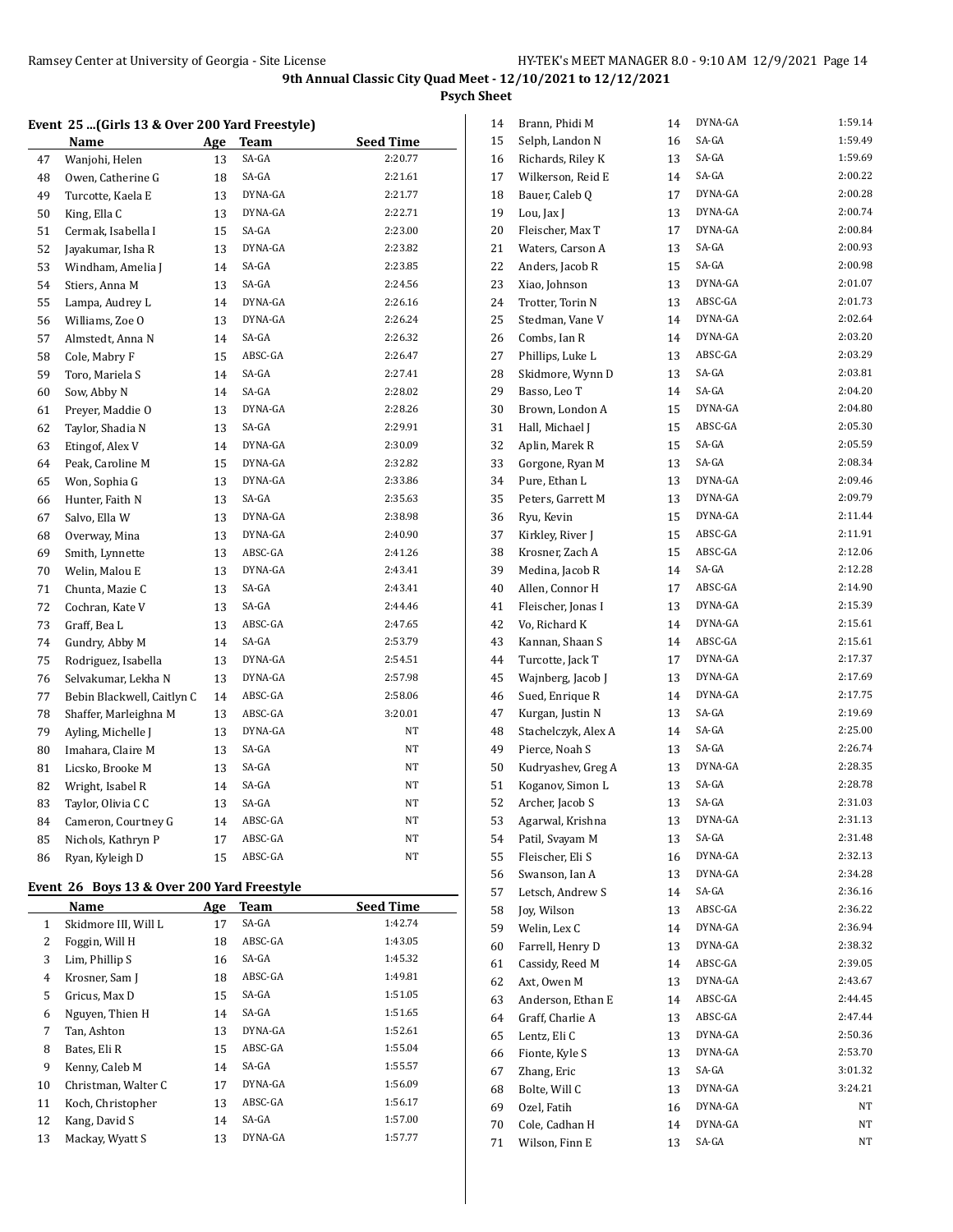**Psych Sheet**

## **Event 26 ...(Boys 13 & Over 200 Yard Freestyle)**

|    | Name               | Age | <b>Team</b> | <b>Seed Time</b> |
|----|--------------------|-----|-------------|------------------|
| 72 | Debowsky, Bryce G  | 13  | SA-GA       | NΤ               |
| 73 | Van Houten, Owen R | 13  | SA-GA       | NT               |
| 74 | Holmes, William B  | 14  | SA-GA       | NT               |
| 75 | Renier, Luke J     | 19  | ABSC-GA     | <b>NT</b>        |
| 76 | Choi, Daniel D     | 16  | ABSC-GA     | <b>NT</b>        |
| 77 | Wallace, Jaxson O  | 14  | ABSC-GA     | <b>NT</b>        |

### **Event 27 Girls 12 & Under 100 Yard Backstroke**

|    | Name                   | <u>Age</u> | Team    | <b>Seed Time</b> |
|----|------------------------|------------|---------|------------------|
| 1  | Hicks, Claire V        | 12         | SA-GA   | 1:04.64          |
| 2  | Stedman, Decker E      | 11         | DYNA-GA | 1:06.65          |
| 3  | Waters, Ella J         | 12         | SA-GA   | 1:10.10          |
| 4  | Fagan, Holland G       | 12         | DYNA-GA | 1:12.24          |
| 5  | Hurley, Maggie M       | 12         | DYNA-GA | 1:12.33          |
| 6  | Vaughn, Kerrigan D     | 12         | ABSC-GA | 1:13.22          |
| 7  | Jiang, Yumeng          | 11         | DYNA-GA | 1:13.43          |
| 8  | Zellner, Zoey G        | 11         | ABSC-GA | 1:13.53          |
| 9  | Mann, Kylie A          | 11         | SA-GA   | 1:15.25          |
| 10 | Ryan, Josephine E      | 12         | DYNA-GA | 1:15.36          |
| 11 | Hawkins, Aliyah Y      | 11         | DYNA-GA | 1:15.43          |
| 12 | Jones, Melanie A       | 10         | SA-GA   | 1:15.78          |
| 13 | Hutchins, Sydney M     | 12         | DYNA-GA | 1:15.81          |
| 14 | McIntosh, Lily J       | 12         | DYNA-GA | 1:16.62          |
| 15 | Adriansen, Nataleigh A | 10         | SA-GA   | 1:16.91          |
| 16 | Chen, Scarlett S       | 11         | DYNA-GA | 1:18.36          |
| 17 | Carter, Ellie C        | 12         | DYNA-GA | 1:18.45          |
| 18 | Van Staden, Mila K     | 10         | SA-GA   | 1:18.63          |
| 19 | McCullough, Samantha L | 12         | ABSC-GA | 1:19.69          |
| 20 | Patel, Lucki M         | 11         | DYNA-GA | 1:20.34          |
| 21 | Lambert, Ava J         | 12         | DYNA-GA | 1:20.59          |
| 22 | Sanderson, Lydia G     | 11         | SA-GA   | 1:20.98          |
| 23 | Cain, Haylee A         | 12         | ABSC-GA | 1:21.03          |
| 24 | Williams, Ellie L      | 11         | DYNA-GA | 1:21.15          |
| 25 | White, Mia G           | 12         | SA-GA   | 1:21.60          |
| 26 | McCalla, Kinley G      | 10         | DYNA-GA | 1:21.82          |
| 27 | Govan, Stella R        | 12         | DYNA-GA | 1:22.08          |
| 28 | Tomlinson, Bailey A    | 12         | ABSC-GA | 1:22.50          |
| 29 | Deeb, Madison G        | 9          | DYNA-GA | 1:22.56          |
| 30 | Bolte, Kate G          | 11         | DYNA-GA | 1:22.83          |
| 31 | Bozzuto, Julianna      | 11         | DYNA-GA | 1:22.97          |
| 32 | Ash, Edie M            | 11         | ABSC-GA | 1:23.19          |
| 33 | Simon, Kennedy J       | 12         | SA-GA   | 1:24.17          |
| 34 | Quinn, Brigid D        | 12         | DYNA-GA | 1:24.55          |
| 35 | McLucas, Daphne O      | 12         | ABSC-GA | 1:24.87          |
| 36 | Mahl, Sasha I          | 12         | DYNA-GA | 1:25.10          |
| 37 | Botham, Lila C         | 10         | DYNA-GA | 1:26.29          |
| 38 | Parker, Maya J         | 12         | SA-GA   | 1:26.38          |
| 39 | Ingram, Skylar A       | 11         | SA-GA   | 1:26.71          |
| 40 | Baldwin, Dorothy G     | 12         | DYNA-GA | 1:27.30          |
| 41 | Maloney, Amanda A      | 11         | DYNA-GA | 1:27.40          |
| 42 | Nelson, Sidney A       | 10         | DYNA-GA | 1:28.18          |
| 43 | Murphy, Piper K        | 10         | DYNA-GA | 1:28.45          |
| 44 | Sato, Natalia          | 10         | DYNA-GA | 1:28.72          |
| 45 | Entrekin, Frances J    | 10         | DYNA-GA | 1:29.02          |
| 46 | Castellino, Alyssa S   | 12         | DYNA-GA | 1:30.01          |
| 47 | Freeman, M.E. E        | 12         | DYNA-GA | 1:30.28          |

| 48  | Haynes, Josie A      | 9  | DYNA-GA | 1:30.88 |
|-----|----------------------|----|---------|---------|
| 49  | Mundy, Jillian P     | 9  | ABSC-GA | 1:30.97 |
| 50  | Bahr, Sima R         | 10 | ABSC-GA | 1:31.01 |
| 51  | Nguyen, Bella V      | 9  | DYNA-GA | 1:32.99 |
| 52  | Zazzi, Grace A       | 8  | SA-GA   | 1:34.36 |
| 53  | Canaway, Piper M     | 9  | DYNA-GA | 1:35.07 |
| 54  | Tang, Ellie L        | 9  | DYNA-GA | 1:35.59 |
| 55  | Salvia, Abby M       | 11 | DYNA-GA | 1:35.65 |
| 56  | Hoffman, Jeni A      | 11 | DYNA-GA | 1:37.46 |
| 57  | Yeomans, Raleigh A   | 10 | ABSC-GA | 1:38.15 |
| 58  | Henry, Parker O      | 11 | DYNA-GA | 1:39.27 |
| 59  | Coleman, Maya N      | 8  | DYNA-GA | 1:39.66 |
| 60  | Kang, Kylie T        | 9  | SA-GA   | 1:39.89 |
| 61  | Blake, Ellie         | 11 | DYNA-GA | 1:40.83 |
| 62  | Chang, Delaney Y     | 8  | SA-GA   | 1:41.03 |
| 63  | Mackay, Laila G      | 10 | DYNA-GA | 1:41.10 |
| 64  | Houck, Hailey R      | 9  | DYNA-GA | 1:41.97 |
| 65  | Hawkins, Warren      | 9  | DYNA-GA | 1:44.50 |
| 66  | Won, Zooey P         | 9  | DYNA-GA | 1:49.97 |
| 67  | Tanner, Samantha     | 10 | DYNA-GA | 1:52.85 |
| 68  | Chunta, Cora C       | 8  | SA-GA   | 1:53.65 |
|     |                      |    | ABSC-GA | 1:56.08 |
| 69  | Grant, Addison R     | 11 | ABSC-GA | 1:59.66 |
| 70  | Douris, Zarema M     | 11 | ABSC-GA |         |
| 71  | Johnson, Juliet E    | 8  |         | 2:03.06 |
| 72  | Johnston, Elaina C   | 11 | ABSC-GA | 2:03.78 |
| 73  | Ponder, Catherine    | 9  | DYNA-GA | 2:03.97 |
| 74  | Romberg, Monserrat C | 12 | DYNA-GA | 2:05.60 |
| 75  | Faber, Emory C       | 12 | DYNA-GA | 2:06.73 |
| 76  | Altun, Eda           | 9  | DYNA-GA | 2:07.93 |
| 77  | Rosser, Gabby S      | 10 | ABSC-GA | 2:08.29 |
| 78  | Cole, Hadley G       | 7  | ABSC-GA | 2:16.11 |
| 79  | Phillips, Lindy R    | 7  | ABSC-GA | 2:16.94 |
| 80  | Noma, Lily M         | 9  | DYNA-GA | 2:19.34 |
| 81  | Iwamoto, Emi C       | 10 | DYNA-GA | NΤ      |
| 82  | Hempelman, Lillian M | 8  | DYNA-GA | NΤ      |
| 83  | Lester, Vivien L     | 8  | DYNA-GA | NT.     |
| 84  | Miller, Emmy L       | 10 | DYNA-GA | NΤ      |
| 85  | Bluestein, Brooke E  | 8  | DYNA-GA | NΤ      |
| 86  | Tjhai, Caylen N      | 10 | SA-GA   | NT      |
| 87  | El-Deiry, Kayla M    | 9  | SA-GA   | NΤ      |
| 88  | Thomas, Gabby L      | 11 | SA-GA   | NΤ      |
| 89  | Martin, Colyn R      | 12 | SA-GA   | NT      |
| 90  | Dorsey, Cameron M    | 9  | SA-GA   | NΤ      |
| 91  | Sweigart, Claire E   | 9  | SA-GA   | NΤ      |
| 92  | Blazek, Finnley P    | 8  | SA-GA   | NΤ      |
| 93  | Rittgers, Lilly J    | 11 | SA-GA   | NΤ      |
| 94  | Mayfield, Molly J    | 10 | SA-GA   | NΤ      |
| 95  | Rogers, Aven J       | 10 | SA-GA   | NΤ      |
| 96  | Vaughn, Khloe E      | 8  | ABSC-GA | NΤ      |
| 97  | Hussey-Lovatt, Asa K | 11 | ABSC-GA | NΤ      |
| 98  | Blanco, Valeria C    | 10 | ABSC-GA | NΤ      |
| 99  | Shaffer, Adelaina M  | 9  | ABSC-GA | NΤ      |
| 100 | Torres, Marin        | 12 | ABSC-GA | NΤ      |
| 101 | Walker, Emi G        | 12 | ABSC-GA | NΤ      |
| 102 | Bramlett, Nola J     | 10 | ABSC-GA | NΤ      |
| 103 | Dorman, Lane O       | 8  | ABSC-GA | NΤ      |
|     |                      |    | ABSC-GA | NΤ      |
| 104 | Matthews, Athena S   | 8  |         |         |
| 105 | Vaughn, Hannah G     | 9  | ABSC-GA | NΤ      |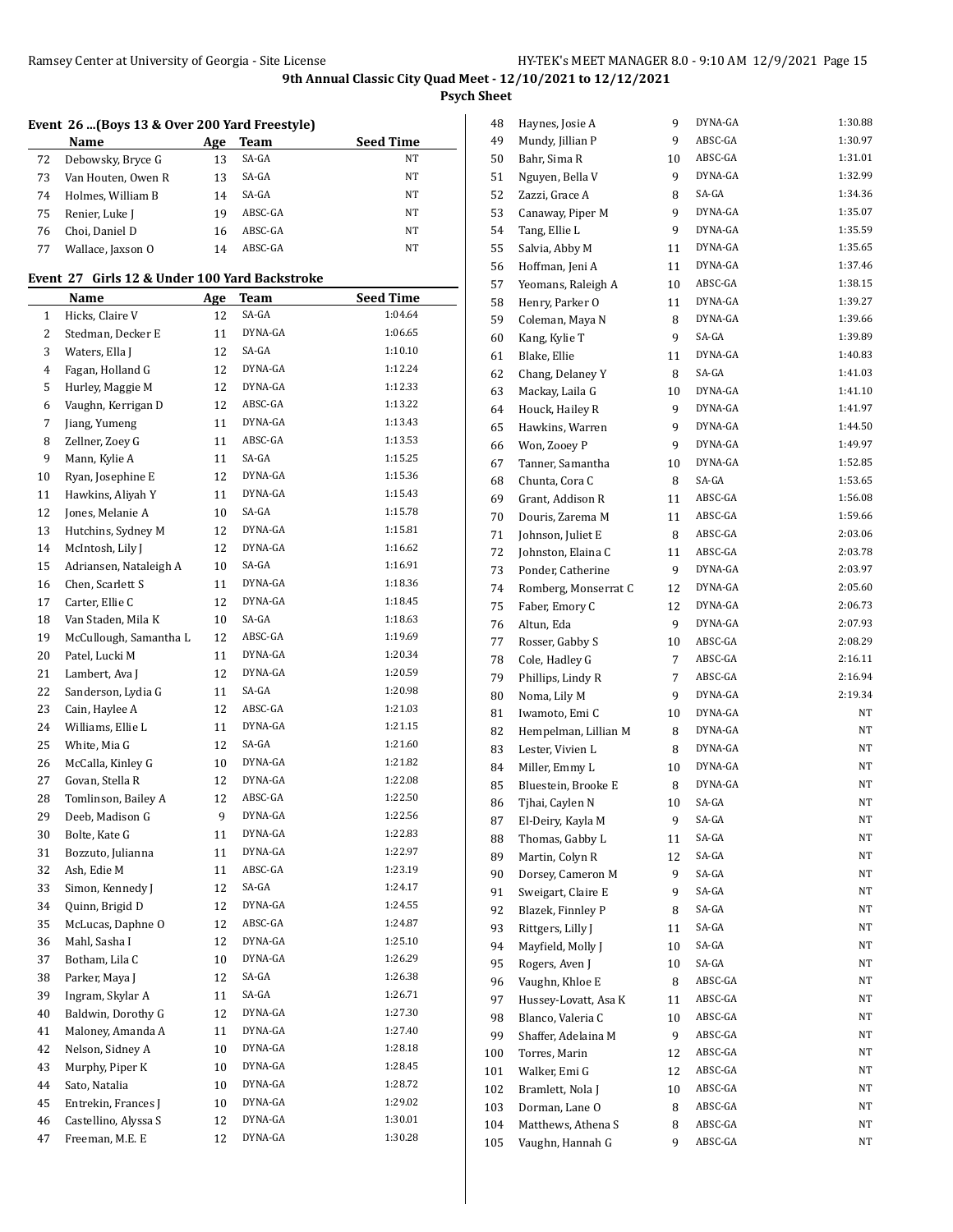**Psych Sheet**

## **Event 27 ...(Girls 12 & Under 100 Yard Backstroke)**

|     | Name                 | Age | <b>Team</b> | <b>Seed Time</b> |
|-----|----------------------|-----|-------------|------------------|
| 106 | Johnston, Sterling F | 9   | ABSC-GA     | NT               |
| 107 | Palladino, Stella    | 11  | ABSC-GA     | NT               |
| 108 | Wheatley, Brooklyn H | 8   | ABSC-GA     | NT               |
| 109 | Lindstrom, Harper M  | 10  | ABSC-GA     | NT               |
| 110 | Heidesch, Claire E   | 12  | ABSC-GA     | NT               |
| 111 | Tomlinson, Pirie P   |     | ABSC-GA     | NT               |

#### **Event 28 Boys 12 & Under 100 Yard Backstroke**

|    | Name                     | Age | <b>Team</b> | <b>Seed Time</b> |
|----|--------------------------|-----|-------------|------------------|
| 1  | Xu, Eric                 | 12  | DYNA-GA     | 58.50            |
| 2  | Cui, Tom N               | 12  | DYNA-GA     | 1:00.04          |
| 3  | Adriansen III, Lauritz J | 12  | SA-GA       | 1:01.92          |
| 4  | Fleming, Kingston E      | 12  | SA-GA       | 1:05.12          |
| 5  | Unger, Alexander M       | 12  | SA-GA       | 1:06.11          |
| 6  | Moon, Alex J             | 12  | DYNA-GA     | 1:07.73          |
| 7  | Sopa, Troy               | 11  | DYNA-GA     | 1:07.80          |
| 8  | Rhine, Joseph B          | 12  | ABSC-GA     | 1:07.88          |
| 9  | Gerdes, Luke C           | 11  | DYNA-GA     | 1:08.51          |
| 10 | Thompson, TJ D           | 12  | SA-GA       | 1:10.23          |
| 11 | Sato, Nicolas            | 12  | DYNA-GA     | 1:10.43          |
| 12 | Karumbaiah, Vidur        | 11  | ABSC-GA     | 1:10.46          |
| 13 | Coverdill, Patrick D     | 11  | ABSC-GA     | 1:12.56          |
| 14 | Jackson, Cooper          | 11  | DYNA-GA     | 1:12.90          |
| 15 | Chang, Graham M          | 12  | DYNA-GA     | 1:14.00          |
| 16 | Xu, Melvin R             | 12  | DYNA-GA     | 1:14.35          |
| 17 | Brewer, Graham B         | 10  | DYNA-GA     | 1:14.84          |
| 18 | Chai, Jason              | 12  | DYNA-GA     | 1:16.29          |
| 19 | Todorov, Nick J          | 12  | DYNA-GA     | 1:16.42          |
| 20 | Skopljak, Adel           | 12  | SA-GA       | 1:16.66          |
| 21 | Giambalvo, Charlie V     | 11  | SA-GA       | 1:16.83          |
| 22 | Finley, Sheppard M       | 12  | SA-GA       | 1:17.76          |
| 23 | Karumbaiah, Nakul        | 12  | ABSC-GA     | 1:17.94          |
| 24 | Choi, Jason Y            | 12  | DYNA-GA     | 1:20.35          |
| 25 | Brewer, Parker A         | 10  | DYNA-GA     | 1:20.68          |
| 26 | Wang, Tu                 | 10  | DYNA-GA     | 1:20.69          |
| 27 | Putman, Brody B          | 11  | ABSC-GA     | 1:20.78          |
| 28 | Won, Oliver L            | 11  | DYNA-GA     | 1:21.81          |
| 29 | Stedman, Barton B        | 10  | DYNA-GA     | 1:21.94          |
| 30 | Mujkanovic, Aldino       | 12  | SA-GA       | 1:23.69          |
| 31 | Werner, David R          | 11  | ABSC-GA     | 1:23.80          |
| 32 | Horback, John G          | 10  | SA-GA       | 1:24.39          |
| 33 | Benner, Owen W           | 11  | DYNA-GA     | 1:24.85          |
| 34 | Holder, Cade M           | 12  | SA-GA       | 1:25.00          |
| 35 | Thurman, James P         | 9   | DYNA-GA     | 1:26.52          |
| 36 | Page, Matteo R           | 12  | DYNA-GA     | 1:26.90          |
| 37 | Li, Richard H            | 11  | DYNA-GA     | 1:30.03          |
| 38 | Moore, Isaac C           | 12  | DYNA-GA     | 1:30.30          |
| 39 | Wells, Kazuki M          | 12  | DYNA-GA     | 1:30.51          |
| 40 | Kehl, Matt R             | 9   | DYNA-GA     | 1:30.56          |
| 41 | Banks, Harrison A        | 10  | SA-GA       | 1:31.81          |
| 42 | Coombs, Gray A           | 11  | SA-GA       | 1:32.80          |
| 43 | Axt, Townesend           | 11  | DYNA-GA     | 1:33.69          |
| 44 | Daussat, Leo J           | 12  | DYNA-GA     | 1:34.34          |
| 45 | Hahm, Sunjoo             | 9   | DYNA-GA     | 1:34.62          |
| 46 | Guidry, Nate W           | 12  | ABSC-GA     | 1:34.87          |
| 47 | Coombs, Connor M         | 10  | DYNA-GA     | 1:35.49          |

| 48 | Kelly, Paul W            | 10             | DYNA-GA | 1:38.47 |
|----|--------------------------|----------------|---------|---------|
| 49 | Price, Grady T           | 11             | ABSC-GA | 1:39.46 |
| 50 | Herrick, Tyshi L         | 11             | SA-GA   | 1:40.48 |
| 51 | Weldon, Caz A            | 11             | ABSC-GA | 1:42.93 |
| 52 | Trobough, Hudson D       | 12             | SA-GA   | 1:43.32 |
| 53 | Overway, Seth R          | 8              | DYNA-GA | 1:45.42 |
| 54 | Wuest, Max M             | 10             | DYNA-GA | 1:46.21 |
| 55 | Vova, Daniel L           | 9              | DYNA-GA | 1:48.68 |
| 56 | McCullough, Nolan E      | 10             | ABSC-GA | 1:48.86 |
| 57 | Kirkland, Jack D         | 10             | ABSC-GA | 1:49.56 |
| 58 | Moore, Cillian T         | 10             | DYNA-GA | 1:53.59 |
| 59 | Thompson, Keegan C       | 10             | SA-GA   | 2:03.36 |
| 60 | Van Staden, Nick J       | 9              | SA-GA   | 2:05.21 |
| 61 | Dillies, Andréas         | 11             | ABSC-GA | 2:35.88 |
| 62 | Bluhm, Harrison H        | 9              | ABSC-GA | 2:54.11 |
| 63 | Goldmann, Will E         | 11             | DYNA-GA | NΤ      |
| 64 | Liley, Landon N          | 10             | DYNA-GA | NT      |
| 65 | Chang, Matthew A         | $\overline{7}$ | DYNA-GA | NT      |
| 66 | Cella, Lucas E           | 11             | DYNA-GA | NT      |
| 67 | Taneja, Arnav            | 12             | DYNA-GA | NT      |
| 68 | Gates, Ryan L            | 9              | DYNA-GA | NT      |
| 69 | Bragg, Kelton L          | 12             | DYNA-GA | NT      |
| 70 | Maskar, Aniket A         | 11             | DYNA-GA | NT      |
| 71 | Coburn, William J        | 8              | DYNA-GA | NT      |
| 72 | Nguyen, Jeff H           | 11             | SA-GA   | NT      |
| 73 | Hejda, Grayson Q         | 9              | SA-GA   | NT      |
| 74 | Leverett, Hogan B        | 9              | SA-GA   | NT      |
| 75 | Koganov, Miles L         | 9              | SA-GA   | NT      |
| 76 | Machingarov, Alexander N | 10             | SA-GA   | NΤ      |
| 77 | Caswall, Dean M          | $\overline{7}$ | ABSC-GA | NT      |
| 78 | Miller, Miles R          | 8              | ABSC-GA | NT      |
| 79 | Matthews, Tucker G       | 9              | ABSC-GA | NT      |
| 80 | Huang, Alex Z            | 12             | ABSC-GA | NT      |
| 81 | Wang, Hong-Yi E          | 8              | ABSC-GA | NT      |
| 82 | Li, Jacob Y              | 8              | ABSC-GA | NT      |
| 83 | Torres, Evan             | 9              | ABSC-GA | NT      |
| 84 | Thang, Van P             | 12             | ABSC-GA | NT      |
| 85 | Bebin Blackwell, Ennis P | 12             | ABSC-GA | NT      |
| 86 | Hill, Hugh K             | 10             | ABSC-GA | NT      |
| 87 | Chang, Dax N             | 8              | ABSC-GA | NΤ      |
| 88 | Torres, Garrett          | 10             | ABSC-GA | NT      |
| 89 | Townsend, Carter H       | 8              | ABSC-GA | NT      |
| 90 | Peters, Daniel M         | 7              | ABSC-GA | NT      |
| 91 | McCracken, Ian M         | 11             | ABSC-GA | NT      |
| 92 | Walker, Benjamin L       | 8              | ABSC-GA | NT      |

#### **Event 29 Girls 13 & Over 100 Yard Backstroke**

|    | Name                           | Age | Team    | <b>Seed Time</b> |
|----|--------------------------------|-----|---------|------------------|
| 1  | Ishikawa, Sophia               | 17  | SA-GA   | 1:00.74          |
| 2  | Halbach, Ansley E              | 16  | ABSC-GA | 1:00.90          |
| 3  | Burrowes, Antonita J           | 16  | $SA-GA$ | 1:01.08          |
| 4  | Alewine-Flores. Aubree-Cla: 15 |     | ABSC-GA | 1:01.74          |
| 5  | Cummins, Campbell G            | 14  | DYNA-GA | 1:01.75          |
| 6  | Amike, Nicole O                | 13  | $SA-GA$ | 1:02.75          |
| 7  | Webb, Ansley E                 | 14  | DYNA-GA | 1:02.97          |
| 8  | Ochoa. Iris N                  | 15  | SA-GA   | 1:03.93          |
| 9  | Lewis, Erin A                  | 17  | DYNA-GA | 1:04.29          |
| 10 | Peters, Sonia A                | 15  | DYNA-GA | 1:04.82          |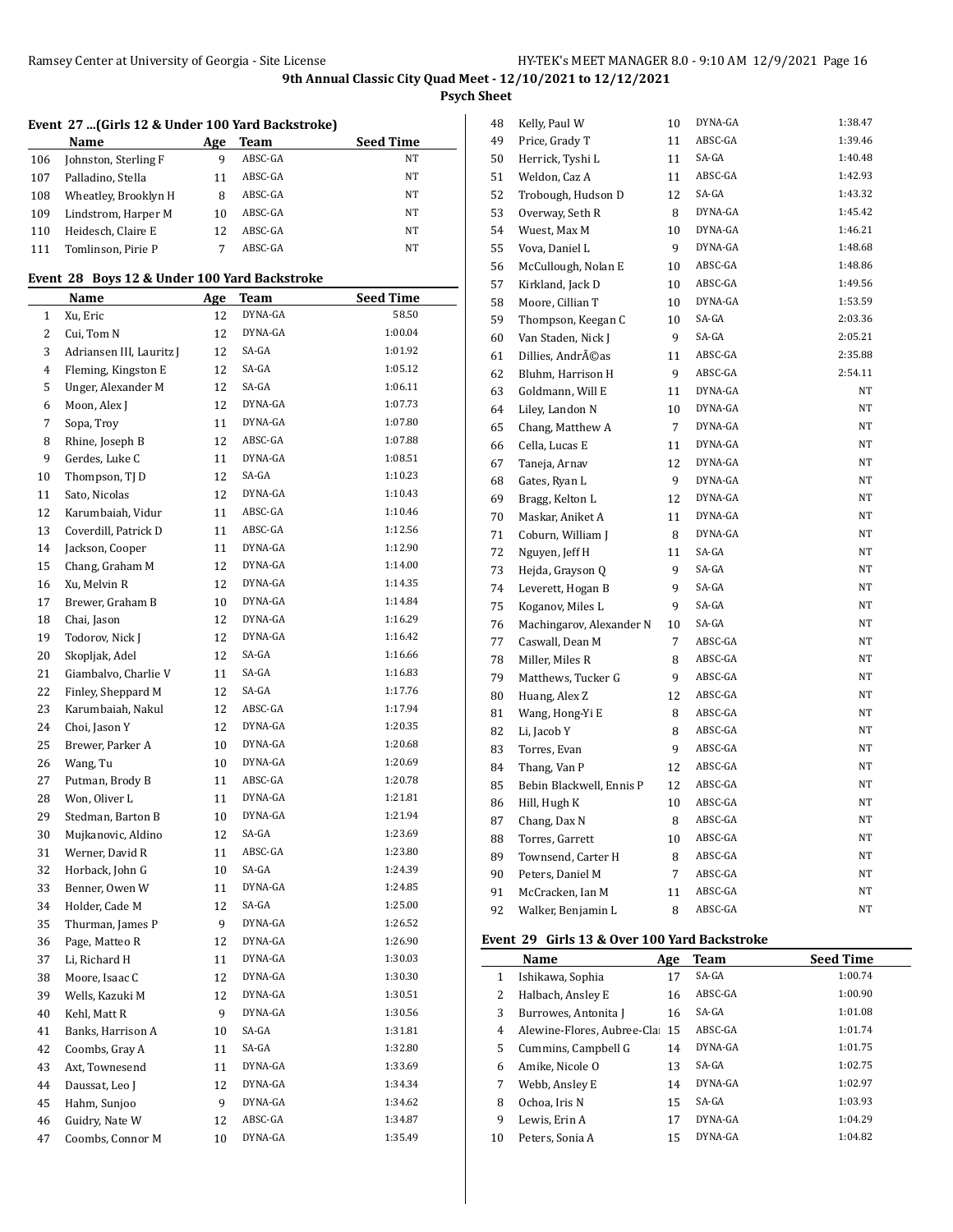**Psych Sheet**

### **Event 29 ...(Girls 13 & Over 100 Yard Backstroke)**

|          | Name                             | <u>Age</u> | <b>Team</b>    | <b>Seed Time</b>   |
|----------|----------------------------------|------------|----------------|--------------------|
| 11       | Avelar, Nicole                   | 15         | ABSC-GA        | 1:05.10            |
| 12       | Marroquin, Eva S                 | 15         | SA-GA          | 1:05.34            |
| 13       | Schaffer, Caroline R             | 15         | DYNA-GA        | 1:05.48            |
| 14       | Robinson, Hannah E               | 13         | SA-GA          | 1:05.58            |
| 15       | Markott, Teagan M                | 13         | DYNA-GA        | 1:05.91            |
| 16       | Manzi, Caroline G                | 14         | DYNA-GA        | 1:06.51            |
| 17       | Haynes, Nora C                   | 14         | DYNA-GA        | 1:06.70            |
| 18       | Xiao, Catherine J                | 14         | DYNA-GA        | 1:06.87            |
| 19       | Hamilton, Hailey M               | 15         | DYNA-GA        | 1:06.99            |
| 20       | Ibarra, Marina                   | 13         | DYNA-GA        | 1:07.14            |
| 21       | Shen, Lori                       | 13         | DYNA-GA        | 1:07.43            |
| 22       | Ackert, Ansley M                 | 14         | DYNA-GA        | 1:07.66            |
| 23       | He, Alethea L                    | 14         | ABSC-GA        | 1:07.68            |
| 24       | Hope, Maddie P                   | 17         | ABSC-GA        | 1:07.88            |
| 25       | Bates, Martha K                  | 13         | ABSC-GA        | 1:07.88            |
| 26       | Sakaris, Hannah R                | 13         | SA-GA          | 1:07.92            |
| 27       | Jayakumar, Isha R                | 13         | DYNA-GA        | 1:07.93            |
| 28       | Cain, Makaylee A                 | 16         | ABSC-GA        | 1:08.23            |
| 29       | Hayes, Addie L                   | 17         | ABSC-GA        | 1:08.32            |
| 30       | Hampton, Heidi L                 | 15         | DYNA-GA        | 1:08.77            |
| 31       | Greene, Emma A                   | 15         | ABSC-GA        | 1:08.96            |
| 32       | Hultgren, Virginia Jane T        | 15         | DYNA-GA        | 1:09.17            |
| 33       | Richard, Hailey E                | 14         | DYNA-GA        | 1:09.22            |
| 34       | Feild, Sarah A                   | 15         | DYNA-GA        | 1:09.40            |
| 35       | Turcotte, Olivia M               | 13         | DYNA-GA        | 1:09.85            |
| 36       | Gerdes, Victoria S               | 15         | DYNA-GA        | 1:09.94            |
| 37       | Wang, Can                        | 13         | DYNA-GA        | 1:10.05            |
| 38       | Prakash, Tanvi                   | 14         | ABSC-GA        | 1:10.29            |
| 39       | Wright, Isabel R                 | 14         | SA-GA          | 1:10.41            |
| 40       | Deeb, Emily G                    | 13         | DYNA-GA        | 1:11.13            |
| 41       | Cermak, Isabella I               | 15         | SA-GA          | 1:11.15            |
| 42       | Shine, Lea                       | 15         | DYNA-GA        | 1:11.82            |
| 43       | Jensen, Arden R                  | 13         | SA-GA          | 1:11.87            |
| 44       | Pursner, Rebecca J               | 16         | ABSC-GA        | 1:11.96            |
| 45       | Sedykh, Sasha L                  | 13         | DYNA-GA        | 1:12.18            |
| 46       | Teague, Chloe J                  | 16         | SA-GA<br>SA-GA | 1:12.20<br>1:12.38 |
| 47       | Windham, Amelia J                | 14         | DYNA-GA        | 1:12.45            |
| 48       | Butoiu, Victoria M               | 13         | SA-GA          | 1:12.58            |
| 49       | Sow, Abby N<br>Yeomans, Carson R | 14         | ABSC-GA        | 1:13.01            |
| 50<br>51 | Peak, Caroline M                 | 13         | DYNA-GA        | 1:13.30            |
| 52       | Kler, Camdyn A                   | 15         | DYNA-GA        | 1:13.37            |
| 53       | Letsch, Emmie M                  | 16<br>13   | SA-GA          | 1:13.57            |
| 54       | Entrekin, Anna L                 | 13         | DYNA-GA        | 1:13.59            |
| 55       | Turcotte. Kaela E                | 13         | DYNA-GA        | 1:13.63            |
| 56       | Wanjohi, Helen                   | 13         | SA-GA          | 1:13.73            |
| 57       | Price, Alex M                    | 14         | DYNA-GA        | 1:14.16            |
| 58       | Dubin, Mylee L                   | 15         | DYNA-GA        | 1:14.69            |
| 59       | Lampa, Audrey L                  | 14         | DYNA-GA        | 1:14.84            |
| 60       | Teyner, Kailey R                 | 14         | ABSC-GA        | 1:15.13            |
| 61       | Imahara, Claire M                | 13         | SA-GA          | 1:15.21            |
| 62       | Ryan, Kyleigh D                  | 15         | ABSC-GA        | 1:15.35            |
| 63       | Owen, Catherine G                | 18         | SA-GA          | 1:15.39            |
| 64       | Fuchs, Sadie G                   | 14         | DYNA-GA        | 1:15.64            |
| 65       | Gundry, Abby M                   | 14         | SA-GA          | 1:15.70            |
| 66       | Etingof, Alex V                  | 14         | DYNA-GA        | 1:15.81            |
|          |                                  |            |                |                    |

| 67 | Rey Sanchez, Miranda B     | 13 | SA-GA   | 1:16.05 |
|----|----------------------------|----|---------|---------|
| 68 | Wilson, Reese T            | 13 | DYNA-GA | 1:16.31 |
| 69 | Houston, Evie G            | 13 | DYNA-GA | 1:16.52 |
| 70 | Griffin, Cassedy C         | 14 | SA-GA   | 1:16.62 |
| 71 | Taylor, Shadia N           | 13 | SA-GA   | 1:16.71 |
| 72 | Toro, Mariela S            | 14 | SA-GA   | 1:16.79 |
| 73 | Williams, Zoe O            | 13 | DYNA-GA | 1:16.81 |
| 74 | Overway, Mina              | 13 | DYNA-GA | 1:18.19 |
| 75 | King, Ella C               | 13 | DYNA-GA | 1:18.25 |
| 76 | Prever, Maddie O           | 13 | DYNA-GA | 1:18.56 |
| 77 | Woodard, Ella M            | 14 | DYNA-GA | 1:18.85 |
| 78 | Hobbs, Sophierose R        | 14 | ABSC-GA | 1:19.90 |
| 79 | Jayakumar, Nila R          | 13 | DYNA-GA | 1:20.88 |
| 80 | Won, Sophia G              | 13 | DYNA-GA | 1:21.01 |
| 81 | Welin, Malou E             | 13 | DYNA-GA | 1:21.39 |
| 82 | Licsko, Brooke M           | 13 | SA-GA   | 1:23.23 |
| 83 | Selvakumar, Lekha N        | 13 | DYNA-GA | 1:23.28 |
| 84 | Salvo, Ella W              | 13 | DYNA-GA | 1:24.46 |
| 85 | Pauli, Emma C              | 13 | SA-GA   | 1:25.52 |
| 86 | Hunter, Faith N            | 13 | SA-GA   | 1:26.48 |
| 87 | Chunta, Mazie C            | 13 | SA-GA   | 1:26.59 |
| 88 | Graff, Bea L               | 13 | ABSC-GA | 1:27.54 |
| 89 | Mays, Natalie M            | 13 | SA-GA   | 1:29.70 |
| 90 | Bebin Blackwell, Caitlyn C | 14 | ABSC-GA | 1:32.47 |
| 91 | Rodriguez, Isabella        | 13 | DYNA-GA | 1:37.77 |
| 92 | Shaffer, Marleighna M      | 13 | ABSC-GA | 1:42.74 |
| 93 | Wong, Stephanie R          | 13 | SA-GA   | NT      |
| 94 | Jones, Bella G             | 14 | SA-GA   | NT      |
| 95 | Taylor, Olivia C C         | 13 | SA-GA   | NT      |
| 96 | Cameron, Courtney G        | 14 | ABSC-GA | NT      |
| 97 | Nichols, Kathryn P         | 17 | ABSC-GA | NT      |

# **Event 30 Boys 13 & Over 100 Yard Backstroke**

|              | Name                 | Age | <b>Team</b> | <b>Seed Time</b> |
|--------------|----------------------|-----|-------------|------------------|
| $\mathbf{1}$ | Xiao, James X        | 17  | ABSC-GA     | 53.33            |
| 2            | Tan, Ashton          | 13  | DYNA-GA     | 57.39            |
| 3            | Combs, Ian R         | 14  | DYNA-GA     | 57.45            |
| 4            | Ackerman, Austin S   | 17  | ABSC-GA     | 59.56            |
| 5            | Tran, Kien H         | 16  | DYNA-GA     | 59.64            |
| 6            | Skidmore III, Will L | 17  | SA-GA       | 59.79            |
| 7            | Aplin, Marek R       | 15  | SA-GA       | 1:00.19          |
| 8            | Xiao, Johnson        | 13  | DYNA-GA     | 1:00.76          |
| 9            | Bauer, Caleb Q       | 17  | DYNA-GA     | 1:01.16          |
| 10           | Richards, Riley K    | 13  | SA-GA       | 1:01.52          |
| 11           | Fleischer, Max T     | 17  | DYNA-GA     | 1:01.57          |
| 12           | Nguyen, Thien H      | 14  | SA-GA       | 1:01.80          |
| 13           | Basso, Leo T         | 14  | SA-GA       | 1:01.93          |
| 14           | Stedman, Vane V      | 14  | DYNA-GA     | 1:02.18          |
| 15           | Waters, Carson A     | 13  | SA-GA       | 1:02.35          |
| 16           | Lou, Alex J          | 14  | DYNA-GA     | 1:02.57          |
| 17           | Lou, Jax J           | 13  | DYNA-GA     | 1:02.65          |
| 18           | Krosner, Zach A      | 15  | ABSC-GA     | 1:02.88          |
| 19           | Xiao, Ryan W         | 15  | ABSC-GA     | 1:03.30          |
| 20           | Cook, Camden P       | 13  | SA-GA       | 1:03.54          |
| 21           | Mackay, Wyatt S      | 13  | DYNA-GA     | 1:04.63          |
| 22           | Ryu, Kevin           | 15  | DYNA-GA     | 1:05.00          |
| 23           | Wilkerson, Reid E    | 14  | SA-GA       | 1:05.09          |
| 24           | Trotter. Torin N     | 13  | ABSC-GA     | 1:05.56          |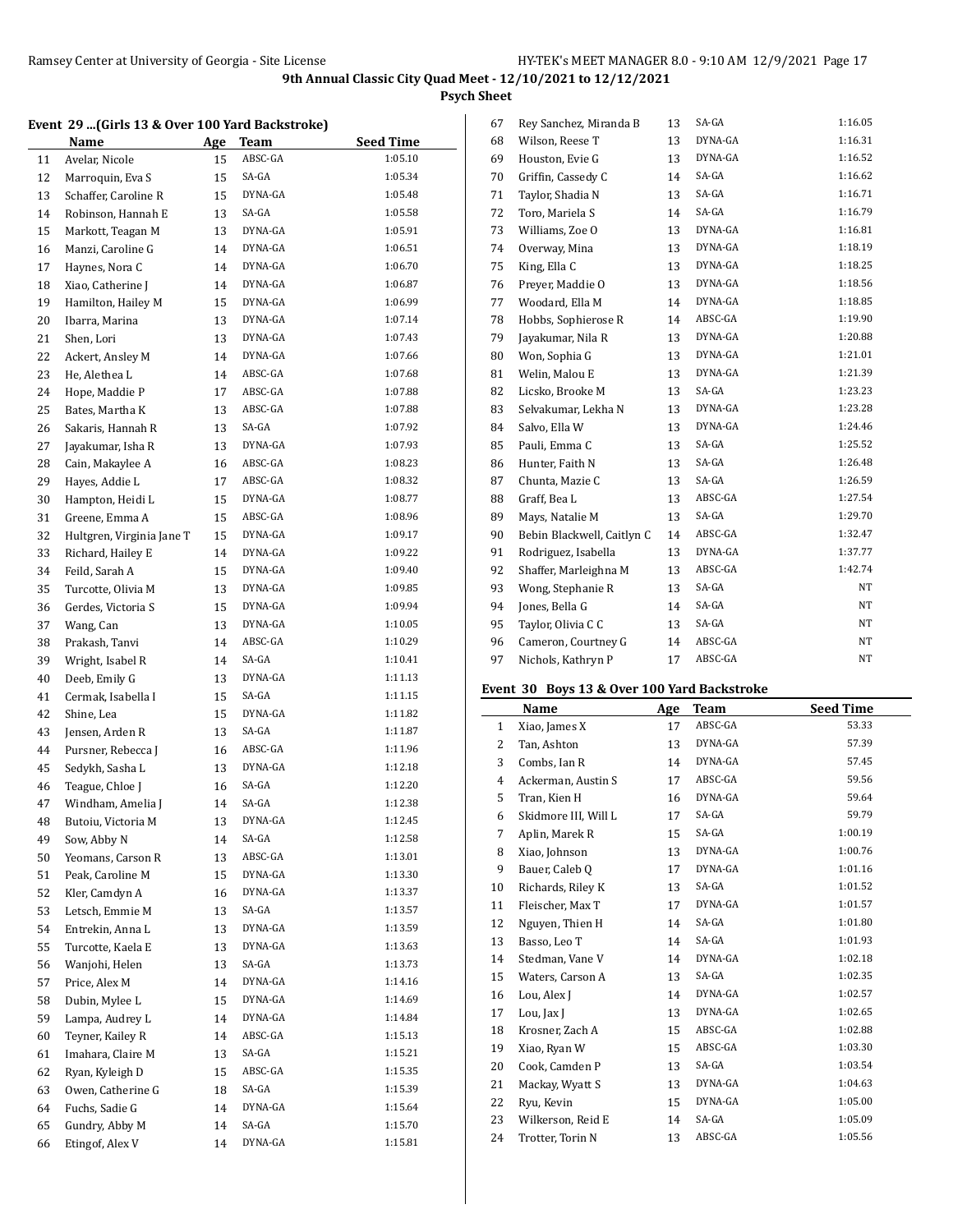**Psych Sheet**

#### **Event 30 ...(Boys 13 & Over 100 Yard Backstroke)**

|          | <b>Name</b>          | Age      | <b>Team</b> | <b>Seed Time</b><br>1:05.87 |
|----------|----------------------|----------|-------------|-----------------------------|
| 25       | Anders, Jacob R      | 15       | SA-GA       |                             |
| 26       | Pure, Ethan L        | 13       | DYNA-GA     | 1:05.96                     |
| 27       | Hailey, Brandon M    | 17       | ABSC-GA     | 1:06.22                     |
| 28       | Edwards, Isaiah I    | 14       | SA-GA       | 1:06.30                     |
| 29       | Skidmore, Wynn D     | 13       | SA-GA       | 1:07.43                     |
| 30       | Allen, Connor H      | 17       | ABSC-GA     | 1:07.74                     |
| 31       | Kudryashev, Daniel A | 15       | DYNA-GA     | 1:07.75                     |
| 32       | Castellino, Ethan C  | 17       | DYNA-GA     | 1:07.86                     |
| 33       | Vo, Richard K        | 14       | DYNA-GA     | 1:07.94                     |
| 34       | Gorgone, Ryan M      | 13       | SA-GA       | 1:07.94                     |
| 35       | Debowsky, Bryce G    | 13       | SA-GA       | 1:08.25                     |
| 36       | Turcotte, Jack T     | 17       | DYNA-GA     | 1:09.10                     |
| 37       | Ozel, Fatih          | 16       | DYNA-GA     | 1:09.27                     |
| 38       | Zhou, Jeffrey        | 15       | DYNA-GA     | 1:09.55                     |
| 39       | Archer, Jacob S      | 13       | SA-GA       | 1:09.55                     |
| 40       | Hill, Darvin E       | 15       | SA-GA       | 1:09.76                     |
| 41       | Peters, Garrett M    | 13       | DYNA-GA     | 1:09.92                     |
| 42       | Hall, William W      | 14       | ABSC-GA     | 1:10.05                     |
| 43       | Fleischer, Jonas I   | 13       | DYNA-GA     | 1:10.39                     |
| 44       | Armel, Lyle O        | 14       | ABSC-GA     | 1:10.96                     |
| 45       | Jacobazzi, Dain P    | 13       | SA-GA       | 1:11.30                     |
| 46       | Zhang, Eric          | 13       | SA-GA       | 1:11.60                     |
| 47       | Kirkley, River J     | 15       | ABSC-GA     | 1:12.92                     |
| 48       | Halbach, Crenshaw    | 13       | ABSC-GA     | 1:13.23                     |
| 49       | Feaster, Patrick H   | 13       | DYNA-GA     | 1:13.30                     |
| 50       | Wajnberg, Jacob J    | 13       | DYNA-GA     | 1:13.68                     |
| 51       | Fleischer, Eli S     | 16       | DYNA-GA     | 1:13.91                     |
| 52       | Van Houten, Owen R   | 13       | SA-GA       | 1:14.36                     |
| 53       | Koganov, Simon L     | 13       | SA-GA       | 1:14.67                     |
| 54       | Lawrence, Jack W     | 14       | DYNA-GA     | 1:14.99                     |
| 55       | McGahagin, Joshua T  | 13       | SA-GA       | 1:15.78                     |
| 56       | Swanson, Ian A       | 13       | DYNA-GA     | 1:16.17                     |
| 57       | Hall, Michael J      | 15       | ABSC-GA     | 1:16.17                     |
| 58       | Eddy, Brooks B       | 14       | SA-GA       | 1:16.26                     |
| 59       | Joy, Wilson          | 13       | ABSC-GA     | 1:17.69                     |
| 60       | Kannan, Shaan S      | 14       | ABSC-GA     | 1:18.18                     |
| 61       | Kudryashev, Greg A   | 13       | DYNA-GA     | 1:18.52                     |
| 62       | Gray, Anzio          | 16       | DYNA-GA     | 1:19.36                     |
| 63       | Agarwal, Krishna     | 13       | DYNA-GA     | 1:19.45                     |
| 64       | Pierce, Noah S       | 13       | SA-GA       | 1:19.74                     |
| 65       | Welin, Lex C         | 14       | DYNA-GA     | 1:19.90                     |
|          | Sued, Enrique R      |          | DYNA-GA     | 1:21.34                     |
| 66<br>67 | Patil, Svayam M      | 14<br>13 | SA-GA       | 1:21.73                     |
|          | Fionte, Kyle S       |          | DYNA-GA     | 1:23.09                     |
| 68       |                      | 13       | DYNA-GA     | 1:24.45                     |
| 69       | Axt, Owen M          | 13       |             | 1:26.37                     |
| $70\,$   | Graff, Charlie A     | 13       | ABSC-GA     |                             |
| 71       | Farrell, Henry D     | 13       | DYNA-GA     | 1:26.58                     |
| 72       | Anderson, Ethan E    | 14       | ABSC-GA     | 1:26.58                     |
| 73       | Bolte, Will C        | 13       | DYNA-GA     | 1:26.96                     |
| 74       | Lentz, Eli C         | 13       | DYNA-GA     | 1:27.52                     |
| 75       | Letsch, Andrew S     | 14       | SA-GA       | 1:35.31                     |
| 76       | McGhie, Myles P      | 14       | DYNA-GA     | 1:40.47                     |
| 77       | Cornish, Evan        | 14       | ABSC-GA     | 1:42.06                     |
| 78       | Shepherd, Brodie L   | 13       | SA-GA       | 1:52.62                     |
| 79       | Cole, Cadhan H       | 14       | DYNA-GA     | NΤ                          |
| 80       | Holmes, William B    | 14       | SA-GA       | NΤ                          |

| 81 Choi. Daniel D    | 16 | ABSC-GA    | NΤ |  |
|----------------------|----|------------|----|--|
| 82 Cassidy, Reed M   |    | 14 ABSC-GA | NT |  |
| 83 Wallace, Jaxson 0 | 14 | ABSC-GA    | NΤ |  |

### **Event 31 Girls 12 & Under 50 Yard Breaststroke**

| DYNA-GA<br>37.81<br>Hutchins, Sydney M<br>12<br>1<br>SA-GA<br>38.26<br>Wei, Elizabeth<br>2<br>12<br>3<br>DYNA-GA<br>38.67<br>Parrenas, Isabella R<br>12<br>DYNA-GA<br>38.94<br>4<br>Fagan, Holland G<br>12<br>SA-GA<br>38.94<br>5<br>Thomas, Gabby L<br>11<br>ABSC-GA<br>39.82<br>Hawk, Blakely J<br>6<br>11<br>40.94<br>DYNA-GA<br>7<br>Jones, Isabella<br>11<br>41.17<br>Austin, Addyson E<br>SA-GA<br>10<br>8<br>DYNA-GA<br>41.24<br>9<br>McCalla, Kinley G<br>10<br>SA-GA<br>41.46<br>Tran, Maianna<br>10<br>10<br>Mahl, Sasha I<br>DYNA-GA<br>41.63<br>11<br>12<br>12<br>Patel, Lucki M<br>42.02<br>DYNA-GA<br>11<br>DYNA-GA<br>42.20<br>13<br>Ryan, Josephine E<br>12<br>Ward, Riley S<br>SA-GA<br>42.51<br>14<br>11<br>9<br>DYNA-GA<br>42.92<br>15<br>Deeb, Madison G<br>DYNA-GA<br>43.16<br>Kehl, Brooke E<br>12<br>16<br>43.30<br>DYNA-GA<br>17<br>Baldwin, Dorothy G<br>12<br>Merchant, Rylie E<br>SA-GA<br>43.36<br>18<br>10<br>SA-GA<br>43.48<br>19<br>Simon, Kennedy J<br>12<br>Govan, Stella R<br>DYNA-GA<br>43.54<br>20<br>12<br>SA-GA<br>43.57<br>21<br>Adriansen, Nataleigh A<br>10<br>DYNA-GA<br>Lambert, Elyse W<br>43.64<br>22<br>12<br>SA-GA<br>Walker, Milan N<br>43.76<br>23<br>11<br>24<br>SA-GA<br>Taylor, Olivia M M<br>12<br>43.88<br>SA-GA<br>Cochling, Elise L<br>44.25<br>25<br>12<br>Cvetkovic, Masha M<br>DYNA-GA<br>44.29<br>26<br>11<br>27<br>DYNA-GA<br>44.50<br>Bozzuto, Julianna<br>11<br>DYNA-GA<br>44.50<br>28<br>Carter, Ellie C<br>12<br>DYNA-GA<br>44.60<br>29<br>Lambert, Ava J<br>12<br>SA-GA<br>44.63<br>30<br>Mann, Kylie A<br>11<br>DYNA-GA<br>44.89<br>31<br>Hoffman, Jeni A<br>11<br>45.04<br>Williams, Ellie L<br>DYNA-GA<br>32<br>11<br>SA-GA<br>45.06<br>33<br>Herbertson, Kenley R<br>11<br>ABSC-GA<br>45.14<br>34<br>McLucas, Daphne O<br>12<br>45.44<br>Crowley, Renee M<br>SA-GA<br>35<br>11<br>45.48<br>36<br>Altun, Aysen M<br>DYNA-GA<br>10<br>ABSC-GA<br>Rosser, Gabby S<br>45.81<br>37<br>10<br>ABSC-GA<br>46.12<br>38<br>Bramlett, Nola J<br>10<br>McCullough, Samantha L<br>ABSC-GA<br>46.12<br>39<br>12<br>SA-GA<br>46.43<br>Drake, Shelby Claire C<br>40<br>11<br>SA-GA<br>46.62<br>Tjhai, Caylen N<br>41<br>10<br>42<br>9<br>SA-GA<br>46.69<br>Pham, Bethany N<br>SA-GA<br>46.87<br>Jones, Melanie A<br>43<br>10<br>ABSC-GA<br>47.61<br>Savage, Coby L<br>44<br>10<br>SA-GA<br>47.89<br>45<br>Crane, Kayla M<br>11<br>Botham, Lila C<br>DYNA-GA<br>48.47<br>46<br>10<br>ABSC-GA<br>49.15<br>Mundy, Jillian P<br>9<br>47<br>McCoy, Olivia L<br>SA-GA<br>49.30<br>48<br>10<br>SA-GA<br>49<br>49.48<br>Ochs, Cate R<br>10<br>49.90<br>50<br>Castellino, Alyssa S<br>DYNA-GA<br>12<br>51<br>Traynor, Isabel H<br>9<br>DYNA-GA<br>49.91<br>52<br>Blake, Ellie<br>DYNA-GA<br>50.92<br>11 | Name | <b>Age</b> | <b>Team</b> | <b>Seed Time</b> |
|------------------------------------------------------------------------------------------------------------------------------------------------------------------------------------------------------------------------------------------------------------------------------------------------------------------------------------------------------------------------------------------------------------------------------------------------------------------------------------------------------------------------------------------------------------------------------------------------------------------------------------------------------------------------------------------------------------------------------------------------------------------------------------------------------------------------------------------------------------------------------------------------------------------------------------------------------------------------------------------------------------------------------------------------------------------------------------------------------------------------------------------------------------------------------------------------------------------------------------------------------------------------------------------------------------------------------------------------------------------------------------------------------------------------------------------------------------------------------------------------------------------------------------------------------------------------------------------------------------------------------------------------------------------------------------------------------------------------------------------------------------------------------------------------------------------------------------------------------------------------------------------------------------------------------------------------------------------------------------------------------------------------------------------------------------------------------------------------------------------------------------------------------------------------------------------------------------------------------------------------------------------------------------------------------------------------------------------------------------------------------------------------------------------------------------------------------------------------------------------------------------------------------------------------------------------------------------------------------------------------------------------------------------------------------------------------------------------------------------------------------|------|------------|-------------|------------------|
|                                                                                                                                                                                                                                                                                                                                                                                                                                                                                                                                                                                                                                                                                                                                                                                                                                                                                                                                                                                                                                                                                                                                                                                                                                                                                                                                                                                                                                                                                                                                                                                                                                                                                                                                                                                                                                                                                                                                                                                                                                                                                                                                                                                                                                                                                                                                                                                                                                                                                                                                                                                                                                                                                                                                                      |      |            |             |                  |
|                                                                                                                                                                                                                                                                                                                                                                                                                                                                                                                                                                                                                                                                                                                                                                                                                                                                                                                                                                                                                                                                                                                                                                                                                                                                                                                                                                                                                                                                                                                                                                                                                                                                                                                                                                                                                                                                                                                                                                                                                                                                                                                                                                                                                                                                                                                                                                                                                                                                                                                                                                                                                                                                                                                                                      |      |            |             |                  |
|                                                                                                                                                                                                                                                                                                                                                                                                                                                                                                                                                                                                                                                                                                                                                                                                                                                                                                                                                                                                                                                                                                                                                                                                                                                                                                                                                                                                                                                                                                                                                                                                                                                                                                                                                                                                                                                                                                                                                                                                                                                                                                                                                                                                                                                                                                                                                                                                                                                                                                                                                                                                                                                                                                                                                      |      |            |             |                  |
|                                                                                                                                                                                                                                                                                                                                                                                                                                                                                                                                                                                                                                                                                                                                                                                                                                                                                                                                                                                                                                                                                                                                                                                                                                                                                                                                                                                                                                                                                                                                                                                                                                                                                                                                                                                                                                                                                                                                                                                                                                                                                                                                                                                                                                                                                                                                                                                                                                                                                                                                                                                                                                                                                                                                                      |      |            |             |                  |
|                                                                                                                                                                                                                                                                                                                                                                                                                                                                                                                                                                                                                                                                                                                                                                                                                                                                                                                                                                                                                                                                                                                                                                                                                                                                                                                                                                                                                                                                                                                                                                                                                                                                                                                                                                                                                                                                                                                                                                                                                                                                                                                                                                                                                                                                                                                                                                                                                                                                                                                                                                                                                                                                                                                                                      |      |            |             |                  |
|                                                                                                                                                                                                                                                                                                                                                                                                                                                                                                                                                                                                                                                                                                                                                                                                                                                                                                                                                                                                                                                                                                                                                                                                                                                                                                                                                                                                                                                                                                                                                                                                                                                                                                                                                                                                                                                                                                                                                                                                                                                                                                                                                                                                                                                                                                                                                                                                                                                                                                                                                                                                                                                                                                                                                      |      |            |             |                  |
|                                                                                                                                                                                                                                                                                                                                                                                                                                                                                                                                                                                                                                                                                                                                                                                                                                                                                                                                                                                                                                                                                                                                                                                                                                                                                                                                                                                                                                                                                                                                                                                                                                                                                                                                                                                                                                                                                                                                                                                                                                                                                                                                                                                                                                                                                                                                                                                                                                                                                                                                                                                                                                                                                                                                                      |      |            |             |                  |
|                                                                                                                                                                                                                                                                                                                                                                                                                                                                                                                                                                                                                                                                                                                                                                                                                                                                                                                                                                                                                                                                                                                                                                                                                                                                                                                                                                                                                                                                                                                                                                                                                                                                                                                                                                                                                                                                                                                                                                                                                                                                                                                                                                                                                                                                                                                                                                                                                                                                                                                                                                                                                                                                                                                                                      |      |            |             |                  |
|                                                                                                                                                                                                                                                                                                                                                                                                                                                                                                                                                                                                                                                                                                                                                                                                                                                                                                                                                                                                                                                                                                                                                                                                                                                                                                                                                                                                                                                                                                                                                                                                                                                                                                                                                                                                                                                                                                                                                                                                                                                                                                                                                                                                                                                                                                                                                                                                                                                                                                                                                                                                                                                                                                                                                      |      |            |             |                  |
|                                                                                                                                                                                                                                                                                                                                                                                                                                                                                                                                                                                                                                                                                                                                                                                                                                                                                                                                                                                                                                                                                                                                                                                                                                                                                                                                                                                                                                                                                                                                                                                                                                                                                                                                                                                                                                                                                                                                                                                                                                                                                                                                                                                                                                                                                                                                                                                                                                                                                                                                                                                                                                                                                                                                                      |      |            |             |                  |
|                                                                                                                                                                                                                                                                                                                                                                                                                                                                                                                                                                                                                                                                                                                                                                                                                                                                                                                                                                                                                                                                                                                                                                                                                                                                                                                                                                                                                                                                                                                                                                                                                                                                                                                                                                                                                                                                                                                                                                                                                                                                                                                                                                                                                                                                                                                                                                                                                                                                                                                                                                                                                                                                                                                                                      |      |            |             |                  |
|                                                                                                                                                                                                                                                                                                                                                                                                                                                                                                                                                                                                                                                                                                                                                                                                                                                                                                                                                                                                                                                                                                                                                                                                                                                                                                                                                                                                                                                                                                                                                                                                                                                                                                                                                                                                                                                                                                                                                                                                                                                                                                                                                                                                                                                                                                                                                                                                                                                                                                                                                                                                                                                                                                                                                      |      |            |             |                  |
|                                                                                                                                                                                                                                                                                                                                                                                                                                                                                                                                                                                                                                                                                                                                                                                                                                                                                                                                                                                                                                                                                                                                                                                                                                                                                                                                                                                                                                                                                                                                                                                                                                                                                                                                                                                                                                                                                                                                                                                                                                                                                                                                                                                                                                                                                                                                                                                                                                                                                                                                                                                                                                                                                                                                                      |      |            |             |                  |
|                                                                                                                                                                                                                                                                                                                                                                                                                                                                                                                                                                                                                                                                                                                                                                                                                                                                                                                                                                                                                                                                                                                                                                                                                                                                                                                                                                                                                                                                                                                                                                                                                                                                                                                                                                                                                                                                                                                                                                                                                                                                                                                                                                                                                                                                                                                                                                                                                                                                                                                                                                                                                                                                                                                                                      |      |            |             |                  |
|                                                                                                                                                                                                                                                                                                                                                                                                                                                                                                                                                                                                                                                                                                                                                                                                                                                                                                                                                                                                                                                                                                                                                                                                                                                                                                                                                                                                                                                                                                                                                                                                                                                                                                                                                                                                                                                                                                                                                                                                                                                                                                                                                                                                                                                                                                                                                                                                                                                                                                                                                                                                                                                                                                                                                      |      |            |             |                  |
|                                                                                                                                                                                                                                                                                                                                                                                                                                                                                                                                                                                                                                                                                                                                                                                                                                                                                                                                                                                                                                                                                                                                                                                                                                                                                                                                                                                                                                                                                                                                                                                                                                                                                                                                                                                                                                                                                                                                                                                                                                                                                                                                                                                                                                                                                                                                                                                                                                                                                                                                                                                                                                                                                                                                                      |      |            |             |                  |
|                                                                                                                                                                                                                                                                                                                                                                                                                                                                                                                                                                                                                                                                                                                                                                                                                                                                                                                                                                                                                                                                                                                                                                                                                                                                                                                                                                                                                                                                                                                                                                                                                                                                                                                                                                                                                                                                                                                                                                                                                                                                                                                                                                                                                                                                                                                                                                                                                                                                                                                                                                                                                                                                                                                                                      |      |            |             |                  |
|                                                                                                                                                                                                                                                                                                                                                                                                                                                                                                                                                                                                                                                                                                                                                                                                                                                                                                                                                                                                                                                                                                                                                                                                                                                                                                                                                                                                                                                                                                                                                                                                                                                                                                                                                                                                                                                                                                                                                                                                                                                                                                                                                                                                                                                                                                                                                                                                                                                                                                                                                                                                                                                                                                                                                      |      |            |             |                  |
|                                                                                                                                                                                                                                                                                                                                                                                                                                                                                                                                                                                                                                                                                                                                                                                                                                                                                                                                                                                                                                                                                                                                                                                                                                                                                                                                                                                                                                                                                                                                                                                                                                                                                                                                                                                                                                                                                                                                                                                                                                                                                                                                                                                                                                                                                                                                                                                                                                                                                                                                                                                                                                                                                                                                                      |      |            |             |                  |
|                                                                                                                                                                                                                                                                                                                                                                                                                                                                                                                                                                                                                                                                                                                                                                                                                                                                                                                                                                                                                                                                                                                                                                                                                                                                                                                                                                                                                                                                                                                                                                                                                                                                                                                                                                                                                                                                                                                                                                                                                                                                                                                                                                                                                                                                                                                                                                                                                                                                                                                                                                                                                                                                                                                                                      |      |            |             |                  |
|                                                                                                                                                                                                                                                                                                                                                                                                                                                                                                                                                                                                                                                                                                                                                                                                                                                                                                                                                                                                                                                                                                                                                                                                                                                                                                                                                                                                                                                                                                                                                                                                                                                                                                                                                                                                                                                                                                                                                                                                                                                                                                                                                                                                                                                                                                                                                                                                                                                                                                                                                                                                                                                                                                                                                      |      |            |             |                  |
|                                                                                                                                                                                                                                                                                                                                                                                                                                                                                                                                                                                                                                                                                                                                                                                                                                                                                                                                                                                                                                                                                                                                                                                                                                                                                                                                                                                                                                                                                                                                                                                                                                                                                                                                                                                                                                                                                                                                                                                                                                                                                                                                                                                                                                                                                                                                                                                                                                                                                                                                                                                                                                                                                                                                                      |      |            |             |                  |
|                                                                                                                                                                                                                                                                                                                                                                                                                                                                                                                                                                                                                                                                                                                                                                                                                                                                                                                                                                                                                                                                                                                                                                                                                                                                                                                                                                                                                                                                                                                                                                                                                                                                                                                                                                                                                                                                                                                                                                                                                                                                                                                                                                                                                                                                                                                                                                                                                                                                                                                                                                                                                                                                                                                                                      |      |            |             |                  |
|                                                                                                                                                                                                                                                                                                                                                                                                                                                                                                                                                                                                                                                                                                                                                                                                                                                                                                                                                                                                                                                                                                                                                                                                                                                                                                                                                                                                                                                                                                                                                                                                                                                                                                                                                                                                                                                                                                                                                                                                                                                                                                                                                                                                                                                                                                                                                                                                                                                                                                                                                                                                                                                                                                                                                      |      |            |             |                  |
|                                                                                                                                                                                                                                                                                                                                                                                                                                                                                                                                                                                                                                                                                                                                                                                                                                                                                                                                                                                                                                                                                                                                                                                                                                                                                                                                                                                                                                                                                                                                                                                                                                                                                                                                                                                                                                                                                                                                                                                                                                                                                                                                                                                                                                                                                                                                                                                                                                                                                                                                                                                                                                                                                                                                                      |      |            |             |                  |
|                                                                                                                                                                                                                                                                                                                                                                                                                                                                                                                                                                                                                                                                                                                                                                                                                                                                                                                                                                                                                                                                                                                                                                                                                                                                                                                                                                                                                                                                                                                                                                                                                                                                                                                                                                                                                                                                                                                                                                                                                                                                                                                                                                                                                                                                                                                                                                                                                                                                                                                                                                                                                                                                                                                                                      |      |            |             |                  |
|                                                                                                                                                                                                                                                                                                                                                                                                                                                                                                                                                                                                                                                                                                                                                                                                                                                                                                                                                                                                                                                                                                                                                                                                                                                                                                                                                                                                                                                                                                                                                                                                                                                                                                                                                                                                                                                                                                                                                                                                                                                                                                                                                                                                                                                                                                                                                                                                                                                                                                                                                                                                                                                                                                                                                      |      |            |             |                  |
|                                                                                                                                                                                                                                                                                                                                                                                                                                                                                                                                                                                                                                                                                                                                                                                                                                                                                                                                                                                                                                                                                                                                                                                                                                                                                                                                                                                                                                                                                                                                                                                                                                                                                                                                                                                                                                                                                                                                                                                                                                                                                                                                                                                                                                                                                                                                                                                                                                                                                                                                                                                                                                                                                                                                                      |      |            |             |                  |
|                                                                                                                                                                                                                                                                                                                                                                                                                                                                                                                                                                                                                                                                                                                                                                                                                                                                                                                                                                                                                                                                                                                                                                                                                                                                                                                                                                                                                                                                                                                                                                                                                                                                                                                                                                                                                                                                                                                                                                                                                                                                                                                                                                                                                                                                                                                                                                                                                                                                                                                                                                                                                                                                                                                                                      |      |            |             |                  |
|                                                                                                                                                                                                                                                                                                                                                                                                                                                                                                                                                                                                                                                                                                                                                                                                                                                                                                                                                                                                                                                                                                                                                                                                                                                                                                                                                                                                                                                                                                                                                                                                                                                                                                                                                                                                                                                                                                                                                                                                                                                                                                                                                                                                                                                                                                                                                                                                                                                                                                                                                                                                                                                                                                                                                      |      |            |             |                  |
|                                                                                                                                                                                                                                                                                                                                                                                                                                                                                                                                                                                                                                                                                                                                                                                                                                                                                                                                                                                                                                                                                                                                                                                                                                                                                                                                                                                                                                                                                                                                                                                                                                                                                                                                                                                                                                                                                                                                                                                                                                                                                                                                                                                                                                                                                                                                                                                                                                                                                                                                                                                                                                                                                                                                                      |      |            |             |                  |
|                                                                                                                                                                                                                                                                                                                                                                                                                                                                                                                                                                                                                                                                                                                                                                                                                                                                                                                                                                                                                                                                                                                                                                                                                                                                                                                                                                                                                                                                                                                                                                                                                                                                                                                                                                                                                                                                                                                                                                                                                                                                                                                                                                                                                                                                                                                                                                                                                                                                                                                                                                                                                                                                                                                                                      |      |            |             |                  |
|                                                                                                                                                                                                                                                                                                                                                                                                                                                                                                                                                                                                                                                                                                                                                                                                                                                                                                                                                                                                                                                                                                                                                                                                                                                                                                                                                                                                                                                                                                                                                                                                                                                                                                                                                                                                                                                                                                                                                                                                                                                                                                                                                                                                                                                                                                                                                                                                                                                                                                                                                                                                                                                                                                                                                      |      |            |             |                  |
|                                                                                                                                                                                                                                                                                                                                                                                                                                                                                                                                                                                                                                                                                                                                                                                                                                                                                                                                                                                                                                                                                                                                                                                                                                                                                                                                                                                                                                                                                                                                                                                                                                                                                                                                                                                                                                                                                                                                                                                                                                                                                                                                                                                                                                                                                                                                                                                                                                                                                                                                                                                                                                                                                                                                                      |      |            |             |                  |
|                                                                                                                                                                                                                                                                                                                                                                                                                                                                                                                                                                                                                                                                                                                                                                                                                                                                                                                                                                                                                                                                                                                                                                                                                                                                                                                                                                                                                                                                                                                                                                                                                                                                                                                                                                                                                                                                                                                                                                                                                                                                                                                                                                                                                                                                                                                                                                                                                                                                                                                                                                                                                                                                                                                                                      |      |            |             |                  |
|                                                                                                                                                                                                                                                                                                                                                                                                                                                                                                                                                                                                                                                                                                                                                                                                                                                                                                                                                                                                                                                                                                                                                                                                                                                                                                                                                                                                                                                                                                                                                                                                                                                                                                                                                                                                                                                                                                                                                                                                                                                                                                                                                                                                                                                                                                                                                                                                                                                                                                                                                                                                                                                                                                                                                      |      |            |             |                  |
|                                                                                                                                                                                                                                                                                                                                                                                                                                                                                                                                                                                                                                                                                                                                                                                                                                                                                                                                                                                                                                                                                                                                                                                                                                                                                                                                                                                                                                                                                                                                                                                                                                                                                                                                                                                                                                                                                                                                                                                                                                                                                                                                                                                                                                                                                                                                                                                                                                                                                                                                                                                                                                                                                                                                                      |      |            |             |                  |
|                                                                                                                                                                                                                                                                                                                                                                                                                                                                                                                                                                                                                                                                                                                                                                                                                                                                                                                                                                                                                                                                                                                                                                                                                                                                                                                                                                                                                                                                                                                                                                                                                                                                                                                                                                                                                                                                                                                                                                                                                                                                                                                                                                                                                                                                                                                                                                                                                                                                                                                                                                                                                                                                                                                                                      |      |            |             |                  |
|                                                                                                                                                                                                                                                                                                                                                                                                                                                                                                                                                                                                                                                                                                                                                                                                                                                                                                                                                                                                                                                                                                                                                                                                                                                                                                                                                                                                                                                                                                                                                                                                                                                                                                                                                                                                                                                                                                                                                                                                                                                                                                                                                                                                                                                                                                                                                                                                                                                                                                                                                                                                                                                                                                                                                      |      |            |             |                  |
|                                                                                                                                                                                                                                                                                                                                                                                                                                                                                                                                                                                                                                                                                                                                                                                                                                                                                                                                                                                                                                                                                                                                                                                                                                                                                                                                                                                                                                                                                                                                                                                                                                                                                                                                                                                                                                                                                                                                                                                                                                                                                                                                                                                                                                                                                                                                                                                                                                                                                                                                                                                                                                                                                                                                                      |      |            |             |                  |
|                                                                                                                                                                                                                                                                                                                                                                                                                                                                                                                                                                                                                                                                                                                                                                                                                                                                                                                                                                                                                                                                                                                                                                                                                                                                                                                                                                                                                                                                                                                                                                                                                                                                                                                                                                                                                                                                                                                                                                                                                                                                                                                                                                                                                                                                                                                                                                                                                                                                                                                                                                                                                                                                                                                                                      |      |            |             |                  |
|                                                                                                                                                                                                                                                                                                                                                                                                                                                                                                                                                                                                                                                                                                                                                                                                                                                                                                                                                                                                                                                                                                                                                                                                                                                                                                                                                                                                                                                                                                                                                                                                                                                                                                                                                                                                                                                                                                                                                                                                                                                                                                                                                                                                                                                                                                                                                                                                                                                                                                                                                                                                                                                                                                                                                      |      |            |             |                  |
|                                                                                                                                                                                                                                                                                                                                                                                                                                                                                                                                                                                                                                                                                                                                                                                                                                                                                                                                                                                                                                                                                                                                                                                                                                                                                                                                                                                                                                                                                                                                                                                                                                                                                                                                                                                                                                                                                                                                                                                                                                                                                                                                                                                                                                                                                                                                                                                                                                                                                                                                                                                                                                                                                                                                                      |      |            |             |                  |
|                                                                                                                                                                                                                                                                                                                                                                                                                                                                                                                                                                                                                                                                                                                                                                                                                                                                                                                                                                                                                                                                                                                                                                                                                                                                                                                                                                                                                                                                                                                                                                                                                                                                                                                                                                                                                                                                                                                                                                                                                                                                                                                                                                                                                                                                                                                                                                                                                                                                                                                                                                                                                                                                                                                                                      |      |            |             |                  |
|                                                                                                                                                                                                                                                                                                                                                                                                                                                                                                                                                                                                                                                                                                                                                                                                                                                                                                                                                                                                                                                                                                                                                                                                                                                                                                                                                                                                                                                                                                                                                                                                                                                                                                                                                                                                                                                                                                                                                                                                                                                                                                                                                                                                                                                                                                                                                                                                                                                                                                                                                                                                                                                                                                                                                      |      |            |             |                  |
|                                                                                                                                                                                                                                                                                                                                                                                                                                                                                                                                                                                                                                                                                                                                                                                                                                                                                                                                                                                                                                                                                                                                                                                                                                                                                                                                                                                                                                                                                                                                                                                                                                                                                                                                                                                                                                                                                                                                                                                                                                                                                                                                                                                                                                                                                                                                                                                                                                                                                                                                                                                                                                                                                                                                                      |      |            |             |                  |
|                                                                                                                                                                                                                                                                                                                                                                                                                                                                                                                                                                                                                                                                                                                                                                                                                                                                                                                                                                                                                                                                                                                                                                                                                                                                                                                                                                                                                                                                                                                                                                                                                                                                                                                                                                                                                                                                                                                                                                                                                                                                                                                                                                                                                                                                                                                                                                                                                                                                                                                                                                                                                                                                                                                                                      |      |            |             |                  |
|                                                                                                                                                                                                                                                                                                                                                                                                                                                                                                                                                                                                                                                                                                                                                                                                                                                                                                                                                                                                                                                                                                                                                                                                                                                                                                                                                                                                                                                                                                                                                                                                                                                                                                                                                                                                                                                                                                                                                                                                                                                                                                                                                                                                                                                                                                                                                                                                                                                                                                                                                                                                                                                                                                                                                      |      |            |             |                  |
|                                                                                                                                                                                                                                                                                                                                                                                                                                                                                                                                                                                                                                                                                                                                                                                                                                                                                                                                                                                                                                                                                                                                                                                                                                                                                                                                                                                                                                                                                                                                                                                                                                                                                                                                                                                                                                                                                                                                                                                                                                                                                                                                                                                                                                                                                                                                                                                                                                                                                                                                                                                                                                                                                                                                                      |      |            |             |                  |
|                                                                                                                                                                                                                                                                                                                                                                                                                                                                                                                                                                                                                                                                                                                                                                                                                                                                                                                                                                                                                                                                                                                                                                                                                                                                                                                                                                                                                                                                                                                                                                                                                                                                                                                                                                                                                                                                                                                                                                                                                                                                                                                                                                                                                                                                                                                                                                                                                                                                                                                                                                                                                                                                                                                                                      |      |            |             |                  |
|                                                                                                                                                                                                                                                                                                                                                                                                                                                                                                                                                                                                                                                                                                                                                                                                                                                                                                                                                                                                                                                                                                                                                                                                                                                                                                                                                                                                                                                                                                                                                                                                                                                                                                                                                                                                                                                                                                                                                                                                                                                                                                                                                                                                                                                                                                                                                                                                                                                                                                                                                                                                                                                                                                                                                      |      |            |             |                  |
|                                                                                                                                                                                                                                                                                                                                                                                                                                                                                                                                                                                                                                                                                                                                                                                                                                                                                                                                                                                                                                                                                                                                                                                                                                                                                                                                                                                                                                                                                                                                                                                                                                                                                                                                                                                                                                                                                                                                                                                                                                                                                                                                                                                                                                                                                                                                                                                                                                                                                                                                                                                                                                                                                                                                                      |      |            |             |                  |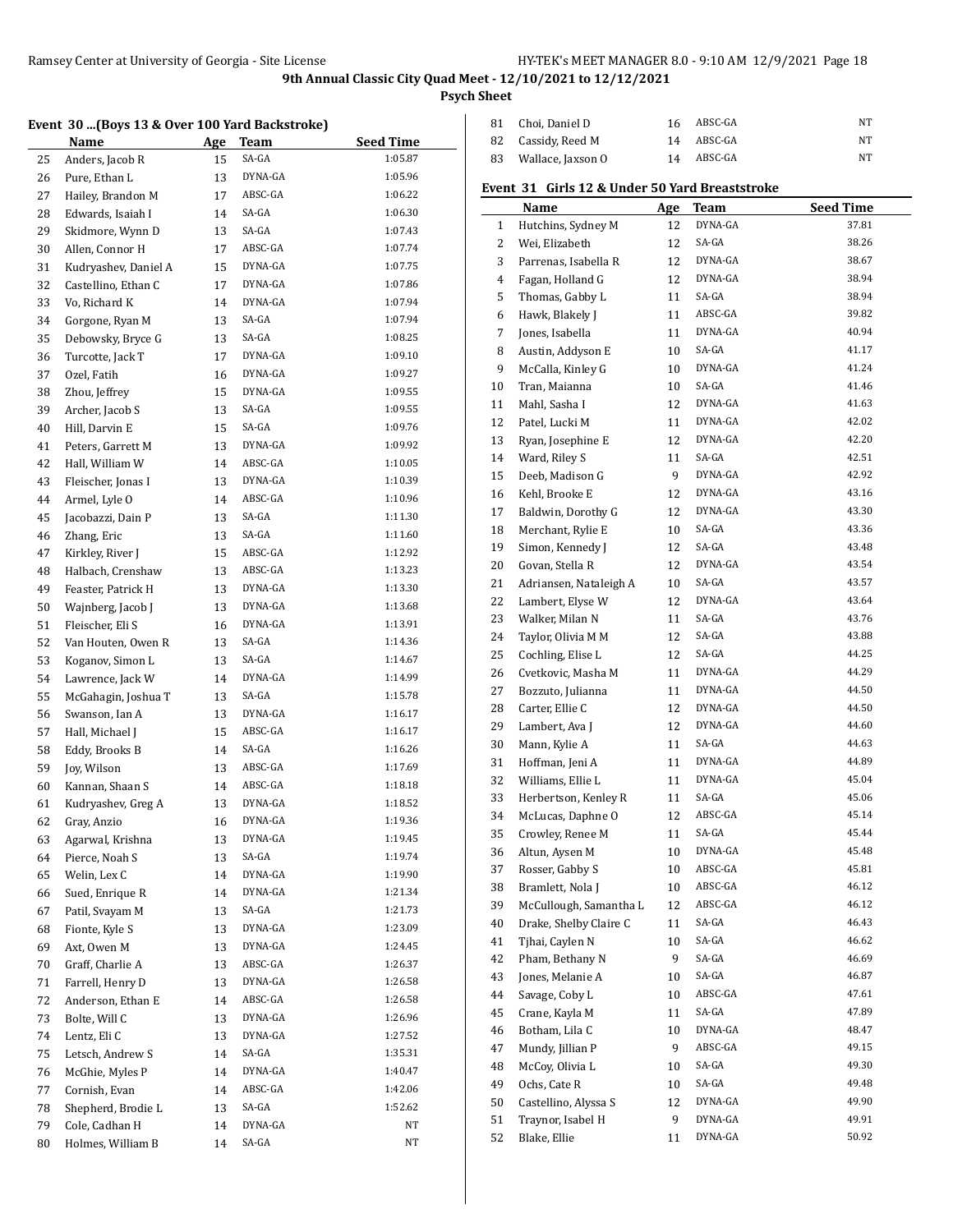**Psych Sheet**

## **Event 31 ...(Girls 12 & Under 50 Yard Breaststroke)**

|     | 20 million of the context of the preases and t |     |             |                  |
|-----|------------------------------------------------|-----|-------------|------------------|
|     | <b>Name</b>                                    | Age | <b>Team</b> | <b>Seed Time</b> |
| 53  | Tang, Ellie L                                  | 9   | DYNA-GA     | 51.31            |
| 54  | Durbin, Cate R                                 | 11  | DYNA-GA     | 51.44            |
| 55  | Boyle, Clare O                                 | 9   | ABSC-GA     | 51.52            |
| 56  | Kingery, Abigail B                             | 8   | SA-GA       | 51.66            |
| 57  | Douris, Zarema M                               | 11  | ABSC-GA     | 52.15            |
| 58  | Salvia, Abby M                                 | 11  | DYNA-GA     | 52.19            |
| 59  | Zazzi, Grace A                                 | 8   | SA-GA       | 52.40            |
| 60  | Hasic, Mia I                                   | 12  | SA-GA       | 52.72            |
| 61  | Cochran, Lucy C                                | 10  | ABSC-GA     | 52.75            |
| 62  | Hasic, Ellie                                   | 9   | SA-GA       | 52.90            |
| 63  | Dorman, Lane O                                 | 8   | ABSC-GA     | 53.39            |
| 64  | Hawkins, Warren                                | 9   | DYNA-GA     | 54.15            |
| 65  | Leveston, Morgan F                             | 12  | SA-GA       | 54.31            |
| 66  | Sesplankis, Clara M                            | 9   | DYNA-GA     | 54.56            |
| 67  | Kang, Kylie T                                  | 9   | SA-GA       | 54.72            |
| 68  | Coleman, Maya N                                | 8   | DYNA-GA     | 54.76            |
| 69  | Nguyen, Bella V                                | 9   | DYNA-GA     | 54.93            |
| 70  | Taylor, Julianna L                             | 11  | SA-GA       | 54.93            |
| 71  | Waters, Madison L                              | 9   | SA-GA       | 55.48            |
| 72  | Sato, Natalia                                  | 10  | DYNA-GA     | 55.90            |
| 73  | Sweigart, Claire E                             | 9   | SA-GA       | 56.18            |
| 74  | El-Deiry, Kayla M                              | 9   | SA-GA       | 56.73            |
| 75  | Yeomans, Raleigh A                             | 10  | ABSC-GA     | 57.91            |
| 76  | Johnson, Juliet E                              | 8   | ABSC-GA     | 58.09            |
| 77  | Mayfield, Molly J                              | 10  | SA-GA       | 58.13            |
| 78  | Myers, Collins I                               | 9   | DYNA-GA     | 58.59            |
| 79  | Chunta, Cora C                                 | 8   | SA-GA       | 58.71            |
| 80  | Blanco, Valeria C                              | 10  | ABSC-GA     | 58.97            |
| 81  | Johnston, Elaina C                             | 11  | ABSC-GA     | 59.02            |
| 82  | Hoffman, Rachael Y                             | 8   | DYNA-GA     | 59.99            |
| 83  | Walker, Emi G                                  | 12  | ABSC-GA     | 1:01.75          |
|     |                                                | 11  | SA-GA       | 1:01.82          |
| 84  | Riser, Alexis K                                | 7   | ABSC-GA     | 1:01.97          |
| 85  | Phillips, Lindy R<br>Berry, Kaylee R           | 9   | SA-GA       | 1:02.20          |
| 86  |                                                |     | DYNA-GA     | 1:02.96          |
| 87  | Tanner, Samantha                               | 10  | DYNA-GA     | 1:03.06          |
| 88  | Ponder, Catherine                              | 9   | DYNA-GA     | 1:04.17          |
| 89  | Romberg, Monserrat C                           | 12  |             |                  |
| 90  | Chen, Charleen S                               | 8   | DYNA-GA     | 1:04.82          |
| 91  | Medina, Emma C                                 | 9   | SA-GA       | 1:06.64          |
| 92  | Altun, Eda                                     | 9   | DYNA-GA     | 1:06.90          |
| 93  | Houck, Hailey R                                | 9   | DYNA-GA     | 1:07.16          |
| 94  | Hempelman, Lillian M                           | 8   | DYNA-GA     | 1:07.62          |
| 95  | Shaffer, Adelaina M                            | 9   | ABSC-GA     | 1:11.39          |
| 96  | Faber, Emory C                                 | 12  | DYNA-GA     | 1:14.28          |
| 97  | Noma, Lily M                                   | 9   | DYNA-GA     | 1:17.31          |
| 98  | Matthews, Athena S                             | 8   | ABSC-GA     | 1:17.89          |
| 99  | Miller, Emmy L                                 | 10  | DYNA-GA     | 1:19.54          |
| 100 | Iwamoto, Emi C                                 | 10  | DYNA-GA     | NΤ               |
| 101 | McCown, Lily                                   | 10  | DYNA-GA     | NΤ               |
| 102 | Henry, Parker O                                | 11  | DYNA-GA     | NΤ               |
| 103 | Bak, Britney L                                 | 10  | SA-GA       | NT               |
| 104 | Meyer, Nicoleta I                              | 12  | SA-GA       | NT               |
| 105 | Ayala Hernandez, Amelia                        | 9   | ABSC-GA     | NT               |
| 106 | Torres, Marin                                  | 12  | ABSC-GA     | NT               |
| 107 | Bucha, Atlas P                                 | 8   | ABSC-GA     | NΤ               |
| 108 | Bahr, Sima R                                   | 10  | ABSC-GA     | NΤ               |

|     | 109 Johnston, Sterling F | Q | ABSC-GA | NΤ |
|-----|--------------------------|---|---------|----|
|     | 110 McCullough, Aly R    |   | ABSC-GA | NT |
| 111 | Tomlinson. Pirie P       |   | ABSC-GA | NΤ |

## **Event 32 Boys 12 & Under 50 Yard Breaststroke**

|    | Name                 | Age | <b>Team</b> | <b>Seed Time</b> |
|----|----------------------|-----|-------------|------------------|
| 1  | Xu, Melvin R         | 12  | DYNA-GA     | 33.34            |
| 2  | Tan, Sergio          | 11  | DYNA-GA     | 34.55            |
| 3  | Collins, Trey E      | 11  | SA-GA       | 35.21            |
| 4  | Karumbaiah, Vidur    | 11  | ABSC-GA     | 35.36            |
| 5  | Unger, Alexander M   | 12  | SA-GA       | 35.94            |
| 6  | Moon, Alex J         | 12  | DYNA-GA     | 36.09            |
| 7  | Klemmer, Austin A    | 11  | SA-GA       | 37.03            |
| 8  | Sato, Nicolas        | 12  | DYNA-GA     | 37.27            |
| 9  | Jackson, Cooper      | 11  | DYNA-GA     | 38.74            |
| 10 | Finley, Sheppard M   | 12  | SA-GA       | 38.79            |
| 11 | Gerdes, Luke C       | 11  | DYNA-GA     | 38.93            |
| 12 | Mujkanovic, Aldino   | 12  | SA-GA       | 39.02            |
| 13 | Knowles, Winlon M    | 12  | DYNA-GA     | 40.08            |
| 14 | Todorov, Nick J      | 12  | DYNA-GA     | 40.08            |
| 15 | Skopljak, Adel       | 12  | SA-GA       | 41.39            |
| 16 | Coverdill, Patrick D | 11  | ABSC-GA     | 42.20            |
| 17 | Collins, Jordan V    | 9   | SA-GA       | 42.71            |
| 18 | Brewer, Graham B     | 10  | DYNA-GA     | 43.03            |
| 19 | Guidry, Nate W       | 12  | ABSC-GA     | 43.36            |
| 20 | Jain, Shreyas        | 12  | SA-GA       | 43.38            |
| 21 | Stedman, Barton B    | 10  | DYNA-GA     | 43.54            |
| 22 | Smith, Hayden D      | 11  | SA-GA       | 43.60            |
| 23 | Britt, Judah G       | 10  | SA-GA       | 43.98            |
| 24 | Wheeler, Preston J   | 10  | SA-GA       | 44.41            |
| 25 | Holder, Gray T       | 10  | SA-GA       | 44.84            |
| 26 | Holcombe, Chase C    | 10  | SA-GA       | 45.39            |
| 27 | Brewer, Parker A     | 10  | DYNA-GA     | 45.64            |
| 28 | Sesplankis, Theo P   | 10  | DYNA-GA     | 45.74            |
| 29 | Wells, Kazuki M      | 12  | DYNA-GA     | 45.79            |
| 30 | Hahm, Sunjoo         | 9   | DYNA-GA     | 45.99            |
| 31 | Daussat, Leo J       | 12  | DYNA-GA     | 46.49            |
| 32 | Boyle, Colin T       | 12  | ABSC-GA     | 46.50            |
| 33 | Wengert, Thor E      | 11  | DYNA-GA     | 46.62            |
| 34 | Wang, Tu             | 10  | DYNA-GA     | 46.77            |
| 35 | Morton, Wesley A     | 9   | SA-GA       | 47.06            |
| 36 | Goreshnik, Maxwell   | 11  | SA-GA       | 47.12            |
| 37 | McLean, Lachlan S    | 10  | SA-GA       | 47.27            |
| 38 | Silvers, Liam T      | 9   | SA-GA       | 47.31            |
| 39 | Meyers, Timmy J      | 12  | SA-GA       | 47.31            |
| 40 | Coombs, Gray A       | 11  | SA-GA       | 47.51            |
| 41 | Kirkland, Jack D     | 10  | ABSC-GA     | 47.63            |
| 42 | Benner, Owen W       | 11  | DYNA-GA     | 47.64            |
| 43 | Moore, Isaac C       | 12  | DYNA-GA     | 48.04            |
| 44 | Anthony, Finn M      | 11  | SA-GA       | 48.17            |
| 45 | Price, Sam D         | 9   | ABSC-GA     | 48.21            |
| 46 | Dillies, Andréas     | 11  | ABSC-GA     | 48.59            |
| 47 | Taylor, Jack L       | 11  | SA-GA       | 48.88            |
| 48 | Kehl, Matt R         | 9   | DYNA-GA     | 49.35            |
| 49 | Coombs, Connor M     | 10  | DYNA-GA     | 49.68            |
| 50 | Price, Grady T       | 11  | ABSC-GA     | 49.92            |
| 51 | Coburn, William J    | 8   | DYNA-GA     | 50.46            |
| 52 | Wheeler, Parker G    | 8   | SA-GA       | 50.56            |
|    |                      |     |             |                  |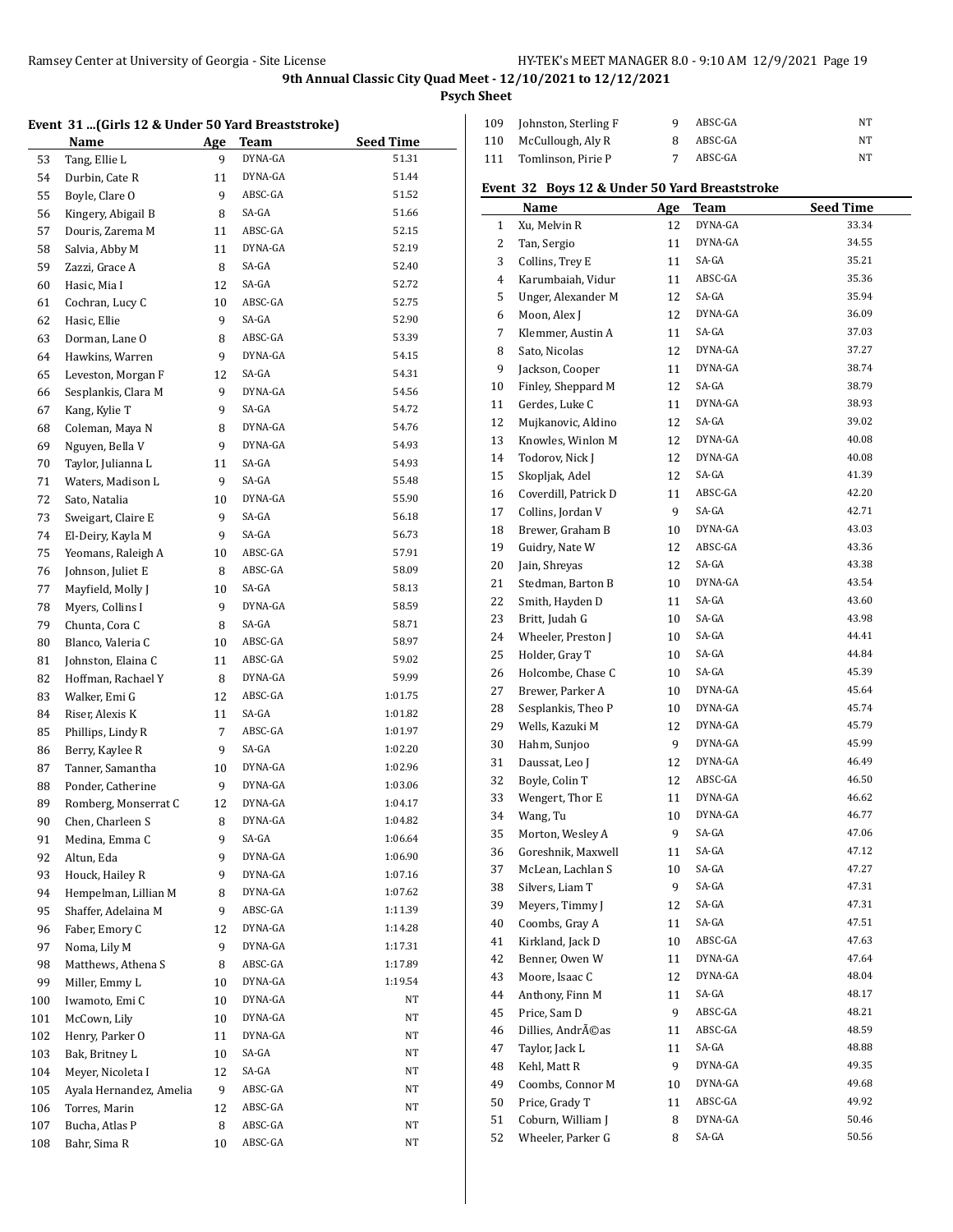**Psych Sheet**

## **Event 32 ...(Boys 12 & Under 50 Yard Breaststroke)**

|    | Name                        | <u>Age</u>     | <b>Team</b> | <b>Seed Time</b> |
|----|-----------------------------|----------------|-------------|------------------|
| 53 | Herrick, Tyshi L            | 11             | SA-GA       | 51.66            |
| 54 | Vova, Daniel L              | 9              | DYNA-GA     | 52.20            |
| 55 | Voivedich-Walter, Olivier S | 11             | ABSC-GA     | 52.53            |
| 56 | Barnes, Jack H              | 10             | DYNA-GA     | 52.90            |
| 57 | Liley, Landon N             | 10             | DYNA-GA     | 53.56            |
| 58 | Overway, Seth R             | 8              | DYNA-GA     | 54.77            |
| 59 | McCoy, Owen A               | 8              | SA-GA       | 55.78            |
| 60 | Van Staden, Nick J          | 9              | SA-GA       | 55.99            |
| 61 | Kelly, Paul W               | 10             | DYNA-GA     | 57.38            |
| 62 | Thompson, Keegan C          | 10             | SA-GA       | 57.63            |
| 63 | Smith, Braxton C            | 11             | SA-GA       | 57.66            |
| 64 | McCullough, Nolan E         | 10             | ABSC-GA     | 57.84            |
| 65 | Moore, Cillian T            | 10             | DYNA-GA     | 58.25            |
| 66 | Torres, Garrett             | 10             | ABSC-GA     | 58.47            |
| 67 | Knowles, Speight S          | 11             | DYNA-GA     | 58.97            |
| 68 | Tamura, Aki                 | 10             | DYNA-GA     | 1:00.26          |
| 69 | Liley, Luke W               | 8              | DYNA-GA     | 1:00.94          |
| 70 | Fionte, Ryan H              | 10             | DYNA-GA     | 1:01.02          |
| 71 | Gates, Ryan L               | 9              | DYNA-GA     | 1:01.19          |
| 72 | Cella, Lucas E              | 11             | DYNA-GA     | 1:02.33          |
| 73 | Weldon, Caz A               | 11             | ABSC-GA     | 1:04.10          |
| 74 | Li, Jacob Y                 | 8              | ABSC-GA     | 1:04.35          |
| 75 | Garimella, Anhad            | 10             | DYNA-GA     | 1:11.99          |
| 76 | Thompson, Baylor B          | $\overline{7}$ | SA-GA       | 1:13.63          |
| 77 | Caswall, Dean M             | 7              | ABSC-GA     | 1:25.00          |
| 78 | Grey, Zack D                | 11             | SA-GA       | 1:34.70          |
| 79 | Chang, Matthew A            | $\overline{7}$ | DYNA-GA     | 1:37.97          |
| 80 | Gates, Nico S               | 6              | DYNA-GA     | NΤ               |
| 81 | Tian, Lucas P               | 9              | DYNA-GA     | NT               |
| 82 | Tian, Jonas P               | 7              | DYNA-GA     | NT               |
| 83 | Bragg, Kelton L             | 12             | DYNA-GA     | NT               |
| 84 | Maskar, Aniket A            | 11             | DYNA-GA     | NT               |
| 85 | Wise, Jett A                | 10             | SA-GA       | NT               |
| 86 | Shiflett, Gabriel D         | 11             | SA-GA       | NT               |
| 87 | Wright, Caleb J             | 8              | ABSC-GA     | NT               |
| 88 | Guidry, Graham L            | 8              | ABSC-GA     | $_{\rm NT}$      |
| 89 | Torres, Evan                | 9              | ABSC-GA     | $_{\rm NT}$      |
| 90 | Chang, Dax N                | 8              | ABSC-GA     | $_{\rm NT}$      |
| 91 | Santos, Jax A               | 8              | ABSC-GA     | NT               |
| 92 | Walker, Benjamin L          | 8              | ABSC-GA     | NT               |

#### **Event 33 Girls 12 & Under 200 Yard Breaststroke**

|    | Name               | Age | <b>Team</b> | <b>Seed Time</b> |
|----|--------------------|-----|-------------|------------------|
| 1  | Jiang, Yumeng      | 11  | DYNA-GA     | 2:48.21          |
| 2  | McIntosh, Lily J   | 12  | DYNA-GA     | 2:49.74          |
| 3  | Vova, Maddy M      | 12  | DYNA-GA     | 2:56.16          |
| 4  | Thomas, Gabby L    | 11  | SA-GA       | 2:59.05          |
| 5  | Breedlove, Elena V | 12  | DYNA-GA     | 3:00.63          |
| 6  | Bolte. Kate G      | 11  | DYNA-GA     | 3:04.20          |
| 7  | Hawkins, Aliyah Y  | 11  | DYNA-GA     | 3:07.72          |
| 8  | Ash, Edie M        | 11  | ABSC-GA     | 3:10.34          |
| 9  | Chen, Scarlett S   | 11  | DYNA-GA     | 3:11.30          |
| 10 | Vaughn, Kerrigan D | 12  | ABSC-GA     | 3:23.09          |
| 11 | Zellner, Zoey G    | 11  | ABSC-GA     | 3:23.09          |
| 12 | Johnson. Lil P     | 10  | ABSC-GA     | 3:23.09          |

### **Event 34 Boys 12 & Under 200 Yard Breaststroke**

|   | Name              | Age | Team    | <b>Seed Time</b> |
|---|-------------------|-----|---------|------------------|
|   | Karumbaiah, Nakul | 12  | ABSC-GA | 2:55.35          |
|   | Sopa, Troy        | 11  | DYNA-GA | 2:58.21          |
| 3 | Hobbs, Corbin B   | 12  | ABSC-GA | 3:06.37          |
| 4 | Zhang, Andy A     | 12  | DYNA-GA | 3:08.85          |
| 5 | Tan, King         | 10  | DYNA-GA | 3:10.52          |
| 6 | Huang, Alex Z     | 12  | ABSC-GA | 3:14.89          |
|   | Putman, Brody B   | 11  | ABSC-GA | 3:14.89          |
| 8 | Joy, Kevin        |     | ABSC-GA | 3:14.89          |

### **Event 35 Girls 13 & Over 200 Yard Breaststroke**

|                | Name                       | <u>Age</u> | Team    | <b>Seed Time</b> |
|----------------|----------------------------|------------|---------|------------------|
| $\mathbf{1}$   | Avelar, Nicole             | 15         | ABSC-GA | 2:33.54          |
| 2              | Modglin, Sydney            | 14         | DYNA-GA | 2:34.54          |
| 3              | Becraft, Rakel K           | 14         | DYNA-GA | 2:35.15          |
| 4              | Tang, Katie M              | 14         | DYNA-GA | 2:35.25          |
| 5              | Bates, Martha K            | 13         | ABSC-GA | 2:36.50          |
| 6              | Teyner, Kailey R           | 14         | ABSC-GA | 2:37.67          |
| $\overline{7}$ | Kler, Camdyn A             | 16         | DYNA-GA | 2:43.74          |
| 8              | Hayes, Addie L             | 17         | ABSC-GA | 2:44.49          |
| 9              | Levy, Shirel               | 13         | SA-GA   | 2:44.94          |
| 10             | Dodson, Amelia K           | 15         | SA-GA   | 2:46.79          |
| 11             | Wang, Can                  | 13         | DYNA-GA | 2:47.76          |
| 12             | Baldwin, Anna M            | 15         | DYNA-GA | 2:48.88          |
| 13             | Dubin, Mylee L             | 15         | DYNA-GA | 2:49.47          |
| 14             | Harding, Riley M           | 13         | ABSC-GA | 2:51.25          |
| 15             | Griffin, Cassedy C         | 14         | SA-GA   | 2:51.64          |
| 16             | Jones, Hannah-Lisa K       | 14         | DYNA-GA | 2:51.74          |
| 17             | Letsch, Emmie M            | 13         | SA-GA   | 2:52.20          |
| 18             | Britt, Mackenzie G         | 13         | SA-GA   | 2:53.25          |
| 19             | Deeb, Emily G              | 13         | DYNA-GA | 2:53.79          |
| 20             | Ripps, Janie V             | 15         | ABSC-GA | 2:54.26          |
| 21             | Ishikawa, Sophia           | 17         | SA-GA   | 2:55.89          |
| 22             | Houston, Evie G            | 13         | DYNA-GA | 2:56.46          |
| 23             | Turner, Elin E             | 14         | ABSC-GA | 2:57.17          |
| 24             | Greene, Emma A             | 15         | ABSC-GA | 2:57.65          |
| 25             | Jensen, Arden R            | 13         | SA-GA   | 3:02.30          |
| 26             | Jayakumar, Nila R          | 13         | DYNA-GA | 3:04.82          |
| 27             | Taylor, Shadia N           | 13         | SA-GA   | 3:11.36          |
| 28             | Overway, Mina              | 13         | DYNA-GA | 3:12.48          |
| 29             | Cole, Mabry F              | 15         | ABSC-GA | 3:14.07          |
| 30             | Hobbs, Sophierose R        | 14         | ABSC-GA | 3:14.13          |
| 31             | King, Ella C               | 13         | DYNA-GA | 3:16.87          |
| 32             | Williams, Zoe O            | 13         | DYNA-GA | 3:18.04          |
| 33             | Hayes, Callie R            | 13         | ABSC-GA | 3:19.48          |
| 34             | Johnson, Caroline E        | 13         | DYNA-GA | 3:22.83          |
| 35             | Cox, Caroline O            | 14         | SA-GA   | 3:24.62          |
| 36             | Preyer, Maddie O           | 13         | DYNA-GA | 3:24.67          |
| 37             | Fambrough, Annabelle C     | 13         | DYNA-GA | 3:31.42          |
| 38             | Butuc, Iris C              | 14         | SA-GA   | 3:33.95          |
| 39             | Price, Alex M              | 14         | DYNA-GA | 3:43.57          |
| 40             | Bebin Blackwell, Caitlyn C | 14         | ABSC-GA | 3:53.28          |
| 41             | Shaffer, Marleighna M      | 13         | ABSC-GA | 4:20.94          |
| 42             | Salvo, Ella W              | 13         | DYNA-GA | NT               |
| 43             | Ayling, Michelle J         | 13         | DYNA-GA | NT               |
| 44             | Rey Sanchez, Miranda B     | 13         | SA-GA   | NT               |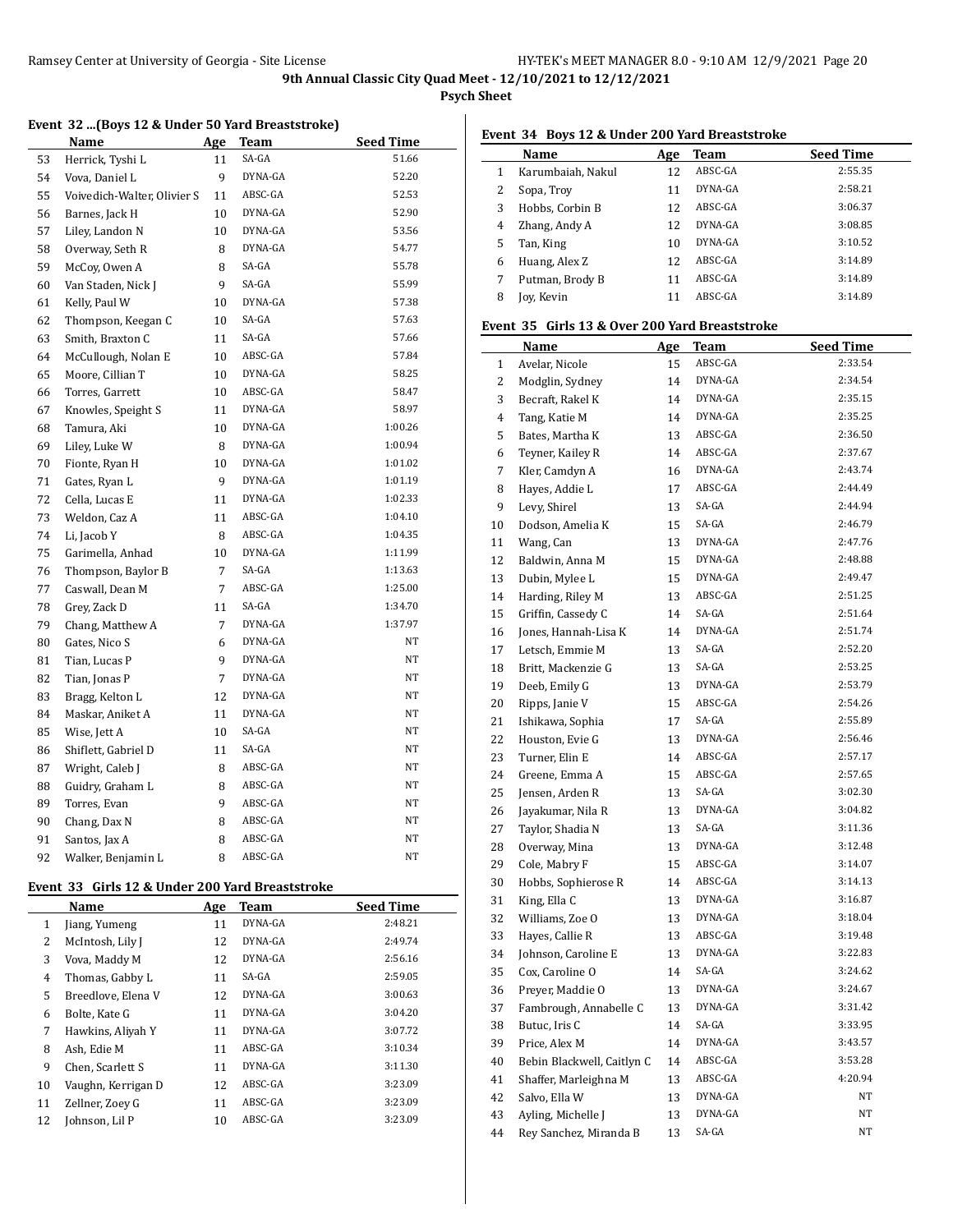**Psych Sheet**

|    | Name                                          | Age | Team    | <b>Seed Time</b> |
|----|-----------------------------------------------|-----|---------|------------------|
| 45 | Chunta, Mazie C                               | 13  | SA-GA   | NΤ               |
| 46 | Prince, Caroline G                            | 14  | ABSC-GA | NT               |
| 47 | Ayala Hernandez, Alessandı 13                 |     | ABSC-GA | NT               |
|    | Event 36 Boys 13 & Over 200 Yard Breaststroke |     |         |                  |
|    | Name                                          | Age | Team    | <b>Seed Time</b> |
| 1  | Januzelli, Carter J                           | 21  | ABSC-GA | 2:13.71          |
| 2  | Tran, Kien H                                  | 16  | DYNA-GA | 2:21.74          |
| 3  | Silvers. Ean L                                | 13  | SA-GA   | 2:21.82          |
| 4  | Tan, Ashton                                   | 13  | DYNA-GA | 2:22.30          |
| 5  | Ackerman, Austin S                            | 17  | ABSC-GA | 2:23.01          |
| 6  | Silvers, Noah E                               | 14  | SA-GA   | 2:25.24          |
| 7  | Kennedy, Garrett S                            | 17  | ABSC-GA | 2:26.35          |
| 8  | Xiao, Johnson                                 | 13  | DYNA-GA | 2:28.32          |
| 9  | Lou, Jax J                                    | 13  | DYNA-GA | 2:29.18          |
| 10 | Cook, Camden P                                | 13  | SA-GA   | 2:29.53          |
| 11 | Brann, Phidi M                                | 14  | DYNA-GA | 2:30.10          |
| 12 | Xiao, Ryan W                                  | 15  | ABSC-GA | 2:30.14          |
| 13 | Combs, Ian R                                  | 14  | DYNA-GA | 2:32.01          |
| 14 | Waters, Carson A                              | 13  | SA-GA   | 2:33.27          |
| 15 | Ryu, Kevin                                    | 15  | DYNA-GA | 2:33.43          |
| 16 | Chen, Iian M                                  | 15  | SA-GA   | 2:35.30          |
| 17 | Tran, Nathan A                                | 16  | SA-GA   | 2:35.77          |
| 18 | Zhou, Jeffrey                                 | 15  | DYNA-GA | 2:37.30          |
| 19 | Stedman, Vane V                               | 14  | DYNA-GA | 2:39.78          |
| 20 | Robertson, Owen C                             | 16  | SA-GA   | 2:41.29          |
| 21 | Castellino, Ethan C                           | 17  | DYNA-GA | 2:41.82          |
| 22 | Sol, Stephan E                                | 13  | DYNA-GA | 2:45.89          |
| 23 | Johnson, Sam J                                | 15  | DYNA-GA | 2:54.71          |
| 24 | Pure, Ethan L                                 | 13  | DYNA-GA | 2:56.05          |
| 25 | Armel, Lyle O                                 | 14  | ABSC-GA | 2:56.69          |
| 26 | Archer, Jacob S                               | 13  | SA-GA   | 2:58.26          |
| 27 | Swanson, Ian A                                | 13  | DYNA-GA | 2:58.98          |
| 28 | Welin, Lex C                                  | 14  | DYNA-GA | 2:59.23          |
| 29 | Joy, Wilson                                   | 13  | ABSC-GA | 3:09.93          |
| 30 | Lentz, Eli C                                  | 13  | DYNA-GA | 3:10.18          |
| 31 | Gray, Anzio                                   | 16  | DYNA-GA | 3:10.97          |
| 32 | Graff, Charlie A                              | 13  | ABSC-GA | 3:12.77          |
| 33 | Cornish, Evan                                 | 14  | ABSC-GA | 3:16.10          |
| 34 | Anderson, Ethan E                             | 14  | ABSC-GA | 3:18.16          |
| 35 | Agarwal, Krishna                              | 13  | DYNA-GA | 3:20.21          |
| 36 | Bolte, Will C                                 | 13  | DYNA-GA | 3:39.45          |
| 37 | Axt, Owen M                                   | 13  | DYNA-GA | 3:48.93          |
| 38 | Fionte, Kyle S                                | 13  | DYNA-GA | NΤ               |
| 39 | Sued, Enrique R                               | 14  | DYNA-GA | NΤ               |
| 40 | Swink, Adam E                                 | 16  | SA-GA   | NΤ               |
| 41 | Young, Evan T                                 | 16  | SA-GA   | NΤ               |
| 42 | Van Houten, Owen R                            | 13  | SA-GA   | NT               |
| 43 | Stachelczyk, Alex A                           | 14  | SA-GA   | NT               |
|    | Choi, Daniel D                                | 16  | ABSC-GA | NT               |

# **Event 37 Girls 12 & Under 100 Yard Butterfly**

| Name                     | Age | Team  | <b>Seed Time</b> |
|--------------------------|-----|-------|------------------|
| 1 Cochling, Elise L      |     | SA-GA | 1:08.01          |
| 2 Waters, Ella J         | 12  | SA-GA | 1:08.81          |
| 3 McCormack, Anna Read R | 12  | SA-GA | 1:10.07          |

| 4  | El-Deiry, Rhea M     | 12 | SA-GA   | 1:10.10 |
|----|----------------------|----|---------|---------|
| 5  | Parrenas, Isabella R | 12 | DYNA-GA | 1:13.79 |
| 6  | Hutchins, Sydney M   | 12 | DYNA-GA | 1:16.55 |
| 7  | Van Staden, Mila K   | 10 | SA-GA   | 1:16.71 |
| 8  | Taylor, Olivia M M   | 12 | SA-GA   | 1:17.01 |
| 9  | Ryan, Josephine E    | 12 | DYNA-GA | 1:18.34 |
| 10 | Jiang, Yumeng        | 11 | DYNA-GA | 1:19.14 |
| 11 | Zafft, Aleah H       | 12 | SA-GA   | 1:19.65 |
| 12 | Wei, Elizabeth       | 12 | SA-GA   | 1:21.10 |
| 13 | McCalla, Kinley G    | 10 | DYNA-GA | 1:23.38 |
| 14 | Patel, Lucki M       | 11 | DYNA-GA | 1:28.53 |
| 15 | Mahl, Sasha I        | 12 | DYNA-GA | 1:28.59 |
| 16 | Carter, Ellie C      | 12 | DYNA-GA | 1:28.78 |
| 17 | Castellino, Alyssa S | 12 | DYNA-GA | 1:30.88 |
| 18 | Williams, Ellie L    | 11 | DYNA-GA | 1:33.44 |
| 19 | Kehl, Brooke E       | 12 | DYNA-GA | 1:35.50 |
| 20 | Lambert, Ava J       | 12 | DYNA-GA | 1:37.02 |
| 21 | Govan, Stella R      | 12 | DYNA-GA | 1:41.94 |
| 22 | Blake, Ellie         | 11 | DYNA-GA | 1:42.07 |
| 23 | Neace, Lauren C      | 12 | ABSC-GA | 1:42.33 |
| 24 | Entrekin, Frances J  | 10 | DYNA-GA | 1:50.79 |
| 25 | Mackay, Laila G      | 10 | DYNA-GA | 1:55.38 |
| 26 | Haynes, Josie A      | 9  | DYNA-GA | NT      |
| 27 | Murphy, Piper K      | 10 | DYNA-GA | NT      |
| 28 | Canaway, Piper M     | 9  | DYNA-GA | NT      |
| 29 | Wehbe, Kristen A     | 12 | SA-GA   | NT      |
| 30 | Leveston, Morgan F   | 12 | SA-GA   | NT      |
| 31 | McLucas, Daphne O    | 12 | ABSC-GA | NT      |
| 32 | Rosser, Gabby S      | 10 | ABSC-GA | NT      |
| 33 | Tomlinson, Bailey A  | 12 | ABSC-GA | NT      |
| 34 | Hawk, Blakely J      | 11 | ABSC-GA | NT      |
|    |                      |    |         |         |

## **Event 38 Boys 12 & Under 100 Yard Butterfly**

|              | Name                     | Age | <b>Team</b> | <b>Seed Time</b> |
|--------------|--------------------------|-----|-------------|------------------|
| $\mathbf{1}$ | Xu, Eric                 | 12  | DYNA-GA     | 58.05            |
| 2            | Cui, Tom N               | 12  | DYNA-GA     | 1:00.48          |
| 3            | Adriansen III, Lauritz J | 12  | SA-GA       | 1:05.14          |
| 4            | Bahr, Kipras D           | 12  | ABSC-GA     | 1:08.25          |
| 5            | Unger, Alexander M       | 12  | SA-GA       | 1:09.19          |
| 6            | Sopa, Troy               | 11  | DYNA-GA     | 1:09.32          |
| 7            | Sato, Nicolas            | 12  | DYNA-GA     | 1:11.17          |
| 8            | Chang, Graham M          | 12  | DYNA-GA     | 1:12.25          |
| 9            | Collins, Trey E          | 11  | SA-GA       | 1:12.70          |
| 10           | Rhine, Joseph B          | 12  | ABSC-GA     | 1:12.85          |
| 11           | Chai, Jason              | 12  | DYNA-GA     | 1:13.93          |
| 12           | Karumbaiah, Vidur        | 11  | ABSC-GA     | 1:14.30          |
| 13           | Skopljak, Adel           | 12  | SA-GA       | 1:16.45          |
| 14           | Boyle, Colin T           | 12  | ABSC-GA     | 1:16.62          |
| 15           | Avelar, Nicolas          | 12  | ABSC-GA     | 1:17.73          |
| 16           | Coverdill, Patrick D     | 11  | ABSC-GA     | 1:18.47          |
| 17           | Horback, John G          | 10  | SA-GA       | 1:19.99          |
| 18           | Fleming, Kingston E      | 12  | SA-GA       | 1:20.01          |
| 19           | Klemmer, Austin A        | 11  | SA-GA       | 1:20.18          |
| 20           | Holder, Cade M           | 12  | SA-GA       | 1:21.70          |
| 21           | Wheeler, Preston J       | 10  | SA-GA       | 1:25.30          |
| 22           | Knowles, Winlon M        | 12  | DYNA-GA     | 1:26.88          |
| 23           | Choi, Jason Y            | 12  | DYNA-GA     | 1:29.68          |
| 24           | Xu. Melvin R             | 12  | DYNA-GA     | 1:30.86          |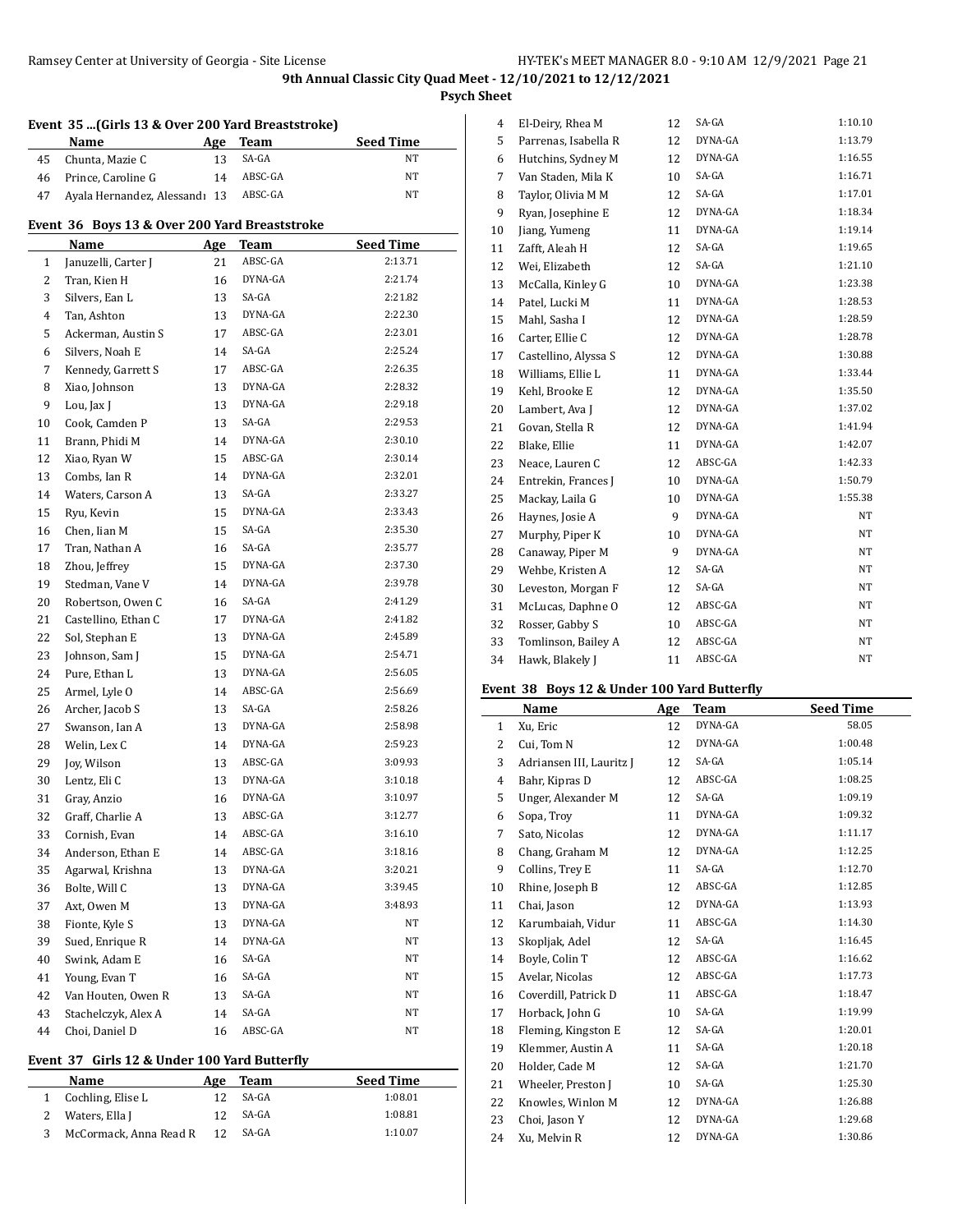**Psych Sheet**

## **Event 38 ...(Boys 12 & Under 100 Yard Butterfly)**

|    | Name               | Age | Team    | <b>Seed Time</b> |
|----|--------------------|-----|---------|------------------|
| 25 | Wheeler, Parker G  | 8   | SA-GA   | 1:31.99          |
| 26 | Page, Matteo R     | 12  | DYNA-GA | 1:33.06          |
| 27 | Brewer, Graham B   | 10  | DYNA-GA | 1:35.59          |
| 28 | Wang, Tu           | 10  | DYNA-GA | 1:36.35          |
| 29 | Wells, Kazuki M    | 12  | DYNA-GA | 1:40.72          |
| 30 | Goreshnik, Maxwell | 11  | SA-GA   | 1:42.93          |
| 31 | Karumbaiah, Nakul  | 12  | ABSC-GA | 1:47.33          |
| 32 | Kirkland, Jack D   | 10  | ABSC-GA | 1:55.85          |
| 33 | Overway, Seth R    | 8   | DYNA-GA | 1:56.29          |
| 34 | Brewer, Parker A   | 10  | DYNA-GA | NT               |
| 35 | Sesplankis, Theo P | 10  | DYNA-GA | NT               |
| 36 | Holcombe, Chase C  | 10  | SA-GA   | NT               |
| 37 | Herrick, Tyshi L   | 11  | SA-GA   | NT               |
| 38 | Huang, Alex Z      | 12  | ABSC-GA | NT               |
| 39 | Guidry, Nate W     | 12  | ABSC-GA | NT               |

## **Event 39 Girls 13 & Over 100 Yard Butterfly**

|              | Name                       | <u>Age</u> | <b>Team</b> | <u>Seed Time</u> |
|--------------|----------------------------|------------|-------------|------------------|
| $\mathbf{1}$ | Avelar, Nicole             | 15         | ABSC-GA     | 1:01.12          |
| 2            | Alewine-Flores, Aubree-Cla | 15         | ABSC-GA     | 1:01.28          |
| 3            | Amike, Nicole O            | 13         | SA-GA       | 1:01.70          |
| 4            | Markott, Teagan M          | 13         | DYNA-GA     | 1:01.79          |
| 5            | Halbach, Ansley E          | 16         | ABSC-GA     | 1:02.14          |
| 6            | Modglin, Sydney            | 14         | DYNA-GA     | 1:02.43          |
| 7            | Becraft, Rakel K           | 14         | DYNA-GA     | 1:02.86          |
| 8            | Hultgren, Virginia Jane T  | 15         | DYNA-GA     | 1:03.00          |
| 9            | Dillon, Ella L             | 14         | ABSC-GA     | 1:03.47          |
| 10           | Alexander, Brooke E        | 16         | SA-GA       | 1:03.49          |
| 11           | Young, Ximena              | 14         | ABSC-GA     | 1:03.57          |
| 12           | Burrowes, Antonita J       | 16         | SA-GA       | 1:04.19          |
| 13           | Ishikawa, Sophia           | 17         | SA-GA       | 1:04.27          |
| 14           | Ackert, Ansley M           | 14         | DYNA-GA     | 1:04.79          |
| 15           | Xiao, Catherine J          | 14         | DYNA-GA     | 1:04.99          |
| 16           | Sakaris, Hannah R          | 13         | SA-GA       | 1:05.28          |
| 17           | Webb, Ansley E             | 14         | DYNA-GA     | 1:05.43          |
| 18           | Simon, Brianna G           | 17         | DYNA-GA     | 1:05.52          |
| 19           | Skillen, Emily K           | 15         | SA-GA       | 1:05.52          |
| 20           | Dodson, Amelia K           | 15         | SA-GA       | 1:05.60          |
| 21           | Kennedy, Alice J           | 17         | ABSC-GA     | 1:05.66          |
| 22           | Hope, Maddie P             | 17         | ABSC-GA     | 1:05.79          |
| 23           | Robertson, Leah E          | 14         | SA-GA       | 1:05.90          |
| 24           | Mulford, Sydney J          | 16         | DYNA-GA     | 1:05.94          |
| 25           | Hayes, Addie L             | 17         | ABSC-GA     | 1:06.18          |
| 26           | Shen, Lori                 | 13         | DYNA-GA     | 1:06.23          |
| 27           | Richard, Hailey E          | 14         | DYNA-GA     | 1:06.38          |
| 28           | Rey Sanchez, Miranda B     | 13         | SA-GA       | 1:06.56          |
| 29           | Baldwin, Anna M            | 15         | DYNA-GA     | 1:06.83          |
| 30           | Lewis, Erin A              | 17         | DYNA-GA     | 1:07.14          |
| 31           | Ripps, Janie V             | 15         | ABSC-GA     | 1:07.74          |
| 32           | Pursner, Rebecca J         | 16         | ABSC-GA     | 1:07.93          |
| 33           | Turcotte, Olivia M         | 13         | DYNA-GA     | 1:08.10          |
| 34           | Jung, Julia H              | 13         | SA-GA       | 1:08.51          |
| 35           | Streeter, Catherine F      | 16         | SA-GA       | 1:08.94          |
| 36           | Schaffer, Caroline R       | 15         | DYNA-GA     | 1:09.16          |
| 37           | Teague, Chloe J            | 16         | SA-GA       | 1:09.45          |
| 38           | Evans, Caroline G          | 16         | DYNA-GA     | 1:09.49          |

| 39 | Robinson, Maggie E         | 16 | SA-GA   | 1:10.07 |
|----|----------------------------|----|---------|---------|
| 40 | Szabo, Aida S              | 13 | SA-GA   | 1:10.73 |
| 41 | Davis, Charlotte A         | 13 | DYNA-GA | 1:10.77 |
| 42 | Fuchs, Sadie G             | 14 | DYNA-GA | 1:10.89 |
| 43 | Haynes, Nora C             | 14 | DYNA-GA | 1:11.44 |
| 44 | Sedykh, Sasha L            | 13 | DYNA-GA | 1:12.38 |
| 45 | Lampa, Audrey L            | 14 | DYNA-GA | 1:12.70 |
| 46 | Harding, Riley M           | 13 | ABSC-GA | 1:12.77 |
| 47 | Johnson, Caroline E        | 13 | DYNA-GA | 1:12.80 |
| 48 | Heffner, Kaela A           | 13 | SA-GA   | 1:13.42 |
| 49 | Turcotte, Kaela E          | 13 | DYNA-GA | 1:13.62 |
| 50 | Shine, Lea                 | 15 | DYNA-GA | 1:13.78 |
| 51 | Lo Faro, Lidia A           | 14 | DYNA-GA | 1:13.88 |
| 52 | Price, Alex M              | 14 | DYNA-GA | 1:14.48 |
| 53 | Jayakumar, Isha R          | 13 | DYNA-GA | 1:14.84 |
| 54 | Gerdes, Victoria S         | 15 | DYNA-GA | 1:14.97 |
| 55 | He, Alethea L              | 14 | ABSC-GA | 1:15.26 |
| 56 | Peters, Sonia A            | 15 | DYNA-GA | 1:15.41 |
| 57 | Butoiu, Victoria M         | 13 | DYNA-GA | 1:15.95 |
| 58 | Jones, Hannah-Lisa K       | 14 | DYNA-GA | 1:15.95 |
| 59 | Hampton, Heidi L           | 15 | DYNA-GA | 1:16.83 |
| 60 | Taylor, Shadia N           | 13 | SA-GA   | 1:16.93 |
| 61 | Durbin, Laura A            | 13 | DYNA-GA | 1:17.39 |
| 62 | Turner, Elin E             | 14 | ABSC-GA | 1:18.33 |
| 63 | Wilson, Reese T            | 13 | DYNA-GA | 1:18.93 |
| 64 | Woodard, Ella M            | 14 | DYNA-GA | 1:18.95 |
| 65 | Williams, Zoe O            | 13 | DYNA-GA | 1:19.24 |
| 66 | Cole, Mabry F              | 15 | ABSC-GA | 1:19.24 |
|    | Etingof, Alex V            | 14 | DYNA-GA | 1:20.00 |
| 67 |                            |    | DYNA-GA | 1:20.24 |
| 68 | Houston, Evie G            | 13 | DYNA-GA | 1:20.36 |
| 69 | Preyer, Maddie O           | 13 | DYNA-GA | 1:21.37 |
| 70 | Jayakumar, Nila R          | 13 | DYNA-GA |         |
| 71 | Kler, Camdyn A             | 16 |         | 1:21.48 |
| 72 | Britt, Mackenzie G         | 13 | SA-GA   | 1:21.72 |
| 73 | King, Ella C               | 13 | DYNA-GA | 1:23.86 |
| 74 | Yeomans, Carson R          | 13 | ABSC-GA | 1:24.18 |
| 75 | Hayes, Callie R            | 13 | ABSC-GA | 1:24.67 |
| 76 | Toro, Mariela S            | 14 | SA-GA   | 1:25.35 |
| 77 | Hobbs, Sophierose R        | 14 | ABSC-GA | 1:26.28 |
| 78 | Cochran, Kate V            | 13 | SA-GA   | 1:26.46 |
| 79 | Smith, Lynnette            | 13 | ABSC-GA | 1:26.56 |
| 80 | Reilly, Makenna P          | 15 | SA-GA   | 1:27.52 |
| 81 | Jones, Samantha A          | 13 | SA-GA   | 1:30.12 |
| 82 | Overway, Mina              | 13 | DYNA-GA | 1:30.20 |
| 83 | Fambrough, Annabelle C     | 13 | DYNA-GA | 1:30.90 |
| 84 | Salvo, Ella W              | 13 | DYNA-GA | 1:33.42 |
| 85 | Selvakumar, Lekha N        | 13 | DYNA-GA | 1:35.13 |
| 86 | Prince, Caroline G         | 14 | ABSC-GA | 1:37.15 |
| 87 | Rodriguez, Isabella        | 13 | DYNA-GA | 1:40.32 |
| 88 | Ayling, Michelle J         | 13 | DYNA-GA | 1:43.12 |
| 89 | Welin, Malou E             | 13 | DYNA-GA | NT      |
| 90 | Champney, Caroline L       | 13 | SA-GA   | NΤ      |
| 91 | Chunta, Mazie C            | 13 | SA-GA   | NΤ      |
| 92 | Ayala Hernandez, Alessandı | 13 | ABSC-GA | NΤ      |
|    |                            |    |         |         |

### **Event 40 Boys 13 & Over 100 Yard Butterfly**

| Name             | Age Team | <b>Seed Time</b> |
|------------------|----------|------------------|
| 1 Lim, Phillip S | 16 SA-GA | 51.94            |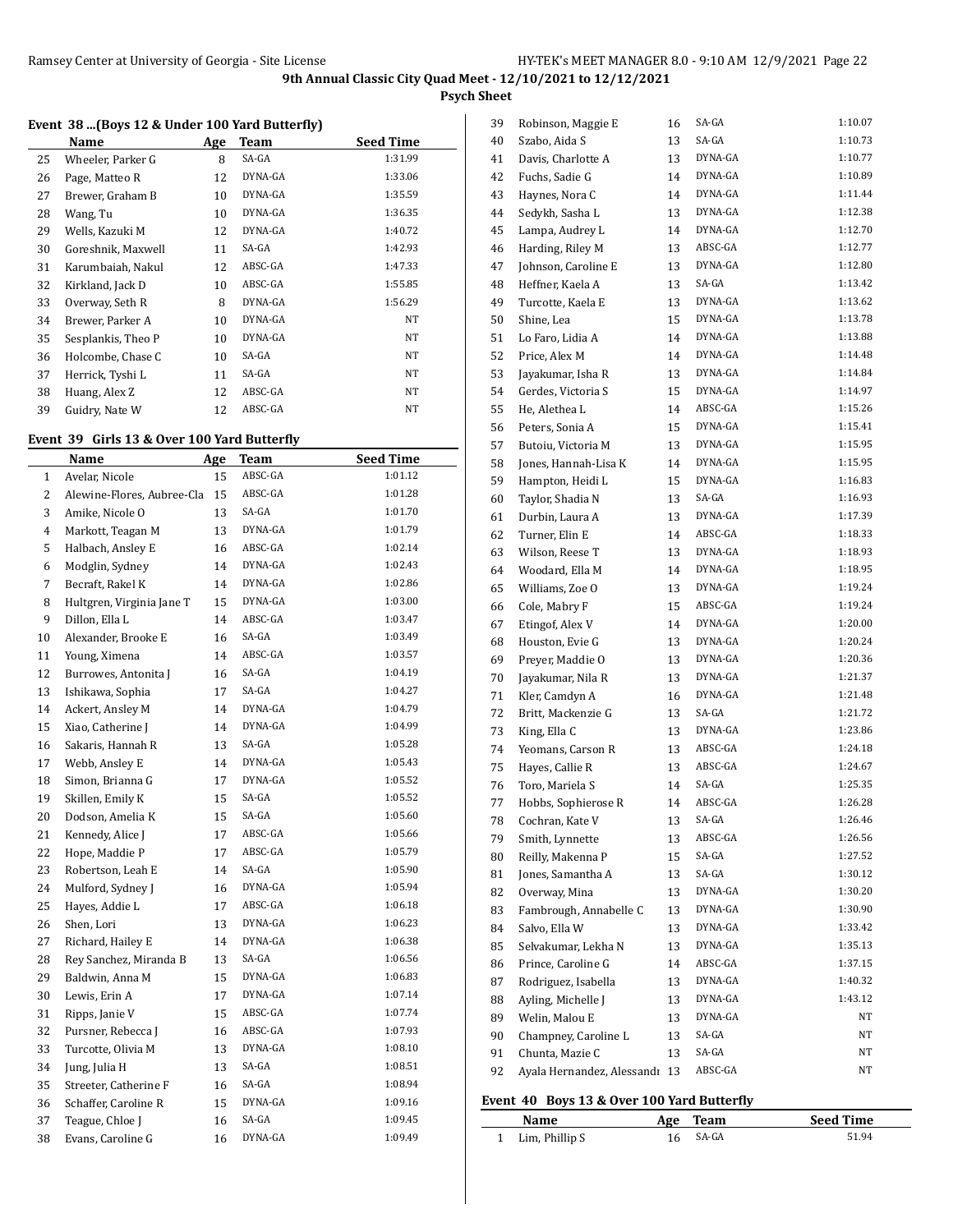**Psych Sheet**

### **Event 40 ...(Boys 13 & Over 100 Yard Butterfly)**

|    | <b>Name</b>          | <u>Age</u> | <b>Team</b>        | <b>Seed Time</b>   |
|----|----------------------|------------|--------------------|--------------------|
| 2  | Xiao, James X        | 17         | ABSC-GA            | 52.54              |
| 3  | Huang, Daniel        | 17         | ABSC-GA            | 55.73              |
| 4  | Tan, Ashton          | 13         | DYNA-GA            | 57.34              |
| 5  | Hailey, Brandon M    | 17         | ABSC-GA            | 57.89              |
| 6  | Tran, Nathan A       | 16         | SA-GA              | 57.91              |
| 7  | Lou, Alex J          | 14         | DYNA-GA            | 57.97              |
| 8  | Christman, Walter C  | 17         | DYNA-GA            | 58.03              |
| 9  | Waters, Carson A     | 13         | SA-GA              | 58.10              |
| 10 | Nguyen, Thien H      | 14         | SA-GA              | 58.19              |
| 11 | Silvers, Noah E      | 14         | SA-GA              | 58.37              |
| 12 | Aplin, Marek R       | 15         | SA-GA              | 59.42              |
| 13 | Reynolds, Jack V     | 15         | SA-GA              | 59.46              |
| 14 | Fleischer, Max T     | 17         | DYNA-GA            | 1:00.17            |
| 15 | Bauer, Caleb Q       | 17         | DYNA-GA            | 1:00.61            |
| 16 | Edwards, Isaiah I    | 14         | SA-GA              | 1:00.66            |
| 17 | Lou, Jax J           | 13         | DYNA-GA            | 1:01.11            |
| 18 | Kang, David S        | 14         | SA-GA              | 1:01.16            |
| 19 | Castellino, Ethan C  | 17         | DYNA-GA            | 1:01.38            |
| 20 | Lisinovic, Dino D    | 16         | SA-GA              | 1:01.42            |
| 21 | Selph, Landon N      | 16         | SA-GA              | 1:01.48            |
| 22 | Archer, Jacob S      | 13         | SA-GA              | 1:01.85            |
| 23 | Coggin, Ethan M      | 13         | SA-GA              | 1:02.37            |
| 24 | McGahagin, Connor L  | 16         | SA-GA              | 1:02.48            |
| 25 | Medina, Jacob R      | 14         | SA-GA              | 1:02.92            |
| 26 | Turcotte, Jack T     | 17         | DYNA-GA            | 1:02.98            |
| 27 | Tran, Kien H         | 16         | DYNA-GA            | 1:03.04            |
| 28 | Peters, Tucker R     | 15         | DYNA-GA            | 1:03.11            |
| 29 | Brann, Phidi M       | 14         | DYNA-GA            | 1:03.18            |
| 30 | Daniels, Aiden R     | 15         | SA-GA              | 1:03.32            |
| 31 | Phillips, Luke L     | 13         | ABSC-GA            | 1:03.35            |
| 32 | Flores, Sebastian J  | 16         | DYNA-GA            | 1:04.41            |
| 33 | Johnson, Sam J       | 15         | DYNA-GA            | 1:04.71            |
| 34 | Xiao, Johnson        | 13         | DYNA-GA            | 1:04.81            |
| 35 | Anders, Jacob R      | 15         | SA-GA              | 1:04.98            |
| 36 | Kennedy, Garrett S   | 17         | ABSC-GA            | 1:05.07            |
| 37 | Richards, Riley K    | 13         | SA-GA              | 1:06.03            |
| 38 | Zhou, Jeffrey        | 15         | DYNA-GA            | 1:06.05            |
| 39 | Debowsky, Bryce G    | 13         | SA-GA              | 1:06.06            |
| 40 | Brown, London A      | 15         | DYNA-GA            | 1:06.53            |
| 41 | Koch, Christopher    | 13         | ABSC-GA            | 1:07.13            |
| 42 | Wilkerson, Reid E    | 14         | SA-GA              | 1:07.15            |
| 43 | Trotter, Torin N     | 13         | ABSC-GA            | 1:07.21            |
| 44 | Robertson, Owen C    | 16         | SA-GA              | 1:07.49            |
| 45 | Ryu, Kevin           | 15         | DYNA-GA            | 1:07.54            |
| 46 | Cornish, Evan        | 14         | ABSC-GA            | 1:08.05            |
| 47 | Threadgill, Joe R    | 13         | SA-GA              | 1:08.18            |
|    | Kudryashev, Daniel A |            | DYNA-GA            | 1:08.93            |
| 48 |                      | 15         | DYNA-GA            |                    |
| 49 | Wajnberg, Jacob J    | 13         | SA-GA              | 1:09.09<br>1:09.17 |
| 50 | McGahagin, Joshua T  | 13         |                    |                    |
| 51 | Pure, Ethan L        | 13         | DYNA-GA            | 1:09.38            |
| 52 | Armel, Lyle O        | 14         | ABSC-GA<br>DYNA-GA | 1:09.83            |
| 53 | Sol, Stephan E       | 13         | DYNA-GA            | 1:10.26<br>1:10.97 |
| 54 | Fleischer, Jonas I   | 13         |                    |                    |
| 55 | Halbach, Crenshaw    | 13         | ABSC-GA            | 1:11.97            |
| 56 | Gray, Anzio          | 16         | DYNA-GA            | 1:13.16            |
| 57 | Peters, Garrett M    | 13         | DYNA-GA            | 1:13.51            |

| 58 | Fleischer, Eli S   | 16 | DYNA-GA | 1:13.63 |
|----|--------------------|----|---------|---------|
| 59 | Ozel, Fatih        | 16 | DYNA-GA | 1:14.51 |
| 60 | Feaster, Patrick H | 13 | DYNA-GA | 1:15.02 |
| 61 | Hill, Darvin E     | 15 | SA-GA   | 1:15.14 |
| 62 | Kudryashev, Greg A | 13 | DYNA-GA | 1:15.26 |
| 63 | Kannan, Shaan S    | 14 | ABSC-GA | 1:17.61 |
| 64 | Eddy, Brooks B     | 14 | SA-GA   | 1:18.38 |
| 65 | Swanson, Ian A     | 13 | DYNA-GA | 1:19.29 |
| 66 | Welin, Lex C       | 14 | DYNA-GA | 1:21.17 |
| 67 | Sued, Enrique R    | 14 | DYNA-GA | 1:21.26 |
| 68 | Skidmore, Wynn D   | 13 | SA-GA   | 1:22.60 |
| 69 | Patil, Svayam M    | 13 | SA-GA   | 1:26.21 |
| 70 | Agarwal, Krishna   | 13 | DYNA-GA | 1:27.34 |
| 71 | Fionte, Kyle S     | 13 | DYNA-GA | 1:31.16 |
| 72 | Lentz, Eli C       | 13 | DYNA-GA | 1:34.80 |
| 73 | Anderson, Ethan E  | 14 | ABSC-GA | 1:37.36 |
| 74 | Axt, Owen M        | 13 | DYNA-GA | 1:42.48 |
| 75 | McGhie, Myles P    | 14 | DYNA-GA | 1:50.60 |
| 76 | Cole, Cadhan H     | 14 | DYNA-GA | NT      |
| 77 | Renier, Luke J     | 19 | ABSC-GA | NT      |
| 78 | Choi, Daniel D     | 16 | ABSC-GA | NT      |
| 79 | Joy, Wilson        | 13 | ABSC-GA | NT      |
|    |                    |    |         |         |

## **Event 41 Girls 12 & Under 100 Yard Freestyle**

|                | <b>Name</b>            | Age | Team    | <b>Seed Time</b> |
|----------------|------------------------|-----|---------|------------------|
| 1              | Hicks, Claire V        | 12  | SA-GA   | 57.86            |
| 2              | Stedman, Decker E      | 11  | DYNA-GA | 59.26            |
| 3              | El-Deiry, Rhea M       | 12  | SA-GA   | 1:00.48          |
| $\overline{4}$ | Cochling, Elise L      | 12  | SA-GA   | 1:00.51          |
| 5              | Fagan, Holland G       | 12  | DYNA-GA | 1:01.18          |
| 6              | McCormack, Anna Read R | 12  | SA-GA   | 1:01.65          |
| 7              | Hurley, Maggie M       | 12  | DYNA-GA | 1:02.14          |
| 8              | Lambert, Elyse W       | 12  | DYNA-GA | 1:02.58          |
| 9              | Mann, Kylie A          | 11  | SA-GA   | 1:02.74          |
| 10             | Hawkins, Aliyah Y      | 11  | DYNA-GA | 1:02.98          |
| 11             | Ryan, Josephine E      | 12  | DYNA-GA | 1:03.28          |
| 12             | Jiang, Yumeng          | 11  | DYNA-GA | 1:03.32          |
| 13             | Wei, Elizabeth         | 12  | SA-GA   | 1:03.66          |
| 14             | Vova, Maddy M          | 12  | DYNA-GA | 1:04.28          |
| 15             | Jones, Isabella        | 11  | DYNA-GA | 1:04.87          |
| 16             | Zafft, Aleah H         | 12  | SA-GA   | 1:05.08          |
| 17             | McIntosh, Lily J       | 12  | DYNA-GA | 1:06.19          |
| 18             | Adriansen, Nataleigh A | 10  | SA-GA   | 1:06.23          |
| 19             | Zellner, Zoev G        | 11  | ABSC-GA | 1:06.41          |
| 20             | Vaughn, Kerrigan D     | 12  | ABSC-GA | 1:06.53          |
| 21             | Patel, Lucki M         | 11  | DYNA-GA | 1:07.35          |
| 22             | Simon, Kennedy J       | 12  | SA-GA   | 1:07.47          |
| 23             | McCalla, Kinley G      | 10  | DYNA-GA | 1:08.81          |
| 24             | Carter, Ellie C        | 12  | DYNA-GA | 1:08.85          |
| 25             | Taylor, Olivia M M     | 12  | SA-GA   | 1:09.28          |
| 26             | Mahl, Sasha I          | 12  | DYNA-GA | 1:09.42          |
| 27             | McCullough, Samantha L | 12  | ABSC-GA | 1:09.45          |
| 28             | Van Staden, Mila K     | 10  | SA-GA   | 1:10.79          |
| 29             | Deeb, Madison G        | 9   | DYNA-GA | 1:10.93          |
| 30             | Lambert, Ava J         | 12  | DYNA-GA | 1:10.99          |
| 31             | Bolte, Kate G          | 11  | DYNA-GA | 1:11.02          |
| 32             | Drake, Shelby Claire C | 11  | SA-GA   | 1:11.20          |
| 33             | Chen, Scarlett S       | 11  | DYNA-GA | 1:11.24          |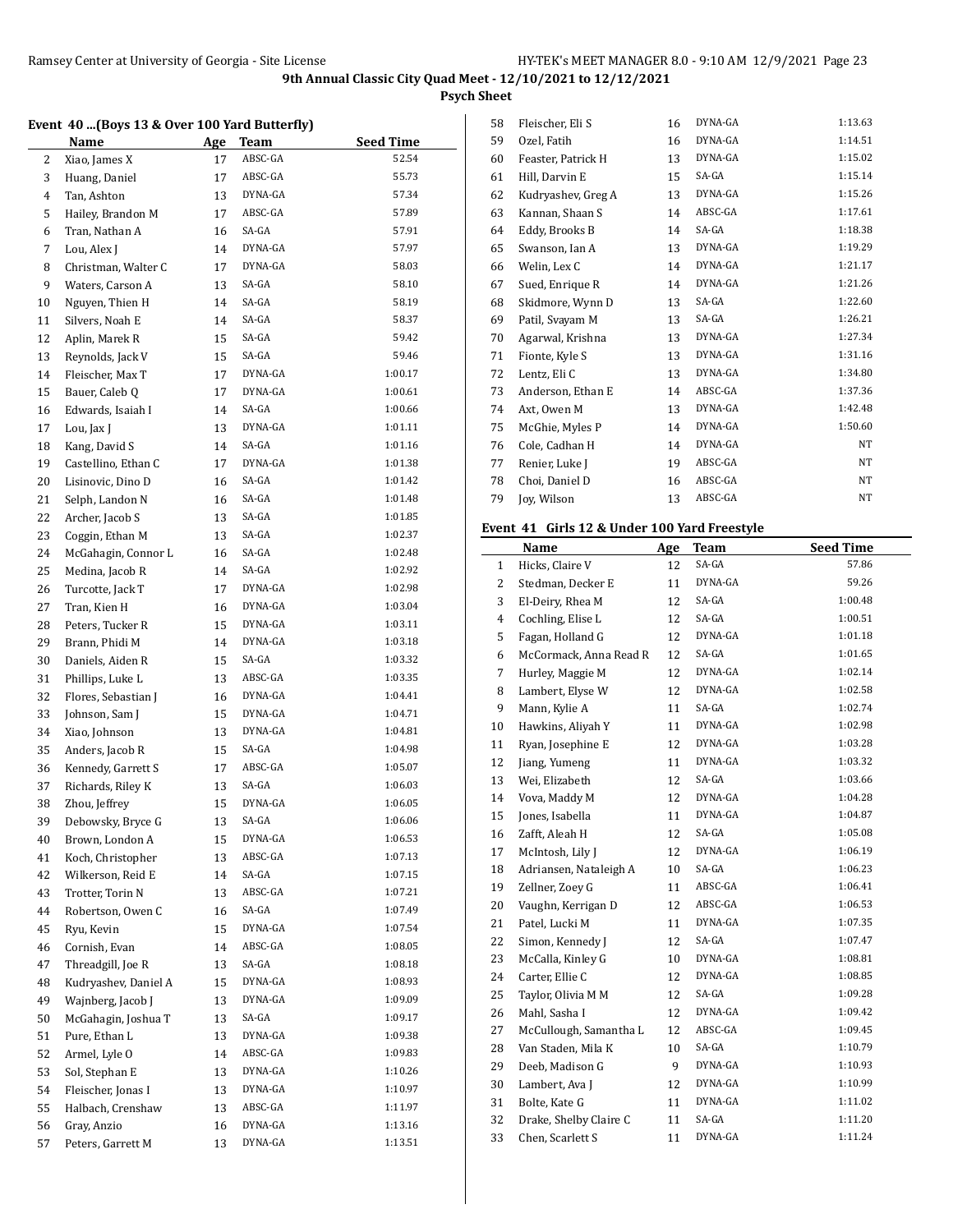**Psych Sheet**

# **Event 41 ...(Girls 12 & Under 100 Yard Freestyle)**

|    | $\alpha$ (GHTs 12 $\alpha$ onder two faid Freestyle) |     |         |                  |
|----|------------------------------------------------------|-----|---------|------------------|
|    | <b>Name</b>                                          | Age | Team    | <b>Seed Time</b> |
| 34 | Cvetkovic, Masha M                                   | 11  | DYNA-GA | 1:11.84          |
| 35 | Tomlinson, Bailey A                                  | 12  | ABSC-GA | 1:12.38          |
| 36 | Crowley, Renee M                                     | 11  | SA-GA   | 1:12.95          |
| 37 | Botham, Lila C                                       | 10  | DYNA-GA | 1:13.48          |
| 38 | Neace, Lauren C                                      | 12  | ABSC-GA | 1:13.88          |
| 39 | Baldwin, Dorothy G                                   | 12  | DYNA-GA | 1:13.92          |
| 40 | Murphy, Piper K                                      | 10  | DYNA-GA | 1:14.20          |
|    |                                                      |     | ABSC-GA | 1:14.38          |
| 41 | Ash, Edie M                                          | 11  | SA-GA   |                  |
| 42 | Ward, Riley S                                        | 11  |         | 1:15.04          |
| 43 | Entrekin, Frances J                                  | 10  | DYNA-GA | 1:15.35          |
| 44 | Altun, Aysen M                                       | 10  | DYNA-GA | 1:15.99          |
| 45 | Bozzuto, Julianna                                    | 11  | DYNA-GA | 1:16.08          |
| 46 | Breedlove, Elena V                                   | 12  | DYNA-GA | 1:16.27          |
| 47 | Hawkins, Warren                                      | 9   | DYNA-GA | 1:16.31          |
| 48 | Traynor, Isabel H                                    | 9   | DYNA-GA | 1:16.79          |
| 49 | Castellino, Alyssa S                                 | 12  | DYNA-GA | 1:16.92          |
| 50 | Blake, Ellie                                         | 11  | DYNA-GA | 1:17.08          |
| 51 | Herbertson, Kenley R                                 | 11  | SA-GA   | 1:17.46          |
| 52 | Maloney, Amanda A                                    | 11  | DYNA-GA | 1:19.12          |
| 53 | Tjhai, Caylen N                                      | 10  | SA-GA   | 1:19.48          |
| 54 | Canaway, Piper M                                     | 9   | DYNA-GA | 1:20.38          |
| 55 | Bahr, Sima R                                         | 10  | ABSC-GA | 1:20.46          |
| 56 | Crane, Kayla M                                       | 11  | SA-GA   | 1:20.62          |
| 57 | Pham, Bethany N                                      | 9   | SA-GA   | 1:21.84          |
| 58 | Govan, Stella R                                      | 12  | DYNA-GA | 1:22.01          |
| 59 | Hoffman, Jeni A                                      | 11  | DYNA-GA | 1:22.29          |
| 60 | Tang, Ellie L                                        | 9   | DYNA-GA | 1:22.32          |
| 61 | Sato, Natalia                                        | 10  | DYNA-GA | 1:23.52          |
| 62 | Medina, Emma C                                       | 9   | SA-GA   | 1:23.53          |
| 63 | Salvia, Abby M                                       | 11  | DYNA-GA | 1:23.56          |
| 64 | Mackay, Laila G                                      | 10  | DYNA-GA | 1:23.74          |
| 65 | Mundy, Jillian P                                     | 9   | ABSC-GA | 1:24.11          |
| 66 | Tran, Maianna                                        | 10  | SA-GA   | 1:24.48          |
| 67 | Nelson, Sidney A                                     | 10  | DYNA-GA | 1:26.01          |
| 68 | Bramlett, Nola J                                     | 10  | ABSC-GA | 1:26.18          |
| 69 | Haynes, Josie A                                      | 9   | DYNA-GA | 1:26.47          |
| 70 | Douris, Zarema M                                     | 11  | ABSC-GA | 1:26.48          |
| 71 | Nguyen, Bella V                                      | 9   | DYNA-GA | 1:27.58          |
| 72 | Durbin, Cate R                                       | 11  | DYNA-GA | 1:27.61          |
| 73 | Henry, Parker O                                      | 11  | DYNA-GA | 1:27.86          |
|    | Mayfield, Molly J                                    |     | SA-GA   | 1:28.31          |
| 74 |                                                      | 10  | SA-GA   | 1:29.39          |
| 75 | Kingery, Abigail B                                   | 8   | ABSC-GA | 1:30.46          |
| 76 | Yeomans, Raleigh A                                   | 10  |         |                  |
| 77 | Cochran, Lucy C                                      | 10  | ABSC-GA | 1:31.39          |
| 78 | Hasic, Ellie                                         | 9   | SA-GA   | 1:32.15          |
| 79 | Romberg, Monserrat C                                 | 12  | DYNA-GA | 1:32.17          |
| 80 | Ochs, Cate R                                         | 10  | SA-GA   | 1:32.20          |
| 81 | McCoy, Olivia L                                      | 10  | SA-GA   | 1:32.57          |
| 82 | McCown, Lily                                         | 10  | DYNA-GA | 1:32.80          |
| 83 | Sweigart, Claire E                                   | 9   | SA-GA   | 1:33.46          |
| 84 | Hasic, Mia I                                         | 12  | SA-GA   | 1:33.79          |
| 85 | Blanco, Valeria C                                    | 10  | ABSC-GA | 1:33.81          |
| 86 | Savage, Coby L                                       | 10  | ABSC-GA | 1:34.10          |
| 87 | Tanner, Samantha                                     | 10  | DYNA-GA | 1:35.25          |
| 88 | Myers, Collins I                                     | 9   | DYNA-GA | 1:35.37          |
| 89 | Coleman, Maya N                                      | 8   | DYNA-GA | 1:35.68          |

| 90  | Merchant, Rylie E       | 10 | SA-GA   | 1:35.82 |
|-----|-------------------------|----|---------|---------|
| 91  | Dorman, Lane O          | 8  | ABSC-GA | 1:36.22 |
| 92  | Johnson, Lil P          | 10 | ABSC-GA | 1:36.80 |
| 93  | Riser, Alexis K         | 11 | SA-GA   | 1:37.37 |
| 94  | Houck, Hailey R         | 9  | DYNA-GA | 1:39.78 |
| 95  | Walker, Emi G           | 12 | ABSC-GA | 1:40.75 |
| 96  | Sesplankis, Clara M     | 9  | DYNA-GA | 1:42.31 |
| 97  | Berry, Kaylee R         | 9  | SA-GA   | 1:43.66 |
| 98  | Chunta, Cora C          | 8  | SA-GA   | 1:43.69 |
| 99  | Johnston, Elaina C      | 11 | ABSC-GA | 1:44.87 |
| 100 | Faber, Emory C          | 12 | DYNA-GA | 1:46.17 |
| 101 | Ponder, Catherine       | 9  | DYNA-GA | 1:47.21 |
| 102 | Bucha, Atlas P          | 8  | ABSC-GA | 1:49.02 |
| 103 | Hempelman, Lillian M    | 8  | DYNA-GA | 1:49.65 |
| 104 | Miller, Emmy L          | 10 | DYNA-GA | 1:52.56 |
| 105 | Shaffer, Adelaina M     | 9  | ABSC-GA | 1:54.72 |
| 106 | Altun, Eda              | 9  | DYNA-GA | 1:54.81 |
| 107 | Johnson, Juliet E       | 8  | ABSC-GA | 1:55.47 |
| 108 | Matthews, Athena S      | 8  | ABSC-GA | 1:58.91 |
| 109 | Singleton, Ellaina E    | 11 | SA-GA   | 1:59.23 |
| 110 | Singleton, Ellexia A    | 8  | SA-GA   | 2:00.65 |
| 111 | Tomlinson, Pirie P      | 7  | ABSC-GA | 2:02.57 |
| 112 | Chen, Charleen S        | 8  | DYNA-GA | 2:02.58 |
| 113 | McCullough, Aly R       | 8  | ABSC-GA | 2:02.76 |
| 114 | Phillips, Lindy R       | 7  | ABSC-GA | 2:03.50 |
| 115 | Boyle, Clare O          | 9  | ABSC-GA | 2:09.62 |
| 116 | Noma, Lily M            | 9  | DYNA-GA | 2:14.30 |
| 117 | Iwamoto, Emi C          | 10 | DYNA-GA | NT      |
| 118 | Hoffman, Rachael Y      | 8  | DYNA-GA | NΤ      |
| 119 | El-Deiry, Kayla M       | 9  | SA-GA   | NΤ      |
| 120 | Caldwell, Katie R       | 8  | SA-GA   | NΤ      |
| 121 | Kang, Kylie T           | 9  | SA-GA   | NΤ      |
| 122 | Meyer, Nicoleta I       | 12 | SA-GA   | NΤ      |
| 123 | Wehbe, Kristen A        | 12 | SA-GA   | NΤ      |
| 124 | Wehbe, Tayana A         | 9  | SA-GA   | NΤ      |
| 125 | Ayala Hernandez, Amelia | 9  | ABSC-GA | NΤ      |
| 126 | Torres, Marin           | 12 | ABSC-GA | NΤ      |
| 127 | Johnston, Sterling F    | 9  | ABSC-GA | NΤ      |

### **Event 42 Boys 12 & Under 100 Yard Freestyle**

|    | Name                     | Age | Team    | <b>Seed Time</b> |
|----|--------------------------|-----|---------|------------------|
| 1  | Cui, Tom N               | 12  | DYNA-GA | 52.01            |
| 2  | Xu, Eric                 | 12  | DYNA-GA | 52.94            |
| 3  | Adriansen III, Lauritz J | 12  | SA-GA   | 58.14            |
| 4  | Tan, Sergio              | 11  | DYNA-GA | 58.31            |
| 5  | Bahr, Kipras D           | 12  | ABSC-GA | 58.35            |
| 6  | Moon, Alex J             | 12  | DYNA-GA | 59.67            |
| 7  | Unger, Alexander M       | 12  | SA-GA   | 59.93            |
| 8  | Sato, Nicolas            | 12  | DYNA-GA | 1:00.47          |
| 9  | Rhine, Joseph B          | 12  | ABSC-GA | 1:00.70          |
| 10 | Thompson, TJ D           | 12  | SA-GA   | 1:00.82          |
| 11 | Gerdes, Luke C           | 11  | DYNA-GA | 1:01.10          |
| 12 | Chang, Graham M          | 12  | DYNA-GA | 1:01.60          |
| 13 | Karumbaiah, Nakul        | 12  | ABSC-GA | 1:02.66          |
| 14 | Jackson, Cooper          | 11  | DYNA-GA | 1:02.78          |
| 15 | Chai, Jason              | 12  | DYNA-GA | 1:03.25          |
| 16 | Skopljak, Adel           | 12  | SA-GA   | 1:03.31          |
| 17 | Collins, Trev E          | 11  | SA-GA   | 1:03.51          |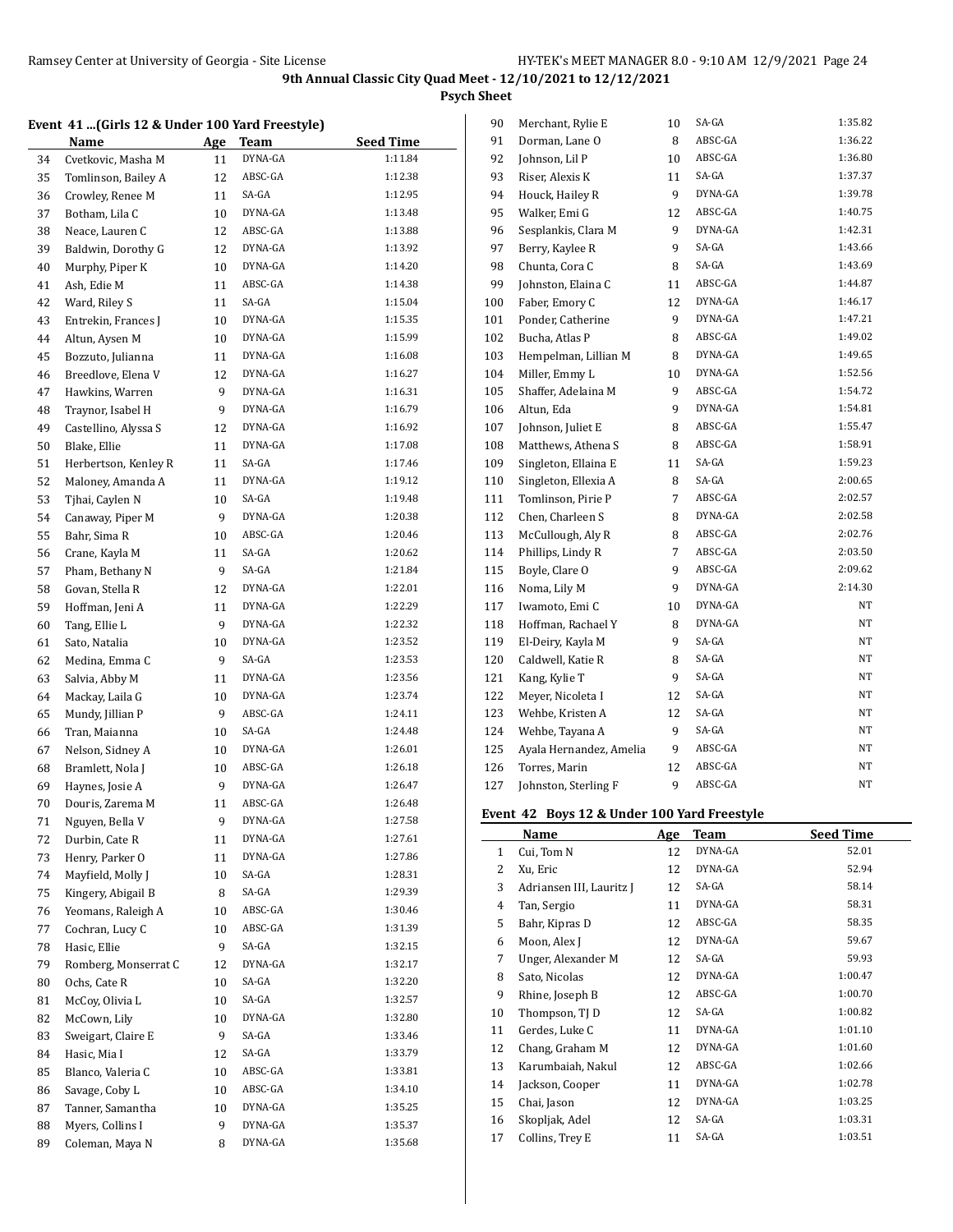**Psych Sheet**

# **Event 42 ...(Boys 12 & Under 100 Yard Freestyle)**

|    | Event 42 (Doys 12 & Onder 100 raid ricestyle) |     |             |                  |
|----|-----------------------------------------------|-----|-------------|------------------|
|    | Name                                          | Age | <b>Team</b> | <b>Seed Time</b> |
| 18 | Zhang, Andy A                                 | 12  | DYNA-GA     | 1:04.09          |
| 19 | Todorov, Nick J                               | 12  | DYNA-GA     | 1:04.64          |
| 20 | Knowles, Winlon M                             | 12  | DYNA-GA     | 1:04.84          |
| 21 | Finley, Sheppard M                            | 12  | SA-GA       | 1:05.41          |
| 22 | Brewer, Graham B                              | 10  | DYNA-GA     | 1:06.10          |
| 23 | Giambalvo, Charlie V                          | 11  | SA-GA       | 1:06.11          |
| 24 | Klemmer, Austin A                             | 11  | SA-GA       | 1:07.23          |
| 25 | Mujkanovic, Aldino                            | 12  | SA-GA       | 1:07.61          |
| 26 | Wheeler, Preston J                            | 10  | SA-GA       | 1:07.92          |
| 27 | Tan, King                                     | 10  | DYNA-GA     | 1:08.07          |
| 28 | Wang, Tu                                      | 10  | DYNA-GA     | 1:08.62          |
| 29 | Collins, Jordan V                             | 9   | SA-GA       | 1:10.25          |
| 30 | Choi, Jason Y                                 | 12  | DYNA-GA     | 1:10.29          |
| 31 | Meyers, Timmy J                               | 12  | SA-GA       | 1:11.62          |
| 32 | Holcombe, Chase C                             | 10  | SA-GA       | 1:11.63          |
| 33 | Horback, John G                               | 10  | SA-GA       | 1:12.36          |
| 34 | Schuette, Declan J                            | 11  | SA-GA       | 1:12.58          |
| 35 | Hobbs, Corbin B                               | 12  | ABSC-GA     | 1:13.02          |
|    | Power, Daniel A                               | 11  | SA-GA       | 1:13.38          |
| 36 |                                               |     | DYNA-GA     | 1:13.41          |
| 37 | Wells, Kazuki M                               | 12  | DYNA-GA     | 1:13.97          |
| 38 | Stedman, Barton B                             | 10  | DYNA-GA     |                  |
| 39 | Daussat, Leo J                                | 12  |             | 1:13.99          |
| 40 | Benner, Owen W                                | 11  | DYNA-GA     | 1:14.06          |
| 41 | Putman, Brody B                               | 11  | ABSC-GA     | 1:14.18          |
| 42 | Sesplankis, Theo P                            | 10  | DYNA-GA     | 1:14.61          |
| 43 | Brewer, Parker A                              | 10  | DYNA-GA     | 1:15.10          |
| 44 | Huang, Alex Z                                 | 12  | ABSC-GA     | 1:15.71          |
| 45 | Liley, Landon N                               | 10  | DYNA-GA     | 1:15.98          |
| 46 | Kirkland, Jack D                              | 10  | ABSC-GA     | 1:16.23          |
| 47 | Wengert, Thor E                               | 11  | DYNA-GA     | 1:16.30          |
| 48 | Kehl, Matt R                                  | 9   | DYNA-GA     | 1:16.63          |
| 49 | Wheeler, Parker G                             | 8   | SA-GA       | 1:18.73          |
| 50 | Trobough, Hudson D                            | 12  | SA-GA       | 1:19.01          |
| 51 | Price, Grady T                                | 11  | ABSC-GA     | 1:19.33          |
| 52 | Hahm, Sunjoo                                  | 9   | DYNA-GA     | 1:19.73          |
| 53 | Kelly, Paul W                                 | 10  | DYNA-GA     | 1:19.81          |
| 54 | Joy, Kevin                                    | 11  | ABSC-GA     | 1:20.10          |
| 55 | Page, Matteo R                                | 12  | DYNA-GA     | 1:21.62          |
| 56 | Coombs, Connor M                              | 10  | DYNA-GA     | 1:21.79          |
| 57 | Li, Richard H                                 | 11  | DYNA-GA     | 1:24.36          |
| 58 | Price, Sam D                                  | 9   | ABSC-GA     | 1:24.58          |
| 59 | Britt, Judah G                                | 10  | SA-GA       | 1:24.93          |
| 60 | Voivedich-Walter, Olivier S                   | 11  | ABSC-GA     | 1:26.09          |
| 61 | Overway, Seth R                               | 8   | DYNA-GA     | 1:27.20          |
| 62 | Coombs, Gray A                                | 11  | SA-GA       | 1:27.95          |
| 63 | Silvers, Liam T                               | 9   | SA-GA       | 1:28.81          |
| 64 | Vova, Daniel L                                | 9   | DYNA-GA     | 1:30.34          |
| 65 | Fionte, Ryan H                                | 10  | DYNA-GA     | 1:30.92          |
| 66 | Knowles, Speight S                            | 11  | DYNA-GA     | 1:31.10          |
| 67 | Thompson, Keegan C                            | 10  | SA-GA       | 1:32.59          |
| 68 | Moore, Isaac C                                | 12  | DYNA-GA     | 1:32.83          |
| 69 | McCoy, Owen A                                 | 8   | SA-GA       | 1:34.41          |
| 70 | McCullough, Nolan E                           | 10  | ABSC-GA     | 1:37.30          |
| 71 | Morton, Wesley A                              | 9   | SA-GA       | 1:38.35          |
| 72 | Weldon, Caz A                                 | 11  | ABSC-GA     | 1:38.91          |
| 73 | Reed, Gavin C                                 | 9   | ABSC-GA     | 1:43.00          |
|    |                                               |     |             |                  |

| 74  | Tamura, Aki         | 10 | DYNA-GA | 1:44.70   |
|-----|---------------------|----|---------|-----------|
| 75  | Chang, Dax N        | 8  | ABSC-GA | 1:45.37   |
| 76  | Garimella, Anhad    | 10 | DYNA-GA | 1:50.03   |
| 77  | Li, Jacob Y         | 8  | ABSC-GA | 1:51.50   |
| 78  | Dillies, Andréas    | 11 | ABSC-GA | 1:53.77   |
| 79  | Cella, Lucas E      | 11 | DYNA-GA | 1:55.11   |
| 80  | Grey, Zack D        | 11 | SA-GA   | 2:07.60   |
| 81  | Walker, Benjamin L  | 8  | ABSC-GA | 2:34.38   |
| 82  | Liley, Luke W       | 8  | DYNA-GA | NT        |
| 83  | Chang, Matthew A    | 7  | DYNA-GA | NT        |
| 84  | Moore, Cillian T    | 10 | DYNA-GA | <b>NT</b> |
| 85  | Taneja, Arnav       | 12 | DYNA-GA | NT        |
| 86  | Gates, Ryan L       | 9  | DYNA-GA | NT        |
| 87  | Gates, Nico S       | 6  | DYNA-GA | NT        |
| 88  | Tian, Lucas P       | 9  | DYNA-GA | NT        |
| 89  | Tian, Jonas P       | 7  | DYNA-GA | NT        |
| 90  | Barnes, Jack H      | 10 | DYNA-GA | NT        |
| 91  | Bragg, Kelton L     | 12 | DYNA-GA | NT        |
| 92  | Maskar, Aniket A    | 11 | DYNA-GA | NT        |
| 93  | Coburn, William J   | 8  | DYNA-GA | NT        |
| 94  | Holder, Gray T      | 10 | SA-GA   | NT        |
| 95  | Wise, Jett A        | 10 | SA-GA   | NT        |
| 96  | McLean, Lachlan S   | 10 | SA-GA   | NT        |
| 97  | Jain, Shreyas       | 12 | SA-GA   | NT        |
| 98  | Shiflett, Gabriel D | 11 | SA-GA   | NT        |
| 99  | Wright, Caleb J     | 8  | ABSC-GA | NT        |
| 100 | Guidry, Graham L    | 8  | ABSC-GA | NT        |
| 101 | Torres, Evan        | 9  | ABSC-GA | NT        |
| 102 | Torres, Garrett     | 10 | ABSC-GA | <b>NT</b> |
| 103 | Santos, Jax A       | 8  | ABSC-GA | NT        |
|     |                     |    |         |           |

## **Event 43 Girls 13 & Over 100 Yard Freestyle**

|                | Name                 | Age | Team    | <b>Seed Time</b> |
|----------------|----------------------|-----|---------|------------------|
| $\mathbf{1}$   | Halbach, Ansley E    | 16  | ABSC-GA | 55.26            |
| $\overline{2}$ | Ochoa, Iris N        | 15  | SA-GA   | 55.32            |
| 3              | Modglin, Sydney      | 14  | DYNA-GA | 56.22            |
| 4              | Hayes, Addie L       | 17  | ABSC-GA | 56.26            |
| 5              | Feild, Sarah A       | 15  | DYNA-GA | 56.57            |
| 6              | Baldwin, Anna M      | 15  | DYNA-GA | 56.63            |
| 7              | Ishikawa, Sophia     | 17  | SA-GA   | 56.79            |
| 8              | Young, Ximena        | 14  | ABSC-GA | 56.81            |
| 9              | Schaffer, Caroline R | 15  | DYNA-GA | 56.82            |
| 10             | Marroquin, Eva S     | 15  | SA-GA   | 56.82            |
| 11             | Webb, Ansley E       | 14  | DYNA-GA | 56.98            |
| 12             | Lewis, Erin A        | 17  | DYNA-GA | 57.12            |
| 13             | Hope, Maddie P       | 17  | ABSC-GA | 57.12            |
| 14             | Burrowes, Antonita J | 16  | SA-GA   | 57.14            |
| 15             | Dillon, Ella L       | 14  | ABSC-GA | 57.35            |
| 16             | Alexander, Brooke E  | 16  | SA-GA   | 57.37            |
| 17             | Reilly, Makenna P    | 15  | SA-GA   | 57.71            |
| 18             | Markott, Teagan M    | 13  | DYNA-GA | 57.74            |
| 19             | Greene, Emma A       | 15  | ABSC-GA | 57.86            |
| 20             | Zhou, Amelia H       | 15  | SA-GA   | 58.20            |
| 21             | Robinson, Maggie E   | 16  | SA-GA   | 58.29            |
| 22             | Kennedy, Alice J     | 17  | ABSC-GA | 58.30            |
| 23             | Dubin, Mylee L       | 15  | DYNA-GA | 58.32            |
| 24             | Simon, Brianna G     | 17  | DYNA-GA | 58.40            |
| 25             | Pursner, Rebecca J   | 16  | ABSC-GA | 58.60            |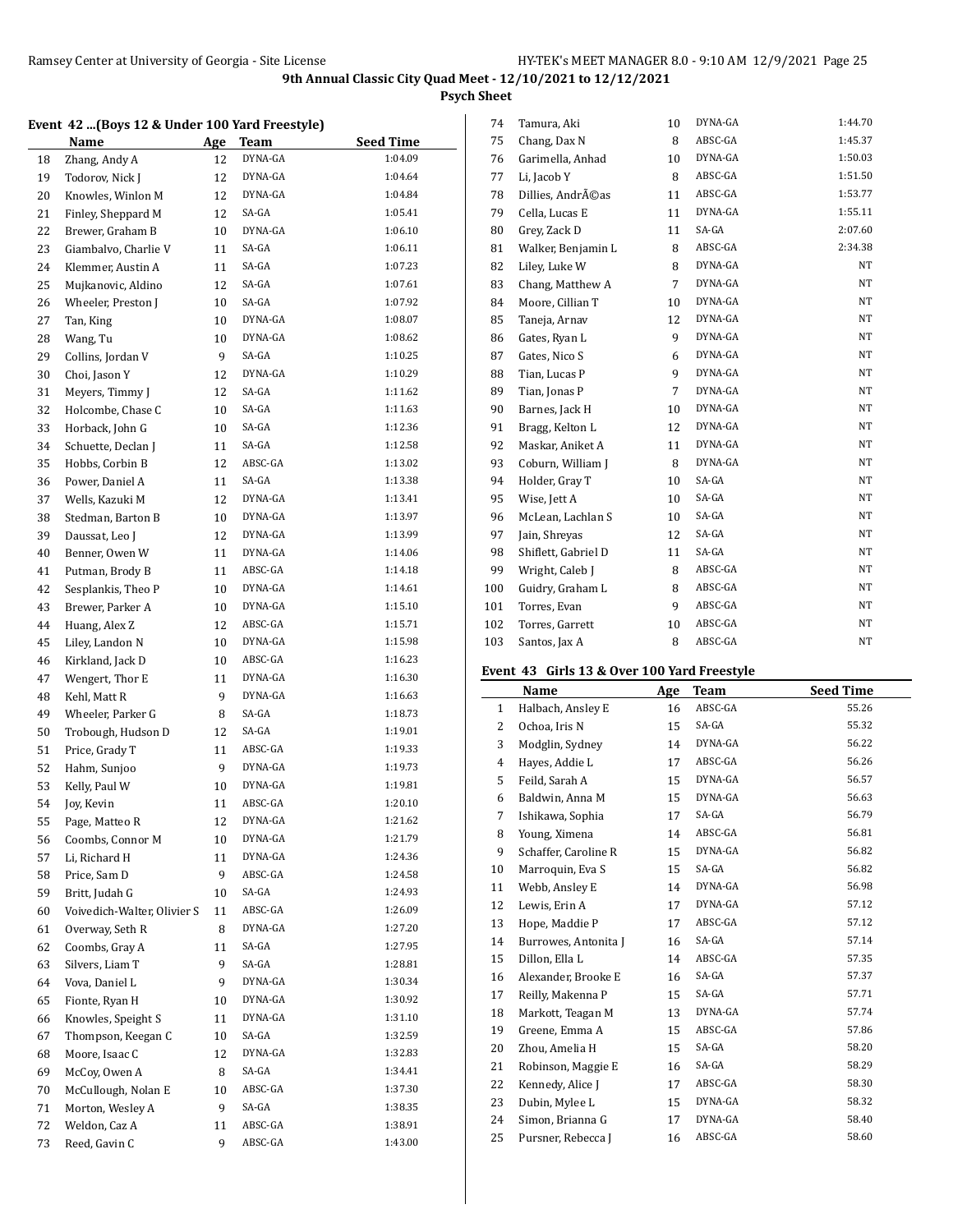**Psych Sheet**

#### **Event 43 ...(Girls 13 & Over 100 Yard Freestyle)**

|    | Name                      | <u>Age</u> | <u>Team</u> | Seed Time |
|----|---------------------------|------------|-------------|-----------|
| 26 | Heffner, Kaela A          | 13         | SA-GA       | 58.71     |
| 27 | Peters, Sonia A           | 15         | DYNA-GA     | 58.74     |
| 28 | Foggin, Charlotte L       | 15         | ABSC-GA     | 58.78     |
| 29 | Ackert, Ansley M          | 14         | DYNA-GA     | 58.86     |
| 30 | Skillen, Emily K          | 15         | SA-GA       | 58.91     |
| 31 | Streeter, Catherine F     | 16         | SA-GA       | 58.93     |
| 32 | Ibarra, Marina            | 13         | DYNA-GA     | 58.94     |
| 33 | Turcotte, Olivia M        | 13         | DYNA-GA     | 58.98     |
| 34 | Robertson, Leah E         | 14         | SA-GA       | 59.16     |
| 35 | Richard, Hailey E         | 14         | DYNA-GA     | 59.28     |
| 36 | Jung, Julia H             | 13         | SA-GA       | 59.39     |
| 37 | Dodson. Amelia K          | 15         | SA-GA       | 59.61     |
| 38 | Shen, Lori                | 13         | DYNA-GA     | 59.68     |
| 39 | Hamilton, Hailey M        | 15         | DYNA-GA     | 59.73     |
| 40 | Hultgren, Virginia Jane T | 15         | DYNA-GA     | 59.96     |
| 41 | Teyner, Kailey R          | 14         | ABSC-GA     | 59.99     |
| 42 | Britt, Mackenzie G        | 13         | SA-GA       | 1:00.00   |
| 43 | Evans, Caroline G         | 16         | DYNA-GA     | 1:00.05   |
| 44 | Mulford, Sydney J         | 16         | DYNA-GA     | 1:00.11   |
| 45 | Xiao, Catherine J         | 14         | DYNA-GA     | 1:00.15   |
| 46 | He, Alethea L             | 14         | ABSC-GA     | 1:00.18   |
| 47 | Teague, Chloe J           | 16         | SA-GA       | 1:00.36   |
| 48 |                           | 13         | SA-GA       | 1:00.46   |
|    | Szabo, Aida S             |            | SA-GA       | 1:00.55   |
| 49 | Letsch, Emmie M           | 13         | DYNA-GA     | 1:00.75   |
| 50 | Davis, Charlotte A        | 13         | ABSC-GA     | 1:00.89   |
| 51 | Harding, Riley M          | 13         | DYNA-GA     | 1:01.01   |
| 52 | Tang, Katie M             | 14         |             |           |
| 53 | Robinson, Hannah E        | 13         | SA-GA       | 1:01.46   |
| 54 | Houston, Evie G           | 13         | DYNA-GA     | 1:01.59   |
| 55 | Haynes, Nora C            | 14         | DYNA-GA     | 1:01.70   |
| 56 | Gerdes, Victoria S        | 15         | DYNA-GA     | 1:01.85   |
| 57 | Entrekin, Anna L          | 13         | DYNA-GA     | 1:01.90   |
| 58 | Wang, Can                 | 13         | DYNA-GA     | 1:01.92   |
| 59 | Manzi, Caroline G         | 14         | DYNA-GA     | 1:02.07   |
| 60 | Shine, Lea                | 15         | DYNA-GA     | 1:02.21   |
| 61 | Bates, Martha K           | 13         | ABSC-GA     | 1:02.21   |
| 62 | Lo Faro, Lidia A          | 14         | DYNA-GA     | 1:02.59   |
| 63 | Wright, Isabel R          | 14         | SA-GA       | 1:02.68   |
| 64 | Rey Sanchez, Miranda B    | 13         | SA-GA       | 1:02.81   |
| 65 | Butoiu, Victoria M        | 13         | DYNA-GA     | 1:03.17   |
| 66 | Hampton, Heidi L          | 15         | DYNA-GA     | 1:03.29   |
| 67 | Griffin, Cassedy C        | 14         | SA-GA       | 1:03.50   |
| 68 | Sedykh, Sasha L           | 13         | DYNA-GA     | 1:03.64   |
| 69 | Kler, Camdyn A            | 16         | DYNA-GA     | 1:04.18   |
| 70 | Cole, Mabry F             | 15         | ABSC-GA     | 1:04.31   |
| 71 | Turcotte, Kaela E         | 13         | DYNA-GA     | 1:04.33   |
| 72 | King, Ella C              | 13         | DYNA-GA     | 1:04.36   |
| 73 | Fuchs, Sadie G            | 14         | DYNA-GA     | 1:04.42   |
| 74 | Price, Alex M             | 14         | DYNA-GA     | 1:04.47   |
| 75 | Jayakumar, Isha R         | 13         | DYNA-GA     | 1:04.60   |
| 76 | Wilson, Reese T           | 13         | DYNA-GA     | 1:04.61   |
| 77 | Deeb, Emily G             | 13         | DYNA-GA     | 1:04.78   |
| 78 | Jones, Hannah-Lisa K      | 14         | DYNA-GA     | 1:04.79   |
| 79 | Woodard, Ella M           | 14         | DYNA-GA     | 1:04.91   |
| 80 | Wanjohi, Helen            | 13         | SA-GA       | 1:05.45   |
| 81 | Sow, Abby N               | 14         | SA-GA       | 1:05.49   |

| 82  | Champney, Caroline L       | 13 | SA-GA   | 1:05.62 |
|-----|----------------------------|----|---------|---------|
| 83  | Cermak, Isabella I         | 15 | SA-GA   | 1:05.96 |
| 84  | Durbin, Laura A            | 13 | DYNA-GA | 1:06.01 |
| 85  | Taylor, Shadia N           | 13 | SA-GA   | 1:06.21 |
| 86  | Williams, Zoe O            | 13 | DYNA-GA | 1:06.60 |
| 87  | Toro, Mariela S            | 14 | SA-GA   | 1:06.74 |
| 88  | Etingof, Alex V            | 14 | DYNA-GA | 1:06.79 |
| 89  | Jayakumar, Nila R          | 13 | DYNA-GA | 1:07.13 |
| 90  | Lampa, Audrey L            | 14 | DYNA-GA | 1:07.56 |
| 91  | Smith, Lynnette            | 13 | ABSC-GA | 1:08.22 |
| 92  | Hayes, Callie R            | 13 | ABSC-GA | 1:08.51 |
| 93  | Gundry, Abby M             | 14 | SA-GA   | 1:08.69 |
| 94  | Yeomans, Carson R          | 13 | ABSC-GA | 1:09.78 |
| 95  | Cox, Caroline O            | 14 | SA-GA   | 1:09.80 |
| 96  | Preyer, Maddie O           | 13 | DYNA-GA | 1:10.14 |
| 97  | Hunter, Faith N            | 13 | SA-GA   | 1:10.51 |
| 98  | Welin, Malou E             | 13 | DYNA-GA | 1:12.86 |
| 99  | Cochran, Kate V            | 13 | SA-GA   | 1:13.02 |
| 100 | Prince, Caroline G         | 14 | ABSC-GA | 1:13.58 |
| 101 | Johnson, Caroline E        | 13 | DYNA-GA | 1:13.69 |
| 102 | Overway, Mina              | 13 | DYNA-GA | 1:14.24 |
| 103 | Ayling, Michelle J         | 13 | DYNA-GA | 1:14.80 |
| 104 | Fambrough, Annabelle C     | 13 | DYNA-GA | 1:15.79 |
| 105 | Licsko, Brooke M           | 13 | SA-GA   | 1:15.90 |
| 106 | Jones, Samantha A          | 13 | SA-GA   | 1:16.35 |
| 107 | Chunta, Mazie C            | 13 | SA-GA   | 1:16.92 |
| 108 | Selvakumar, Lekha N        | 13 | DYNA-GA | 1:17.54 |
| 109 | Butuc, Iris C              | 14 | SA-GA   | 1:18.86 |
| 110 | Rodriguez, Isabella        | 13 | DYNA-GA | 1:23.47 |
| 111 | Bebin Blackwell, Caitlyn C | 14 | ABSC-GA | 1:24.37 |
| 112 | Salvo, Ella W              | 13 | DYNA-GA | 1:25.14 |
| 113 | Shaffer, Marleighna M      | 13 | ABSC-GA | 1:30.95 |
| 114 | Jagavkar, Aanya H          | 13 | SA-GA   | 1:36.16 |
| 115 | Jones, Bella G             | 14 | SA-GA   | NT      |
| 116 | Ayala Hernandez, Alessandı | 13 | ABSC-GA | NΤ      |
| 117 | Turner, Elin E             | 14 | ABSC-GA | NT      |
|     |                            |    |         |         |

## **Event 44 Boys 13 & Over 100 Yard Freestyle**

|    | Name                | Age | Team    | <b>Seed Time</b> |
|----|---------------------|-----|---------|------------------|
| 1  | Lim, Phillip S      | 16  | SA-GA   | 47.72            |
| 2  | Huang, Daniel       | 17  | ABSC-GA | 48.28            |
| 3  | Young, Evan T       | 16  | SA-GA   | 48.93            |
| 4  | Foggin, Will H      | 18  | ABSC-GA | 49.33            |
| 5  | Nguyen, Thien H     | 14  | SA-GA   | 50.94            |
| 6  | Gricus, Max D       | 15  | SA-GA   | 50.97            |
| 7  | Silvers, Noah E     | 14  | SA-GA   | 51.01            |
| 8  | Ackerman, Austin S  | 17  | ABSC-GA | 51.53            |
| 9  | Bates, Eli R        | 15  | ABSC-GA | 51.62            |
| 10 | Silvers, Ean L      | 13  | SA-GA   | 52.16            |
| 11 | Tan, Ashton         | 13  | DYNA-GA | 52.17            |
| 12 | Reynolds, Jack V    | 15  | SA-GA   | 52.27            |
| 13 | Lisinovic, Dino D   | 16  | SA-GA   | 52.53            |
| 14 | Daniels, Aiden R    | 15  | SA-GA   | 52.69            |
| 15 | Pham, Anthony       | 13  | SA-GA   | 52.69            |
| 16 | Kenny, Caleb M      | 14  | SA-GA   | 52.96            |
| 17 | Mackay, Wyatt S     | 13  | DYNA-GA | 53.07            |
| 18 | Waters, Carson A    | 13  | SA-GA   | 53.13            |
| 19 | Christman, Walter C | 17  | DYNA-GA | 53.25            |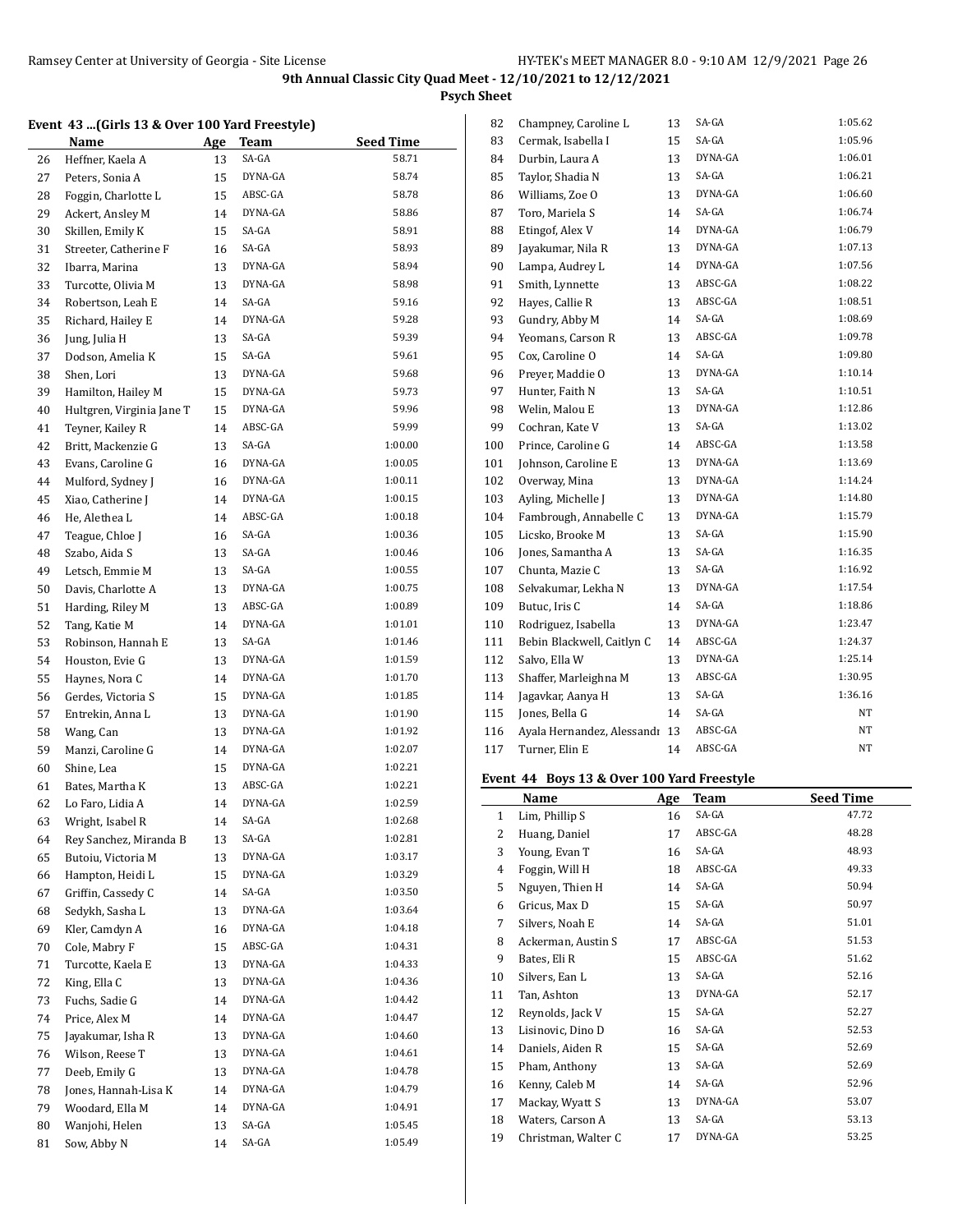**Psych Sheet**

#### **Event 44 ...(Boys 13 & Over 100 Yard Freestyle)**

|    | N <u>ame</u>         | <u>Age</u> | <b>Team</b> | <b>Seed Time</b> |
|----|----------------------|------------|-------------|------------------|
| 20 | Tran, Nathan A       | 16         | SA-GA       | 53.36            |
| 21 | Robertson, Owen C    | 16         | SA-GA       | 53.42            |
| 22 | Fleischer, Max T     | 17         | DYNA-GA     | 53.49            |
| 23 | Selph, Landon N      | 16         | SA-GA       | 53.57            |
| 24 | Lou, Alex J          | 14         | DYNA-GA     | 53.70            |
| 25 | Wilkerson, Reid E    | 14         | SA-GA       | 53.83            |
| 26 | Swink, Adam E        | 16         | SA-GA       | 53.88            |
| 27 | Lou, Jax J           | 13         | DYNA-GA     | 54.43            |
| 28 | Combs, Ian R         | 14         | DYNA-GA     | 54.72            |
| 29 | Hailey, Brandon M    | 17         | ABSC-GA     | 54.87            |
| 30 | Richards, Riley K    | 13         | SA-GA       | 54.95            |
| 31 | Xiao, Johnson        | 13         | DYNA-GA     | 55.02            |
| 32 | Trotter, Torin N     | 13         | ABSC-GA     | 55.02            |
| 33 | Brann, Phidi M       | 14         | DYNA-GA     | 55.17            |
| 34 | Aplin, Marek R       | 15         | SA-GA       | 55.41            |
| 35 | Anders, Jacob R      | 15         | SA-GA       | 55.44            |
| 36 | Bauer, Caleb Q       | 17         | DYNA-GA     | 55.53            |
| 37 | Brown, London A      | 15         | DYNA-GA     | 55.57            |
| 38 | Flores, Sebastian J  | 16         | DYNA-GA     | 56.10            |
| 39 | Xiao, Ryan W         | 15         | ABSC-GA     | 56.28            |
| 40 | Debowsky, Bryce G    | 13         | SA-GA       | 56.58            |
| 41 | Johnson, Sam J       | 15         | DYNA-GA     | 56.70            |
| 42 | Cook, Camden P       | 13         | SA-GA       | 56.72            |
| 43 | Jamsandekar, Aayan P | 14         | SA-GA       | 56.97            |
| 44 | Phillips, Luke L     | 13         | ABSC-GA     | 57.07            |
| 45 | McGahagin, Connor L  | 16         | SA-GA       | 57.13            |
| 46 | Zhou, Jeffrey        | 15         | DYNA-GA     | 57.35            |
| 47 | Krosner, Zach A      | 15         | ABSC-GA     | 58.11            |
| 48 | Turcotte, Jack T     | 17         | DYNA-GA     | 58.18            |
| 49 | Stedman, Vane V      | 14         | DYNA-GA     | 58.39            |
| 50 | Ozel, Fatih          | 16         | DYNA-GA     | 58.58            |
| 51 | Peters, Tucker R     | 15         | DYNA-GA     | 58.76            |
| 52 | Archer, Jacob S      | 13         | SA-GA       | 59.11            |
| 53 | Medina, Jacob R      | 14         | SA-GA       | 59.20            |
| 54 | Pure, Ethan L        | 13         | DYNA-GA     | 59.43            |
| 55 | Ryu, Kevin           | 15         | DYNA-GA     | 59.72            |
| 56 | Kudryashev, Daniel A | 15         | DYNA-GA     | 59.86            |
| 57 | Koch, Christopher    | 13         | ABSC-GA     | 1:00.24          |
| 58 | Stachelczyk, Alex A  | 14         | SA-GA       | 1:01.02          |
| 59 | Sol, Stephan E       | 13         | DYNA-GA     | 1:01.13          |
| 60 | McGahagin, Joshua T  | 13         | SA-GA       | 1:01.13          |
| 61 | Kannan, Shaan S      | 14         | ABSC-GA     | 1:01.68          |
| 62 | Swanson, Ian A       | 13         | DYNA-GA     | 1:01.73          |
| 63 | Skidmore, Wynn D     | 13         | SA-GA       | 1:01.77          |
| 64 | Peters, Garrett M    | 13         | DYNA-GA     | 1:02.03          |
| 65 | Hill, Darvin E       | 15         | SA-GA       | 1:02.04          |
| 66 | Halbach, Crenshaw    | 13         | ABSC-GA     | 1:02.16          |
| 67 | Fleischer, Jonas I   | 13         | DYNA-GA     | 1:02.36          |
| 68 | Van Houten, Owen R   | 13         | SA-GA       | 1:02.64          |
| 69 | Cornish, Evan        | 14         | ABSC-GA     | 1:03.06          |
| 70 | Wajnberg, Jacob J    | 13         | DYNA-GA     | 1:03.08          |
| 71 | Armel, Lyle O        | 14         | ABSC-GA     | 1:03.08          |
| 72 | Pierce, Noah S       | 13         | SA-GA       | 1:03.24          |
| 73 | Feaster, Patrick H   | 13         | DYNA-GA     | 1:03.84          |
| 74 | Gray, Anzio          | 16         | DYNA-GA     | 1:04.13          |
| 75 | Threadgill, Joe R    | 13         | SA-GA       | 1:05.72          |

| 76 | Agarwal, Krishna   | 13 | DYNA-GA | 1:05.96 |
|----|--------------------|----|---------|---------|
| 77 | Eddy, Brooks B     | 14 | SA-GA   | 1:06.68 |
| 78 | Axt, Owen M        | 13 | DYNA-GA | 1:06.73 |
| 79 | Patil, Svayam M    | 13 | SA-GA   | 1:07.16 |
| 80 | Sued, Enrique R    | 14 | DYNA-GA | 1:07.31 |
| 81 | Fleischer, Eli S   | 16 | DYNA-GA | 1:08.54 |
| 82 | Joy, Wilson        | 13 | ABSC-GA | 1:09.20 |
| 83 | Lentz, Eli C       | 13 | DYNA-GA | 1:09.21 |
| 84 | Jagavkar, Avi H    | 14 | SA-GA   | 1:11.45 |
| 85 | Fionte, Kyle S     | 13 | DYNA-GA | 1:13.12 |
| 86 | Welin, Lex C       | 14 | DYNA-GA | 1:13.25 |
| 87 | McGhie, Myles P    | 14 | DYNA-GA | 1:14.26 |
| 88 | Kudryashev, Greg A | 13 | DYNA-GA | 1:14.37 |
| 89 | Graff, Charlie A   | 13 | ABSC-GA | 1:15.67 |
| 90 | Anderson, Ethan E  | 14 | ABSC-GA | 1:16.53 |
| 91 | Bolte, Will C      | 13 | DYNA-GA | 1:21.60 |
| 92 | Cole, Cadhan H     | 14 | DYNA-GA | NT      |
| 93 | Renier, Luke J     | 19 | ABSC-GA | NT      |
| 94 | Choi, Daniel D     | 16 | ABSC-GA | NT      |
|    |                    |    |         |         |

# **Event 45 Girls 12 & Under 50 Yard Backstroke**

|              | Name                   | Age | <b>Team</b> | <b>Seed Time</b> |
|--------------|------------------------|-----|-------------|------------------|
| $\mathbf{1}$ | Parrenas, Isabella R   | 12  | DYNA-GA     | 32.16            |
| 2            | Wei, Elizabeth         | 12  | SA-GA       | 33.50            |
| 3            | Lambert, Elyse W       | 12  | DYNA-GA     | 33.65            |
| 4            | Fagan, Holland G       | 12  | DYNA-GA     | 33.80            |
| 5            | Hutchins, Sydney M     | 12  | DYNA-GA     | 33.95            |
| 6            | Williams, Ellie L      | 11  | DYNA-GA     | 34.31            |
| 7            | Jones, Isabella        | 11  | DYNA-GA     | 34.49            |
| 8            | Van Staden, Mila K     | 10  | SA-GA       | 34.90            |
| 9            | Govan, Stella R        | 12  | DYNA-GA     | 34.97            |
| 10           | Mann, Kylie A          | 11  | SA-GA       | 35.27            |
| 11           | Thomas, Gabby L        | 11  | SA-GA       | 35.35            |
| 12           | Chen, Scarlett S       | 11  | DYNA-GA     | 35.46            |
| 13           | Patel, Lucki M         | 11  | DYNA-GA     | 35.68            |
| 14           | Simon, Kennedy J       | 12  | SA-GA       | 36.24            |
| 15           | Adriansen, Nataleigh A | 10  | SA-GA       | 36.26            |
| 16           | McCormack, Anna Read R | 12  | SA-GA       | 36.43            |
| 17           | Jones, Melanie A       | 10  | SA-GA       | 36.95            |
| 18           | Vova, Maddy M          | 12  | DYNA-GA     | 37.43            |
| 19           | Deeb, Madison G        | 9   | DYNA-GA     | 37.45            |
| 20           | Kehl, Brooke E         | 12  | DYNA-GA     | 37.48            |
| 21           | Bolte, Kate G          | 11  | DYNA-GA     | 37.88            |
| 22           | Ash, Edie M            | 11  | ABSC-GA     | 37.89            |
| 23           | Cvetkovic, Masha M     | 11  | DYNA-GA     | 38.14            |
| 24           | Nelson, Sidney A       | 10  | DYNA-GA     | 39.02            |
| 25           | Hawk, Blakely J        | 11  | ABSC-GA     | 39.09            |
| 26           | Botham, Lila C         | 10  | DYNA-GA     | 39.19            |
| 27           | Breedlove, Elena V     | 12  | DYNA-GA     | 39.33            |
| 28           | Maloney, Amanda A      | 11  | DYNA-GA     | 39.60            |
| 29           | Baldwin, Dorothy G     | 12  | DYNA-GA     | 40.12            |
| 30           | Bozzuto, Julianna      | 11  | DYNA-GA     | 40.18            |
| 31           | Entrekin, Frances J    | 10  | DYNA-GA     | 40.32            |
| 32           | Drake, Shelby Claire C | 11  | SA-GA       | 40.34            |
| 33           | Hawkins, Warren        | 9   | DYNA-GA     | 41.03            |
| 34           | Mackay, Laila G        | 10  | DYNA-GA     | 41.17            |
| 35           | Bahr, Sima R           | 10  | ABSC-GA     | 41.23            |
| 36           | Austin, Addyson E      | 10  | SA-GA       | 41.25            |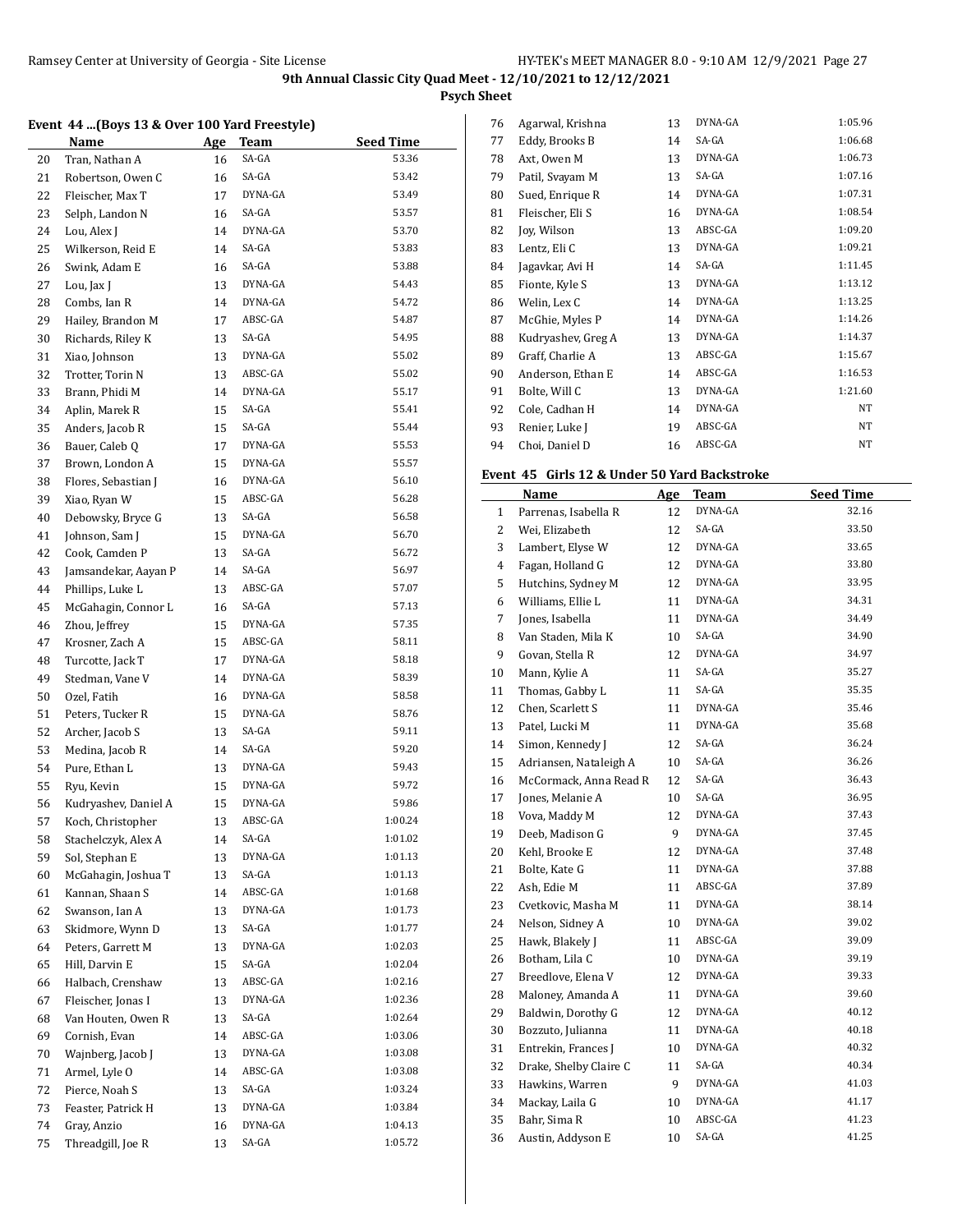**Psych Sheet**

### **Event 45 ...(Girls 12 & Under 50 Yard Backstroke)**

|    | <b>Name</b>          | <u>Age</u> | <u>Team</u> | <b>Seed Time</b> |
|----|----------------------|------------|-------------|------------------|
| 37 | Altun, Aysen M       | 10         | DYNA-GA     | 41.29            |
| 38 | Mundy, Jillian P     | 9          | ABSC-GA     | 41.31            |
| 39 | Tjhai, Caylen N      | 10         | SA-GA       | 41.48            |
| 40 | Haynes, Josie A      | 9          | DYNA-GA     | 41.57            |
| 41 | Zazzi, Grace A       | 8          | SA-GA       | 41.65            |
| 42 | Rosser, Gabby S      | 10         | ABSC-GA     | 41.90            |
| 43 | Murphy, Piper K      | 10         | DYNA-GA     | 41.94            |
| 44 | Durbin, Cate R       | 11         | DYNA-GA     | 41.99            |
| 45 | Mayfield, Molly J    | 10         | SA-GA       | 42.13            |
| 46 | Walker, Milan N      | 11         | SA-GA       | 42.17            |
| 47 | Bramlett, Nola J     | 10         | ABSC-GA     | 42.25            |
| 48 | Crowley, Renee M     | 11         | SA-GA       | 42.28            |
| 49 | Canaway, Piper M     | 9          | DYNA-GA     | 42.33            |
| 50 | Sato, Natalia        | 10         | DYNA-GA     | 42.84            |
| 51 | Herbertson, Kenley R | 11         | SA-GA       | 42.95            |
| 52 | Yeomans, Raleigh A   | 10         | ABSC-GA     | 43.65            |
| 53 | Savage, Coby L       | 10         | ABSC-GA     | 44.21            |
| 54 | Tang, Ellie L        | 9          | DYNA-GA     | 44.44            |
| 55 | Houck, Hailey R      | 9          | DYNA-GA     | 44.67            |
| 56 | Hasic, Mia I         | 12         | SA-GA       | 44.90            |
| 57 | Kang, Kylie T        | 9          | SA-GA       | 44.95            |
| 58 | Ochs, Cate R         | 10         | SA-GA       | 45.14            |
| 59 | Henry, Parker O      | 11         | DYNA-GA     | 45.19            |
| 60 | McCoy, Olivia L      | 10         | SA-GA       | 45.31            |
| 61 | Walker, Emi G        | 12         | ABSC-GA     | 45.35            |
| 62 | Myers, Collins I     | 9          | DYNA-GA     | 47.47            |
| 63 | Chunta, Cora C       | 8          | SA-GA       | 47.55            |
| 64 | Kingery, Abigail B   | 8          | SA-GA       | 47.86            |
| 65 | Johnson, Lil P       | 10         | ABSC-GA     | 48.00            |
| 66 | Cochran, Lucy C      | 10         | ABSC-GA     | 48.09            |
| 67 | Leveston, Morgan F   | 12         | SA-GA       | 48.22            |
| 68 | Dorman, Lane O       | 8          | ABSC-GA     | 48.38            |
| 69 | Blanco, Valeria C    | 10         | ABSC-GA     | 48.53            |
| 70 | Waters, Madison L    | 9          | SA-GA       | 48.82            |
| 71 | McCown, Lily         | 10         | DYNA-GA     | 48.88            |
| 72 | Johnston, Elaina C   | 11         | ABSC-GA     | 49.15            |
| 73 | Caldwell, Katie R    | 8          | SA-GA       | 49.53            |
| 74 | Taylor, Julianna L   | 11         | SA-GA       | 49.54            |
| 75 | Tanner, Samantha     | 10         | DYNA-GA     | 50.04            |
| 76 | Berry, Kaylee R      | 9          | SA-GA       | 50.23            |
| 77 | Faber, Emory C       | 12         | DYNA-GA     | 50.89            |
| 78 | Douris, Zarema M     | 11         | ABSC-GA     | 51.64            |
| 79 | Sesplankis, Clara M  | 9          | DYNA-GA     | 51.76            |
| 80 | Hasic, Ellie         | 9          | SA-GA       | 52.04            |
| 81 | Sweigart, Claire E   | 9          | SA-GA       | 52.24            |
| 82 | Bucha, Atlas P       | 8          | ABSC-GA     | 52.39            |
| 83 | Hoffman, Rachael Y   | 8          | DYNA-GA     | 55.74            |
| 84 | Hempelman, Lillian M | 8          | DYNA-GA     | 55.99            |
| 85 | Altun, Eda           | 9          | DYNA-GA     | 56.77            |
| 86 | Miller, Emmy L       | 10         | DYNA-GA     | 56.85            |
| 87 | Johnson, Juliet E    | 8          | ABSC-GA     | 59.02            |
| 88 | Boyle, Clare O       | 9          | ABSC-GA     | 1:00.58          |
| 89 | Shaffer, Adelaina M  | 9          | ABSC-GA     | 1:01.11          |
| 90 | Chen, Charleen S     | 8          | DYNA-GA     | 1:01.49          |
| 91 | Phillips, Lindy R    | 7          | ABSC-GA     | 1:04.33          |
| 92 | Matthews, Athena S   | 8          | ABSC-GA     | 1:08.72          |

| 93  | Romberg, Monserrat C    | 12 | DYNA-GA | 1:09.30   |
|-----|-------------------------|----|---------|-----------|
| 94  | Noma, Lily M            | 9  | DYNA-GA | 1:09.83   |
| 95  | Ponder, Catherine       | 9  | DYNA-GA | <b>NT</b> |
| 96  | Iwamoto, Emi C          | 10 | DYNA-GA | <b>NT</b> |
| 97  | Bak, Britney L          | 10 | SA-GA   | <b>NT</b> |
| 98  | Riser. Alexis K         | 11 | SA-GA   | <b>NT</b> |
| 99  | Meyer, Nicoleta I       | 12 | SA-GA   | <b>NT</b> |
| 100 | Wehbe, Kristen A        | 12 | SA-GA   | <b>NT</b> |
| 101 | Wehbe, Tayana A         | 9  | SA-GA   | <b>NT</b> |
| 102 | Avala Hernandez, Amelia | 9  | ABSC-GA | <b>NT</b> |
| 103 | Torres, Marin           | 12 | ABSC-GA | <b>NT</b> |
| 104 | Johnston, Sterling F    | 9  | ABSC-GA | <b>NT</b> |
| 105 | McCullough, Aly R       | 8  | ABSC-GA | <b>NT</b> |
|     |                         |    |         |           |

# **Event 46 Boys 12 & Under 50 Yard Backstroke**

|                | Name                     | <u>Age</u> | <b>Team</b> | <b>Seed Time</b> |
|----------------|--------------------------|------------|-------------|------------------|
| $\mathbf{1}$   | Adriansen III, Lauritz J | 12         | SA-GA       | 29.23            |
| 2              | Moon, Alex J             | 12         | DYNA-GA     | 30.74            |
| 3              | Sopa, Troy               | 11         | DYNA-GA     | 31.18            |
| $\overline{4}$ | Gerdes, Luke C           | 11         | DYNA-GA     | 31.78            |
| 5              | Sato, Nicolas            | 12         | DYNA-GA     | 32.99            |
| 6              | Zhang, Andy A            | 12         | DYNA-GA     | 33.09            |
| 7              | Jackson, Cooper          | 11         | DYNA-GA     | 33.13            |
| 8              | Chang, Graham M          | 12         | DYNA-GA     | 33.29            |
| 9              | Coverdill, Patrick D     | 11         | ABSC-GA     | 33.36            |
| 10             | Skopljak, Adel           | 12         | SA-GA       | 33.74            |
| 11             | Xu, Melvin R             | 12         | DYNA-GA     | 34.48            |
| 12             | Chai, Jason              | 12         | DYNA-GA     | 35.93            |
| 13             | Jain, Shreyas            | 12         | SA-GA       | 35.96            |
| 14             | Choi, Jason Y            | 12         | DYNA-GA     | 36.83            |
| 15             | Goreshnik, Maxwell       | 11         | SA-GA       | 36.85            |
| 16             | Horback, John G          | 10         | SA-GA       | 36.92            |
| 17             | Putman, Brody B          | 11         | ABSC-GA     | 37.80            |
| 18             | Stedman, Barton B        | 10         | DYNA-GA     | 37.85            |
| 19             | Benner, Owen W           | 11         | DYNA-GA     | 38.07            |
| 20             | Li, Richard H            | 11         | DYNA-GA     | 38.88            |
| 21             | Wengert, Thor E          | 11         | DYNA-GA     | 39.28            |
| 22             | Smith, Hayden D          | 11         | SA-GA       | 40.02            |
| 23             | Coombs, Gray A           | 11         | SA-GA       | 40.87            |
| 24             | Page, Matteo R           | 12         | DYNA-GA     | 41.21            |
| 25             | Kehl, Matt R             | 9          | DYNA-GA     | 41.34            |
| 26             | Daussat, Leo J           | 12         | DYNA-GA     | 41.84            |
| 27             | Hahm, Sunjoo             | 9          | DYNA-GA     | 42.39            |
| 28             | Power, Daniel A          | 11         | SA-GA       | 42.78            |
| 29             | Kelly, Paul W            | 10         | DYNA-GA     | 42.84            |
| 30             | Liley, Landon N          | 10         | DYNA-GA     | 43.07            |
| 31             | Sesplankis, Theo P       | 10         | DYNA-GA     | 43.71            |
| 32             | Knowles, Speight S       | 11         | DYNA-GA     | 44.11            |
| 33             | Moore, Isaac C           | 12         | DYNA-GA     | 44.35            |
| 34             | Trobough, Hudson D       | 12         | SA-GA       | 44.69            |
| 35             | Weldon, Caz A            | 11         | ABSC-GA     | 44.70            |
| 36             | Morton, Wesley A         | 9          | SA-GA       | 46.48            |
| 37             | McCullough, Nolan E      | 10         | ABSC-GA     | 46.57            |
| 38             | Herrick, Tyshi L         | 11         | SA-GA       | 47.48            |
| 39             | Torres, Garrett          | 10         | ABSC-GA     | 47.68            |
| 40             | Silvers, Liam T          | 9          | SA-GA       | 47.83            |
| 41             | Price, Sam D             | 9          | ABSC-GA     | 47.86            |
| 42             | Fionte, Ryan H           | 10         | DYNA-GA     | 48.64            |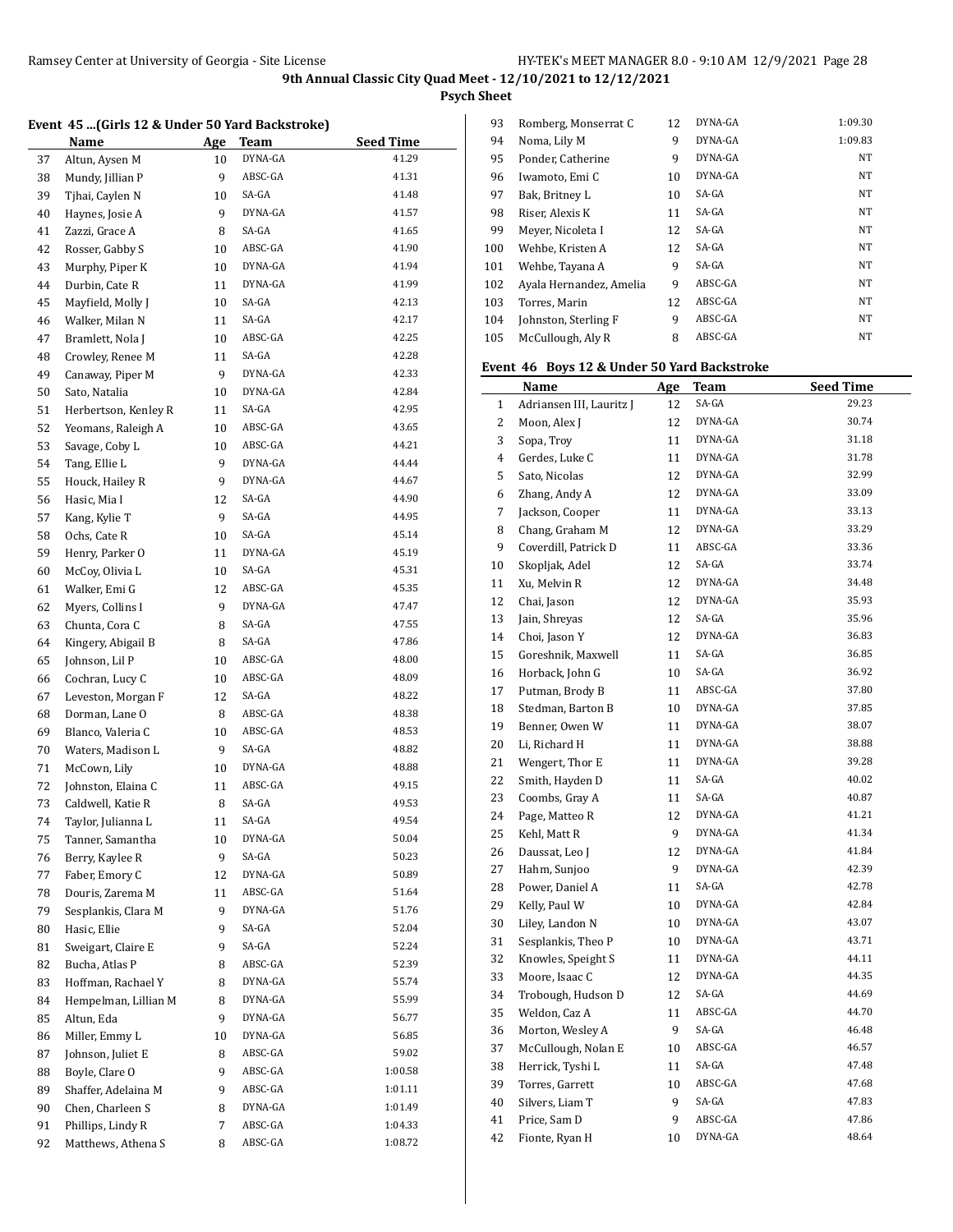## **Psych Sheet**

### **Event 46 ...(Boys 12 & Under 50 Yard Backstroke)**

|    | Name                        | Age            | <b>Team</b> | <b>Seed Time</b> |
|----|-----------------------------|----------------|-------------|------------------|
| 43 | Thompson, Baylor B          | 7              | SA-GA       | 48.88            |
| 44 | Coburn, William J           | 8              | DYNA-GA     | 49.33            |
| 45 | Van Staden, Nick J          | 9              | SA-GA       | 49.52            |
| 46 | Vova, Daniel L              | 9              | DYNA-GA     | 50.20            |
| 47 | Barnes, Jack H              | 10             | DYNA-GA     | 50.56            |
| 48 | McCoy, Owen A               | 8              | SA-GA       | 51.26            |
| 49 | Tamura, Aki                 | 10             | DYNA-GA     | 51.82            |
| 50 | Moore, Cillian T            | 10             | DYNA-GA     | 51.89            |
| 51 | Garimella, Anhad            | 10             | DYNA-GA     | 52.03            |
| 52 | Price, Grady T              | 11             | ABSC-GA     | 53.50            |
| 53 | Voivedich-Walter, Olivier S | 11             | ABSC-GA     | 53.81            |
| 54 | Li, Jacob Y                 | 8              | ABSC-GA     | 56.25            |
| 55 | Tian, Lucas P               | 9              | DYNA-GA     | 59.63            |
| 56 | Dillies, Andréas            | 11             | ABSC-GA     | 1:01.06          |
| 57 | Cella, Lucas E              | 11             | DYNA-GA     | 1:02.02          |
| 58 | Chang, Matthew A            | $\overline{7}$ | DYNA-GA     | 1:03.33          |
| 59 | Reed, Gavin C               | 9              | ABSC-GA     | 1:03.40          |
| 60 | Chang, Dax N                | 8              | ABSC-GA     | 1:06.59          |
| 61 | Grey, Zack D                | 11             | SA-GA       | 1:07.41          |
| 62 | Tian, Jonas P               | 7              | DYNA-GA     | 1:12.80          |
| 63 | Liley, Luke W               | 8              | DYNA-GA     | NT               |
| 64 | Gates, Nico S               | 6              | DYNA-GA     | NT               |
| 65 | Bragg, Kelton L             | 12             | DYNA-GA     | NT               |
| 66 | Anthony, Finn M             | 11             | SA-GA       | NT               |
| 67 | Wise, Jett A                | 10             | SA-GA       | NT               |
| 68 | McLean, Lachlan S           | 10             | SA-GA       | NΤ               |
| 69 | Shiflett, Gabriel D         | 11             | SA-GA       | NT               |
| 70 | Caswall, Dean M             | $\overline{7}$ | ABSC-GA     | NT               |
| 71 | Wright, Caleb J             | 8              | ABSC-GA     | NT               |
| 72 | Guidry, Graham L            | 8              | ABSC-GA     | NΤ               |
| 73 | Torres, Evan                | 9              | ABSC-GA     | NT               |
| 74 | Santos, Jax A               | 8              | ABSC-GA     | NΤ               |
| 75 | Walker, Benjamin L          | 8              | ABSC-GA     | $_{\rm NT}$      |

# **Event 47 Girls 12 & Under 200 Yard Backstroke**

|              | Name                   | Age | Team    | Seed Time |
|--------------|------------------------|-----|---------|-----------|
| $\mathbf{1}$ | Hicks, Claire V        | 12  | SA-GA   | 2:16.65   |
| 2            | Waters, Ella J         | 12  | SA-GA   | 2:24.70   |
| 3            | Stedman, Decker E      | 11  | DYNA-GA | 2:25.30   |
| 4            | Hurley, Maggie M       | 12  | DYNA-GA | 2:27.46   |
| 5            | McIntosh, Lily J       | 12  | DYNA-GA | 2:37.33   |
| 6            | Zafft, Aleah H         | 12  | SA-GA   | 2:38.21   |
| 7            | Hawkins, Aliyah Y      | 11  | DYNA-GA | 2:39.32   |
| 8            | Vaughn, Kerrigan D     | 12  | ABSC-GA | 2:39.86   |
| 9            | Jones, Isabella        | 11  | DYNA-GA | 2:41.42   |
| 10           | Jones, Melanie A       | 10  | SA-GA   | 2:47.73   |
| 11           | Carter, Ellie C        | 12  | DYNA-GA | 2:54.33   |
| 12           | McLucas, Daphne O      | 12  | ABSC-GA | 2:56.59   |
| 13           | Tomlinson, Bailey A    | 12  | ABSC-GA | 2:56.59   |
| 14           | Zellner, Zoey G        | 11  | ABSC-GA | 2:56.59   |
| 15           | Neace, Lauren C        | 12  | ABSC-GA | 2:56.59   |
| 16           | McCullough, Samantha L | 12  | ABSC-GA | 2:56.59   |
| 17           | El-Deiry, Rhea M       | 12  | SA-GA   | NT        |

### **Event 48 Boys 12 & Under 200 Yard Backstroke**

|    | Name                     | Age | <b>Team</b> | <b>Seed Time</b> |
|----|--------------------------|-----|-------------|------------------|
| 1  | Xu, Eric                 | 12  | DYNA-GA     | 2:07.35          |
| 2  | Cui, Tom N               | 12  | DYNA-GA     | 2:09.91          |
| 3  | Adriansen III, Lauritz J | 12  | SA-GA       | 2:12.56          |
| 4  | Fleming, Kingston E      | 12  | SA-GA       | 2:19.89          |
| 5  | Tan, Sergio              | 11  | DYNA-GA     | 2:22.90          |
| 6  | Thompson, TJ D           | 12  | SA-GA       | 2:29.34          |
| 7  | Karumbaiah, Vidur        | 11  | ABSC-GA     | 2:42.26          |
| 8  | Todorov, Nick J          | 12  | DYNA-GA     | 2:44.21          |
| 9  | Knowles, Winlon M        | 12  | DYNA-GA     | 2:45.86          |
| 10 | Avelar, Nicolas          | 12  | ABSC-GA     | 2:46.00          |
| 11 | Schuette, Declan J       | 11  | SA-GA       | 2:48.52          |
| 12 | Boyle, Colin T           | 12  | ABSC-GA     | 2:52.69          |
| 13 | Guidry, Nate W           | 12  | ABSC-GA     | 2:52.69          |
| 14 | Joy, Kevin               | 11  | ABSC-GA     | 2:52.69          |
| 15 | Finley, Sheppard M       | 12  | SA-GA       | NT               |
| 16 | Giambalvo, Charlie V     | 11  | SA-GA       | NT               |

### **Event 49 Girls 13 & Over 200 Yard Backstroke**

|    | Name                      | Age | Team    | <b>Seed Time</b> |
|----|---------------------------|-----|---------|------------------|
| 1  | Halbach, Ansley E         | 16  | ABSC-GA | 2:08.84          |
| 2  | Webb, Ansley E            | 14  | DYNA-GA | 2:15.81          |
| 3  | Lewis, Erin A             | 17  | DYNA-GA | 2:16.69          |
| 4  | Amike, Nicole O           | 13  | SA-GA   | 2:17.33          |
| 5  | Sakaris, Hannah R         | 13  | SA-GA   | 2:18.74          |
| 6  | Markott, Teagan M         | 13  | DYNA-GA | 2:19.06          |
| 7  | Foggin, Charlotte L       | 15  | ABSC-GA | 2:20.19          |
| 8  | Greene, Emma A            | 15  | ABSC-GA | 2:21.03          |
| 9  | Marroquin, Eva S          | 15  | SA-GA   | 2:21.19          |
| 10 | Schaffer, Caroline R      | 15  | DYNA-GA | 2:21.28          |
| 11 | Feild, Sarah A            | 15  | DYNA-GA | 2:21.58          |
| 12 | Ibarra, Marina            | 13  | DYNA-GA | 2:21.61          |
| 13 | Young, Ximena             | 14  | ABSC-GA | 2:22.42          |
| 14 | Peters, Sonia A           | 15  | DYNA-GA | 2:22.61          |
| 15 | Dillon, Ella L            | 14  | ABSC-GA | 2:22.72          |
| 16 | Robinson, Hannah E        | 13  | SA-GA   | 2:23.24          |
| 17 | Shen, Lori                | 13  | DYNA-GA | 2:24.26          |
| 18 | He, Alethea L             | 14  | ABSC-GA | 2:25.01          |
| 19 | Haynes, Nora C            | 14  | DYNA-GA | 2:25.72          |
| 20 | Xiao, Catherine J         | 14  | DYNA-GA | 2:25.97          |
| 21 | Manzi, Caroline G         | 14  | DYNA-GA | 2:26.87          |
| 22 | Letsch, Emmie M           | 13  | SA-GA   | 2:26.91          |
| 23 | Simon, Brianna G          | 17  | DYNA-GA | 2:26.99          |
| 24 | Hampton, Heidi L          | 15  | DYNA-GA | 2:27.94          |
| 25 | Hope, Maddie P            | 17  | ABSC-GA | 2:27.94          |
| 26 | Zhou, Amelia H            | 15  | SA-GA   | 2:28.49          |
| 27 | Hamilton, Hailey M        | 15  | DYNA-GA | 2:28.72          |
| 28 | Wang, Can                 | 13  | DYNA-GA | 2:29.82          |
| 29 | Jayakumar, Isha R         | 13  | DYNA-GA | 2:30.17          |
| 30 | Wright, Isabel R          | 14  | SA-GA   | 2:30.39          |
| 31 | Pursner, Rebecca J        | 16  | ABSC-GA | 2:30.70          |
| 32 | Butoiu, Victoria M        | 13  | DYNA-GA | 2:32.42          |
| 33 | Gerdes, Victoria S        | 15  | DYNA-GA | 2:32.59          |
| 34 | Lo Faro, Lidia A          | 14  | DYNA-GA | 2:32.66          |
| 35 | Prakash, Tanvi            | 14  | ABSC-GA | 2:34.08          |
| 36 | Hultgren, Virginia Jane T | 15  | DYNA-GA | 2:34.11          |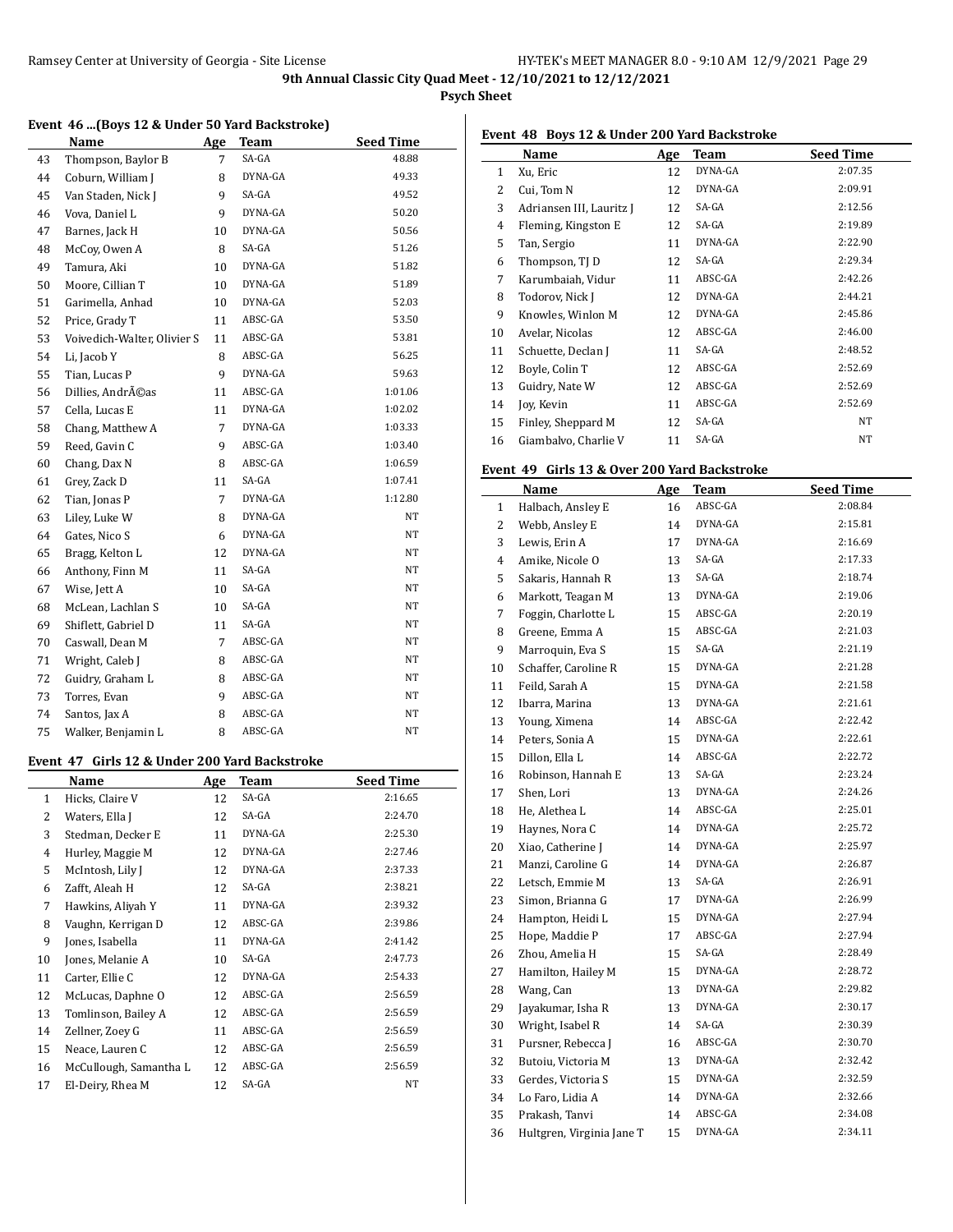**Psych Sheet**

### **Event 49 ...(Girls 13 & Over 200 Yard Backstroke)**

|    | Name                       | Age | Team    | <b>Seed Time</b> |
|----|----------------------------|-----|---------|------------------|
| 37 | Sedykh, Sasha L            | 13  | DYNA-GA | 2:34.30          |
| 38 | Reilly, Makenna P          | 15  | SA-GA   | 2:34.72          |
| 39 | Alewine-Flores, Aubree-Cla | 15  | ABSC-GA | 2:35.24          |
| 40 | Wanjohi, Helen             | 13  | SA-GA   | 2:36.38          |
| 41 | Cermak, Isabella I         | 15  | SA-GA   | 2:36.47          |
| 42 | Turcotte, Kaela E          | 13  | DYNA-GA | 2:38.12          |
| 43 | Dubin, Mylee L             | 15  | DYNA-GA | 2:38.65          |
| 44 | Price, Alex M              | 14  | DYNA-GA | 2:39.65          |
| 45 | Jensen, Arden R            | 13  | SA-GA   | 2:39.81          |
| 46 | Entrekin, Anna L           | 13  | DYNA-GA | 2:40.85          |
| 47 | Yeomans, Carson R          | 13  | ABSC-GA | 2:41.51          |
| 48 | Gundry, Abby M             | 14  | SA-GA   | 2:42.46          |
| 49 | Smith, Lynnette            | 13  | ABSC-GA | 2:42.65          |
| 50 | Wilson, Reese T            | 13  | DYNA-GA | 2:43.30          |
| 51 | Houston, Evie G            | 13  | DYNA-GA | 2:44.16          |
| 52 | Williams, Zoe O            | 13  | DYNA-GA | 2:44.51          |
| 53 | Lampa, Audrey L            | 14  | DYNA-GA | 2:44.59          |
| 54 | Fuchs, Sadie G             | 14  | DYNA-GA | 2:45.71          |
| 55 | Overway, Mina              | 13  | DYNA-GA | 2:46.26          |
| 56 | Sow, Abby N                | 14  | SA-GA   | 2:46.76          |
| 57 | Taylor, Shadia N           | 13  | SA-GA   | 2:48.90          |
| 58 | King, Ella C               | 13  | DYNA-GA | 2:50.44          |
| 59 | Etingof, Alex V            | 14  | DYNA-GA | 2:53.69          |
| 60 | Welin, Malou E             | 13  | DYNA-GA | 2:53.81          |
| 61 | Prince, Caroline G         | 14  | ABSC-GA | 2:54.03          |
| 62 | Hobbs, Sophierose R        | 14  | ABSC-GA | 2:55.24          |
| 63 | Preyer, Maddie O           | 13  | DYNA-GA | 2:55.49          |
| 64 | Fambrough, Annabelle C     | 13  | DYNA-GA | 2:59.07          |
| 65 | Hunter, Faith N            | 13  | SA-GA   | 3:14.08          |
| 66 | Selvakumar, Lekha N        | 13  | DYNA-GA | NT               |
| 67 | Rodriguez, Isabella        | 13  | DYNA-GA | NT               |
| 68 | Durbin, Laura A            | 13  | DYNA-GA | NΤ               |
| 69 | Salvo, Ella W              | 13  | DYNA-GA | NT               |
| 70 | Johnson, Caroline E        | 13  | DYNA-GA | NT               |
| 71 | Jones, Samantha A          | 13  | SA-GA   | NT               |
| 72 | Jung, Julia H              | 13  | SA-GA   | ΝT               |
| 73 | Ochoa, Iris N              | 15  | SA-GA   | NT               |
| 74 | Licsko, Brooke M           | 13  | SA-GA   | NT               |
| 75 | Chunta, Mazie C            | 13  | SA-GA   | NT               |
| 76 | Shaffer, Marleighna M      | 13  | ABSC-GA | NT               |
| 77 | Ayala Hernandez, Alessandı | 13  | ABSC-GA | NΤ               |
| 78 | Bebin Blackwell, Caitlyn C | 14  | ABSC-GA | NT               |

# **Event 50 Boys 13 & Over 200 Yard Backstroke**

|    | Name              | Age | Team    | <b>Seed Time</b> |
|----|-------------------|-----|---------|------------------|
| 1  | Xiao, James X     | 17  | ABSC-GA | 2:00.12          |
| 2  | Bates, Eli R      | 15  | ABSC-GA | 2:06.75          |
| 3  | Daniels, Aiden R  | 15  | SA-GA   | 2:07.20          |
| 4  | Pham, Anthony     | 13  | SA-GA   | 2:07.36          |
| 5  | Combs, Ian R      | 14  | DYNA-GA | 2:07.65          |
| 6  | Tran, Kien H      | 16  | DYNA-GA | 2:09.35          |
| 7  | Mackay, Wyatt S   | 13  | DYNA-GA | 2:10.39          |
| 8  | Bauer, Caleb Q    | 17  | DYNA-GA | 2:10.51          |
| 9  | Lou, Alex J       | 14  | DYNA-GA | 2:10.82          |
| 10 | Coggin, Ethan M   | 13  | SA-GA   | 2:13.80          |
| 11 | Richards, Riley K | 13  | SA-GA   | 2:14.15          |

| 12 | Waters, Carson A     | 13 | SA-GA   | 2:14.47 |
|----|----------------------|----|---------|---------|
| 13 | Xiao, Johnson        | 13 | DYNA-GA | 2:14.61 |
| 14 | Fleischer, Max T     | 17 | DYNA-GA | 2:14.76 |
| 15 | Stedman, Vane V      | 14 | DYNA-GA | 2:15.95 |
| 16 | Cook, Camden P       | 13 | SA-GA   | 2:16.66 |
| 17 | Aplin, Marek R       | 15 | SA-GA   | 2:18.52 |
| 18 | Pure, Ethan L        | 13 | DYNA-GA | 2:20.84 |
| 19 | Wilkerson, Reid E    | 14 | SA-GA   | 2:21.27 |
| 20 | Young, Evan T        | 16 | SA-GA   | 2:24.66 |
| 21 | Kudryashev, Daniel A | 15 | DYNA-GA | 2:25.06 |
| 22 | Xiao, Ryan W         | 15 | ABSC-GA | 2:26.68 |
| 23 | Flores, Sebastian J  | 16 | DYNA-GA | 2:27.81 |
| 24 | Skidmore, Wynn D     | 13 | SA-GA   | 2:29.06 |
| 25 | Peters, Garrett M    | 13 | DYNA-GA | 2:29.26 |
| 26 | Krosner, Zach A      | 15 | ABSC-GA | 2:30.14 |
| 27 | Trotter, Torin N     | 13 | ABSC-GA | 2:32.97 |
| 28 | Fleischer, Jonas I   | 13 | DYNA-GA | 2:33.23 |
| 29 | Sol, Stephan E       | 13 | DYNA-GA | 2:35.21 |
| 30 | Feaster, Patrick H   | 13 | DYNA-GA | 2:36.54 |
| 31 | Halbach, Crenshaw    | 13 | ABSC-GA | 2:40.95 |
| 32 | Zhou, Jeffrey        | 15 | DYNA-GA | 2:40.99 |
| 33 | Ozel, Fatih          | 16 | DYNA-GA | 2:42.04 |
| 34 | Swanson, Ian A       | 13 | DYNA-GA | 2:42.09 |
| 35 | Joy, Wilson          | 13 | ABSC-GA | 2:43.25 |
| 36 | Turcotte, Jack T     | 17 | DYNA-GA | 2:47.96 |
| 37 | Kannan, Shaan S      | 14 | ABSC-GA | 2:48.04 |
| 38 | Kudryashev, Greg A   | 13 | DYNA-GA | 2:49.37 |
| 39 | Van Houten, Owen R   | 13 | SA-GA   | 2:50.47 |
| 40 | Peters, Tucker R     | 15 | DYNA-GA | 2:53.66 |
| 41 | Agarwal, Krishna     | 13 | DYNA-GA | 2:55.21 |
| 42 | Welin, Lex C         | 14 | DYNA-GA | 2:58.64 |
| 43 | Sued, Enrique R      | 14 | DYNA-GA | 3:03.54 |
| 44 | Anderson, Ethan E    | 14 | ABSC-GA | 3:08.54 |
| 45 | Axt, Owen M          | 13 | DYNA-GA | 3:17.76 |
| 46 | Bolte, Will C        | 13 | DYNA-GA | NT      |
| 47 | Lentz, Eli C         | 13 | DYNA-GA | NT      |
| 48 | Fleischer, Eli S     | 16 | DYNA-GA | NT      |
| 49 | Fionte, Kyle S       | 13 | DYNA-GA | NT      |
| 50 | Cole, Cadhan H       | 14 | DYNA-GA | NΤ      |
| 51 | Anders, Jacob R      | 15 | SA-GA   | NT      |
| 52 | Swink, Adam E        | 16 | SA-GA   | NT      |
| 53 | Patil, Svayam M      | 13 | SA-GA   | NT      |
| 54 | Jamsandekar, Aayan P | 14 | SA-GA   | NΤ      |
| 55 | Stachelczyk, Alex A  | 14 | SA-GA   | NT      |
| 56 | Choi, Daniel D       | 16 | ABSC-GA | NT      |
| 57 | Graff, Charlie A     | 13 | ABSC-GA | NΤ      |

## **Event 51 Girls 12 & Under 100 Yard IM**

|   | Name                   | Age | <b>Team</b> | <b>Seed Time</b> |
|---|------------------------|-----|-------------|------------------|
| 1 | Hutchins, Sydney M     | 12  | DYNA-GA     | 1:10.13          |
| 2 | Thomas, Gabby L        | 11  | $SA-GA$     | 1:13.21          |
| 3 | Jiang, Yumeng          | 11  | DYNA-GA     | 1:13.83          |
| 4 | Hawkins, Aliyah Y      | 11  | DYNA-GA     | 1:13.89          |
| 5 | Ryan, Josephine E      | 12  | DYNA-GA     | 1:14.05          |
| 6 | Vova, Maddy M          | 12  | DYNA-GA     | 1:14.50          |
| 7 | McCormack, Anna Read R | 12  | $SA-GA$     | 1:14.87          |
| 8 | Mann, Kylie A          | 11  | SA-GA       | 1:16.27          |
| 9 | Van Staden, Mila K     | 10  | SA-GA       | 1:16.33          |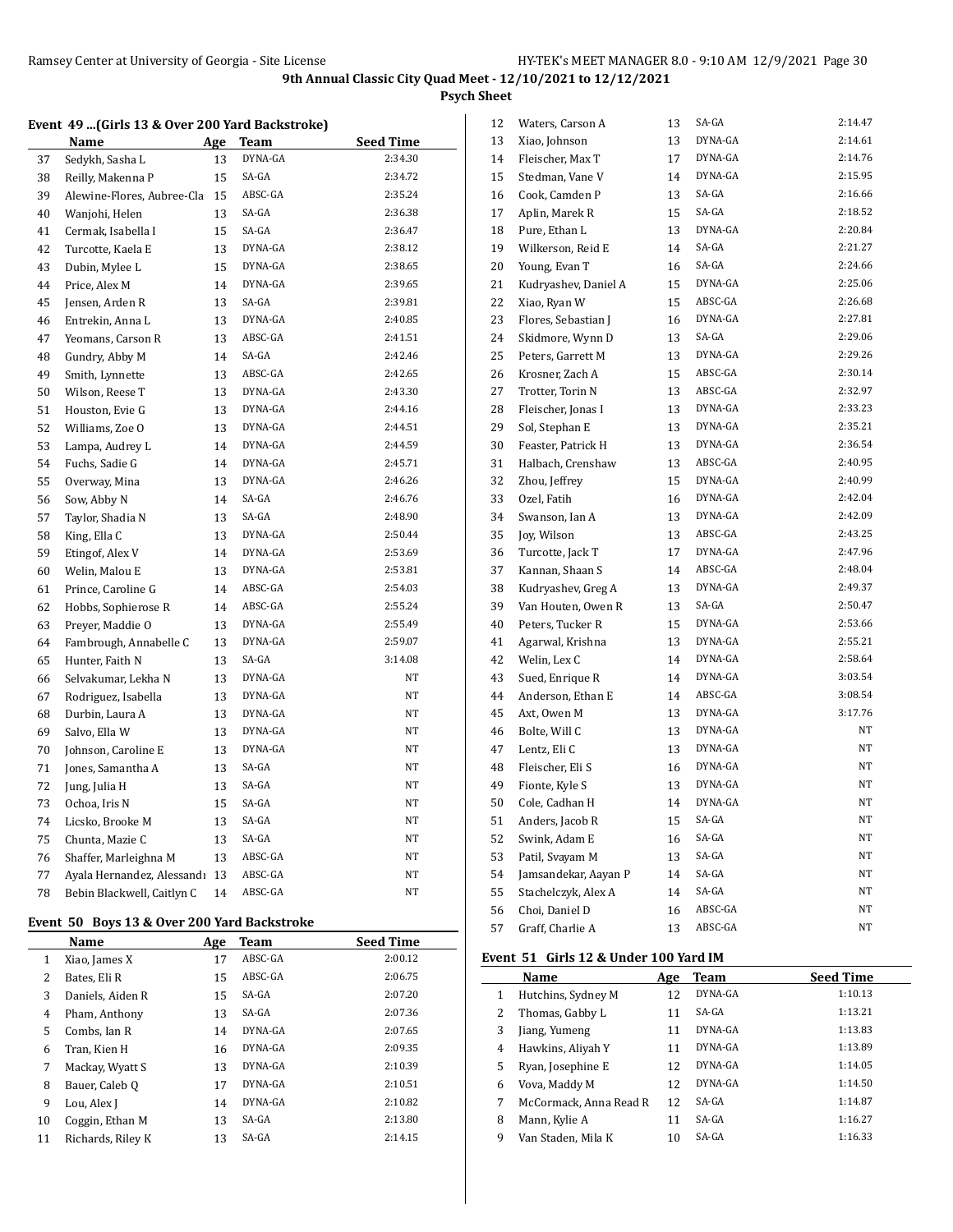**Psych Sheet**

# **Event 51 ...(Girls 12 & Under 100 Yard IM)**

|    | event 51 (Gifis 12 & Under 100 yard imj |            |             |                    |
|----|-----------------------------------------|------------|-------------|--------------------|
|    | <u>Name</u>                             | <u>Age</u> | <u>Team</u> | <b>Seed Time</b>   |
| 10 | Jones, Melanie A                        | 10         | SA-GA       | 1:17.44            |
| 11 | Parrenas, Isabella R                    | 12         | DYNA-GA     | 1:17.95            |
| 12 | McCalla, Kinley G                       | 10         | DYNA-GA     | 1:18.34            |
| 13 | Simon, Kennedy J                        | 12         | SA-GA       | 1:18.35            |
| 14 | Chen, Scarlett S                        | 11         | DYNA-GA     | 1:18.49            |
| 15 | Lambert, Ava J                          | 12         | DYNA-GA     | 1:20.06            |
| 16 | Bolte, Kate G                           | 11         | DYNA-GA     | 1:20.10            |
| 17 | Drake, Shelby Claire C                  | 11         | SA-GA       | 1:20.49            |
| 18 | Ward, Riley S                           | 11         | SA-GA       | 1:21.10            |
| 19 | Williams, Ellie L                       | 11         | DYNA-GA     | 1:21.18            |
| 20 | Mahl, Sasha I                           | 12         | DYNA-GA     | 1:21.48            |
| 21 | Zafft, Aleah H                          | 12         | SA-GA       | 1:22.14            |
| 22 | Adriansen, Nataleigh A                  | 10         | SA-GA       | 1:22.53            |
| 23 | Deeb, Madison G                         | 9          | DYNA-GA     | 1:22.82            |
| 24 | Baldwin, Dorothy G                      | 12         | DYNA-GA     | 1:23.36            |
| 25 | Kehl, Brooke E                          | 12         | DYNA-GA     | 1:23.49            |
| 26 | Crowley, Renee M                        | 11         | SA-GA       | 1:24.72            |
| 27 | Breedlove, Elena V                      | 12         | DYNA-GA     | 1:24.97            |
| 28 | Tomlinson, Bailey A                     | 12         | ABSC-GA     | 1:25.43            |
| 29 | Taylor, Olivia M M                      | 12         | SA-GA       | 1:26.36            |
| 30 | Hawk, Blakely J                         | 11         | ABSC-GA     | 1:26.95            |
| 31 | Botham, Lila C                          | 10         | DYNA-GA     | 1:27.38            |
| 32 | Entrekin, Frances J                     | 10         | DYNA-GA     | 1:27.60            |
| 33 | Bozzuto, Julianna                       | 11         | DYNA-GA     | 1:27.98            |
| 34 | Merchant, Rylie E                       | 10         | SA-GA       | 1:28.12            |
| 35 | Rosser, Gabby S                         | 10         | ABSC-GA     | 1:28.76            |
| 36 | Pham, Bethany N                         | 9          | SA-GA       | 1:28.77            |
| 37 | Blake, Ellie                            | 11         | DYNA-GA     | 1:28.95            |
| 38 | Nelson, Sidney A                        | 10         | DYNA-GA     | 1:29.14            |
| 39 | Cvetkovic, Masha M                      | 11         | DYNA-GA     | 1:29.20            |
| 40 | Mundy, Jillian P                        | 9          | ABSC-GA     | 1:29.57            |
| 41 | Austin, Addyson E                       | 10         | SA-GA       | 1:29.75            |
| 42 | Traynor, Isabel H                       | 9          | DYNA-GA     | 1:30.71            |
| 43 | Castellino, Alyssa S                    | 12         | DYNA-GA     | 1:31.60            |
| 44 | Bahr, Sima R                            | 10         | ABSC-GA     | 1:32.62            |
| 45 |                                         |            | DYNA-GA     | 1:32.93            |
| 46 | Murphy, Piper K<br>Maloney, Amanda A    | 10<br>11   | DYNA-GA     | 1:33.00            |
|    |                                         |            | DYNA-GA     | 1:33.29            |
| 47 | Canaway, Piper M                        | 9          | ABSC-GA     | 1:33.37            |
| 48 | Bramlett, Nola J<br>Savage, Coby L      | 10         | ABSC-GA     | 1:33.97            |
| 49 |                                         | 10         | DYNA-GA     | 1:34.13            |
| 50 | Hoffman, Jeni A                         | 11         | DYNA-GA     |                    |
| 51 | Mackay, Laila G                         | 10         | SA-GA       | 1:34.98            |
| 52 | Herbertson, Kenley R                    | 11         | SA-GA       | 1:35.57<br>1:36.23 |
| 53 | Ochs, Cate R                            | 10         |             |                    |
| 54 | Hawkins, Warren                         | 9          | DYNA-GA     | 1:36.99            |
| 55 | Johnson, Lil P                          | 10         | ABSC-GA     | 1:37.25            |
| 56 | Medina, Emma C                          | 9          | SA-GA       | 1:38.73            |
| 57 | Crane, Kayla M                          | 11         | SA-GA       | 1:39.03            |
| 58 | Sato, Natalia                           | 10         | DYNA-GA     | 1:39.84            |
| 59 | Zazzi, Grace A                          | 8          | SA-GA       | 1:40.99            |
| 60 | Salvia, Abby M                          | 11         | DYNA-GA     | 1:41.48            |
| 61 | Blanco, Valeria C                       | 10         | ABSC-GA     | 1:42.02            |
| 62 | Mayfield, Molly J                       | 10         | SA-GA       | 1:42.11            |
| 63 | Kingery, Abigail B                      | 8          | SA-GA       | 1:42.18            |
| 64 | McLucas, Daphne O                       | 12         | ABSC-GA     | 1:42.76            |
| 65 | Dorman, Lane O                          | 8          | ABSC-GA     | 1:42.78            |

| 66  | Cochran, Lucy C         | 10 | ABSC-GA | 1:43.41 |
|-----|-------------------------|----|---------|---------|
| 67  | Haynes, Josie A         | 9  | DYNA-GA | 1:43.54 |
| 68  | Kang, Kylie T           | 9  | SA-GA   | 1:43.78 |
| 69  | Yeomans, Raleigh A      | 10 | ABSC-GA | 1:43.90 |
| 70  | McCoy, Olivia L         | 10 | SA-GA   | 1:45.57 |
| 71  | Leveston, Morgan F      | 12 | SA-GA   | 1:47.11 |
| 72  | Coleman, Maya N         | 8  | DYNA-GA | 1:47.63 |
| 73  | Douris, Zarema M        | 11 | ABSC-GA | 1:49.81 |
| 74  | Houck, Hailey R         | 9  | DYNA-GA | 1:50.53 |
| 75  | El-Deiry, Kayla M       | 9  | SA-GA   | 1:50.71 |
| 76  | Chunta, Cora C          | 8  | SA-GA   | 1:53.25 |
| 77  | Boyle, Clare O          | 9  | ABSC-GA | 1:54.21 |
| 78  | Johnston, Elaina C      | 11 | ABSC-GA | 1:56.98 |
| 79  | Johnson, Juliet E       | 8  | ABSC-GA | 1:57.08 |
| 80  | Myers, Collins I        | 9  | DYNA-GA | 1:57.36 |
| 81  | Johnston, Sterling F    | 9  | ABSC-GA | 1:58.40 |
| 82  | Shaffer, Adelaina M     | 9  | ABSC-GA | 1:59.27 |
| 83  | Faber, Emory C          | 12 | DYNA-GA | 2:00.73 |
| 84  | McCullough, Aly R       | 8  | ABSC-GA | 2:02.76 |
| 85  | Tanner, Samantha        | 10 | DYNA-GA | 2:06.10 |
| 86  | Bucha, Atlas P          | 8  | ABSC-GA | 2:06.72 |
| 87  | Walker, Emi G           | 12 | ABSC-GA | 2:06.96 |
| 88  | Tomlinson, Pirie P      | 7  | ABSC-GA | 2:09.32 |
| 89  | Phillips, Lindy R       | 7  | ABSC-GA | 2:16.01 |
| 90  | Matthews, Athena S      | 8  | ABSC-GA | 2:16.02 |
| 91  | Iwamoto, Emi C          | 10 | DYNA-GA | 2:16.25 |
| 92  | Miller, Emmy L          | 10 | DYNA-GA | 2:25.72 |
| 93  | Ponder, Catherine       | 9  | DYNA-GA | NΤ      |
| 94  | Altun, Aysen M          | 10 | DYNA-GA | NΤ      |
| 95  | Romberg, Monserrat C    | 12 | DYNA-GA | NT      |
| 96  | Durbin, Cate R          | 11 | DYNA-GA | NT      |
| 97  | Nguyen, Bella V         | 9  | DYNA-GA | NΤ      |
| 98  | McCown, Lily            | 10 | DYNA-GA | NT      |
| 99  | Sesplankis, Clara M     | 9  | DYNA-GA | NT      |
| 100 | Noma, Lily M            | 9  | DYNA-GA | NT      |
| 101 | Henry, Parker O         | 11 | DYNA-GA | NT      |
| 102 | Caldwell, Katie R       | 8  | SA-GA   | NT      |
| 103 | Sweigart, Claire E      | 9  | SA-GA   | NT      |
| 104 | Singleton, Ellaina E    | 11 | SA-GA   | NT      |
| 105 | Singleton, Ellexia A    | 8  | SA-GA   | NΤ      |
| 106 | Meyer, Nicoleta I       | 12 | SA-GA   | NT      |
| 107 | Ayala Hernandez, Amelia | 9  | ABSC-GA | NT      |
| 108 | Torres, Marin           | 12 | ABSC-GA | NT      |

# **Event 52 Boys 12 & Under 100 Yard IM**

|    | Name              | Age | Team    | <b>Seed Time</b> |
|----|-------------------|-----|---------|------------------|
| 1  | Tan, Sergio       | 11  | DYNA-GA | 1:07.11          |
| 2  | Sopa, Troy        | 11  | DYNA-GA | 1:07.57          |
| 3  | Bahr, Kipras D    | 12  | ABSC-GA | 1:09.45          |
| 4  | Collins, Trey E   | 11  | SA-GA   | 1:11.58          |
| 5  | Gerdes, Luke C    | 11  | DYNA-GA | 1:12.01          |
| 6  | Todorov, Nick J   | 12  | DYNA-GA | 1:12.67          |
| 7  | Jackson, Cooper   | 11  | DYNA-GA | 1:12.97          |
| 8  | Chang, Graham M   | 12  | DYNA-GA | 1:12.99          |
| 9  | Chai, Jason       | 12  | DYNA-GA | 1:12.99          |
| 10 | Klemmer, Austin A | 11  | SA-GA   | 1:13.21          |
| 11 | Zhang, Andy A     | 12  | DYNA-GA | 1:13.84          |
| 12 | Avelar, Nicolas   | 12  | ABSC-GA | 1:14.59          |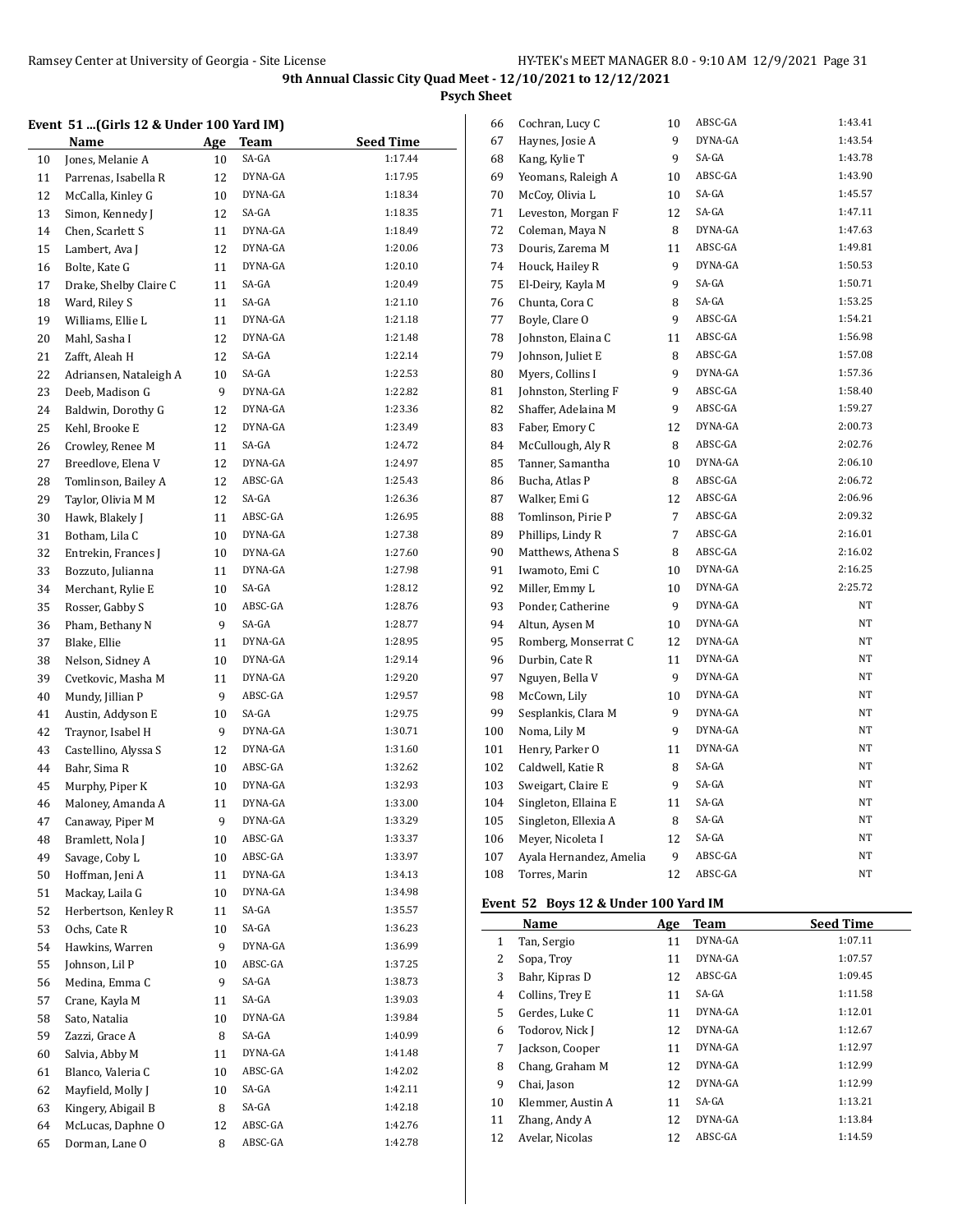**Psych Sheet**

#### **Event 52 ...(Boys 12 & Under 100 Yard IM)**

|    | $100 \text{ km/s}$ (Doys 12 & onder 100 1ard not |    |          |                  |
|----|--------------------------------------------------|----|----------|------------------|
|    | <b>Name</b>                                      |    | Age Team | <b>Seed Time</b> |
| 13 | Holder, Cade M                                   | 12 | SA-GA    | 1:14.92          |
| 14 | Mujkanovic, Aldino                               | 12 | SA-GA    | 1:16.96          |
| 15 | Finley, Sheppard M                               | 12 | SA-GA    | 1:17.51          |
| 16 | Choi, Jason Y                                    | 12 | DYNA-GA  | 1:18.52          |
| 17 | Brewer, Graham B                                 | 10 | DYNA-GA  | 1:20.45          |
| 18 | Hobbs, Corbin B                                  | 12 | ABSC-GA  | 1:20.77          |
| 19 | Wheeler, Preston J                               | 10 | SA-GA    | 1:20.81          |
| 20 | Guidry, Nate W                                   | 12 | ABSC-GA  | 1:21.27          |
| 21 | Horback, John G                                  | 10 | SA-GA    | 1:21.54          |
| 22 | Schuette, Declan J                               | 11 | SA-GA    | 1:22.40          |
| 23 | Collins, Jordan V                                | 9  | SA-GA    | 1:23.33          |
| 24 | Stedman, Barton B                                | 10 | DYNA-GA  | 1:24.66          |
| 25 | Tan, King                                        | 10 | DYNA-GA  | 1:24.92          |
| 26 | Wang, Tu                                         | 10 | DYNA-GA  | 1:27.27          |
| 27 | Kirkland, Jack D                                 | 10 | ABSC-GA  | 1:27.48          |
| 28 | Brewer, Parker A                                 | 10 | DYNA-GA  | 1:28.25          |
| 29 | Putman, Brody B                                  | 11 | ABSC-GA  | 1:28.41          |
| 30 | Benner, Owen W                                   | 11 | DYNA-GA  | 1:28.46          |
| 31 | Goreshnik, Maxwell                               | 11 | SA-GA    | 1:29.00          |
| 32 | Huang, Alex Z                                    | 12 | ABSC-GA  | 1:29.69          |
| 33 | Wheeler, Parker G                                | 8  | SA-GA    | 1:30.68          |
| 34 | Wengert, Thor E                                  | 11 | DYNA-GA  | 1:31.40          |
| 35 | Wells, Kazuki M                                  | 12 | DYNA-GA  | 1:31.49          |
| 36 | Price, Sam D                                     | 9  | ABSC-GA  | 1:31.59          |
| 37 | Hahm, Sunjoo                                     | 9  | DYNA-GA  | 1:31.91          |
| 38 | Kehl, Matt R                                     | 9  | DYNA-GA  | 1:32.37          |
| 39 | McLean, Lachlan S                                | 10 | SA-GA    | 1:32.72          |
| 40 | Joy, Kevin                                       | 11 | ABSC-GA  | 1:32.94          |
| 41 | Daussat, Leo J                                   | 12 | DYNA-GA  | 1:33.04          |
| 42 | Li, Richard H                                    | 11 | DYNA-GA  | 1:33.99          |
| 43 | Smith, Braxton C                                 | 11 | SA-GA    | 1:34.69          |
| 44 | Silvers, Liam T                                  | 9  | SA-GA    | 1:37.52          |
| 45 | Herrick, Tyshi L                                 | 11 | SA-GA    | 1:38.16          |
| 46 | Coombs, Connor M                                 | 10 | DYNA-GA  | 1:38.30          |
| 47 | Overway, Seth R                                  | 8  | DYNA-GA  | 1:39.35          |
| 48 | Price, Grady T                                   | 11 | ABSC-GA  | 1:39.48          |
| 49 | Page, Matteo R                                   | 12 | DYNA-GA  | 1:39.86          |
| 50 | Britt. Judah G                                   | 10 | SA-GA    | 1:41.31          |
| 51 | Knowles, Speight S                               | 11 | DYNA-GA  | 1:41.72          |
| 52 | Voivedich-Walter, Olivier S                      | 11 | ABSC-GA  | 1:43.39          |
| 53 | McCullough, Nolan E                              | 10 | ABSC-GA  | 1:45.07          |
| 54 | Thompson, Keegan C                               | 10 | SA-GA    | 1:46.84          |
| 55 | Vova, Daniel L                                   | 9  | DYNA-GA  | 1:48.42          |
| 56 | Kelly, Paul W                                    | 10 | DYNA-GA  | 1:49.49          |
| 57 | Torres, Garrett                                  | 10 | ABSC-GA  | 1:50.14          |
| 58 | McCoy, Owen A                                    | 8  | SA-GA    | 1:50.96          |
| 59 | Van Staden, Nick J                               | 9  | SA-GA    | 1:51.08          |
| 60 | Fionte, Ryan H                                   | 10 | DYNA-GA  | 1:54.74          |
| 61 | Chang, Dax N                                     | 8  | ABSC-GA  | 1:55.95          |
| 62 | Weldon, Caz A                                    | 11 | ABSC-GA  | 1:57.38          |
| 63 | Barnes, Jack H                                   | 10 | DYNA-GA  | 2:02.80          |
| 64 | Li, Jacob Y                                      | 8  | ABSC-GA  | 2:07.12          |
|    |                                                  | 9  | ABSC-GA  | 2:09.63          |
| 65 | Torres, Evan<br>Dillies, Andréas                 |    | ABSC-GA  | 2:12.06          |
| 66 |                                                  | 11 | ABSC-GA  | 2:13.52          |
| 67 | Guidry, Graham L                                 | 8  | ABSC-GA  | 2:18.20          |
| 68 | Reed, Gavin C                                    | 9  |          |                  |

| 69 | Wright, Caleb J      | 8  | ABSC-GA | 2:27.63 |
|----|----------------------|----|---------|---------|
| 70 | Caswall, Dean M      | 7  | ABSC-GA | 2:41.50 |
| 71 | Walker, Benjamin L   | 8  | ABSC-GA | 2:59.52 |
| 72 | Moore, Isaac C       | 12 | DYNA-GA | NT      |
| 73 | Cella, Lucas E       | 11 | DYNA-GA | NT      |
| 74 | Moore, Cillian T     | 10 | DYNA-GA | NT      |
| 75 | Taneja, Arnav        | 12 | DYNA-GA | NT      |
| 76 | Gates, Ryan L        | 9  | DYNA-GA | NT      |
| 77 | Bragg, Kelton L      | 12 | DYNA-GA | NT      |
| 78 | Maskar, Aniket A     | 11 | DYNA-GA | NT      |
| 79 | Coburn, William J    | 8  | DYNA-GA | NT      |
| 80 | Giambalvo, Charlie V | 11 | SA-GA   | NT      |
| 81 | Meyers, Timmy J      | 12 | SA-GA   | NT      |
| 82 | Holcombe, Chase C    | 10 | SA-GA   | NT      |
| 83 | Wise, Jett A         | 10 | SA-GA   | NT      |
| 84 | Grey, Zack D         | 11 | SA-GA   | NT      |
| 85 | Jain, Shreyas        | 12 | SA-GA   | NT      |
| 86 | Santos, Jax A        | 8  | ABSC-GA | NT      |

### **Event 53 Girls 11 & Over 400 Yard IM**

|              | Name                   | <b>Age</b> | <b>Team</b> | <b>Seed Time</b> |
|--------------|------------------------|------------|-------------|------------------|
| $\mathbf{1}$ | Halbach, Ansley E      | 16         | ABSC-GA     | 4:41.04          |
| 2            | Becraft, Rakel K       | 14         | DYNA-GA     | 4:46.18          |
| 3            | Modglin, Sydney        | 14         | DYNA-GA     | 4:54.07          |
| 4            | Feild, Sarah A         | 15         | DYNA-GA     | 5:00.50          |
| 5            | Bates, Martha K        | 13         | ABSC-GA     | 5:02.51          |
| 6            | Hicks, Claire V        | 12         | SA-GA       | 5:03.49          |
| 7            | Avelar, Nicole         | 15         | ABSC-GA     | 5:04.33          |
| 8            | Tang, Katie M          | 14         | DYNA-GA     | 5:05.93          |
| 9            | Alexander, Brooke E    | 16         | SA-GA       | 5:08.13          |
| 10           | Ackert, Ansley M       | 14         | DYNA-GA     | 5:08.60          |
| 11           | Cochling, Elise L      | 12         | SA-GA       | 5:10.40          |
| 12           | Teyner, Kailey R       | 14         | ABSC-GA     | 5:11.58          |
| 13           | Burrowes, Antonita J   | 16         | SA-GA       | 5:12.64          |
| 14           | Robertson, Leah E      | 14         | SA-GA       | 5:16.05          |
| 15           | Turcotte, Olivia M     | 13         | DYNA-GA     | 5:16.59          |
| 16           | Wang, Can              | 13         | DYNA-GA     | 5:17.65          |
| 17           | Levy, Shirel           | 13         | SA-GA       | 5:24.60          |
| 18           | Hamilton, Hailey M     | 15         | DYNA-GA     | 5:27.17          |
| 19           | Ibarra, Marina         | 13         | DYNA-GA     | 5:30.51          |
| 20           | Stedman, Decker E      | 11         | DYNA-GA     | 5:31.45          |
| 21           | Hurley, Maggie M       | 12         | DYNA-GA     | 5:31.73          |
| 22           | Waters, Ella J         | 12         | SA-GA       | 5:32.10          |
| 23           | Simon, Brianna G       | 17         | DYNA-GA     | 5:32.28          |
| 24           | Lo Faro, Lidia A       | 14         | DYNA-GA     | 5:32.67          |
| 25           | Davis, Charlotte A     | 13         | DYNA-GA     | 5:36.31          |
| 26           | McIntosh, Lily J       | 12         | DYNA-GA     | 5:39.00          |
| 27           | Turcotte, Kaela E      | 13         | DYNA-GA     | 5:43.23          |
| 28           | Lambert, Elyse W       | 12         | DYNA-GA     | 5:43.60          |
| 29           | Hampton, Heidi L       | 15         | DYNA-GA     | 5:44.16          |
| 30           | Jayakumar, Nila R      | 13         | DYNA-GA     | 5:53.86          |
| 31           | Vaughn, Kerrigan D     | 12         | ABSC-GA     | 6:03.65          |
| 32           | Greene, Emma A         | 15         | ABSC-GA     | 6:14.40          |
| 33           | Ash, Edie M            | 11         | ABSC-GA     | 6:24.19          |
| 34           | Zellner, Zoey G        | 11         | ABSC-GA     | 6:24.19          |
| 35           | Cole, Mabry F          | 15         | ABSC-GA     | 6:24.19          |
| 36           | Neace, Lauren C        | 12         | ABSC-GA     | 6:24.19          |
| 37           | McCullough, Samantha L | 12         | ABSC-GA     | 6:24.19          |